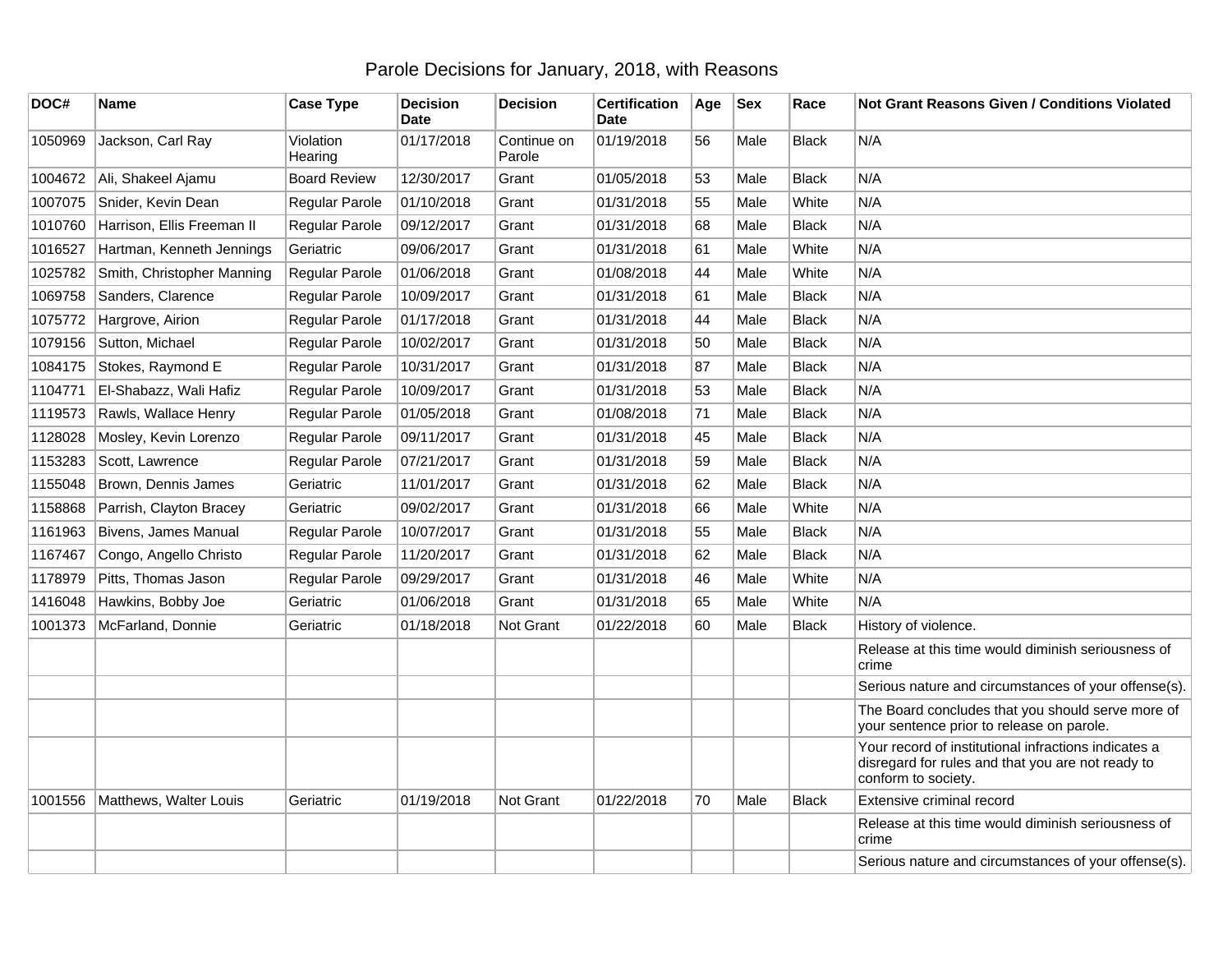| DOC#    | <b>Name</b>             | <b>Case Type</b>    | <b>Decision</b><br><b>Date</b> | Decision  | <b>Certification</b><br>Date | Age | <b>Sex</b> | Race         | Not Grant Reasons Given / Conditions Violated                                                                                                         |
|---------|-------------------------|---------------------|--------------------------------|-----------|------------------------------|-----|------------|--------------|-------------------------------------------------------------------------------------------------------------------------------------------------------|
| 1001556 | Matthews, Walter Louis  | Geriatric           | 01/19/2018                     | Not Grant | 01/22/2018                   | 70  | Male       | <b>Black</b> | Your prior failure(s) and/or convictions while under<br>community supervision indicate that you are unlikely<br>to comply with conditions of release. |
| 1001734 | Nelson, James E III     | Regular Parole      | 01/22/2018                     | Not Grant | 01/24/2018                   | 65  | Male       | White        | Considering your offense and your institutional<br>records, the Board concludes that you should serve<br>more of your sentence before being paroled.  |
|         |                         |                     |                                |           |                              |     |            |              | Crimes committed - Aggravated Sexual Battery;<br>Aggravated Sexual Battery; Forcible Sodomy                                                           |
|         |                         |                     |                                |           |                              |     |            |              | History of violence.                                                                                                                                  |
|         |                         |                     |                                |           |                              |     |            |              | Release at this time would diminish seriousness of<br>crime                                                                                           |
|         |                         |                     |                                |           |                              |     |            |              | Serious nature and circumstances of your offense(s).                                                                                                  |
|         |                         |                     |                                |           |                              |     |            |              | The Board considers you to be a risk to the<br>community.                                                                                             |
|         |                         |                     |                                |           |                              |     |            |              | You need to show a longer period of stable<br>adjustment.                                                                                             |
| 1002135 | Muhammad, Wali III      | Geriatric           | 01/16/2018                     | Not Grant | 01/18/2018                   | 66  | Male       | <b>Black</b> | Extensive criminal record                                                                                                                             |
|         |                         |                     |                                |           |                              |     |            |              | History of substance abuse.                                                                                                                           |
|         |                         |                     |                                |           |                              |     |            |              | History of violence.                                                                                                                                  |
|         |                         |                     |                                |           |                              |     |            |              | Release at this time would diminish seriousness of<br>crime                                                                                           |
|         |                         |                     |                                |           |                              |     |            |              | Your prior failure(s) and/or convictions while under<br>community supervision indicate that you are unlikely<br>to comply with conditions of release. |
| 1004657 | Thatcher, Ronald Dale   | <b>Board Review</b> | 01/10/2018                     | Not Grant | 01/10/2018                   | 58  | Male       | White        | Release at this time would diminish seriousness of<br>crime                                                                                           |
|         |                         |                     |                                |           |                              |     |            |              | Serious nature and circumstances of your offense(s).                                                                                                  |
|         |                         |                     |                                |           |                              |     |            |              | The Board concludes that you should serve more of<br>your sentence prior to release on parole.                                                        |
| 1006541 | Somerset, Larry Keith   | Geriatric           | 01/18/2018                     | Not Grant | 01/22/2018                   | 75  | Male       | White        | Extensive criminal record                                                                                                                             |
|         |                         |                     |                                |           |                              |     |            |              | Release at this time would diminish seriousness of<br>crime                                                                                           |
|         |                         |                     |                                |           |                              |     |            |              | The Board concludes that you should serve more of<br>your sentence prior to release on parole.                                                        |
|         |                         |                     |                                |           |                              |     |            |              | The Board considers you to be a risk to the<br>community.                                                                                             |
| 1010682 | Johnson, Sheldon Laveil | Regular Parole      | 01/15/2018                     | Not Grant | 01/18/2018                   | 47  | Male       | Black        | Crimes committed - Malicious Wounding; Malicious<br>Wounding; Malicious Wounding                                                                      |
|         |                         |                     |                                |           |                              |     |            |              | Extensive criminal record                                                                                                                             |
|         |                         |                     |                                |           |                              |     |            |              | Release at this time would diminish seriousness of<br>crime                                                                                           |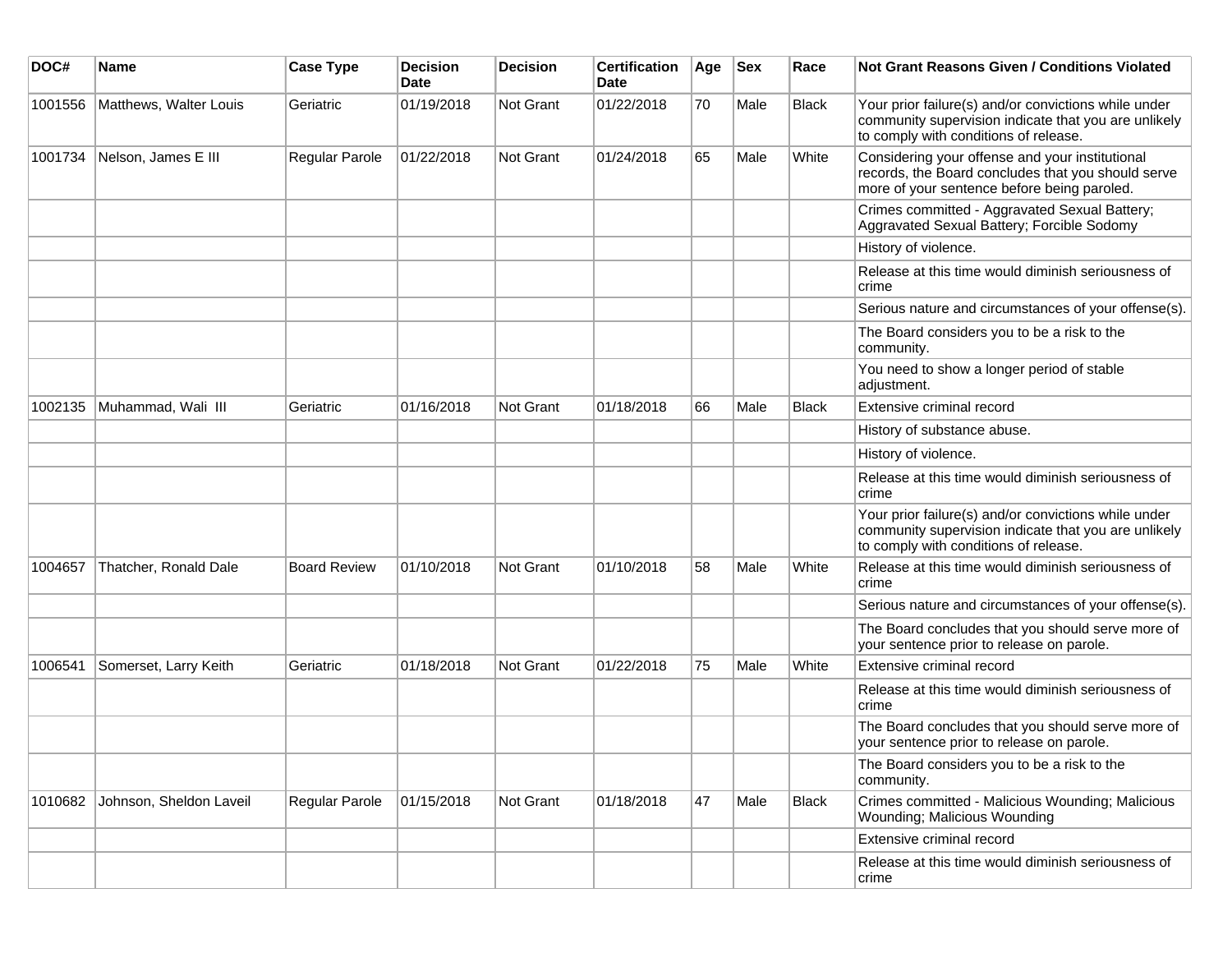| DOC#    | Name                    | <b>Case Type</b>      | <b>Decision</b><br>Date | <b>Decision</b>  | <b>Certification</b><br><b>Date</b> | Age | <b>Sex</b>   | Race  | <b>Not Grant Reasons Given / Conditions Violated</b>                                                                                                  |
|---------|-------------------------|-----------------------|-------------------------|------------------|-------------------------------------|-----|--------------|-------|-------------------------------------------------------------------------------------------------------------------------------------------------------|
| 1010682 | Johnson, Sheldon Laveil | <b>Regular Parole</b> | 01/15/2018              | Not Grant        | 01/18/2018                          | 47  | Male         | Black | Serious nature and circumstances of your offense(s).                                                                                                  |
|         |                         |                       |                         |                  |                                     |     |              |       | The Board concludes that you should serve more of<br>your sentence prior to release on parole.                                                        |
|         |                         |                       |                         |                  |                                     |     |              |       | Your prior failure(s) and/or convictions while under<br>community supervision indicate that you are unlikely<br>to comply with conditions of release. |
|         |                         |                       |                         |                  |                                     |     |              |       | Your record indicates a serious disregard for the<br>property rights of others.                                                                       |
| 1011036 | Sowers, David Wayne     | Geriatric             | 01/29/2018              | <b>Not Grant</b> | 01/30/2018                          | 60  | Male         | White | Crimes committed - Abduct-No Ransom Or Asslt;<br>Sex Assault, Rape; Sodomy                                                                            |
|         |                         |                       |                         |                  |                                     |     |              |       | Release at this time would diminish seriousness of<br>crime                                                                                           |
|         |                         |                       |                         |                  |                                     |     |              |       | The Board concludes that you should serve more of<br>your sentence prior to release on parole.                                                        |
|         |                         |                       |                         |                  |                                     |     |              |       | The Board considers you to be a risk to the<br>community.                                                                                             |
| 1012091 | Roman, Moises           | Regular Parole        | 01/26/2018              | Not Grant        | 01/30/2018                          | 42  | Male         | White | Crimes committed - Kidnap Minor For Ransom;<br>Kidnap Minor For Ransom; Kidnap Minor For<br>Ransom                                                    |
|         |                         |                       |                         |                  |                                     |     |              |       | Release at this time would diminish seriousness of<br>crime                                                                                           |
|         |                         |                       |                         |                  |                                     |     |              |       | Serious nature and circumstances of your offense(s).                                                                                                  |
|         |                         |                       |                         |                  |                                     |     |              |       | The Board concludes that you should serve more of<br>your sentence prior to release on parole.                                                        |
| 1012216 | Swanson, Valerie Oters  | <b>Regular Parole</b> | 01/11/2018              | <b>Not Grant</b> | 01/18/2018                          | 59  | Female White |       | Release at this time would diminish seriousness of<br>crime                                                                                           |
|         |                         |                       |                         |                  |                                     |     |              |       | Serious nature and circumstances of your offense(s).                                                                                                  |
|         |                         |                       |                         |                  |                                     |     |              |       | The Board concludes that you should serve more of<br>your sentence prior to release on parole.                                                        |
| 1013301 | Spain, Kinzo            | <b>Regular Parole</b> | 01/23/2018              | <b>Not Grant</b> | 01/30/2018                          | 56  | Male         | Black | Crimes committed - Sex Assault, Rape; Robbery;<br>Malicious Wounding                                                                                  |
|         |                         |                       |                         |                  |                                     |     |              |       | Release at this time would diminish seriousness of<br>crime                                                                                           |
|         |                         |                       |                         |                  |                                     |     |              |       | Serious nature and circumstances of your offense(s).                                                                                                  |
|         |                         |                       |                         |                  |                                     |     |              |       | The Board concludes that you should serve more of<br>your sentence prior to release on parole.                                                        |
|         |                         |                       |                         |                  |                                     |     |              |       | The Board considers you to be a risk to the<br>community.                                                                                             |
| 1013342 | Williams, Vance         | Regular Parole        | 01/08/2018              | Not Grant        | 01/10/2018                          | 56  | Male         | Black | Release at this time would diminish seriousness of<br>crime                                                                                           |
|         |                         |                       |                         |                  |                                     |     |              |       | Serious nature and circumstances of your offense(s).                                                                                                  |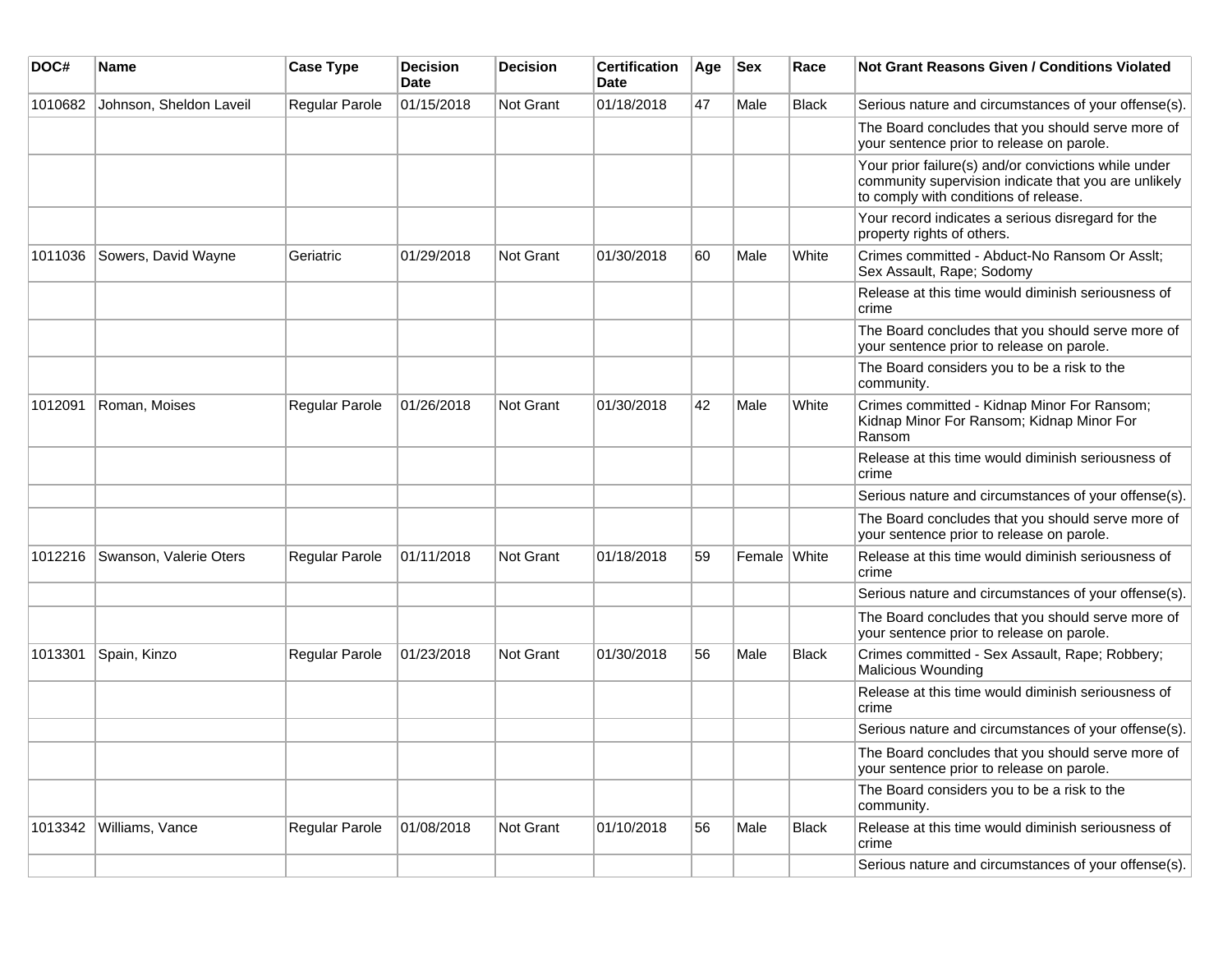| DOC#    | <b>Name</b>               | <b>Case Type</b>      | <b>Decision</b><br>Date | <b>Decision</b> | <b>Certification</b><br>Date | Age | <b>Sex</b> | Race         | Not Grant Reasons Given / Conditions Violated                                                                                                         |
|---------|---------------------------|-----------------------|-------------------------|-----------------|------------------------------|-----|------------|--------------|-------------------------------------------------------------------------------------------------------------------------------------------------------|
| 1013342 | Williams, Vance           | Regular Parole        | 01/08/2018              | Not Grant       | 01/10/2018                   | 56  | Male       | <b>Black</b> | The Board concludes that you should serve more of<br>your sentence prior to release on parole.                                                        |
|         |                           |                       |                         |                 |                              |     |            |              | The Board considers you to be a risk to the<br>community.                                                                                             |
|         |                           |                       |                         |                 |                              |     |            |              | Your prior failure(s) and/or convictions while under<br>community supervision indicate that you are unlikely<br>to comply with conditions of release. |
| 1015001 | Briley, Anthony Ray       | Regular Parole        | 01/18/2018              | Not Grant       | 01/18/2018                   | 59  | Male       | <b>Black</b> | Crimes committed - Homicide/Murder;<br>Homicide/Murder; Homicide/Murder                                                                               |
|         |                           |                       |                         |                 |                              |     |            |              | Release at this time would diminish seriousness of<br>crime                                                                                           |
|         |                           |                       |                         |                 |                              |     |            |              | Serious nature and circumstances of your offense(s).                                                                                                  |
|         |                           |                       |                         |                 |                              |     |            |              | The Board concludes that you should serve more of<br>your sentence prior to release on parole.                                                        |
| 1016125 | Michael, Mark A           | Regular Parole        | 01/29/2018              | Not Grant       | 01/30/2018                   | 49  | Male       | White        | Extensive criminal record                                                                                                                             |
|         |                           |                       |                         |                 |                              |     |            |              | Release at this time would diminish seriousness of<br>crime                                                                                           |
|         |                           |                       |                         |                 |                              |     |            |              | The Board concludes that you should serve more of<br>your sentence prior to release on parole.                                                        |
|         |                           |                       |                         |                 |                              |     |            |              | The Board considers you to be a risk to the<br>community.                                                                                             |
| 1017051 | Robertson, Marlon E       | Regular Parole        | 01/06/2018              | Not Grant       | 01/08/2018                   | 43  | Male       | <b>Black</b> | Considering your offense and your institutional<br>records, the Board concludes that you should serve<br>more of your sentence before being paroled.  |
|         |                           |                       |                         |                 |                              |     |            |              | History of violence.                                                                                                                                  |
|         |                           |                       |                         |                 |                              |     |            |              | Poor institutional adjustment (for example,<br>motivation/attitude, unfavorable reports, lack of<br>program involvement, etc.)                        |
|         |                           |                       |                         |                 |                              |     |            |              | Release at this time would diminish seriousness of<br>crime                                                                                           |
|         |                           |                       |                         |                 |                              |     |            |              | Your prior failure(s) and/or convictions while under<br>community supervision indicate that you are unlikely<br>to comply with conditions of release. |
| 1019614 | Miller, James Matthew     | <b>Regular Parole</b> | 01/10/2018              | Not Grant       | 01/10/2018                   | 47  | Male       | White        | Crimes committed - Homicide-1st Degree; Use Of<br>Firearm In Felony                                                                                   |
|         |                           |                       |                         |                 |                              |     |            |              | Release at this time would diminish seriousness of<br>crime                                                                                           |
|         |                           |                       |                         |                 |                              |     |            |              | Serious nature and circumstances of your offense(s).                                                                                                  |
|         |                           |                       |                         |                 |                              |     |            |              | The Board concludes that you should serve more of<br>your sentence prior to release on parole.                                                        |
| 1019675 | Arrington, Timothy Dwayne | Regular Parole        | 01/27/2018              | Not Grant       | 01/30/2018                   | 43  | Male       | Black        | Crimes committed - Kidnap/Abduct; Sex Assault,<br>Rape; Robbery                                                                                       |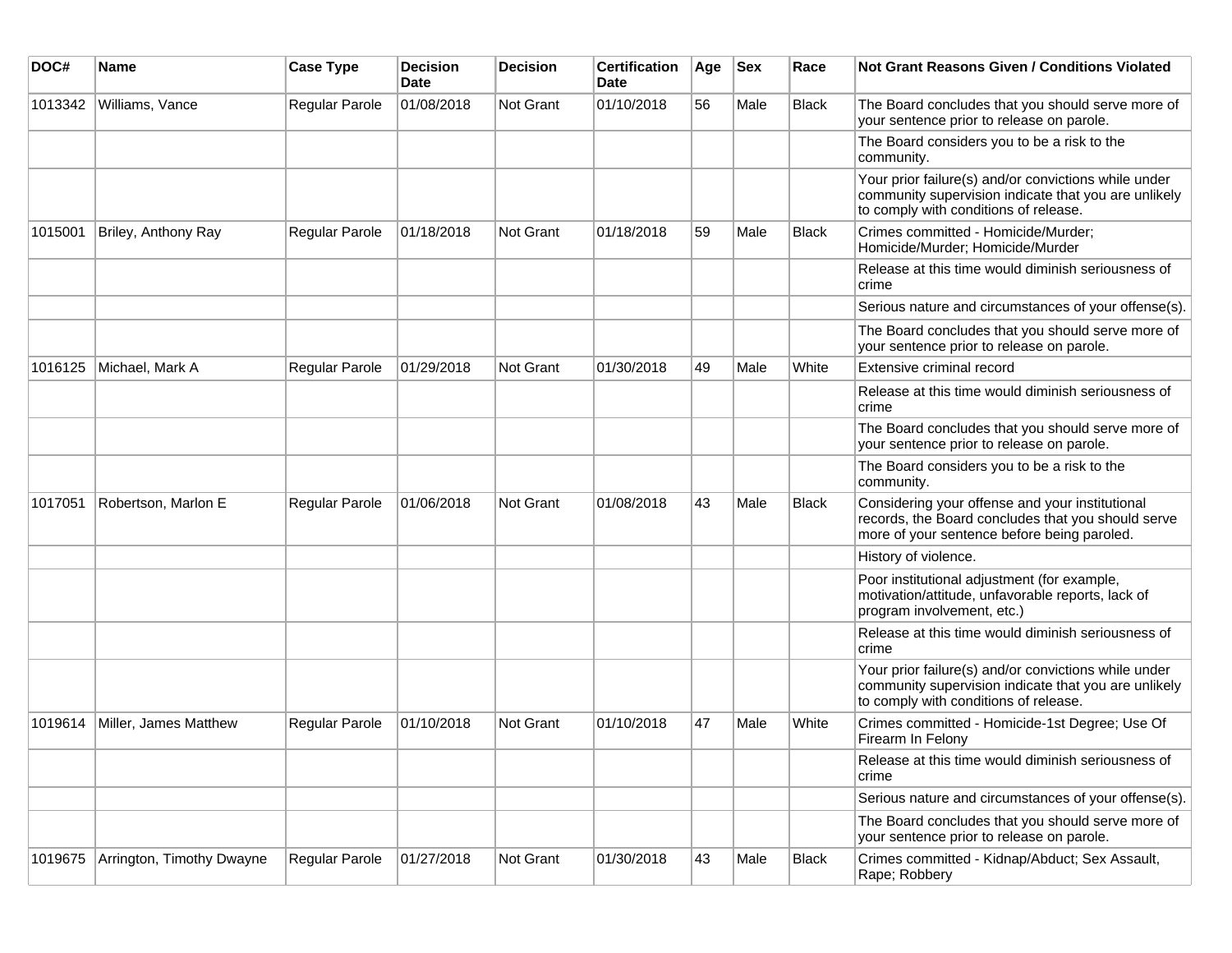| DOC#    | Name                      | <b>Case Type</b>      | <b>Decision</b><br>Date | <b>Decision</b>  | <b>Certification</b><br>Date | Age | <b>Sex</b> | Race         | Not Grant Reasons Given / Conditions Violated                                                                                                         |
|---------|---------------------------|-----------------------|-------------------------|------------------|------------------------------|-----|------------|--------------|-------------------------------------------------------------------------------------------------------------------------------------------------------|
| 1019675 | Arrington, Timothy Dwayne | Regular Parole        | 01/27/2018              | <b>Not Grant</b> | 01/30/2018                   | 43  | Male       | Black        | Extensive criminal record                                                                                                                             |
|         |                           |                       |                         |                  |                              |     |            |              | History of substance abuse.                                                                                                                           |
|         |                           |                       |                         |                  |                              |     |            |              | History of violence.                                                                                                                                  |
|         |                           |                       |                         |                  |                              |     |            |              | Release at this time would diminish seriousness of<br>crime                                                                                           |
|         |                           |                       |                         |                  |                              |     |            |              | The Board concludes that you should serve more of<br>your sentence prior to release on parole.                                                        |
|         |                           |                       |                         |                  |                              |     |            |              | The Board considers you to be a risk to the<br>community.                                                                                             |
| 1020547 | Dailey, Joseph Alvin      | <b>Regular Parole</b> | 01/18/2018              | <b>Not Grant</b> | 01/22/2018                   | 60  | Male       | <b>Black</b> | History of violence.                                                                                                                                  |
|         |                           |                       |                         |                  |                              |     |            |              | Release at this time would diminish seriousness of<br>crime                                                                                           |
|         |                           |                       |                         |                  |                              |     |            |              | Serious nature and circumstances of your offense(s).                                                                                                  |
|         |                           |                       |                         |                  |                              |     |            |              | The Board considers you to be a risk to the<br>community.                                                                                             |
|         |                           |                       |                         |                  |                              |     |            |              | Your prior failure(s) and/or convictions while under<br>community supervision indicate that you are unlikely<br>to comply with conditions of release. |
| 1023225 | Greenlaw, Thomas George   | Regular Parole        | 01/22/2018              | <b>Not Grant</b> | 01/25/2018                   | 59  | Male       | White        | Considering your offense and your institutional<br>records, the Board concludes that you should serve<br>more of your sentence before being paroled.  |
|         |                           |                       |                         |                  |                              |     |            |              | Crimes committed - Robbery; Robbery; Assault &<br><b>Battery - Family Member</b>                                                                      |
|         |                           |                       |                         |                  |                              |     |            |              | Extensive criminal record                                                                                                                             |
|         |                           |                       |                         |                  |                              |     |            |              | History of substance abuse.                                                                                                                           |
|         |                           |                       |                         |                  |                              |     |            |              | Your prior failure(s) and/or convictions while under<br>community supervision indicate that you are unlikely<br>to comply with conditions of release. |
|         |                           |                       |                         |                  |                              |     |            |              | Your record of institutional infractions indicates a<br>disregard for rules and that you are not ready to<br>conform to society.                      |
| 1023563 | Jackson, Chauncey J       | <b>Regular Parole</b> | 01/22/2018              | <b>Not Grant</b> | 01/24/2018                   | 39  | Male       | Black        | Crimes committed - Murder: 1st Degree; Robbery -<br>Attempted; Receiv Stolen Prop                                                                     |
|         |                           |                       |                         |                  |                              |     |            |              | Extensive criminal record                                                                                                                             |
|         |                           |                       |                         |                  |                              |     |            |              | Release at this time would diminish seriousness of<br>crime                                                                                           |
|         |                           |                       |                         |                  |                              |     |            |              | Serious nature and circumstances of your offense(s).                                                                                                  |
| 1023811 | Gardner, Michael          | Geriatric             | 01/22/2018              | Not Grant        | 01/30/2018                   | 60  | Male       | Black        | Crimes committed - Robbery: On Or Near Street;<br>Assault: Malicious, Victim Severely Injured; Drugs:<br>Possess Sch I Or li                          |
|         |                           |                       |                         |                  |                              |     |            |              | Extensive criminal record                                                                                                                             |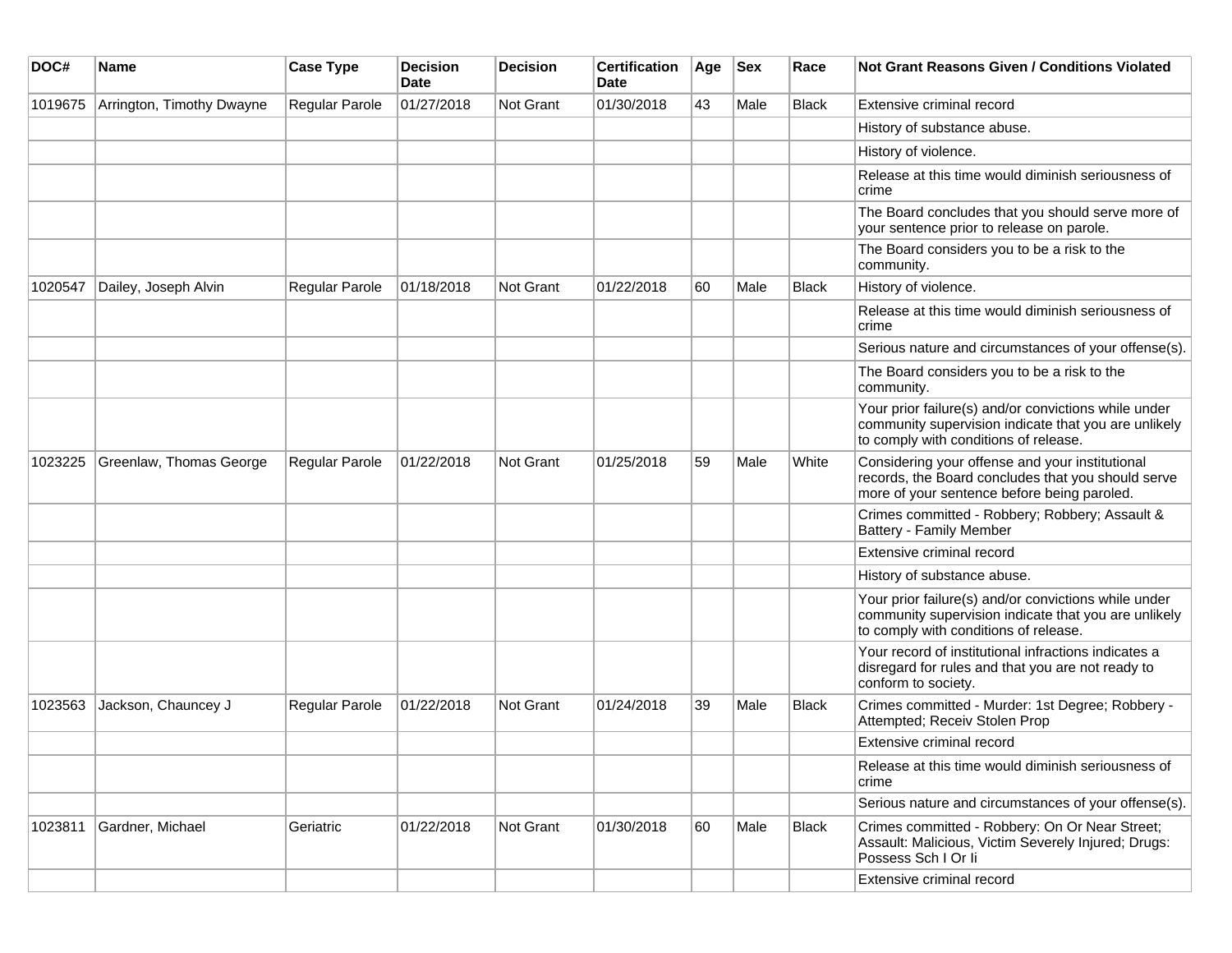| DOC#    | Name                   | <b>Case Type</b> | <b>Decision</b><br><b>Date</b> | <b>Decision</b>  | <b>Certification</b><br><b>Date</b> | Age | <b>Sex</b> | Race         | <b>Not Grant Reasons Given / Conditions Violated</b>                                                                                                  |
|---------|------------------------|------------------|--------------------------------|------------------|-------------------------------------|-----|------------|--------------|-------------------------------------------------------------------------------------------------------------------------------------------------------|
| 1023811 | Gardner, Michael       | Geriatric        | 01/22/2018                     | <b>Not Grant</b> | 01/30/2018                          | 60  | Male       | <b>Black</b> | Release at this time would diminish seriousness of<br>crime                                                                                           |
|         |                        |                  |                                |                  |                                     |     |            |              | Serious nature and circumstances of your offense(s).                                                                                                  |
|         |                        |                  |                                |                  |                                     |     |            |              | The Board concludes that you should serve more of<br>your sentence prior to release on parole.                                                        |
|         |                        |                  |                                |                  |                                     |     |            |              | Your prior failure(s) and/or convictions while under<br>community supervision indicate that you are unlikely<br>to comply with conditions of release. |
| 1024381 | Fields, Victor         | Regular Parole   | 01/22/2018                     | <b>Not Grant</b> | 01/24/2018                          | 59  | Male       | <b>Black</b> | Considering your offense and your institutional<br>records, the Board concludes that you should serve<br>more of your sentence before being paroled.  |
|         |                        |                  |                                |                  |                                     |     |            |              | History of substance abuse.                                                                                                                           |
|         |                        |                  |                                |                  |                                     |     |            |              | History of violence.                                                                                                                                  |
|         |                        |                  |                                |                  |                                     |     |            |              | Release at this time would diminish seriousness of<br>crime                                                                                           |
|         |                        |                  |                                |                  |                                     |     |            |              | Serious nature and circumstances of your offense(s).                                                                                                  |
|         |                        |                  |                                |                  |                                     |     |            |              | You need to show a longer period of stable<br>adjustment.                                                                                             |
|         |                        |                  |                                |                  |                                     |     |            |              | Your record of institutional infractions indicates a<br>disregard for rules and that you are not ready to<br>conform to society.                      |
| 1025183 | Shelton, Albert        | Regular Parole   | 01/26/2018                     | <b>Not Grant</b> | 01/30/2018                          | 58  | Male       | <b>Black</b> | Release at this time would diminish seriousness of<br>crime                                                                                           |
|         |                        |                  |                                |                  |                                     |     |            |              | Serious nature and circumstances of your offense(s).                                                                                                  |
| 1026730 | Davis, Antoine Montell | Regular Parole   | 01/18/2018                     | <b>Not Grant</b> | 01/22/2018                          | 44  | Male       | <b>Black</b> | Considering your offense and your institutional<br>records, the Board concludes that you should serve<br>more of your sentence before being paroled.  |
|         |                        |                  |                                |                  |                                     |     |            |              | Crimes committed - Robbery; Robbery; Larc-Grand                                                                                                       |
|         |                        |                  |                                |                  |                                     |     |            |              | History of violence.                                                                                                                                  |
|         |                        |                  |                                |                  |                                     |     |            |              | Poor institutional adjustment (for example,<br>motivation/attitude, unfavorable reports, lack of<br>program involvement, etc.)                        |
|         |                        |                  |                                |                  |                                     |     |            |              | Release at this time would diminish seriousness of<br>crime                                                                                           |
|         |                        |                  |                                |                  |                                     |     |            |              | Serious nature and circumstances of your offense(s).                                                                                                  |
|         |                        |                  |                                |                  |                                     |     |            |              | You need to show a longer period of stable<br>adjustment.                                                                                             |
|         |                        |                  |                                |                  |                                     |     |            |              | Your prior failure(s) and/or convictions while under<br>community supervision indicate that you are unlikely<br>to comply with conditions of release. |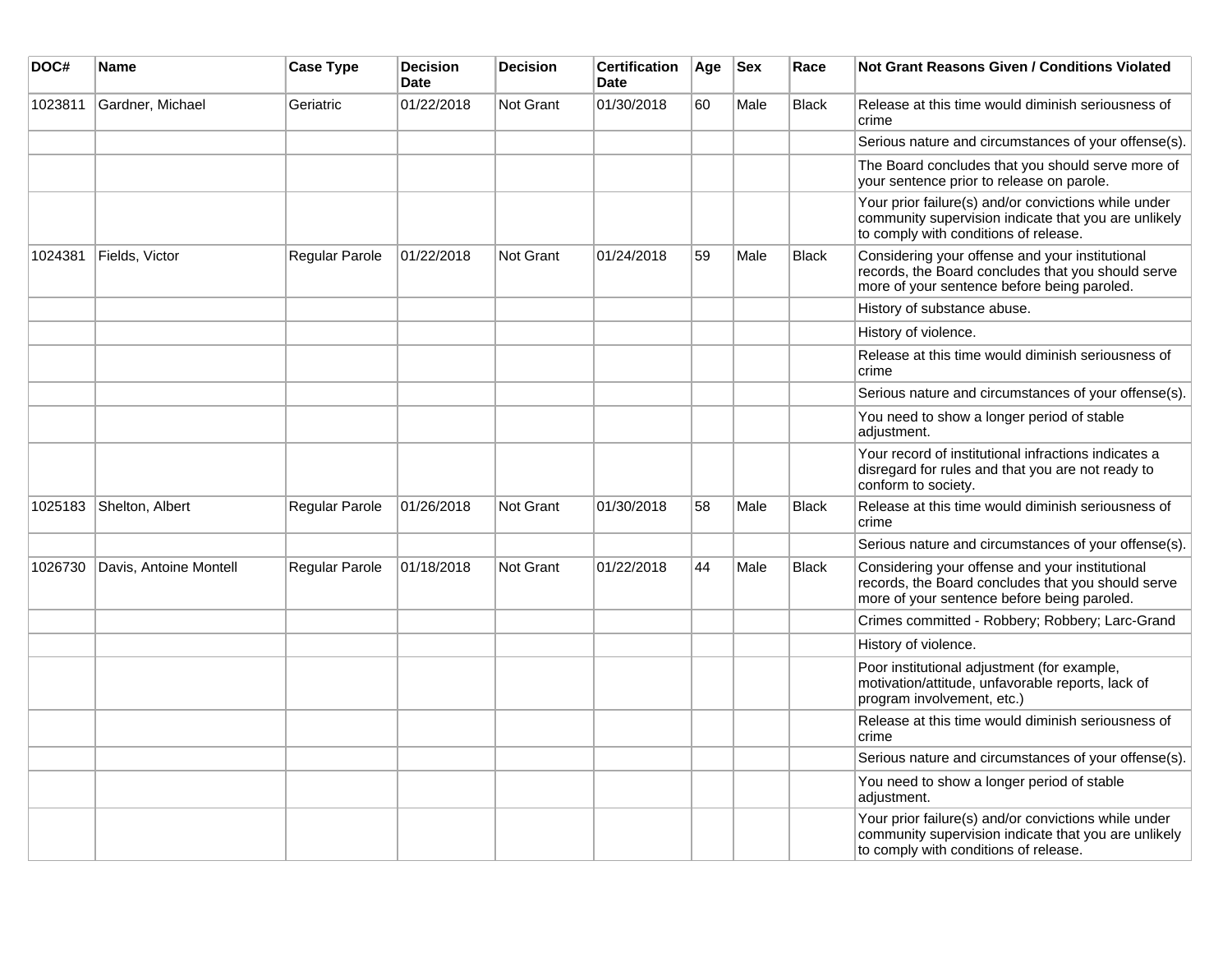| DOC#    | <b>Name</b>            | <b>Case Type</b>      | <b>Decision</b><br>Date | <b>Decision</b>  | <b>Certification</b><br>Date | Age | <b>Sex</b> | Race         | Not Grant Reasons Given / Conditions Violated                                                                                                         |
|---------|------------------------|-----------------------|-------------------------|------------------|------------------------------|-----|------------|--------------|-------------------------------------------------------------------------------------------------------------------------------------------------------|
| 1026730 | Davis, Antoine Montell | Regular Parole        | 01/18/2018              | Not Grant        | 01/22/2018                   | 44  | Male       | <b>Black</b> | Your record indicates a serious disregard for the<br>property rights of others.                                                                       |
| 1026841 | Adams, Frank Bolten    | Regular Parole        | 01/19/2018              | <b>Not Grant</b> | 01/22/2018                   | 60  | Male       | White        | Crimes committed - Sex Assault, Rape; Sex Assault,<br>Rape; Robbery                                                                                   |
|         |                        |                       |                         |                  |                              |     |            |              | Release at this time would diminish seriousness of<br>crime                                                                                           |
|         |                        |                       |                         |                  |                              |     |            |              | Serious nature and circumstances of your offense(s).                                                                                                  |
| 1027438 | Graham, William W      | Regular Parole        | 01/16/2018              | <b>Not Grant</b> | 01/18/2018                   | 63  | Male       | White        | Crimes committed - Homicide/Murder;<br>Homicide/Murder; Homicide-Attempted                                                                            |
|         |                        |                       |                         |                  |                              |     |            |              | Release at this time would diminish seriousness of<br>crime                                                                                           |
|         |                        |                       |                         |                  |                              |     |            |              | Serious nature and circumstances of your offense(s).                                                                                                  |
|         |                        |                       |                         |                  |                              |     |            |              | The Board concludes that you should serve more of<br>your sentence prior to release on parole.                                                        |
| 1029351 | Artis, Alfonza Leonard | <b>Regular Parole</b> | 01/27/2018              | <b>Not Grant</b> | 01/30/2018                   | 65  | Male       | <b>Black</b> | Release at this time would diminish seriousness of<br>crime                                                                                           |
|         |                        |                       |                         |                  |                              |     |            |              | Serious nature and circumstances of your offense(s).                                                                                                  |
|         |                        |                       |                         |                  |                              |     |            |              | The Board concludes that you should serve more of<br>your sentence prior to release on parole.                                                        |
|         |                        |                       |                         |                  |                              |     |            |              | The Board considers you to be a risk to the<br>community.                                                                                             |
| 1029870 | Alvelais, Victor       | Regular Parole        | 01/07/2018              | Not Grant        | 01/10/2018                   | 45  | Male       | Black        | Crimes committed - Homicide-1st Degree; Use Of<br>Firearm In Felony                                                                                   |
|         |                        |                       |                         |                  |                              |     |            |              | History of violence.                                                                                                                                  |
|         |                        |                       |                         |                  |                              |     |            |              | Serious nature and circumstances of your offense(s).                                                                                                  |
|         |                        |                       |                         |                  |                              |     |            |              | The Board concludes that you should serve more of<br>your sentence prior to release on parole.                                                        |
|         |                        |                       |                         |                  |                              |     |            |              | The Board considers you to be a risk to the<br>community.                                                                                             |
| 1030428 | Scott, Glendon Bruce   | Regular Parole        | 01/09/2018              | <b>Not Grant</b> | 01/11/2018                   | 52  | Male       | Black        | Conviction of a new crime while incarcerated                                                                                                          |
|         |                        |                       |                         |                  |                              |     |            |              | Release at this time would diminish seriousness of<br>crime                                                                                           |
|         |                        |                       |                         |                  |                              |     |            |              | The Board concludes that you should serve more of<br>your sentence prior to release on parole.                                                        |
|         |                        |                       |                         |                  |                              |     |            |              | Your prior failure(s) and/or convictions while under<br>community supervision indicate that you are unlikely<br>to comply with conditions of release. |
| 1030450 | Tehuti, Hu             | Regular Parole        | 01/09/2018              | Not Grant        | 01/11/2018                   | 64  | Male       | Black        | Release at this time would diminish seriousness of<br>crime                                                                                           |
|         |                        |                       |                         |                  |                              |     |            |              | Serious nature and circumstances of your offense(s).                                                                                                  |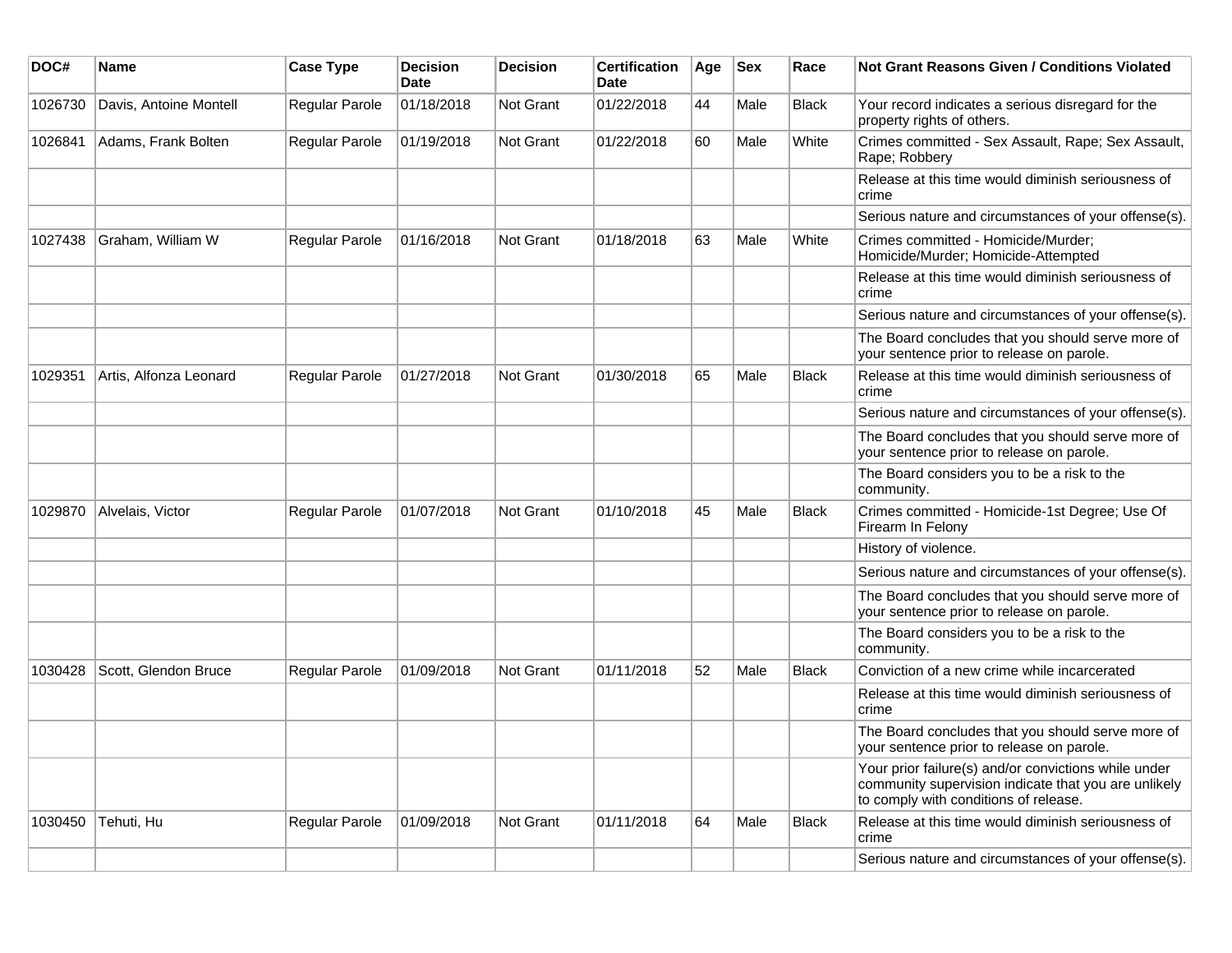| DOC#    | Name                       | <b>Case Type</b>      | <b>Decision</b><br><b>Date</b> | <b>Decision</b> | <b>Certification</b><br><b>Date</b> | Age | <b>Sex</b> | Race         | <b>Not Grant Reasons Given / Conditions Violated</b>                                                                                                  |
|---------|----------------------------|-----------------------|--------------------------------|-----------------|-------------------------------------|-----|------------|--------------|-------------------------------------------------------------------------------------------------------------------------------------------------------|
| 1030450 | Tehuti, Hu                 | <b>Regular Parole</b> | 01/09/2018                     | Not Grant       | 01/11/2018                          | 64  | Male       | <b>Black</b> | The Board concludes that you should serve more of<br>your sentence prior to release on parole.                                                        |
|         |                            |                       |                                |                 |                                     |     |            |              | You need to show a longer period of stable<br>adjustment.                                                                                             |
|         |                            |                       |                                |                 |                                     |     |            |              | Your prior failure(s) and/or convictions while under<br>community supervision indicate that you are unlikely<br>to comply with conditions of release. |
|         |                            |                       |                                |                 |                                     |     |            |              | Your record of institutional infractions indicates a<br>disregard for rules and that you are not ready to<br>conform to society.                      |
| 1031731 | Highsmith, Andrew Lewis    | Regular Parole        | 01/15/2018                     | Not Grant       | 01/18/2018                          | 51  | Male       | <b>Black</b> | Crimes committed - Homicide/Murder;<br>Mayhem/Maiming; Use Of Firearm In Felony                                                                       |
|         |                            |                       |                                |                 |                                     |     |            |              | Extensive criminal record                                                                                                                             |
|         |                            |                       |                                |                 |                                     |     |            |              | Release at this time would diminish seriousness of<br>crime                                                                                           |
|         |                            |                       |                                |                 |                                     |     |            |              | Serious nature and circumstances of your offense(s).                                                                                                  |
|         |                            |                       |                                |                 |                                     |     |            |              | The Board concludes that you should serve more of<br>your sentence prior to release on parole.                                                        |
|         |                            |                       |                                |                 |                                     |     |            |              | Your record of institutional infractions indicates a<br>disregard for rules and that you are not ready to<br>conform to society.                      |
| 1032032 | Worrell, Donald Edward     | Regular Parole        | 01/08/2018                     | Not Grant       | 01/08/2018                          | 74  | Male       | White        | Crimes committed - Homicide-1st Degree; Homicide-<br>1st Degree; Homicide-1st Degree                                                                  |
|         |                            |                       |                                |                 |                                     |     |            |              | Release at this time would diminish seriousness of<br>crime                                                                                           |
|         |                            |                       |                                |                 |                                     |     |            |              | Serious nature and circumstances of your offense(s).                                                                                                  |
|         |                            |                       |                                |                 |                                     |     |            |              | The Board concludes that you should serve more of<br>your sentence prior to release on parole.                                                        |
| 1032760 | Hendricks, Clifford Eugene | <b>Regular Parole</b> | 01/21/2018                     | Not Grant       | 01/22/2018                          | 50  | Male       | White        | Extensive criminal record                                                                                                                             |
|         |                            |                       |                                |                 |                                     |     |            |              | History of violence.                                                                                                                                  |
|         |                            |                       |                                |                 |                                     |     |            |              | Release at this time would diminish seriousness of<br>crime                                                                                           |
|         |                            |                       |                                |                 |                                     |     |            |              | The Board concludes that you should serve more of<br>your sentence prior to release on parole.                                                        |
| 1032853 | Johnson, Vernell Delray    | Regular Parole        | 12/30/2017                     | Not Grant       | 01/04/2018                          | 45  | Male       | <b>Black</b> | Crimes committed - Sex Assault, Rape; Sex Asslt-<br>Attempted Rape; Breaking And Entering                                                             |
|         |                            |                       |                                |                 |                                     |     |            |              | History of violence.                                                                                                                                  |
|         |                            |                       |                                |                 |                                     |     |            |              | Release at this time would diminish seriousness of<br>crime                                                                                           |
|         |                            |                       |                                |                 |                                     |     |            |              | Serious nature and circumstances of your offense(s).                                                                                                  |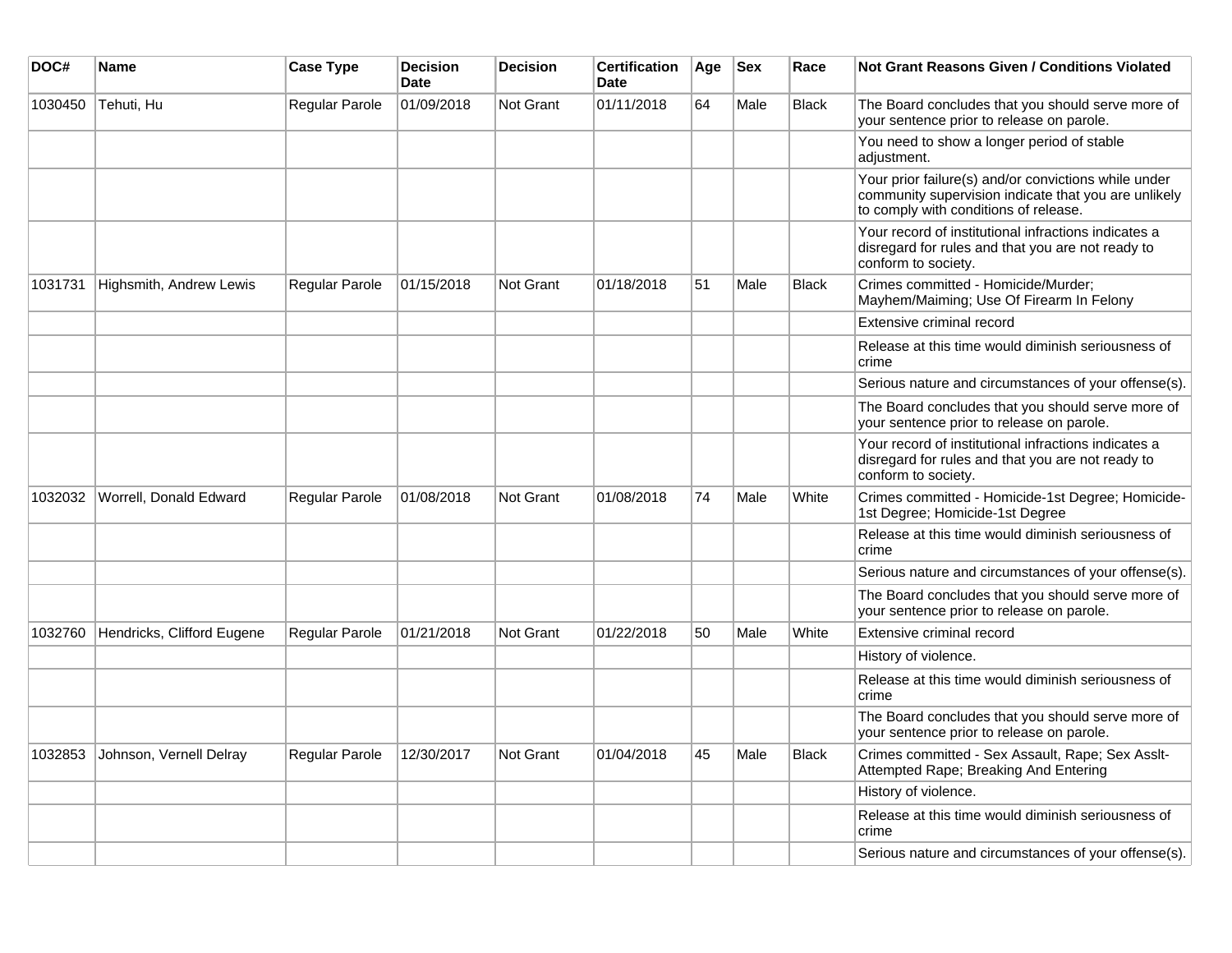| DOC#    | <b>Name</b>              | <b>Case Type</b> | <b>Decision</b><br><b>Date</b> | <b>Decision</b>  | <b>Certification</b><br>Date | Age | <b>Sex</b> | Race         | <b>Not Grant Reasons Given / Conditions Violated</b>                                                                                                 |
|---------|--------------------------|------------------|--------------------------------|------------------|------------------------------|-----|------------|--------------|------------------------------------------------------------------------------------------------------------------------------------------------------|
| 1032853 | Johnson, Vernell Delray  | Regular Parole   | 12/30/2017                     | Not Grant        | 01/04/2018                   | 45  | Male       | <b>Black</b> | The Board considers you to be a risk to the<br>community.                                                                                            |
| 1033278 | Carpenter, Michael Lee   | Regular Parole   | 01/18/2018                     | Not Grant        | 01/22/2018                   | 69  | Male       | Black        | Extensive criminal record                                                                                                                            |
|         |                          |                  |                                |                  |                              |     |            |              | Release at this time would diminish seriousness of<br>crime                                                                                          |
|         |                          |                  |                                |                  |                              |     |            |              | Serious nature and circumstances of your offense(s).                                                                                                 |
| 1033445 | Green, Danny             | Regular Parole   | 01/16/2018                     | <b>Not Grant</b> | 01/18/2018                   | 52  | Male       | <b>Black</b> | Considering your offense and your institutional<br>records, the Board concludes that you should serve<br>more of your sentence before being paroled. |
|         |                          |                  |                                |                  |                              |     |            |              | Extensive criminal record                                                                                                                            |
|         |                          |                  |                                |                  |                              |     |            |              | History of substance abuse.                                                                                                                          |
|         |                          |                  |                                |                  |                              |     |            |              | History of violence.                                                                                                                                 |
|         |                          |                  |                                |                  |                              |     |            |              | Release at this time would diminish seriousness of<br>crime                                                                                          |
|         |                          |                  |                                |                  |                              |     |            |              | Serious nature and circumstances of your offense(s).                                                                                                 |
|         |                          |                  |                                |                  |                              |     |            |              | The Board concludes that you should serve more of<br>your sentence prior to release on parole.                                                       |
|         |                          |                  |                                |                  |                              |     |            |              | You need to show a longer period of stable<br>adjustment.                                                                                            |
| 1033790 | Gay, William Steven      | Regular Parole   | 01/21/2018                     | Not Grant        | 01/22/2018                   | 67  | Male       | <b>Black</b> | Release at this time would diminish seriousness of<br>crime                                                                                          |
|         |                          |                  |                                |                  |                              |     |            |              | Serious nature and circumstances of your offense(s).                                                                                                 |
|         |                          |                  |                                |                  |                              |     |            |              | The Board concludes that you should serve more of<br>your sentence prior to release on parole.                                                       |
| 1034560 | Wilkins, Michael Douglas | Regular Parole   | 01/10/2018                     | Not Grant        | 01/11/2018                   | 58  | Male       | White        | Crimes committed - Homicide/Murder; Robbery;<br><b>Burglary</b>                                                                                      |
|         |                          |                  |                                |                  |                              |     |            |              | Release at this time would diminish seriousness of<br>crime                                                                                          |
|         |                          |                  |                                |                  |                              |     |            |              | Serious nature and circumstances of your offense(s).                                                                                                 |
|         |                          |                  |                                |                  |                              |     |            |              | The Board considers you to be a risk to the<br>community.                                                                                            |
| 1035306 | Allder, David Lynn       | Geriatric        | 01/23/2018                     | Not Grant        | 01/30/2018                   | 61  | Male       | White        | Extensive criminal record                                                                                                                            |
|         |                          |                  |                                |                  |                              |     |            |              | History of substance abuse.                                                                                                                          |
|         |                          |                  |                                |                  |                              |     |            |              | History of violence.                                                                                                                                 |
|         |                          |                  |                                |                  |                              |     |            |              | Release at this time would diminish seriousness of<br>crime                                                                                          |
|         |                          |                  |                                |                  |                              |     |            |              | Serious nature and circumstances of your offense(s).                                                                                                 |
|         |                          |                  |                                |                  |                              |     |            |              | The Board considers you to be a risk to the<br>community.                                                                                            |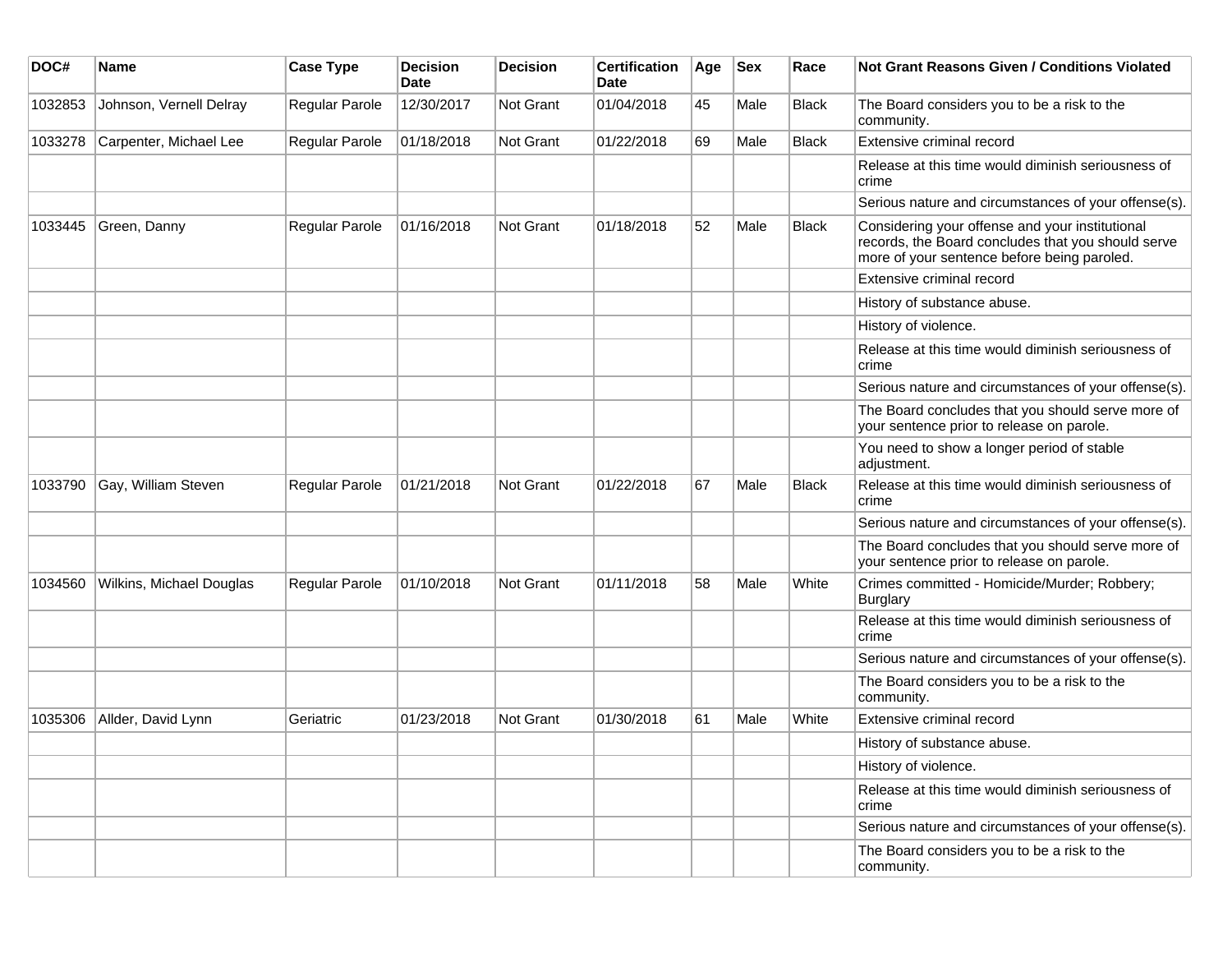| DOC#    | <b>Name</b>                            | <b>Case Type</b>      | <b>Decision</b><br><b>Date</b> | <b>Decision</b> | <b>Certification</b><br>Date | Age | <b>Sex</b> | Race         | Not Grant Reasons Given / Conditions Violated                                                                                                         |
|---------|----------------------------------------|-----------------------|--------------------------------|-----------------|------------------------------|-----|------------|--------------|-------------------------------------------------------------------------------------------------------------------------------------------------------|
| 1035306 | Allder, David Lynn                     | Geriatric             | 01/23/2018                     | Not Grant       | 01/30/2018                   | 61  | Male       | White        | Your prior failure(s) and/or convictions while under<br>community supervision indicate that you are unlikely<br>to comply with conditions of release. |
| 1035754 | Yeary, Robert Steven                   | Regular Parole        | 01/18/2018                     | Not Grant       | 01/22/2018                   | 70  | Male       | White        | Crimes committed - Homicide/Murder; Kidnap Adult<br>To Sexually Asslt; Sex Assault, Rape                                                              |
|         |                                        |                       |                                |                 |                              |     |            |              | Release at this time would diminish seriousness of<br>crime                                                                                           |
|         |                                        |                       |                                |                 |                              |     |            |              | Serious nature and circumstances of your offense(s).                                                                                                  |
|         |                                        |                       |                                |                 |                              |     |            |              | You need to show a longer period of stable<br>adjustment.                                                                                             |
| 1035901 | Chapman, Torrey Lamont                 | <b>Regular Parole</b> | 01/19/2018                     | Not Grant       | 01/22/2018                   | 40  | Male       | <b>Black</b> | Crimes committed - Homicide-1st Degree; Use Of<br>Firearm In Felony                                                                                   |
|         |                                        |                       |                                |                 |                              |     |            |              | Poor institutional adjustment (for example,<br>motivation/attitude, unfavorable reports, lack of<br>program involvement, etc.)                        |
|         |                                        |                       |                                |                 |                              |     |            |              | Release at this time would diminish seriousness of<br>crime                                                                                           |
|         |                                        |                       |                                |                 |                              |     |            |              | Serious nature and circumstances of your offense(s).                                                                                                  |
| 1035905 | Batte, Kevin                           | Regular Parole        | 01/19/2018                     | Not Grant       | 01/22/2018                   | 51  | Male       | <b>Black</b> | Release at this time would diminish seriousness of<br>crime                                                                                           |
|         |                                        |                       |                                |                 |                              |     |            |              | Serious nature and circumstances of your offense(s).                                                                                                  |
|         |                                        |                       |                                |                 |                              |     |            |              | The Board considers you to be a risk to the<br>community.                                                                                             |
| 1036420 | Mitchell, Mark Anthony                 | <b>Regular Parole</b> | 01/22/2018                     | Not Grant       | 01/30/2018                   | 57  | Male       | <b>Black</b> | Release at this time would diminish seriousness of<br>crime                                                                                           |
|         |                                        |                       |                                |                 |                              |     |            |              | Serious nature and circumstances of your offense(s).                                                                                                  |
| 1037672 | Lawson, David Allen                    | <b>Regular Parole</b> | 01/10/2018                     | Not Grant       | 01/10/2018                   | 56  | Male       | White        | Release at this time would diminish seriousness of<br>crime                                                                                           |
|         |                                        |                       |                                |                 |                              |     |            |              | Serious nature and circumstances of your offense(s).                                                                                                  |
|         |                                        |                       |                                |                 |                              |     |            |              | The Board considers you to be a risk to the<br>community.                                                                                             |
|         |                                        |                       |                                |                 |                              |     |            |              | You need to show a longer period of stable<br>adjustment.                                                                                             |
|         |                                        |                       |                                |                 |                              |     |            |              | Your prior failure(s) and/or convictions while under<br>community supervision indicate that you are unlikely<br>to comply with conditions of release. |
|         |                                        |                       |                                |                 |                              |     |            |              | Your record of institutional infractions indicates a<br>disregard for rules and that you are not ready to<br>conform to society.                      |
| 1037826 | Hill-Bey, Dock Wayne Antwa<br>Jamailla | Regular Parole        | 01/10/2018                     | Not Grant       | 01/11/2018                   | 62  | Male       | <b>Black</b> | Crimes committed - Abduct-No Ransom Or Asslt;<br>Sex Assault, Rape; Sex Asslt-Sodomy-Girl                                                             |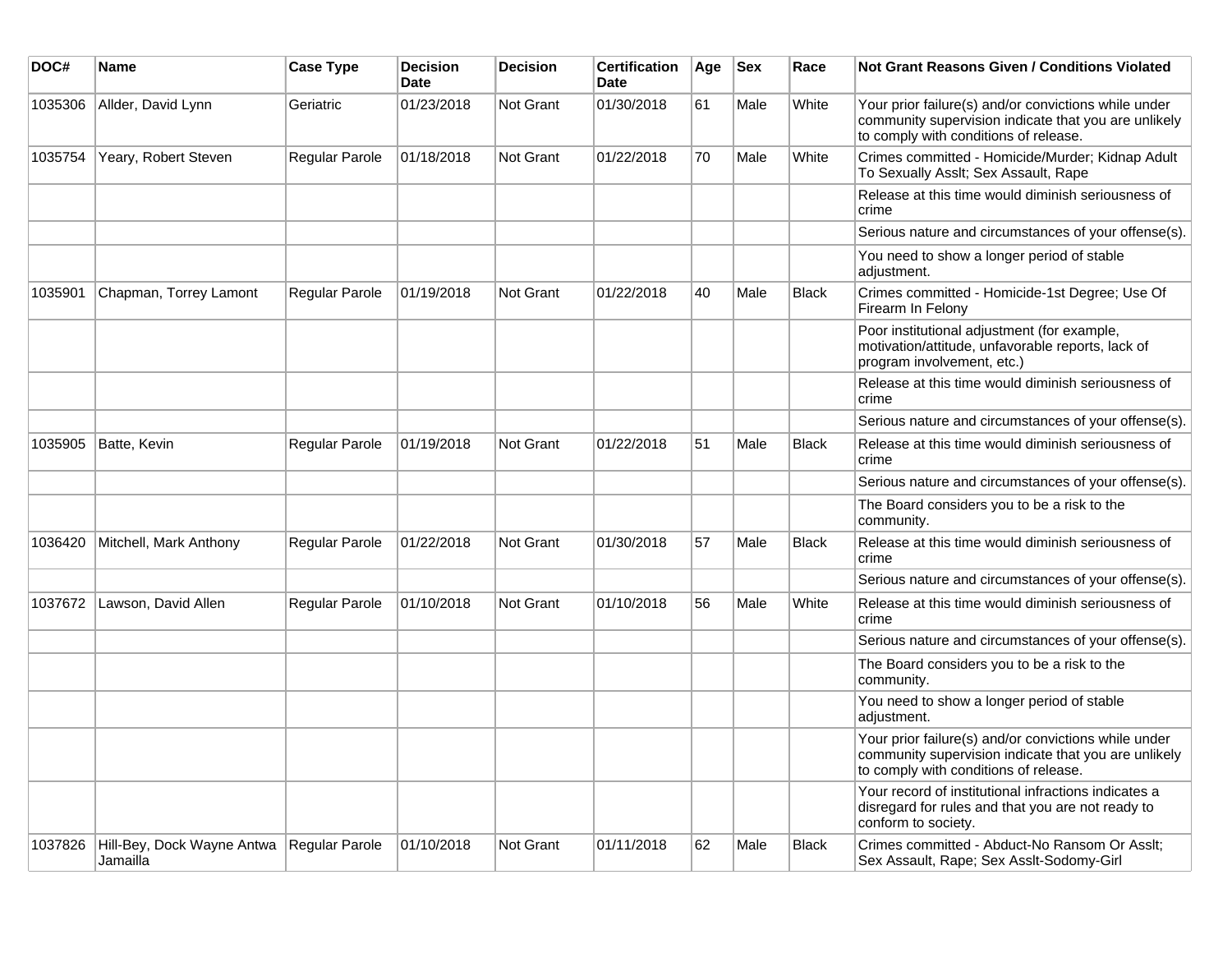| DOC#    | Name                                   | <b>Case Type</b>      | <b>Decision</b><br><b>Date</b> | <b>Decision</b>  | <b>Certification</b><br><b>Date</b> | Age | <b>Sex</b> | Race         | Not Grant Reasons Given / Conditions Violated                                                                                                         |
|---------|----------------------------------------|-----------------------|--------------------------------|------------------|-------------------------------------|-----|------------|--------------|-------------------------------------------------------------------------------------------------------------------------------------------------------|
| 1037826 | Hill-Bey, Dock Wayne Antwa<br>Jamailla | Regular Parole        | 01/10/2018                     | Not Grant        | 01/11/2018                          | 62  | Male       | <b>Black</b> | Release at this time would diminish seriousness of<br>crime                                                                                           |
|         |                                        |                       |                                |                  |                                     |     |            |              | Serious nature and circumstances of your offense(s).                                                                                                  |
|         |                                        |                       |                                |                  |                                     |     |            |              | The Board concludes that you should serve more of<br>your sentence prior to release on parole.                                                        |
|         |                                        |                       |                                |                  |                                     |     |            |              | The Board considers you to be a risk to the<br>community.                                                                                             |
| 1038229 | Powers, Ronald William                 | Regular Parole        | 01/26/2018                     | <b>Not Grant</b> | 01/30/2018                          | 58  | Male       | White        | Crimes committed - Homicide-1st Degree; Felonious<br>Injury Corr Employee                                                                             |
|         |                                        |                       |                                |                  |                                     |     |            |              | History of violence.                                                                                                                                  |
|         |                                        |                       |                                |                  |                                     |     |            |              | Release at this time would diminish seriousness of<br>crime                                                                                           |
| 1042212 | Noah, Melchizedek Elijah               | Regular Parole        | 01/27/2018                     | <b>Not Grant</b> | 01/30/2018                          | 61  | Male       | <b>Black</b> | Extensive criminal record                                                                                                                             |
|         |                                        |                       |                                |                  |                                     |     |            |              | History of substance abuse.                                                                                                                           |
|         |                                        |                       |                                |                  |                                     |     |            |              | History of violence.                                                                                                                                  |
|         |                                        |                       |                                |                  |                                     |     |            |              | Release at this time would diminish seriousness of<br>crime                                                                                           |
|         |                                        |                       |                                |                  |                                     |     |            |              | Serious nature and circumstances of your offense(s).                                                                                                  |
| 1043338 | Figueroa, Anthony                      | <b>Regular Parole</b> | 01/22/2018                     | <b>Not Grant</b> | 01/25/2018                          | 40  | Male       | <b>Black</b> | Considering your offense and your institutional<br>records, the Board concludes that you should serve<br>more of your sentence before being paroled.  |
|         |                                        |                       |                                |                  |                                     |     |            |              | History of violence.                                                                                                                                  |
|         |                                        |                       |                                |                  |                                     |     |            |              | Release at this time would diminish seriousness of<br>crime                                                                                           |
|         |                                        |                       |                                |                  |                                     |     |            |              | Serious nature and circumstances of your offense(s).                                                                                                  |
|         |                                        |                       |                                |                  |                                     |     |            |              | You need to show a longer period of stable<br>adjustment.                                                                                             |
|         |                                        |                       |                                |                  |                                     |     |            |              | Your record of institutional infractions indicates a<br>disregard for rules and that you are not ready to<br>conform to society.                      |
| 1043487 | Ward, Timothy Ray                      | <b>Regular Parole</b> | 01/18/2018                     | Not Grant        | 01/22/2018                          | 63  | Male       | <b>Black</b> | Extensive criminal record                                                                                                                             |
|         |                                        |                       |                                |                  |                                     |     |            |              | History of substance abuse.                                                                                                                           |
|         |                                        |                       |                                |                  |                                     |     |            |              | Serious nature and circumstances of your offense(s).                                                                                                  |
|         |                                        |                       |                                |                  |                                     |     |            |              | Your prior failure(s) and/or convictions while under<br>community supervision indicate that you are unlikely<br>to comply with conditions of release. |
| 1044483 | Estep, Troy Lee                        | Regular Parole        | 01/22/2018                     | Not Grant        | 01/25/2018                          | 57  | Male       | White        | Considering your offense and your institutional<br>records, the Board concludes that you should serve<br>more of your sentence before being paroled.  |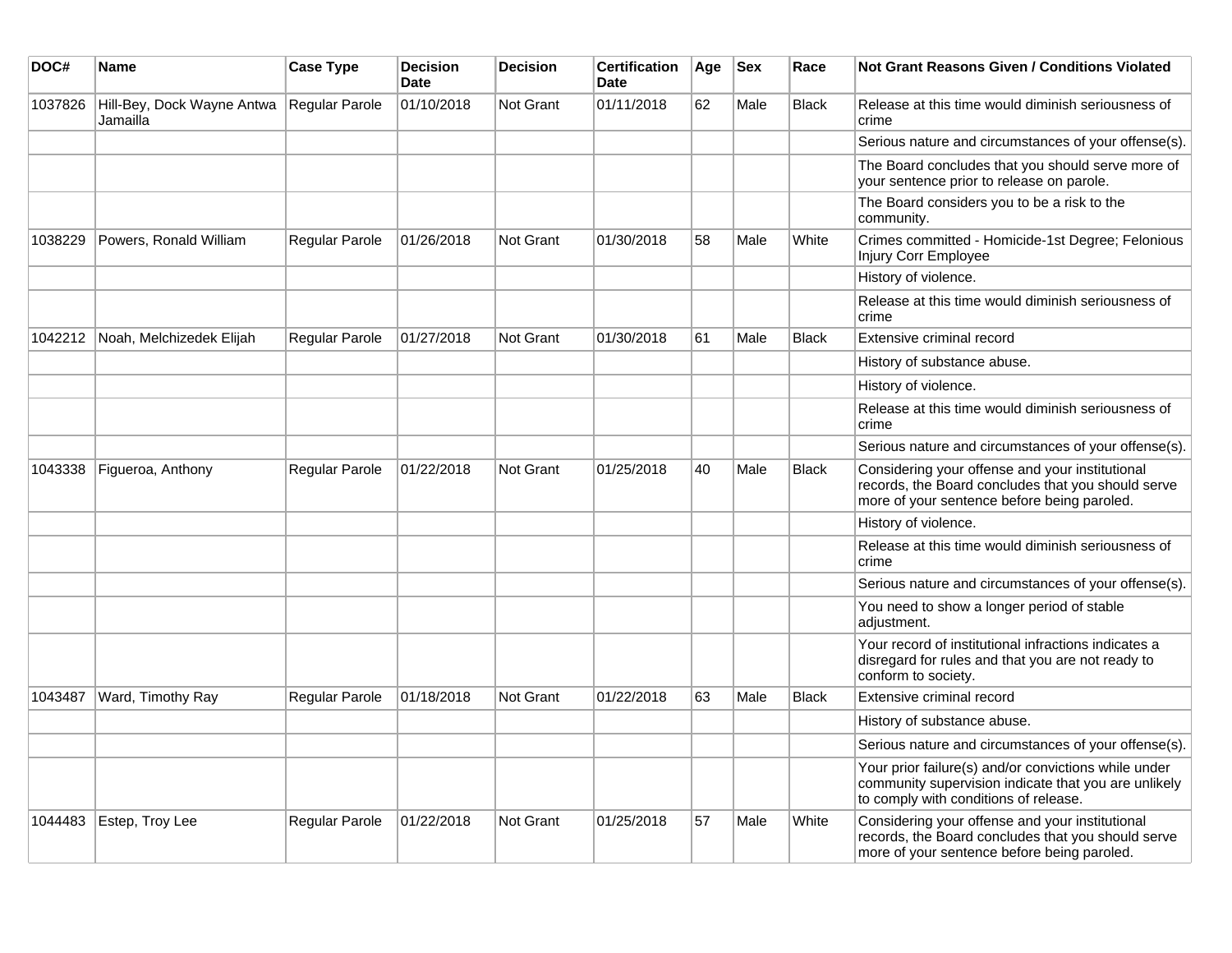| DOC#    | <b>Name</b>                  | <b>Case Type</b>      | <b>Decision</b><br><b>Date</b> | <b>Decision</b>  | <b>Certification</b><br>Date | Age | <b>Sex</b> | Race  | <b>Not Grant Reasons Given / Conditions Violated</b>                                                                                                  |
|---------|------------------------------|-----------------------|--------------------------------|------------------|------------------------------|-----|------------|-------|-------------------------------------------------------------------------------------------------------------------------------------------------------|
| 1044483 | Estep, Troy Lee              | Regular Parole        | 01/22/2018                     | <b>Not Grant</b> | 01/25/2018                   | 57  | Male       | White | Crimes committed - Kidnap/Abduct; Robbery;<br>Unlawful Wound/Bodily Injury                                                                            |
|         |                              |                       |                                |                  |                              |     |            |       | Extensive criminal record                                                                                                                             |
|         |                              |                       |                                |                  |                              |     |            |       | History of substance abuse.                                                                                                                           |
|         |                              |                       |                                |                  |                              |     |            |       | History of violence.                                                                                                                                  |
|         |                              |                       |                                |                  |                              |     |            |       | Serious nature and circumstances of your offense(s).                                                                                                  |
|         |                              |                       |                                |                  |                              |     |            |       | The Board concludes that you should serve more of<br>your sentence prior to release on parole.                                                        |
| 1045314 | Mottram, Cliffton John       | Geriatric             | 12/30/2017                     | Not Grant        | 01/04/2018                   | 60  | Male       | White | Crimes committed - Kidnap/Abduct; Sex Assault,<br>Rape; Penetrate W/Inanimate Object                                                                  |
|         |                              |                       |                                |                  |                              |     |            |       | Release at this time would diminish seriousness of<br>crime                                                                                           |
|         |                              |                       |                                |                  |                              |     |            |       | The Board considers you to be a risk to the<br>community.                                                                                             |
| 1045524 | Rice, Sherman Lee            | <b>Regular Parole</b> | 01/19/2018                     | Not Grant        | 01/22/2018                   | 48  | Male       | Black | Release at this time would diminish seriousness of<br>crime                                                                                           |
|         |                              |                       |                                |                  |                              |     |            |       | Serious nature and circumstances of your offense(s).                                                                                                  |
|         |                              |                       |                                |                  |                              |     |            |       | The Board considers you to be a risk to the<br>community.                                                                                             |
| 1047111 | Bock, Jeffrey Daniel         | Geriatric             | 01/26/2018                     | <b>Not Grant</b> | 01/29/2018                   | 60  | Male       | White | Crimes committed - Sex Assault, Rape; Aggravated<br>Sexual Battery; Aggravated Sexual Battery                                                         |
|         |                              |                       |                                |                  |                              |     |            |       | Extensive criminal record                                                                                                                             |
|         |                              |                       |                                |                  |                              |     |            |       | History of violence.                                                                                                                                  |
|         |                              |                       |                                |                  |                              |     |            |       | Release at this time would diminish seriousness of<br>crime                                                                                           |
|         |                              |                       |                                |                  |                              |     |            |       | Serious nature and circumstances of your offense(s).                                                                                                  |
|         |                              |                       |                                |                  |                              |     |            |       | The Board concludes that you should serve more of<br>your sentence prior to release on parole.                                                        |
|         |                              |                       |                                |                  |                              |     |            |       | The Board considers you to be a risk to the<br>community.                                                                                             |
| 1047627 | Holland, Clifton William Jr. | <b>Regular Parole</b> | 01/23/2018                     | <b>Not Grant</b> | 01/30/2018                   | 44  | Male       | Black | Release at this time would diminish seriousness of<br>crime                                                                                           |
|         |                              |                       |                                |                  |                              |     |            |       | Serious nature and circumstances of your offense(s).                                                                                                  |
|         |                              |                       |                                |                  |                              |     |            |       | The Board concludes that you should serve more of<br>your sentence prior to release on parole.                                                        |
|         |                              |                       |                                |                  |                              |     |            |       | Your prior failure(s) and/or convictions while under<br>community supervision indicate that you are unlikely<br>to comply with conditions of release. |
| 1047847 | Grigsby, Dan Richard         | Regular Parole        | 01/27/2018                     | <b>Not Grant</b> | 01/30/2018                   | 66  | Male       | White | History of substance abuse.                                                                                                                           |
|         |                              |                       |                                |                  |                              |     |            |       | History of violence.                                                                                                                                  |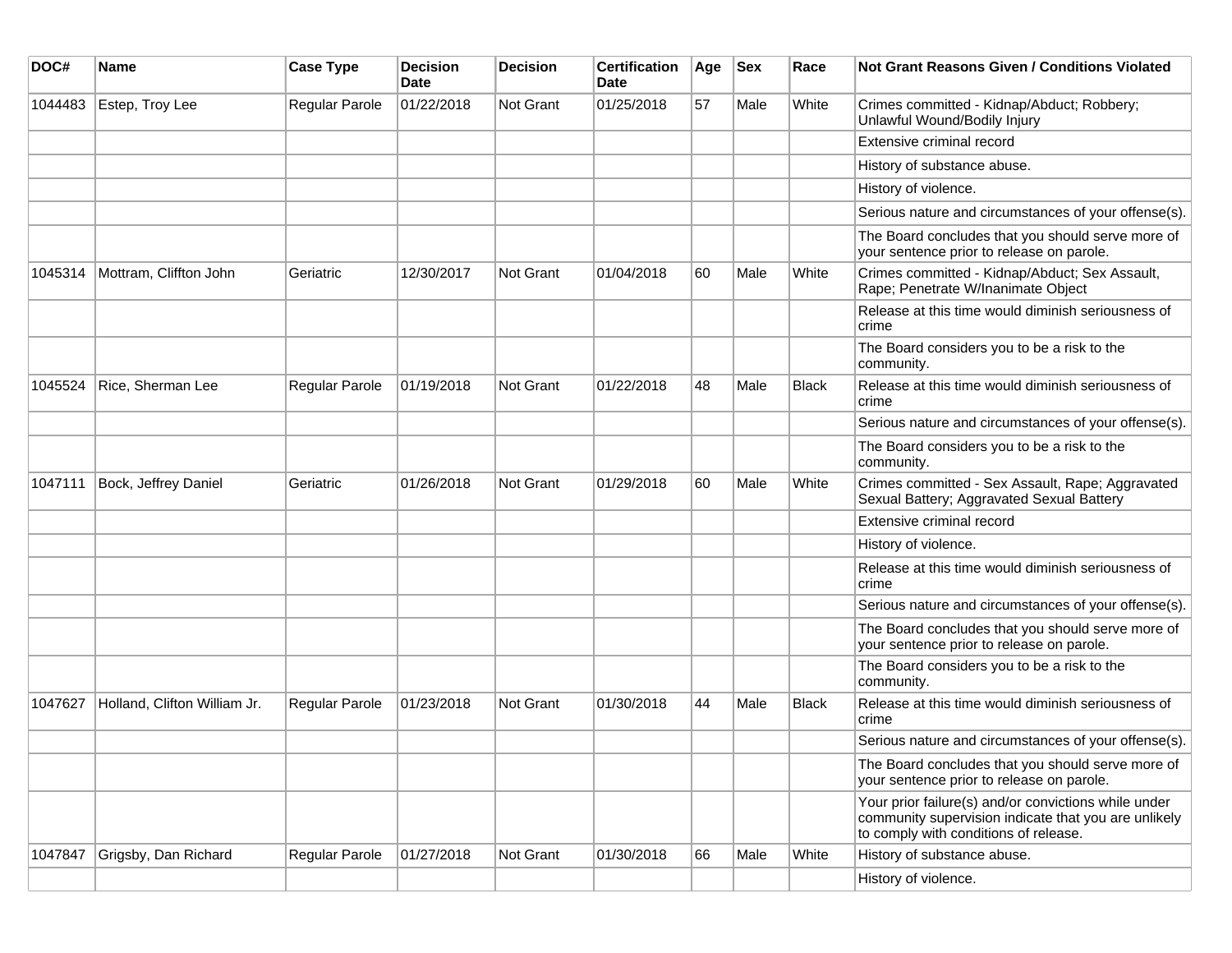| DOC#    | <b>Name</b>             | <b>Case Type</b>      | <b>Decision</b><br><b>Date</b> | <b>Decision</b>  | <b>Certification</b><br>Date | Age | <b>Sex</b>   | Race         | Not Grant Reasons Given / Conditions Violated                                                                                                                                 |
|---------|-------------------------|-----------------------|--------------------------------|------------------|------------------------------|-----|--------------|--------------|-------------------------------------------------------------------------------------------------------------------------------------------------------------------------------|
| 1047847 | Grigsby, Dan Richard    | Regular Parole        | 01/27/2018                     | <b>Not Grant</b> | 01/30/2018                   | 66  | Male         | White        | Release at this time would diminish seriousness of<br>crime                                                                                                                   |
|         |                         |                       |                                |                  |                              |     |              |              | Serious nature and circumstances of your offense(s).                                                                                                                          |
|         |                         |                       |                                |                  |                              |     |              |              | The Board concludes that you should serve more of<br>your sentence prior to release on parole.                                                                                |
| 1047957 | Mccoy, Michael Anthony  | Regular Parole        | 01/22/2018                     | Not Grant        | 01/25/2018                   | 60  | Male         | <b>Black</b> | Extensive criminal record                                                                                                                                                     |
|         |                         |                       |                                |                  |                              |     |              |              | Serious nature and circumstances of your offense(s).                                                                                                                          |
|         |                         |                       |                                |                  |                              |     |              |              | You need further participation in institutional work<br>and/or educational programs to indicate your positive<br>progression towards re-entry into society.                   |
|         |                         |                       |                                |                  |                              |     |              |              | Your prior failure(s) and/or convictions while under<br>community supervision indicate that you are unlikely<br>to comply with conditions of release.                         |
|         |                         |                       |                                |                  |                              |     |              |              | Your record indicates a serious disregard for the<br>property rights of others.                                                                                               |
| 1049009 | Lomax, Virginia Denise  | Geriatric             | 01/06/2018                     | Not Grant        | 01/08/2018                   | 64  | Female White |              | Release at this time would diminish seriousness of<br>crime                                                                                                                   |
|         |                         |                       |                                |                  |                              |     |              |              | Serious nature and circumstances of your offense(s).                                                                                                                          |
|         |                         |                       |                                |                  |                              |     |              |              | The Board concludes that you should serve more of<br>your sentence prior to release on parole.                                                                                |
| 1049854 | Baker, Henry Anthony    | <b>Regular Parole</b> | 01/27/2018                     | Not Grant        | 01/30/2018                   | 56  | Male         | <b>Black</b> | Crimes committed - Burglary: Enter House To<br>Commit Larceny/A&B/Etc; Burglary: Enter House To<br>Commit Larceny/A&B/Etc; Burglary: Enter House To<br>Commit Larceny/A&B/Etc |
|         |                         |                       |                                |                  |                              |     |              |              | Extensive criminal record                                                                                                                                                     |
|         |                         |                       |                                |                  |                              |     |              |              | Release at this time would diminish seriousness of<br>crime                                                                                                                   |
|         |                         |                       |                                |                  |                              |     |              |              | Your prior failure(s) and/or convictions while under<br>community supervision indicate that you are unlikely<br>to comply with conditions of release.                         |
| 1049858 | Woodson, Archie William | Regular Parole        | 01/22/2018                     | Not Grant        | 01/24/2018                   | 55  | Male         | White        | No Interest in Parole                                                                                                                                                         |
| 1050126 | Scott, John Henry       | Regular Parole        | 01/08/2018                     | <b>Not Grant</b> | 01/10/2018                   | 58  | Male         | <b>Black</b> | Crimes committed - Sex Assault, Rape; Robbery;<br>Burglary                                                                                                                    |
|         |                         |                       |                                |                  |                              |     |              |              | Release at this time would diminish seriousness of<br>crime                                                                                                                   |
|         |                         |                       |                                |                  |                              |     |              |              | Serious nature and circumstances of your offense(s).                                                                                                                          |
|         |                         |                       |                                |                  |                              |     |              |              | The Board concludes that you should serve more of<br>your sentence prior to release on parole.                                                                                |
|         |                         |                       |                                |                  |                              |     |              |              | The Board considers you to be a risk to the<br>community.                                                                                                                     |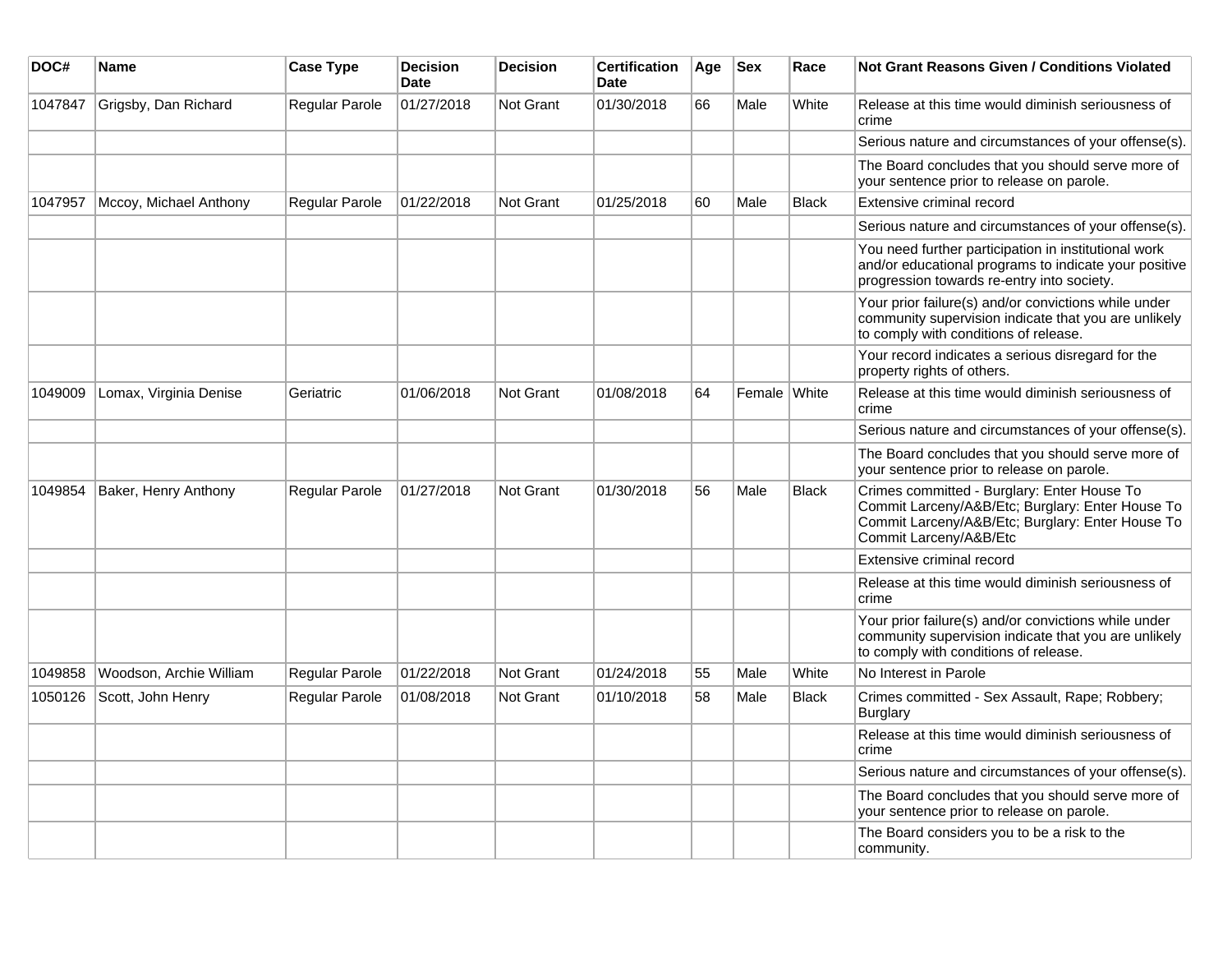| DOC#    | Name                   | <b>Case Type</b>      | <b>Decision</b><br><b>Date</b> | <b>Decision</b>  | <b>Certification</b><br><b>Date</b> | Age | <b>Sex</b> | Race         | <b>Not Grant Reasons Given / Conditions Violated</b>                                                                                                  |
|---------|------------------------|-----------------------|--------------------------------|------------------|-------------------------------------|-----|------------|--------------|-------------------------------------------------------------------------------------------------------------------------------------------------------|
| 1050445 | Blanco, Benito         | Regular Parole        | 01/18/2018                     | <b>Not Grant</b> | 01/22/2018                          | 55  | Male       | White        | Considering your offense and your institutional<br>records, the Board concludes that you should serve<br>more of your sentence before being paroled.  |
|         |                        |                       |                                |                  |                                     |     |            |              | History of substance abuse.                                                                                                                           |
|         |                        |                       |                                |                  |                                     |     |            |              | History of violence.                                                                                                                                  |
|         |                        |                       |                                |                  |                                     |     |            |              | Serious nature and circumstances of your offense(s).                                                                                                  |
| 1051528 | Stephenson, Carlton L  | <b>Regular Parole</b> | 01/06/2018                     | Not Grant        | 01/08/2018                          | 59  | Male       | <b>Black</b> | Extensive criminal record                                                                                                                             |
|         |                        |                       |                                |                  |                                     |     |            |              | History of violence.                                                                                                                                  |
|         |                        |                       |                                |                  |                                     |     |            |              | Release at this time would diminish seriousness of<br>crime                                                                                           |
|         |                        |                       |                                |                  |                                     |     |            |              | Serious nature and circumstances of your offense(s).                                                                                                  |
|         |                        |                       |                                |                  |                                     |     |            |              | The Board concludes that you should serve more of<br>your sentence prior to release on parole.                                                        |
|         |                        |                       |                                |                  |                                     |     |            |              | The Board considers you to be a risk to the<br>community.                                                                                             |
|         |                        |                       |                                |                  |                                     |     |            |              | Your prior failure(s) and/or convictions while under<br>community supervision indicate that you are unlikely<br>to comply with conditions of release. |
| 1051672 | Sutphin, Dennis Wayne  | Regular Parole        | 01/02/2018                     | <b>Not Grant</b> | 01/04/2018                          | 51  | Male       | White        | Extensive criminal record                                                                                                                             |
|         |                        |                       |                                |                  |                                     |     |            |              | History of violence.                                                                                                                                  |
|         |                        |                       |                                |                  |                                     |     |            |              | Serious nature and circumstances of your offense(s).                                                                                                  |
|         |                        |                       |                                |                  |                                     |     |            |              | The Board concludes that you should serve more of<br>your sentence prior to release on parole.                                                        |
| 1052921 | Williams, Barry Beroan | Regular Parole        | 01/06/2018                     | Not Grant        | 01/08/2018                          | 49  | Male       | <b>Black</b> | Release at this time would diminish seriousness of<br>crime                                                                                           |
|         |                        |                       |                                |                  |                                     |     |            |              | Serious nature and circumstances of your offense(s).                                                                                                  |
|         |                        |                       |                                |                  |                                     |     |            |              | You need to show a longer period of stable<br>adjustment.                                                                                             |
|         |                        |                       |                                |                  |                                     |     |            |              | Your record of institutional infractions indicates a<br>disregard for rules and that you are not ready to<br>conform to society.                      |
| 1053030 | Turner, Ronney         | Geriatric             | 01/18/2018                     | <b>Not Grant</b> | 01/22/2018                          | 60  | Male       | Black        | Crimes committed - Kidnap/Abduct; Kidnap/Abduct;<br>Sex Assault, Rape                                                                                 |
|         |                        |                       |                                |                  |                                     |     |            |              | Release at this time would diminish seriousness of<br>crime                                                                                           |
|         |                        |                       |                                |                  |                                     |     |            |              | Serious nature and circumstances of your offense(s).                                                                                                  |
|         |                        |                       |                                |                  |                                     |     |            |              | The Board concludes that you should serve more of<br>your sentence prior to release on parole.                                                        |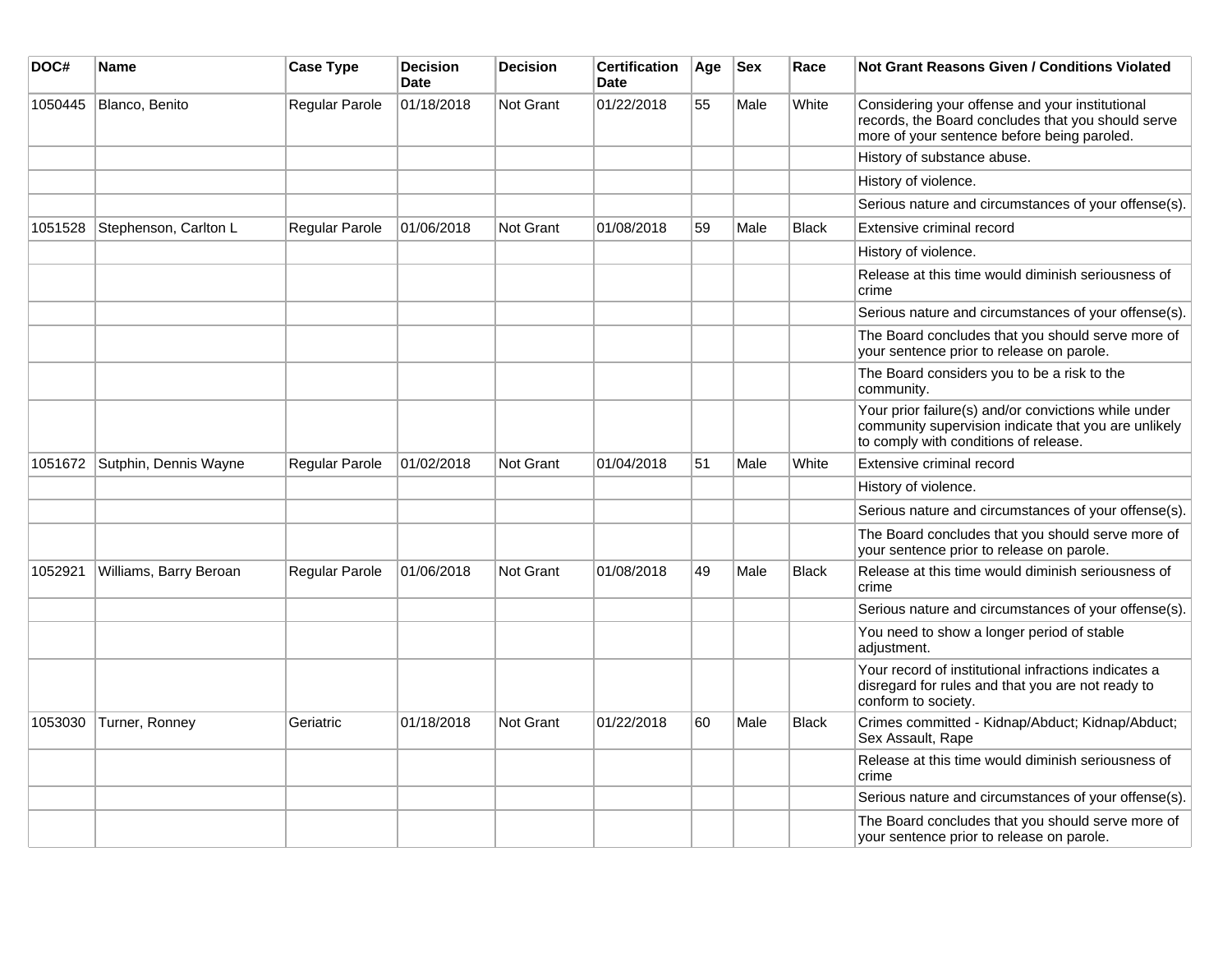| DOC#    | <b>Name</b>            | <b>Case Type</b>    | Decision<br><b>Date</b> | <b>Decision</b> | <b>Certification</b><br>Date | Age | <b>Sex</b> | Race         | <b>Not Grant Reasons Given / Conditions Violated</b>                                                                                                        |
|---------|------------------------|---------------------|-------------------------|-----------------|------------------------------|-----|------------|--------------|-------------------------------------------------------------------------------------------------------------------------------------------------------------|
| 1053030 | Turner, Ronney         | Geriatric           | 01/18/2018              | Not Grant       | 01/22/2018                   | 60  | Male       | <b>Black</b> | Your prior failure(s) and/or convictions while under<br>community supervision indicate that you are unlikely<br>to comply with conditions of release.       |
| 1053096 | Richardson, Benard Ray | <b>Board Review</b> | 01/27/2018              | Not Grant       | 01/30/2018                   | 59  | Male       | <b>Black</b> | Release at this time would diminish seriousness of<br>crime                                                                                                 |
|         |                        |                     |                         |                 |                              |     |            |              | Serious nature and circumstances of your offense(s).                                                                                                        |
|         |                        |                     |                         |                 |                              |     |            |              | The Board concludes that you should serve more of<br>your sentence prior to release on parole.                                                              |
|         |                        |                     |                         |                 |                              |     |            |              | You need further participation in institutional work<br>and/or educational programs to indicate your positive<br>progression towards re-entry into society. |
|         |                        |                     |                         |                 |                              |     |            |              | Your prior failure(s) and/or convictions while under<br>community supervision indicate that you are unlikely<br>to comply with conditions of release.       |
| 1056245 | Swinton, Tyrone        | Regular Parole      | 01/02/2018              | Not Grant       | 01/04/2018                   | 41  | Male       | <b>Black</b> | Crimes committed - Robbery; Robbery; Robbery                                                                                                                |
|         |                        |                     |                         |                 |                              |     |            |              | Extensive criminal record                                                                                                                                   |
|         |                        |                     |                         |                 |                              |     |            |              | Poor institutional adjustment (for example,<br>motivation/attitude, unfavorable reports, lack of<br>program involvement, etc.)                              |
|         |                        |                     |                         |                 |                              |     |            |              | Release at this time would diminish seriousness of<br>crime                                                                                                 |
|         |                        |                     |                         |                 |                              |     |            |              | Serious nature and circumstances of your offense(s).                                                                                                        |
|         |                        |                     |                         |                 |                              |     |            |              | The Board concludes that you should serve more of<br>your sentence prior to release on parole.                                                              |
| 1056779 | Lester, Cleve Junior   | Regular Parole      | 01/23/2018              | Not Grant       | 01/30/2018                   | 50  | Male       | White        | Crimes committed - Statutory Burglary; Statutory<br>Burglary; Burgl: Enter Structure To Commit<br>Larceny/A&B/Etc                                           |
|         |                        |                     |                         |                 |                              |     |            |              | Extensive criminal record                                                                                                                                   |
|         |                        |                     |                         |                 |                              |     |            |              | Serious nature and circumstances of your offense(s).                                                                                                        |
|         |                        |                     |                         |                 |                              |     |            |              | The Board concludes that you should serve more of<br>your sentence prior to release on parole.                                                              |
|         |                        |                     |                         |                 |                              |     |            |              | Your prior failure(s) and/or convictions while under<br>community supervision indicate that you are unlikely<br>to comply with conditions of release.       |
|         | 1057726 Smith, Anthony | Regular Parole      | 01/18/2018              | Not Grant       | 01/22/2018                   | 43  | Male       | <b>Black</b> | Crimes committed - Homicide-1st Degree; Robbery;<br>Robbery                                                                                                 |
|         |                        |                     |                         |                 |                              |     |            |              | Release at this time would diminish seriousness of<br>crime                                                                                                 |
|         |                        |                     |                         |                 |                              |     |            |              | Serious nature and circumstances of your offense(s).                                                                                                        |
|         |                        |                     |                         |                 |                              |     |            |              | The Board concludes that you should serve more of<br>your sentence prior to release on parole.                                                              |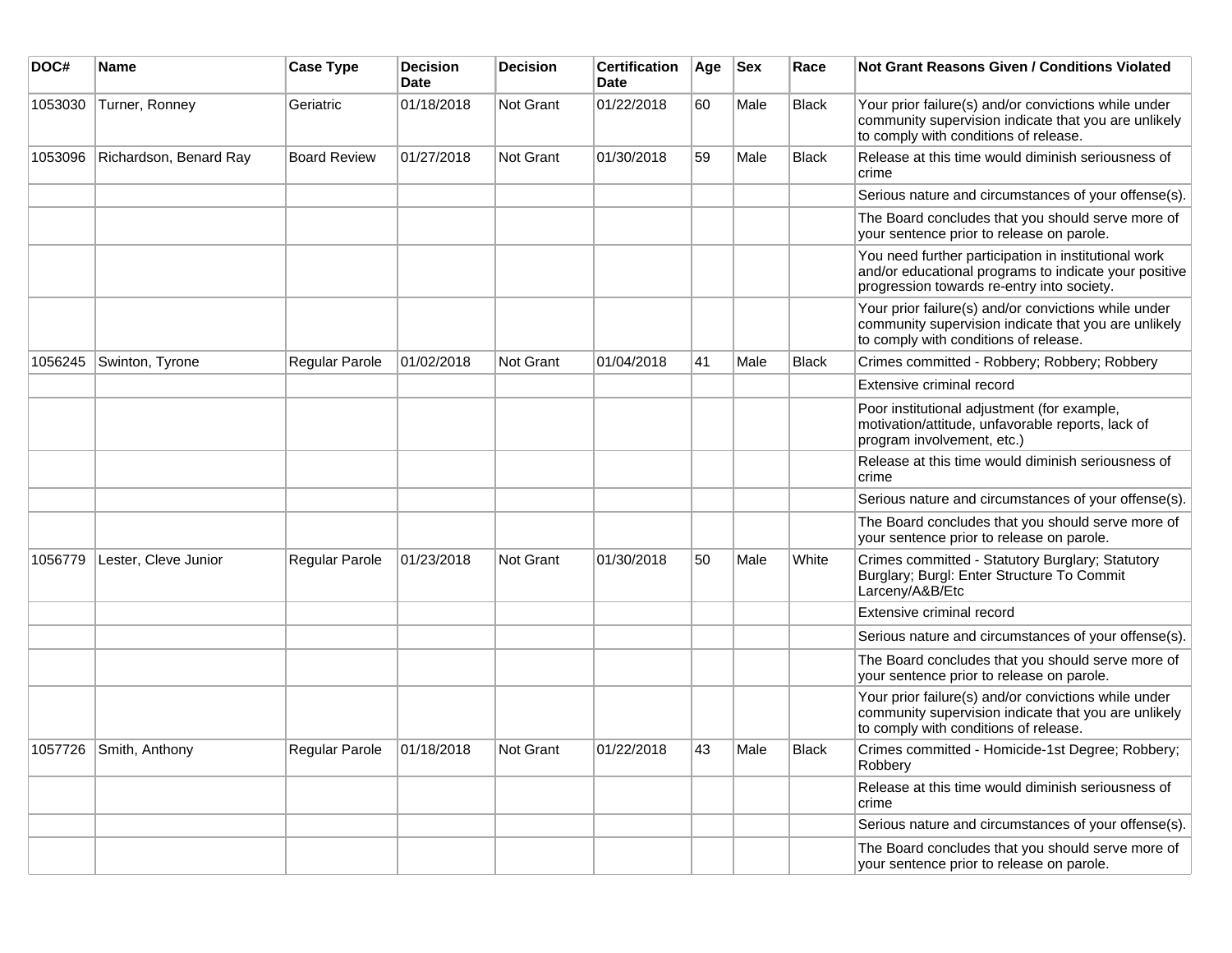| DOC#    | <b>Name</b>                | <b>Case Type</b> | <b>Decision</b><br><b>Date</b> | <b>Decision</b>  | <b>Certification</b><br><b>Date</b> | Age | <b>Sex</b> | Race         | <b>Not Grant Reasons Given / Conditions Violated</b>                                                                                                  |
|---------|----------------------------|------------------|--------------------------------|------------------|-------------------------------------|-----|------------|--------------|-------------------------------------------------------------------------------------------------------------------------------------------------------|
| 1057870 | Greene, Frederick West III | Regular Parole   | 01/06/2018                     | <b>Not Grant</b> | 01/08/2018                          | 46  | Male       | White        | Release at this time would diminish seriousness of<br>crime                                                                                           |
|         |                            |                  |                                |                  |                                     |     |            |              | Serious nature and circumstances of your offense(s).                                                                                                  |
|         |                            |                  |                                |                  |                                     |     |            |              | The Board considers you to be a risk to the<br>community.                                                                                             |
| 1058147 | Ramos, Laudelino Herivert  | Geriatric        | 01/18/2018                     | <b>Not Grant</b> | 01/22/2018                          | 63  | Male       | White        | Crimes committed - Sex Assault, Rape; Sex Assault,<br>Rape; Sex Assault, Rape                                                                         |
|         |                            |                  |                                |                  |                                     |     |            |              | Release at this time would diminish seriousness of<br>crime                                                                                           |
|         |                            |                  |                                |                  |                                     |     |            |              | The Board concludes that you should serve more of<br>your sentence prior to release on parole.                                                        |
|         |                            |                  |                                |                  |                                     |     |            |              | The Board considers you to be a risk to the<br>community.                                                                                             |
| 1059483 | Hagy, William Ray Jr.      | Regular Parole   | 01/10/2018                     | <b>Not Grant</b> | 01/11/2018                          | 57  | Male       | White        | Considering your offense and your institutional<br>records, the Board concludes that you should serve<br>more of your sentence before being paroled.  |
|         |                            |                  |                                |                  |                                     |     |            |              | Extensive criminal record                                                                                                                             |
|         |                            |                  |                                |                  |                                     |     |            |              | History of violence.                                                                                                                                  |
|         |                            |                  |                                |                  |                                     |     |            |              | Release at this time would diminish seriousness of<br>crime                                                                                           |
|         |                            |                  |                                |                  |                                     |     |            |              | Serious nature and circumstances of your offense(s).                                                                                                  |
|         |                            |                  |                                |                  |                                     |     |            |              | The Board considers you to be a risk to the<br>community.                                                                                             |
| 1060761 | Smith, Antoine             | Regular Parole   | 01/18/2018                     | <b>Not Grant</b> | 01/22/2018                          | 43  | Male       | <b>Black</b> | Crimes committed - Homicide-2Nd-Degree; Murder:<br>2nd Degree; Grand Larceny: >=\$200 Not From A<br>Person                                            |
|         |                            |                  |                                |                  |                                     |     |            |              | Release at this time would diminish seriousness of<br>crime                                                                                           |
|         |                            |                  |                                |                  |                                     |     |            |              | Serious nature and circumstances of your offense(s).                                                                                                  |
|         |                            |                  |                                |                  |                                     |     |            |              | Your prior failure(s) and/or convictions while under<br>community supervision indicate that you are unlikely<br>to comply with conditions of release. |
| 1062506 | Abdul-Aziz, Ameen Sadiq    | Regular Parole   | 01/22/2018                     | <b>Not Grant</b> | 01/25/2018                          | 50  | Male       | <b>Black</b> | Extensive criminal record                                                                                                                             |
|         |                            |                  |                                |                  |                                     |     |            |              | History of violence.                                                                                                                                  |
|         |                            |                  |                                |                  |                                     |     |            |              | Release at this time would diminish seriousness of<br>crime                                                                                           |
|         |                            |                  |                                |                  |                                     |     |            |              | Serious nature and circumstances of your offense(s).                                                                                                  |
|         |                            |                  |                                |                  |                                     |     |            |              | The Board concludes that you should serve more of<br>your sentence prior to release on parole.                                                        |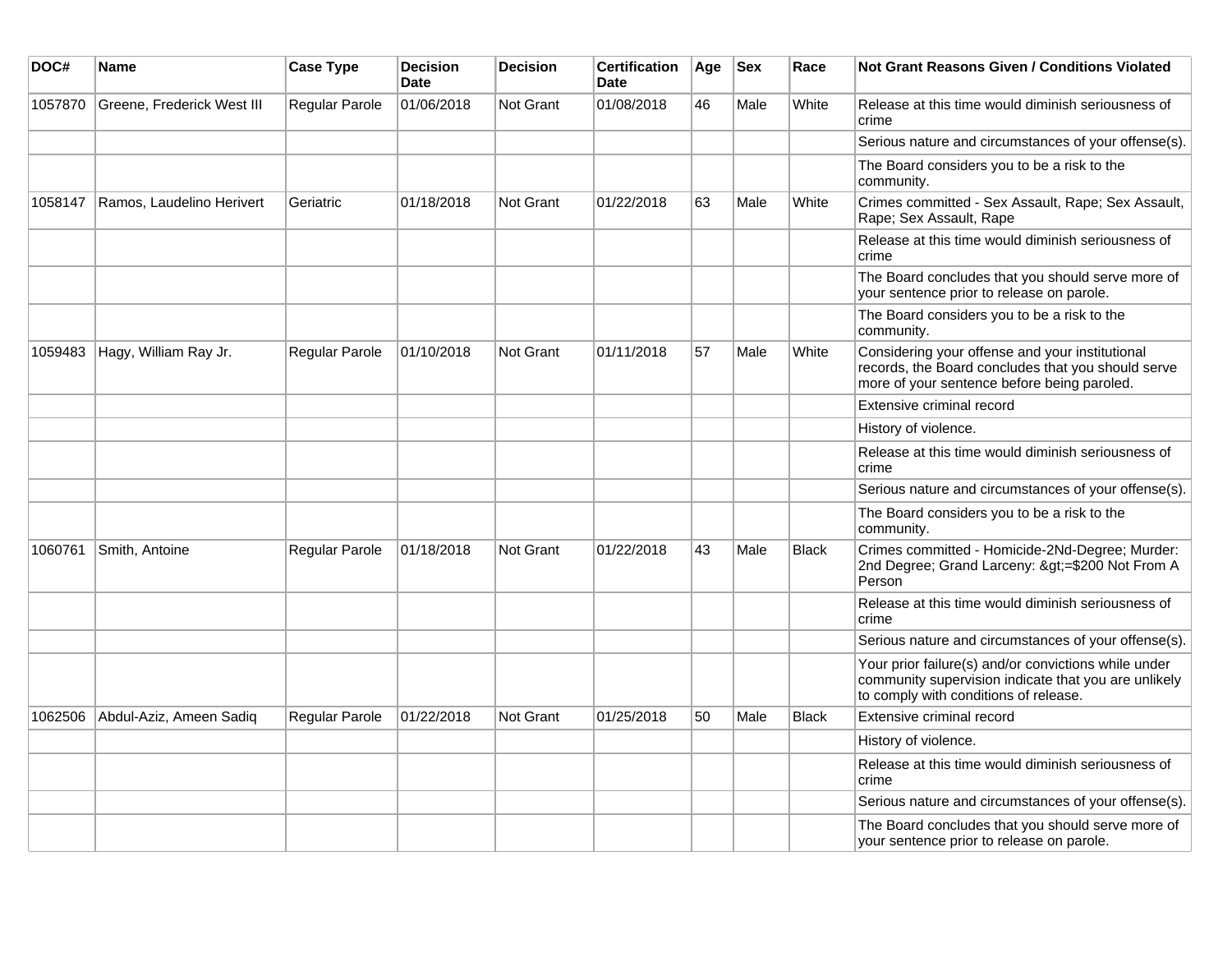| DOC#    | <b>Name</b>             | <b>Case Type</b> | <b>Decision</b><br><b>Date</b> | <b>Decision</b> | <b>Certification</b><br>Date | Age | <b>Sex</b> | Race         | Not Grant Reasons Given / Conditions Violated                                                                                                         |
|---------|-------------------------|------------------|--------------------------------|-----------------|------------------------------|-----|------------|--------------|-------------------------------------------------------------------------------------------------------------------------------------------------------|
| 1062506 | Abdul-Aziz, Ameen Sadiq | Regular Parole   | 01/22/2018                     | Not Grant       | 01/25/2018                   | 50  | Male       | <b>Black</b> | Your prior failure(s) and/or convictions while under<br>community supervision indicate that you are unlikely<br>to comply with conditions of release. |
| 1063409 | Rogers, Rocky Dale      | Regular Parole   | 01/19/2018                     | Not Grant       | 01/22/2018                   | 52  | Male       | White        | Crimes committed - Homicide-1st Degree; Sex<br>Assault, Rape; Robbery                                                                                 |
|         |                         |                  |                                |                 |                              |     |            |              | Release at this time would diminish seriousness of<br>crime                                                                                           |
|         |                         |                  |                                |                 |                              |     |            |              | Serious nature and circumstances of your offense(s).                                                                                                  |
|         |                         |                  |                                |                 |                              |     |            |              | The Board considers you to be a risk to the<br>community.                                                                                             |
| 1064227 | Chavis, Corey           | Regular Parole   | 01/22/2018                     | Not Grant       | 01/25/2018                   | 40  | Male       | <b>Black</b> | Considering your offense and your institutional<br>records, the Board concludes that you should serve<br>more of your sentence before being paroled.  |
|         |                         |                  |                                |                 |                              |     |            |              | Crimes committed - Homicide-2Nd-Degree; Murder:<br>2nd Degree; Parole Violation                                                                       |
|         |                         |                  |                                |                 |                              |     |            |              | History of violence.                                                                                                                                  |
|         |                         |                  |                                |                 |                              |     |            |              | Release at this time would diminish seriousness of<br>crime                                                                                           |
|         |                         |                  |                                |                 |                              |     |            |              | Serious nature and circumstances of your offense(s).                                                                                                  |
|         |                         |                  |                                |                 |                              |     |            |              | Your prior failure(s) and/or convictions while under<br>community supervision indicate that you are unlikely<br>to comply with conditions of release. |
|         |                         |                  |                                |                 |                              |     |            |              | Your record of institutional infractions indicates a<br>disregard for rules and that you are not ready to<br>conform to society.                      |
| 1065029 | Rutherford, Tracy Alan  | Regular Parole   | 01/10/2018                     | Not Grant       | 01/11/2018                   | 51  | Male       | White        | Release at this time would diminish seriousness of<br>crime                                                                                           |
|         |                         |                  |                                |                 |                              |     |            |              | Serious nature and circumstances of your offense(s).                                                                                                  |
|         |                         |                  |                                |                 |                              |     |            |              | The Board concludes that you should serve more of<br>your sentence prior to release on parole.                                                        |
|         |                         |                  |                                |                 |                              |     |            |              | The Board considers you to be a risk to the<br>community.                                                                                             |
| 1065068 | Elamin, Vernon Fateen   | Regular Parole   | 01/29/2018                     | Not Grant       | 01/30/2018                   | 68  | Male       | <b>Black</b> | History of violence.                                                                                                                                  |
|         |                         |                  |                                |                 |                              |     |            |              | Release at this time would diminish seriousness of<br>crime                                                                                           |
|         |                         |                  |                                |                 |                              |     |            |              | Serious nature and circumstances of your offense(s).                                                                                                  |
| 1065749 | Mack, James Angelo      | Regular Parole   | 01/26/2018                     | Not Grant       | 01/30/2018                   | 52  | Male       | Black        | Crimes committed - Sex Assault, Rape; Burglary                                                                                                        |
|         |                         |                  |                                |                 |                              |     |            |              | Release at this time would diminish seriousness of<br>crime                                                                                           |
|         |                         |                  |                                |                 |                              |     |            |              | The Board concludes that you should serve more of<br>your sentence prior to release on parole.                                                        |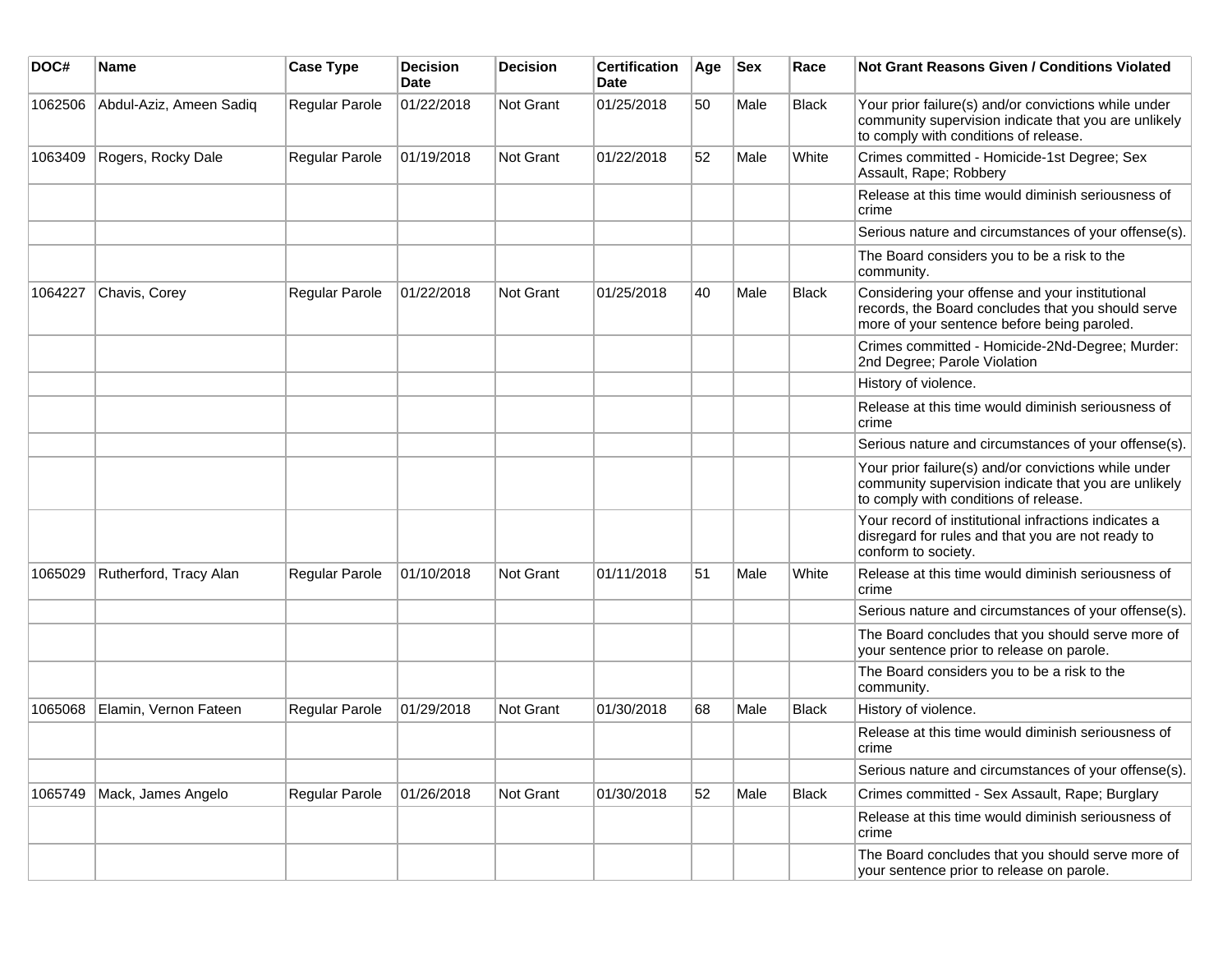| DOC#    | <b>Name</b>          | <b>Case Type</b> | <b>Decision</b><br><b>Date</b> | <b>Decision</b>  | <b>Certification</b><br><b>Date</b> | Age | <b>Sex</b> | Race         | Not Grant Reasons Given / Conditions Violated                                                                                                         |
|---------|----------------------|------------------|--------------------------------|------------------|-------------------------------------|-----|------------|--------------|-------------------------------------------------------------------------------------------------------------------------------------------------------|
| 1065749 | Mack, James Angelo   | Regular Parole   | 01/26/2018                     | Not Grant        | 01/30/2018                          | 52  | Male       | <b>Black</b> | The Board considers you to be a risk to the<br>community.                                                                                             |
| 1066819 | Deloach, William Ray | Geriatric        | 01/18/2018                     | <b>Not Grant</b> | 01/22/2018                          | 65  | Male       | <b>Black</b> | Extensive criminal record                                                                                                                             |
|         |                      |                  |                                |                  |                                     |     |            |              | History of substance abuse.                                                                                                                           |
|         |                      |                  |                                |                  |                                     |     |            |              | Poor institutional adjustment (for example,<br>motivation/attitude, unfavorable reports, lack of<br>program involvement, etc.)                        |
|         |                      |                  |                                |                  |                                     |     |            |              | Release at this time would diminish seriousness of<br>crime                                                                                           |
|         |                      |                  |                                |                  |                                     |     |            |              | Serious nature and circumstances of your offense(s).                                                                                                  |
|         |                      |                  |                                |                  |                                     |     |            |              | The Board concludes that you should serve more of<br>your sentence prior to release on parole.                                                        |
|         |                      |                  |                                |                  |                                     |     |            |              | The Board considers you to be a risk to the<br>community.                                                                                             |
|         |                      |                  |                                |                  |                                     |     |            |              | You need to show a longer period of stable<br>adjustment.                                                                                             |
| 1068532 | Rooney, Brian R      | Regular Parole   | 01/22/2018                     | <b>Not Grant</b> | 01/24/2018                          | 47  | Male       | White        | Extensive criminal record                                                                                                                             |
|         |                      |                  |                                |                  |                                     |     |            |              | History of substance abuse.                                                                                                                           |
|         |                      |                  |                                |                  |                                     |     |            |              | Release at this time would diminish seriousness of<br>crime                                                                                           |
|         |                      |                  |                                |                  |                                     |     |            |              | Your prior failure(s) and/or convictions while under<br>community supervision indicate that you are unlikely<br>to comply with conditions of release. |
|         |                      |                  |                                |                  |                                     |     |            |              | Your record indicates a serious disregard for the<br>property rights of others.                                                                       |
|         |                      |                  |                                |                  |                                     |     |            |              | Your record of institutional infractions indicates a<br>disregard for rules and that you are not ready to<br>conform to society.                      |
| 1068596 | Tuller, Jonathan R   | Regular Parole   | 01/06/2018                     | <b>Not Grant</b> | 01/08/2018                          | 63  | Male       | White        | Crimes committed - Homicide-1st Degree; Homicide-<br>1st Degree; Robbery - Attempted                                                                  |
|         |                      |                  |                                |                  |                                     |     |            |              | Release at this time would diminish seriousness of<br>crime                                                                                           |
|         |                      |                  |                                |                  |                                     |     |            |              | Serious nature and circumstances of your offense(s).                                                                                                  |
|         |                      |                  |                                |                  |                                     |     |            |              | The Board concludes that you should serve more of<br>your sentence prior to release on parole.                                                        |
| 1068705 | White, Tyrone        | Geriatric        | 01/22/2018                     | Not Grant        | 01/24/2018                          | 63  | Male       | Black        | Crimes committed - Sex Assault, Rape; Sex Assault,<br>Rape; Malicious Wounding                                                                        |
|         |                      |                  |                                |                  |                                     |     |            |              | Release at this time would diminish seriousness of<br>crime                                                                                           |
|         |                      |                  |                                |                  |                                     |     |            |              | Serious nature and circumstances of your offense(s).                                                                                                  |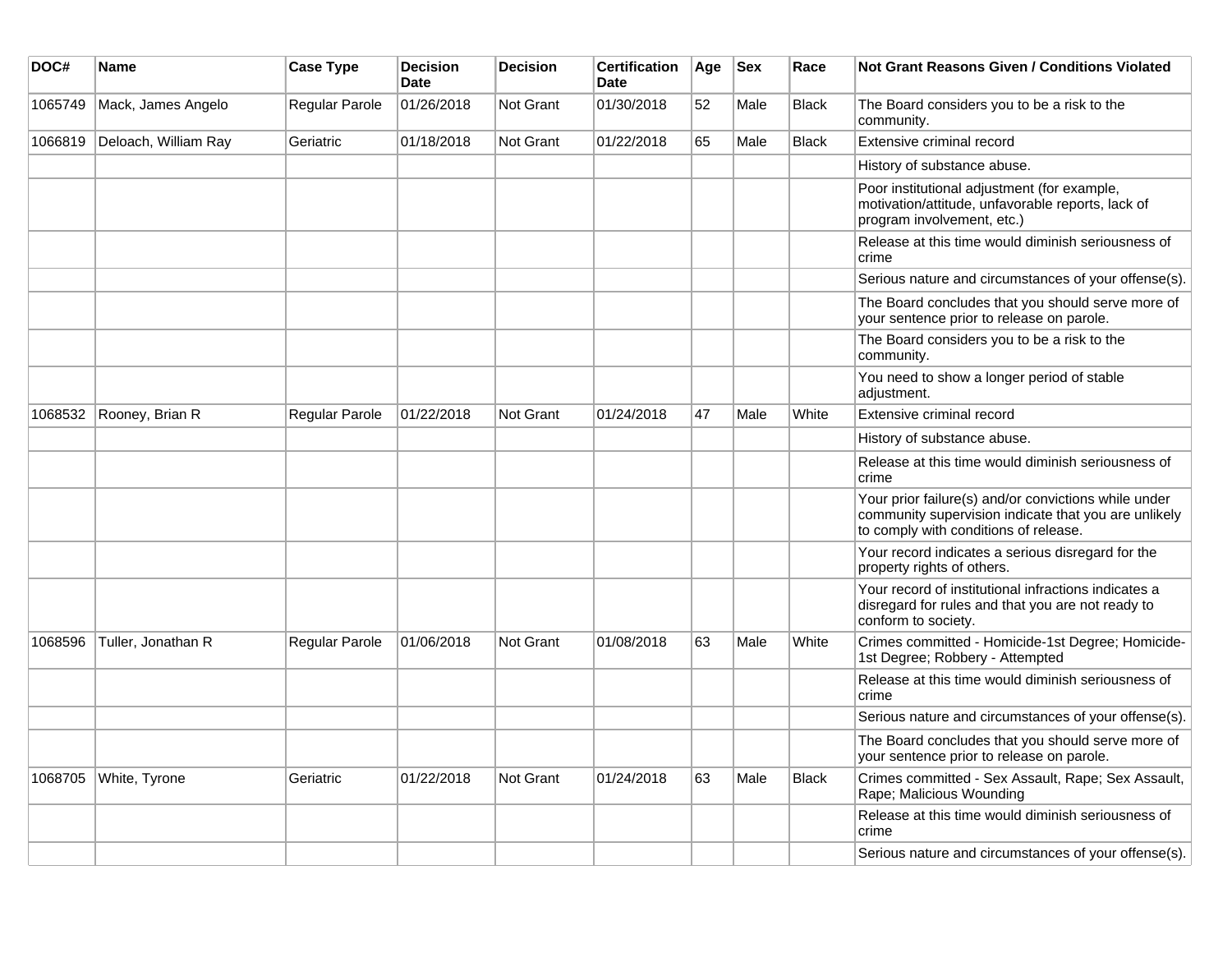| DOC#    | <b>Name</b>                      | <b>Case Type</b>      | <b>Decision</b><br><b>Date</b> | <b>Decision</b> | <b>Certification</b><br>Date | Age | <b>Sex</b> | Race         | Not Grant Reasons Given / Conditions Violated                                                                                                         |
|---------|----------------------------------|-----------------------|--------------------------------|-----------------|------------------------------|-----|------------|--------------|-------------------------------------------------------------------------------------------------------------------------------------------------------|
| 1068705 | White, Tyrone                    | Geriatric             | 01/22/2018                     | Not Grant       | 01/24/2018                   | 63  | Male       | <b>Black</b> | Your prior failure(s) and/or convictions while under<br>community supervision indicate that you are unlikely<br>to comply with conditions of release. |
| 1068794 | Turner, Robert Allen Sr.         | Geriatric             | 01/26/2018                     | Not Grant       | 01/30/2018                   | 61  | Male       | White        | Crimes committed - Rape: Intercourse W/ Victim <13<br>Yrs; Sodomy: Victim <13 Yrs                                                                     |
|         |                                  |                       |                                |                 |                              |     |            |              | Release at this time would diminish seriousness of<br>crime                                                                                           |
|         |                                  |                       |                                |                 |                              |     |            |              | Serious nature and circumstances of your offense(s).                                                                                                  |
|         |                                  |                       |                                |                 |                              |     |            |              | The Board concludes that you should serve more of<br>your sentence prior to release on parole.                                                        |
| 1069010 | Szafranski, Theodore<br>Leonard  | Regular Parole        | 01/20/2018                     | Not Grant       | 01/22/2018                   | 69  | Male       | White        | Release at this time would diminish seriousness of<br>crime                                                                                           |
|         |                                  |                       |                                |                 |                              |     |            |              | Serious nature and circumstances of your offense(s).                                                                                                  |
|         |                                  |                       |                                |                 |                              |     |            |              | The Board concludes that you should serve more of<br>your sentence prior to release on parole.                                                        |
| 1071067 | Gonzalezreyna, Adelmo Ely        | <b>Regular Parole</b> | 01/27/2018                     | Not Grant       | 01/30/2018                   | 55  | Male       | White        | Release at this time would diminish seriousness of<br>crime                                                                                           |
|         |                                  |                       |                                |                 |                              |     |            |              | Serious nature and circumstances of your offense(s).                                                                                                  |
|         |                                  |                       |                                |                 |                              |     |            |              | The Board concludes that you should serve more of<br>your sentence prior to release on parole.                                                        |
|         |                                  |                       |                                |                 |                              |     |            |              | The Board considers you to be a risk to the<br>community.                                                                                             |
| 1071872 | White, Ronnie                    | Regular Parole        | 01/22/2018                     | Not Grant       | 01/24/2018                   | 55  | Male       | <b>Black</b> | Extensive criminal record                                                                                                                             |
|         |                                  |                       |                                |                 |                              |     |            |              | History of violence.                                                                                                                                  |
|         |                                  |                       |                                |                 |                              |     |            |              | Release at this time would diminish seriousness of<br>crime                                                                                           |
|         |                                  |                       |                                |                 |                              |     |            |              | Serious nature and circumstances of your offense(s).                                                                                                  |
|         |                                  |                       |                                |                 |                              |     |            |              | The Board concludes that you should serve more of<br>your sentence prior to release on parole.                                                        |
|         |                                  |                       |                                |                 |                              |     |            |              | The Board considers you to be a risk to the<br>community.                                                                                             |
| 1071874 | Steward, Ronald Nathaniel<br>Sr. | Regular Parole        | 01/03/2018                     | Not Grant       | 01/04/2018                   | 47  | Male       | <b>Black</b> | Extensive criminal record                                                                                                                             |
|         |                                  |                       |                                |                 |                              |     |            |              | History of violence.                                                                                                                                  |
|         |                                  |                       |                                |                 |                              |     |            |              | Release at this time would diminish seriousness of<br>crime                                                                                           |
|         |                                  |                       |                                |                 |                              |     |            |              | Serious nature and circumstances of your offense(s).                                                                                                  |
|         |                                  |                       |                                |                 |                              |     |            |              | The Board concludes that you should serve more of<br>your sentence prior to release on parole.                                                        |
|         |                                  |                       |                                |                 |                              |     |            |              | The Board considers you to be a risk to the<br>community.                                                                                             |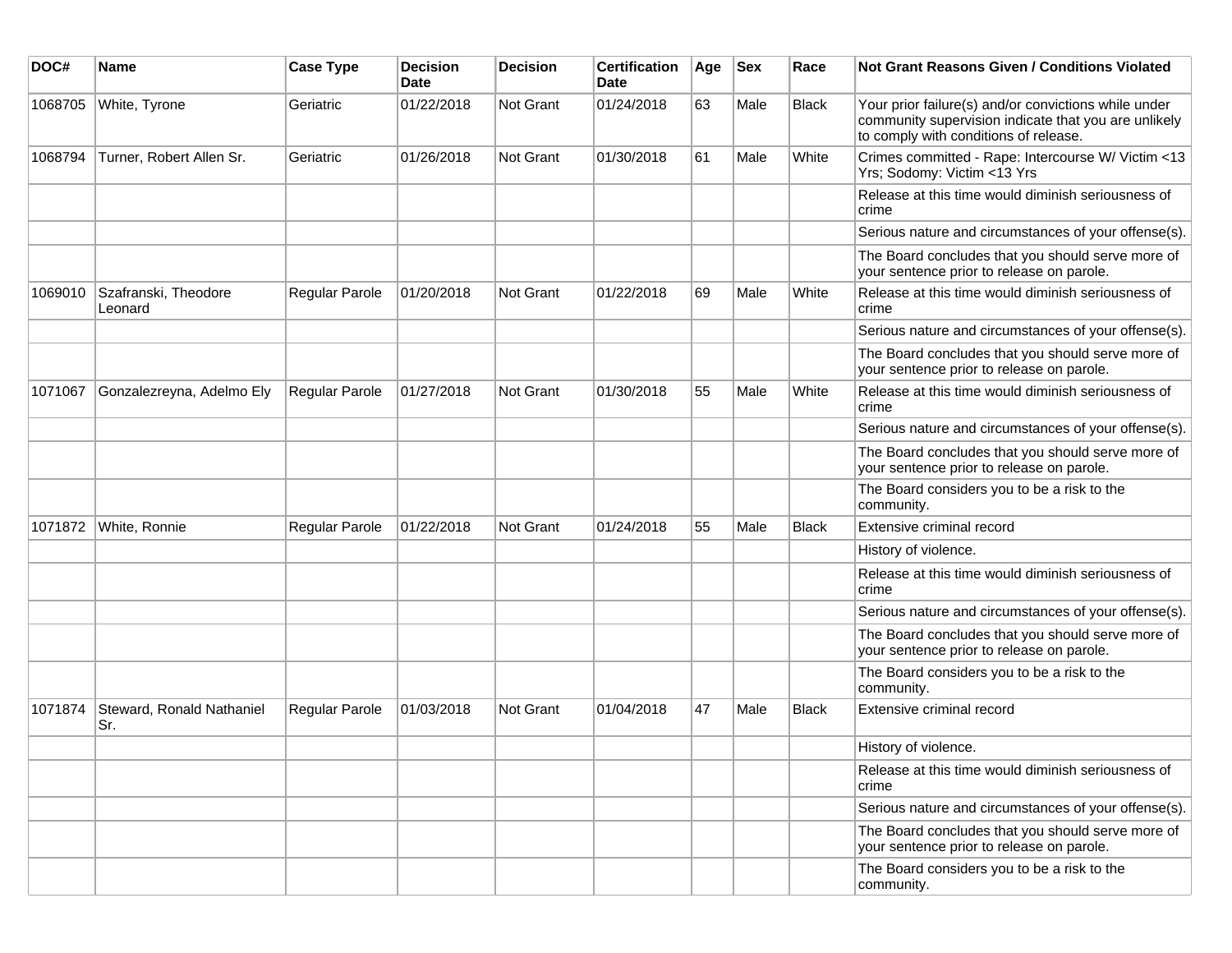| DOC#    | Name                    | <b>Case Type</b>      | <b>Decision</b><br><b>Date</b> | <b>Decision</b>  | <b>Certification</b><br><b>Date</b> | Age | <b>Sex</b> | Race         | <b>Not Grant Reasons Given / Conditions Violated</b>                                                                                                        |
|---------|-------------------------|-----------------------|--------------------------------|------------------|-------------------------------------|-----|------------|--------------|-------------------------------------------------------------------------------------------------------------------------------------------------------------|
| 1071898 | Crayton, Sean           | Regular Parole        | 01/22/2018                     | <b>Not Grant</b> | 01/25/2018                          | 42  | Male       | <b>Black</b> | Conviction of a new crime while incarcerated                                                                                                                |
|         |                         |                       |                                |                  |                                     |     |            |              | Extensive criminal record                                                                                                                                   |
|         |                         |                       |                                |                  |                                     |     |            |              | History of violence.                                                                                                                                        |
|         |                         |                       |                                |                  |                                     |     |            |              | Release at this time would diminish seriousness of<br>crime                                                                                                 |
|         |                         |                       |                                |                  |                                     |     |            |              | Serious nature and circumstances of your offense(s).                                                                                                        |
|         |                         |                       |                                |                  |                                     |     |            |              | The Board concludes that you should serve more of<br>your sentence prior to release on parole.                                                              |
| 1072088 | Taylor, Kenneth Dwane   | <b>Regular Parole</b> | 01/06/2018                     | Not Grant        | 01/08/2018                          | 43  | Male       | White        | No Interest in Parole                                                                                                                                       |
| 1072286 | Harris, James Darnell   | Regular Parole        | 01/26/2018                     | Not Grant        | 01/30/2018                          | 57  | Male       | <b>Black</b> | Release at this time would diminish seriousness of<br>crime                                                                                                 |
|         |                         |                       |                                |                  |                                     |     |            |              | The Board concludes that you should serve more of<br>your sentence prior to release on parole.                                                              |
|         |                         |                       |                                |                  |                                     |     |            |              | The Board considers you to be a risk to the<br>community.                                                                                                   |
|         |                         |                       |                                |                  |                                     |     |            |              | You need further participation in institutional work<br>and/or educational programs to indicate your positive<br>progression towards re-entry into society. |
| 1072824 | Pride, Jernardo Jermont | Regular Parole        | 12/29/2017                     | <b>Not Grant</b> | 01/04/2018                          | 42  | Male       | Black        | Conviction of a new crime while incarcerated                                                                                                                |
|         |                         |                       |                                |                  |                                     |     |            |              | History of substance abuse.                                                                                                                                 |
|         |                         |                       |                                |                  |                                     |     |            |              | Release at this time would diminish seriousness of<br>crime                                                                                                 |
|         |                         |                       |                                |                  |                                     |     |            |              | Serious nature and circumstances of your offense(s).                                                                                                        |
|         |                         |                       |                                |                  |                                     |     |            |              | The Board concludes that you should serve more of<br>your sentence prior to release on parole.                                                              |
|         |                         |                       |                                |                  |                                     |     |            |              | You need to show a longer period of stable<br>adjustment.                                                                                                   |
|         |                         |                       |                                |                  |                                     |     |            |              | Your prior failure(s) and/or convictions while under<br>community supervision indicate that you are unlikely<br>to comply with conditions of release.       |
| 1073003 | Henry, Sir Author       | Regular Parole        | 01/19/2018                     | <b>Not Grant</b> | 01/22/2018                          | 61  | Male       | <b>Black</b> | Crimes committed - Sex Assault, Rape; Statutory<br>Burglary; Larc-Grand                                                                                     |
|         |                         |                       |                                |                  |                                     |     |            |              | Release at this time would diminish seriousness of<br>crime                                                                                                 |
|         |                         |                       |                                |                  |                                     |     |            |              | Serious nature and circumstances of your offense(s).                                                                                                        |
|         |                         |                       |                                |                  |                                     |     |            |              | The Board considers you to be a risk to the<br>community.                                                                                                   |
|         |                         |                       |                                |                  |                                     |     |            |              | Your prior failure(s) and/or convictions while under<br>community supervision indicate that you are unlikely<br>to comply with conditions of release.       |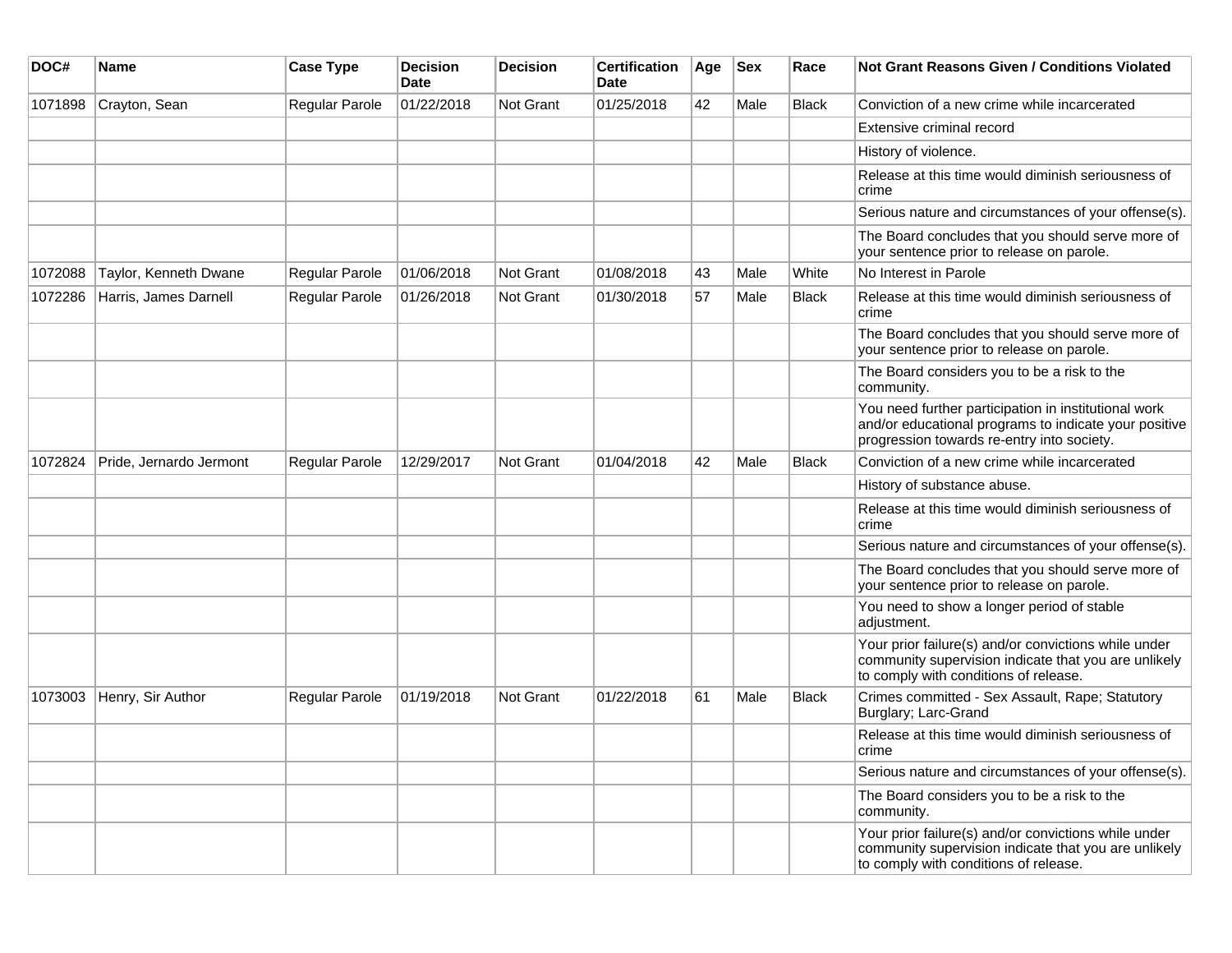| DOC#    | <b>Name</b>             | <b>Case Type</b> | <b>Decision</b><br><b>Date</b> | <b>Decision</b>  | <b>Certification</b><br>Date | Age | <b>Sex</b> | Race         | <b>Not Grant Reasons Given / Conditions Violated</b>                                                                                                  |
|---------|-------------------------|------------------|--------------------------------|------------------|------------------------------|-----|------------|--------------|-------------------------------------------------------------------------------------------------------------------------------------------------------|
| 1073143 | Brown, Khaddurri        | Regular Parole   | 01/18/2018                     | <b>Not Grant</b> | 01/22/2018                   | 41  | Male       | Black        | Considering your offense and your institutional<br>records, the Board concludes that you should serve<br>more of your sentence before being paroled.  |
|         |                         |                  |                                |                  |                              |     |            |              | Extensive criminal record                                                                                                                             |
|         |                         |                  |                                |                  |                              |     |            |              | Serious nature and circumstances of your offense(s).                                                                                                  |
|         |                         |                  |                                |                  |                              |     |            |              | Your prior failure(s) and/or convictions while under<br>community supervision indicate that you are unlikely<br>to comply with conditions of release. |
|         |                         |                  |                                |                  |                              |     |            |              | Your record of institutional infractions indicates a<br>disregard for rules and that you are not ready to<br>conform to society.                      |
| 1073936 | Carter, Stanley Michael | Regular Parole   | 01/23/2018                     | Not Grant        | 01/30/2018                   | 57  | Male       | <b>Black</b> | Crimes committed - Sex Assault, Rape; Sex Assault,<br>Rape; Sex Assault, Rape                                                                         |
|         |                         |                  |                                |                  |                              |     |            |              | Release at this time would diminish seriousness of<br>crime                                                                                           |
|         |                         |                  |                                |                  |                              |     |            |              | Serious nature and circumstances of your offense(s).                                                                                                  |
|         |                         |                  |                                |                  |                              |     |            |              | The Board considers you to be a risk to the<br>community.                                                                                             |
|         |                         |                  |                                |                  |                              |     |            |              | Your record of institutional infractions indicates a<br>disregard for rules and that you are not ready to<br>conform to society.                      |
| 1074726 | Lewis, John Russell     | Regular Parole   | 01/19/2018                     | <b>Not Grant</b> | 01/22/2018                   | 54  | Male       | White        | Crimes committed - Sex Assault, Rape; Robbery;<br>Robbery - Attempted                                                                                 |
|         |                         |                  |                                |                  |                              |     |            |              | History of violence.                                                                                                                                  |
|         |                         |                  |                                |                  |                              |     |            |              | Release at this time would diminish seriousness of<br>crime                                                                                           |
|         |                         |                  |                                |                  |                              |     |            |              | The Board considers you to be a risk to the<br>community.                                                                                             |
|         |                         |                  |                                |                  |                              |     |            |              | Your prior failure(s) and/or convictions while under<br>community supervision indicate that you are unlikely<br>to comply with conditions of release. |
| 1075380 | Berlin, John Joseph     | Geriatric        | 01/05/2018                     | <b>Not Grant</b> | 01/08/2018                   | 72  | Male       | White        | Extensive criminal record                                                                                                                             |
|         |                         |                  |                                |                  |                              |     |            |              | History of substance abuse.                                                                                                                           |
|         |                         |                  |                                |                  |                              |     |            |              | Poor institutional adjustment (for example,<br>motivation/attitude, unfavorable reports, lack of<br>program involvement, etc.)                        |
|         |                         |                  |                                |                  |                              |     |            |              | Your prior failure(s) and/or convictions while under<br>community supervision indicate that you are unlikely<br>to comply with conditions of release. |
| 1075677 | Callis, Stanley J       | Regular Parole   | 01/08/2018                     | Not Grant        | 01/10/2018                   | 77  | Male       | <b>Black</b> | Crimes committed - Homicide/Murder; Homicide-<br>2Nd-Degree; Abduct-No Ransom Or Assit                                                                |
|         |                         |                  |                                |                  |                              |     |            |              | History of violence.                                                                                                                                  |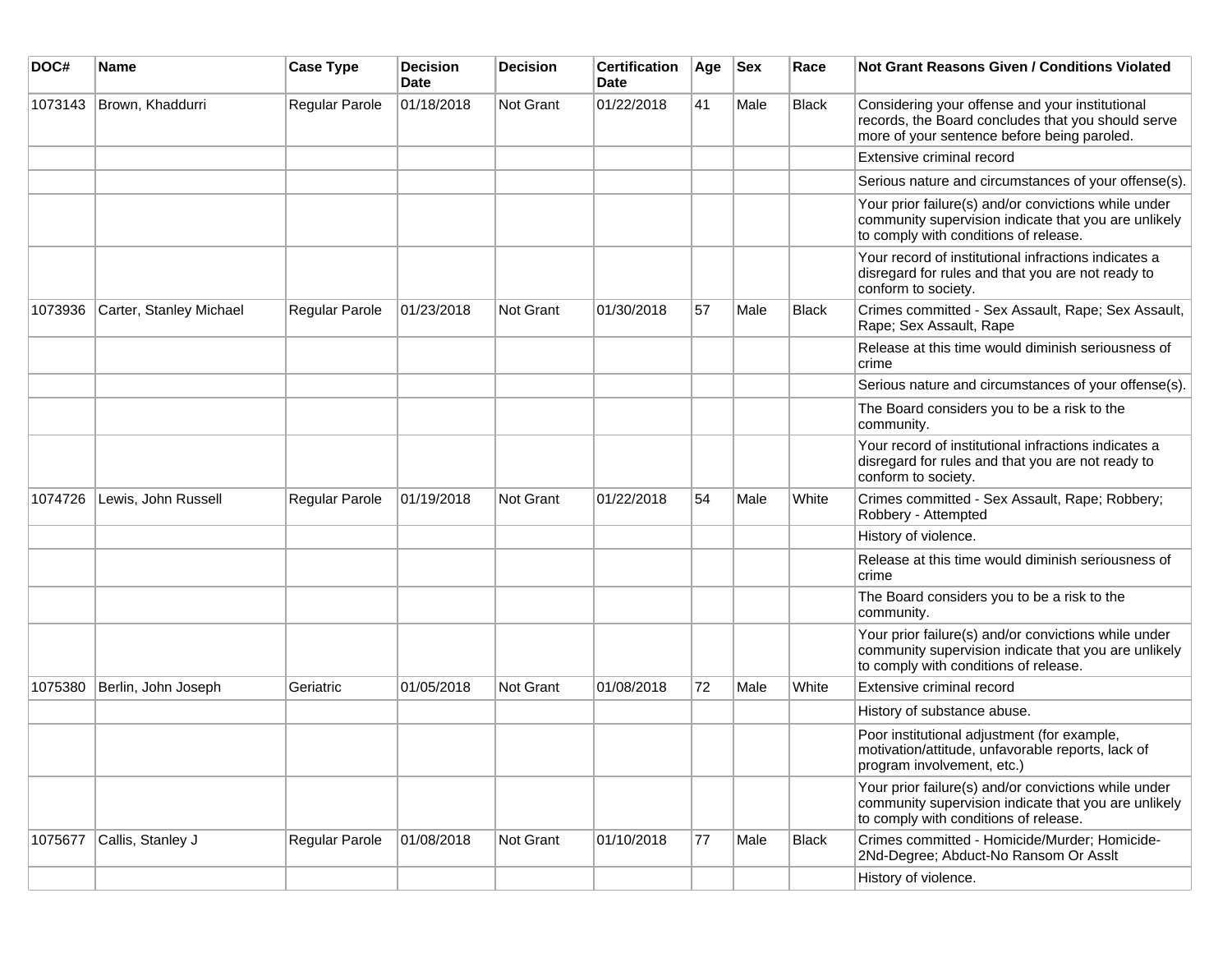| DOC#    | <b>Name</b>                             | <b>Case Type</b>      | <b>Decision</b><br><b>Date</b> | <b>Decision</b>  | <b>Certification</b><br><b>Date</b> | Age | <b>Sex</b> | Race  | <b>Not Grant Reasons Given / Conditions Violated</b>                                                                                                  |
|---------|-----------------------------------------|-----------------------|--------------------------------|------------------|-------------------------------------|-----|------------|-------|-------------------------------------------------------------------------------------------------------------------------------------------------------|
| 1075677 | Callis, Stanley J                       | Regular Parole        | 01/08/2018                     | Not Grant        | 01/10/2018                          | 77  | Male       | Black | Release at this time would diminish seriousness of<br>crime                                                                                           |
|         |                                         |                       |                                |                  |                                     |     |            |       | Your prior failure(s) and/or convictions while under<br>community supervision indicate that you are unlikely<br>to comply with conditions of release. |
| 1075871 | Isaan, Ayatollah Akiemi<br>Annur Rashid | Regular Parole        | 01/19/2018                     | Not Grant        | 01/22/2018                          | 64  | Male       | Black | Release at this time would diminish seriousness of<br>crime                                                                                           |
|         |                                         |                       |                                |                  |                                     |     |            |       | Serious nature and circumstances of your offense(s).                                                                                                  |
| 1075927 | Porter, Herman L                        | Regular Parole        | 01/11/2018                     | <b>Not Grant</b> | 01/18/2018                          | 65  | Male       | Black | Crimes committed - Attempted Capital Murder; Sex<br>Assault, Rape; Forcible Sodomy                                                                    |
|         |                                         |                       |                                |                  |                                     |     |            |       | Extensive criminal record                                                                                                                             |
|         |                                         |                       |                                |                  |                                     |     |            |       | Release at this time would diminish seriousness of<br>crime                                                                                           |
|         |                                         |                       |                                |                  |                                     |     |            |       | Serious nature and circumstances of your offense(s).                                                                                                  |
|         |                                         |                       |                                |                  |                                     |     |            |       | The Board concludes that you should serve more of<br>your sentence prior to release on parole.                                                        |
|         |                                         |                       |                                |                  |                                     |     |            |       | The Board considers you to be a risk to the<br>community.                                                                                             |
| 1076578 | Jones, Lloyd E                          | <b>Regular Parole</b> | 01/10/2018                     | <b>Not Grant</b> | 01/11/2018                          | 51  | Male       | Black | Crimes committed - Sex Assault, Rape; Sex Assault,<br>Rape; Sex Offense - Attempted                                                                   |
|         |                                         |                       |                                |                  |                                     |     |            |       | Release at this time would diminish seriousness of<br>crime                                                                                           |
|         |                                         |                       |                                |                  |                                     |     |            |       | Serious nature and circumstances of your offense(s).                                                                                                  |
|         |                                         |                       |                                |                  |                                     |     |            |       | The Board concludes that you should serve more of<br>your sentence prior to release on parole.                                                        |
|         |                                         |                       |                                |                  |                                     |     |            |       | The Board considers you to be a risk to the<br>community.                                                                                             |
| 1076677 | Hairston, John Lewis Jr.                | Regular Parole        | 01/22/2018                     | Not Grant        | 01/25/2018                          | 48  | Male       | Black | Extensive criminal record                                                                                                                             |
|         |                                         |                       |                                |                  |                                     |     |            |       | Release at this time would diminish seriousness of<br>crime                                                                                           |
|         |                                         |                       |                                |                  |                                     |     |            |       | The Board concludes that you should serve more of<br>your sentence prior to release on parole.                                                        |
|         |                                         |                       |                                |                  |                                     |     |            |       | Your prior failure(s) and/or convictions while under<br>community supervision indicate that you are unlikely<br>to comply with conditions of release. |
|         |                                         |                       |                                |                  |                                     |     |            |       | Your record indicates a serious disregard for the<br>property rights of others.                                                                       |
| 1076801 | Emerson, Ruben Forrest Jr.              | Regular Parole        | 01/20/2018                     | Not Grant        | 01/22/2018                          | 55  | Male       | White | Considering your offense and your institutional<br>records, the Board concludes that you should serve<br>more of your sentence before being paroled.  |
|         |                                         |                       |                                |                  |                                     |     |            |       | Release at this time would diminish seriousness of<br>crime                                                                                           |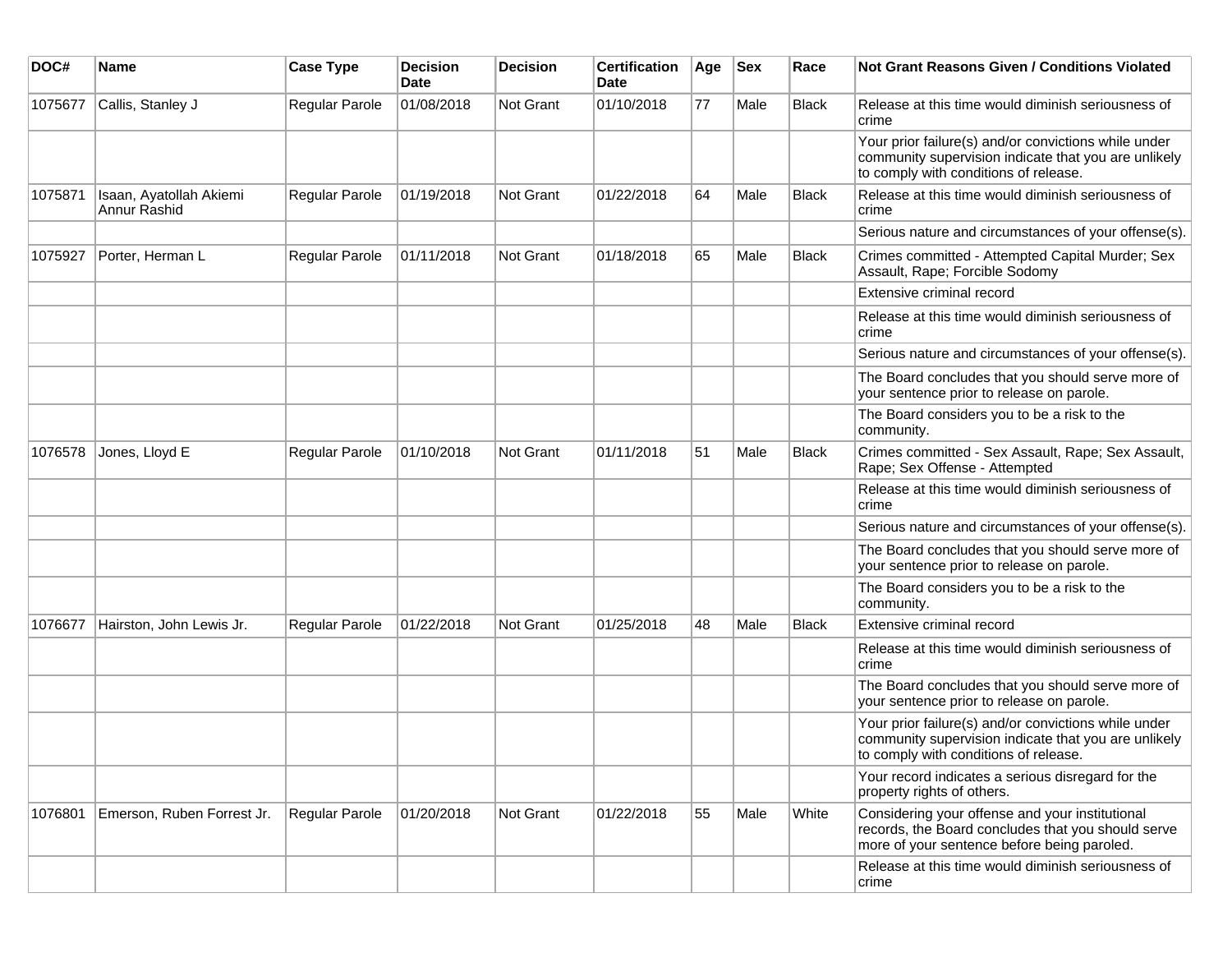| DOC#    | <b>Name</b>                | <b>Case Type</b>      | <b>Decision</b><br><b>Date</b> | <b>Decision</b>  | <b>Certification</b><br><b>Date</b> | Age | <b>Sex</b> | Race         | <b>Not Grant Reasons Given / Conditions Violated</b>                                                                                                  |
|---------|----------------------------|-----------------------|--------------------------------|------------------|-------------------------------------|-----|------------|--------------|-------------------------------------------------------------------------------------------------------------------------------------------------------|
| 1076801 | Emerson, Ruben Forrest Jr. | Regular Parole        | 01/20/2018                     | Not Grant        | 01/22/2018                          | 55  | Male       | White        | Serious nature and circumstances of your offense(s).                                                                                                  |
| 1079518 | Bonds, Ronald David        | Regular Parole        | 01/26/2018                     | Not Grant        | 01/30/2018                          | 59  | Male       | White        | Conviction of a new crime while incarcerated                                                                                                          |
|         |                            |                       |                                |                  |                                     |     |            |              | Extensive criminal record                                                                                                                             |
|         |                            |                       |                                |                  |                                     |     |            |              | History of substance abuse.                                                                                                                           |
|         |                            |                       |                                |                  |                                     |     |            |              | History of violence.                                                                                                                                  |
|         |                            |                       |                                |                  |                                     |     |            |              | Release at this time would diminish seriousness of<br>crime                                                                                           |
|         |                            |                       |                                |                  |                                     |     |            |              | Serious nature and circumstances of your offense(s).                                                                                                  |
|         |                            |                       |                                |                  |                                     |     |            |              | The Board considers you to be a risk to the<br>community.                                                                                             |
| 1081633 | Hendricks, Desi Reynard    | Geriatric             | 01/21/2018                     | Not Grant        | 01/22/2018                          | 62  | Male       | <b>Black</b> | Release at this time would diminish seriousness of<br>crime                                                                                           |
|         |                            |                       |                                |                  |                                     |     |            |              | Serious nature and circumstances of your offense(s).                                                                                                  |
|         |                            |                       |                                |                  |                                     |     |            |              | The Board concludes that you should serve more of<br>your sentence prior to release on parole.                                                        |
|         |                            |                       |                                |                  |                                     |     |            |              | The Board considers you to be a risk to the<br>community.                                                                                             |
| 1083054 | Potee, Larry Darnell       | Regular Parole        | 01/10/2018                     | <b>Not Grant</b> | 01/11/2018                          | 67  | Male       | <b>Black</b> | Crimes committed - Kidnap/Abduct; Robbery;<br>Sodomy                                                                                                  |
|         |                            |                       |                                |                  |                                     |     |            |              | Release at this time would diminish seriousness of<br>crime                                                                                           |
|         |                            |                       |                                |                  |                                     |     |            |              | Serious nature and circumstances of your offense(s).                                                                                                  |
|         |                            |                       |                                |                  |                                     |     |            |              | The Board concludes that you should serve more of<br>your sentence prior to release on parole.                                                        |
|         |                            |                       |                                |                  |                                     |     |            |              | The Board considers you to be a risk to the<br>community.                                                                                             |
| 1083340 | Harris, James Frederick    | Regular Parole        | 01/18/2018                     | <b>Not Grant</b> | 01/22/2018                          | 64  | Male       | White        | Extensive criminal record                                                                                                                             |
|         |                            |                       |                                |                  |                                     |     |            |              | Release at this time would diminish seriousness of<br>crime                                                                                           |
|         |                            |                       |                                |                  |                                     |     |            |              | Serious nature and circumstances of your offense(s).                                                                                                  |
|         |                            |                       |                                |                  |                                     |     |            |              | Your prior failure(s) and/or convictions while under<br>community supervision indicate that you are unlikely<br>to comply with conditions of release. |
| 1083982 | Hairston, Frank Delano     | <b>Regular Parole</b> | 01/22/2018                     | Not Grant        | 01/25/2018                          | 57  | Male       | <b>Black</b> | Extensive criminal record                                                                                                                             |
|         |                            |                       |                                |                  |                                     |     |            |              | Poor institutional adjustment (for example,<br>motivation/attitude, unfavorable reports, lack of<br>program involvement, etc.)                        |
|         |                            |                       |                                |                  |                                     |     |            |              | Release at this time would diminish seriousness of<br>crime                                                                                           |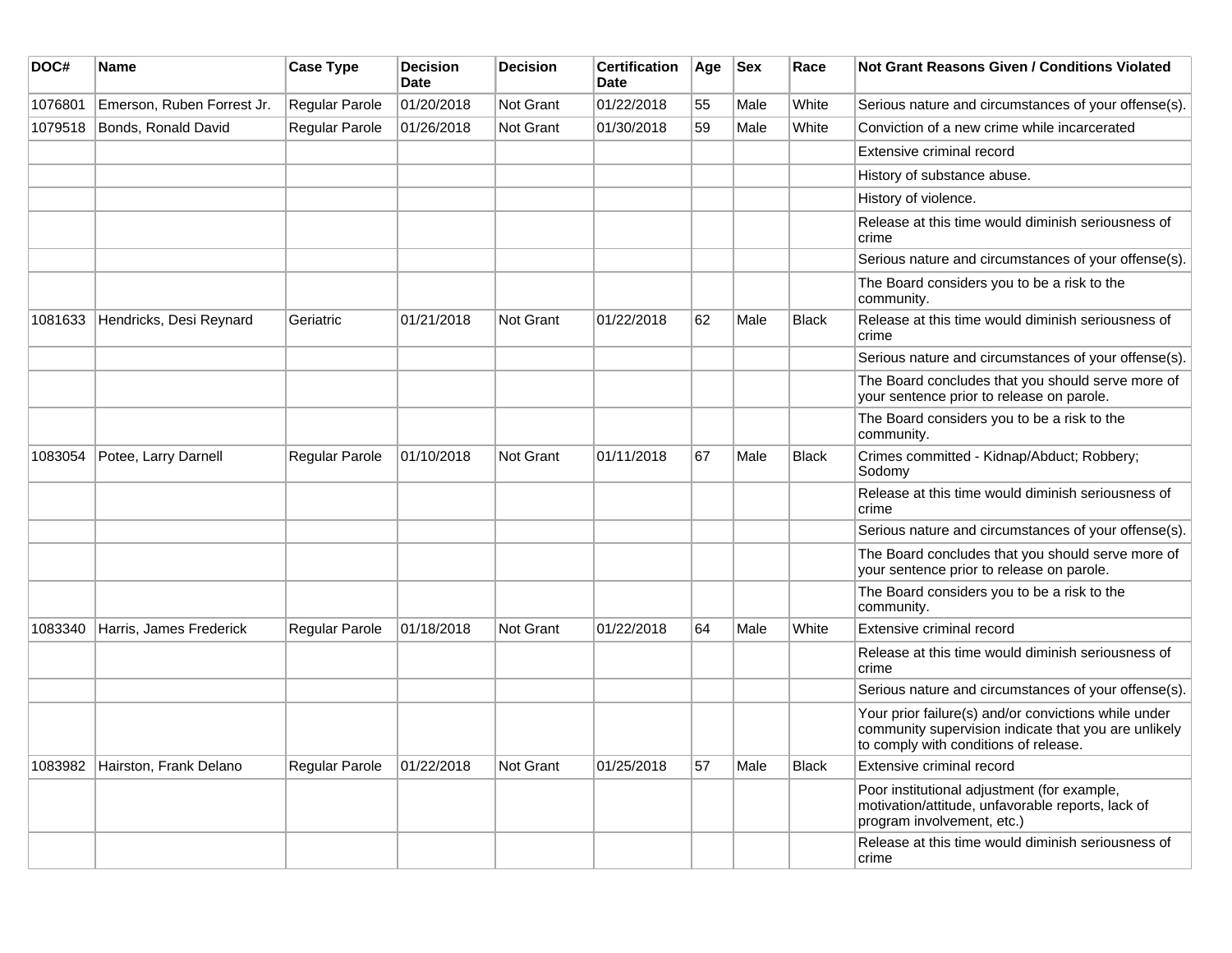| DOC#    | <b>Name</b>               | <b>Case Type</b> | <b>Decision</b><br><b>Date</b> | <b>Decision</b> | <b>Certification</b><br><b>Date</b> | Age | <b>Sex</b> | Race         | Not Grant Reasons Given / Conditions Violated                                                                                                        |
|---------|---------------------------|------------------|--------------------------------|-----------------|-------------------------------------|-----|------------|--------------|------------------------------------------------------------------------------------------------------------------------------------------------------|
| 1083982 | Hairston, Frank Delano    | Regular Parole   | 01/22/2018                     | Not Grant       | 01/25/2018                          | 57  | Male       | <b>Black</b> | The Board concludes that you should serve more of<br>your sentence prior to release on parole.                                                       |
| 1084004 | Robinson, John Edward Jr. | Regular Parole   | 01/08/2018                     | Not Grant       | 01/10/2018                          | 59  | Male       | <b>Black</b> | Considering your offense and your institutional<br>records, the Board concludes that you should serve<br>more of your sentence before being paroled. |
|         |                           |                  |                                |                 |                                     |     |            |              | Crimes committed - Homicide/Murder; Robbery;<br><b>Malicious Wounding</b>                                                                            |
|         |                           |                  |                                |                 |                                     |     |            |              | History of violence.                                                                                                                                 |
|         |                           |                  |                                |                 |                                     |     |            |              | Release at this time would diminish seriousness of<br>crime                                                                                          |
|         |                           |                  |                                |                 |                                     |     |            |              | Serious nature and circumstances of your offense(s).                                                                                                 |
|         |                           |                  |                                |                 |                                     |     |            |              | Your record of institutional infractions indicates a<br>disregard for rules and that you are not ready to<br>conform to society.                     |
| 1084902 | De'Marco, La'Marquee A.   | Regular Parole   | 01/26/2018                     | Not Grant       | 01/30/2018                          | 46  | Male       | <b>Black</b> | Release at this time would diminish seriousness of<br>crime                                                                                          |
|         |                           |                  |                                |                 |                                     |     |            |              | The Board concludes that you should serve more of<br>your sentence prior to release on parole.                                                       |
|         |                           |                  |                                |                 |                                     |     |            |              | The Board considers you to be a risk to the<br>community.                                                                                            |
| 1085171 | Price, Weldon Theodore    | Regular Parole   | 01/18/2018                     | Not Grant       | 01/22/2018                          | 48  | Male       | <b>Black</b> | Crimes committed - Sex Assault, Rape; Robbery;<br>Malicious Wounding                                                                                 |
|         |                           |                  |                                |                 |                                     |     |            |              | Poor institutional adjustment (for example,<br>motivation/attitude, unfavorable reports, lack of<br>program involvement, etc.)                       |
|         |                           |                  |                                |                 |                                     |     |            |              | Release at this time would diminish seriousness of<br>crime                                                                                          |
|         |                           |                  |                                |                 |                                     |     |            |              | The Board concludes that you should serve more of<br>your sentence prior to release on parole.                                                       |
|         |                           |                  |                                |                 |                                     |     |            |              | The Board considers you to be a risk to the<br>community.                                                                                            |
| 1085336 | Harold, Dennis Rodney     | Regular Parole   | 01/06/2018                     | Not Grant       | 01/08/2018                          | 66  | Male       | <b>Black</b> | Crimes committed - Kidnap/Abduct; Kidnap/Abduct;<br>Abduct-No Ransom Or Asslt                                                                        |
|         |                           |                  |                                |                 |                                     |     |            |              | Extensive criminal record                                                                                                                            |
|         |                           |                  |                                |                 |                                     |     |            |              | History of violence.                                                                                                                                 |
|         |                           |                  |                                |                 |                                     |     |            |              | Release at this time would diminish seriousness of<br>crime                                                                                          |
|         |                           |                  |                                |                 |                                     |     |            |              | Serious nature and circumstances of your offense(s).                                                                                                 |
|         |                           |                  |                                |                 |                                     |     |            |              | The Board concludes that you should serve more of<br>your sentence prior to release on parole.                                                       |
|         |                           |                  |                                |                 |                                     |     |            |              | You need to show a longer period of stable<br>adjustment.                                                                                            |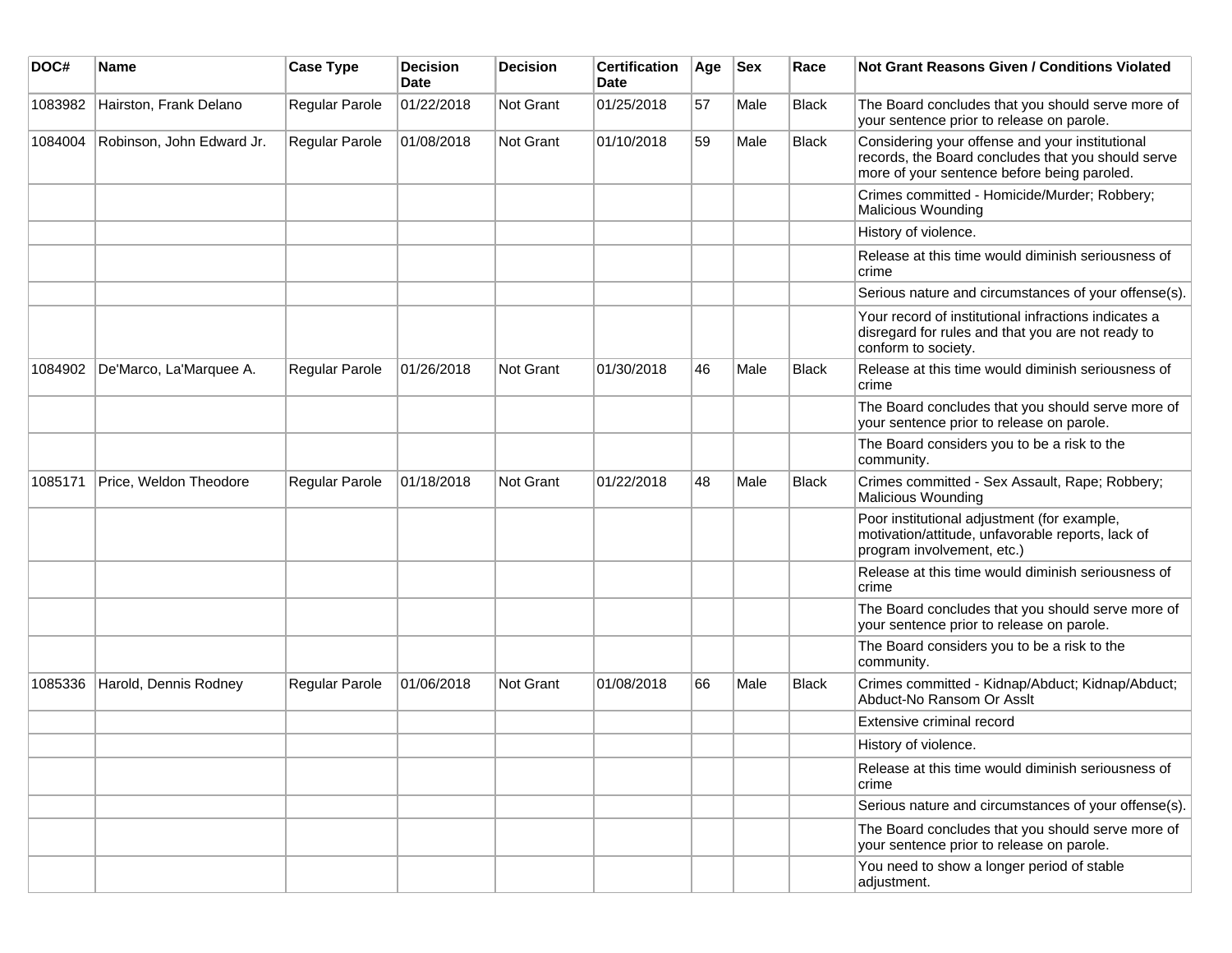| DOC#    | <b>Name</b>               | <b>Case Type</b> | <b>Decision</b><br><b>Date</b> | <b>Decision</b>  | <b>Certification</b><br><b>Date</b> | Age | <b>Sex</b> | Race         | <b>Not Grant Reasons Given / Conditions Violated</b>                                                                                                  |
|---------|---------------------------|------------------|--------------------------------|------------------|-------------------------------------|-----|------------|--------------|-------------------------------------------------------------------------------------------------------------------------------------------------------|
| 1085336 | Harold, Dennis Rodney     | Regular Parole   | 01/06/2018                     | Not Grant        | 01/08/2018                          | 66  | Male       | Black        | Your prior failure(s) and/or convictions while under<br>community supervision indicate that you are unlikely<br>to comply with conditions of release. |
|         |                           |                  |                                |                  |                                     |     |            |              | Your record indicates a serious disregard for the<br>property rights of others.                                                                       |
| 1087001 | Anderson, Eric            | Regular Parole   | 01/22/2018                     | Not Grant        | 01/25/2018                          | 45  | Male       | Black        | Considering your offense and your institutional<br>records, the Board concludes that you should serve<br>more of your sentence before being paroled.  |
|         |                           |                  |                                |                  |                                     |     |            |              | Crimes committed - Homicide-1st Degree                                                                                                                |
|         |                           |                  |                                |                  |                                     |     |            |              | Poor institutional adjustment (for example,<br>motivation/attitude, unfavorable reports, lack of<br>program involvement, etc.)                        |
|         |                           |                  |                                |                  |                                     |     |            |              | You need to show a longer period of stable<br>adjustment.                                                                                             |
| 1087210 | Tunstall, Christopher R   | Regular Parole   | 01/19/2018                     | <b>Not Grant</b> | 01/22/2018                          | 43  | Male       | <b>Black</b> | Considering your offense and your institutional<br>records, the Board concludes that you should serve<br>more of your sentence before being paroled.  |
|         |                           |                  |                                |                  |                                     |     |            |              | Conviction of a new crime while incarcerated                                                                                                          |
|         |                           |                  |                                |                  |                                     |     |            |              | History of substance abuse.                                                                                                                           |
|         |                           |                  |                                |                  |                                     |     |            |              | Release at this time would diminish seriousness of<br>crime                                                                                           |
|         |                           |                  |                                |                  |                                     |     |            |              | Serious nature and circumstances of your offense(s).                                                                                                  |
|         |                           |                  |                                |                  |                                     |     |            |              | You need to show a longer period of stable<br>adjustment.                                                                                             |
| 1088286 | Mccoy, Winston Samuel     | Geriatric        | 01/21/2018                     | <b>Not Grant</b> | 01/22/2018                          | 68  | Male       | <b>Black</b> | Extensive criminal record                                                                                                                             |
|         |                           |                  |                                |                  |                                     |     |            |              | History of violence.                                                                                                                                  |
|         |                           |                  |                                |                  |                                     |     |            |              | Release at this time would diminish seriousness of<br>crime                                                                                           |
|         |                           |                  |                                |                  |                                     |     |            |              | Serious nature and circumstances of your offense(s).                                                                                                  |
|         |                           |                  |                                |                  |                                     |     |            |              | The Board considers you to be a risk to the<br>community.                                                                                             |
|         |                           |                  |                                |                  |                                     |     |            |              | Your prior failure(s) and/or convictions while under<br>community supervision indicate that you are unlikely<br>to comply with conditions of release. |
|         | 1088343 Hawks, Virgil Lee | Regular Parole   | 12/30/2017                     | Not Grant        | 01/04/2018                          | 62  | Male       | White        | Crimes committed - Kidnap/Abduct; Kidnap/Abduct;<br><b>Aggravated Sexual Battery</b>                                                                  |
|         |                           |                  |                                |                  |                                     |     |            |              | Release at this time would diminish seriousness of<br>crime                                                                                           |
|         |                           |                  |                                |                  |                                     |     |            |              | Serious nature and circumstances of your offense(s).                                                                                                  |
|         |                           |                  |                                |                  |                                     |     |            |              | The Board concludes that you should serve more of<br>your sentence prior to release on parole.                                                        |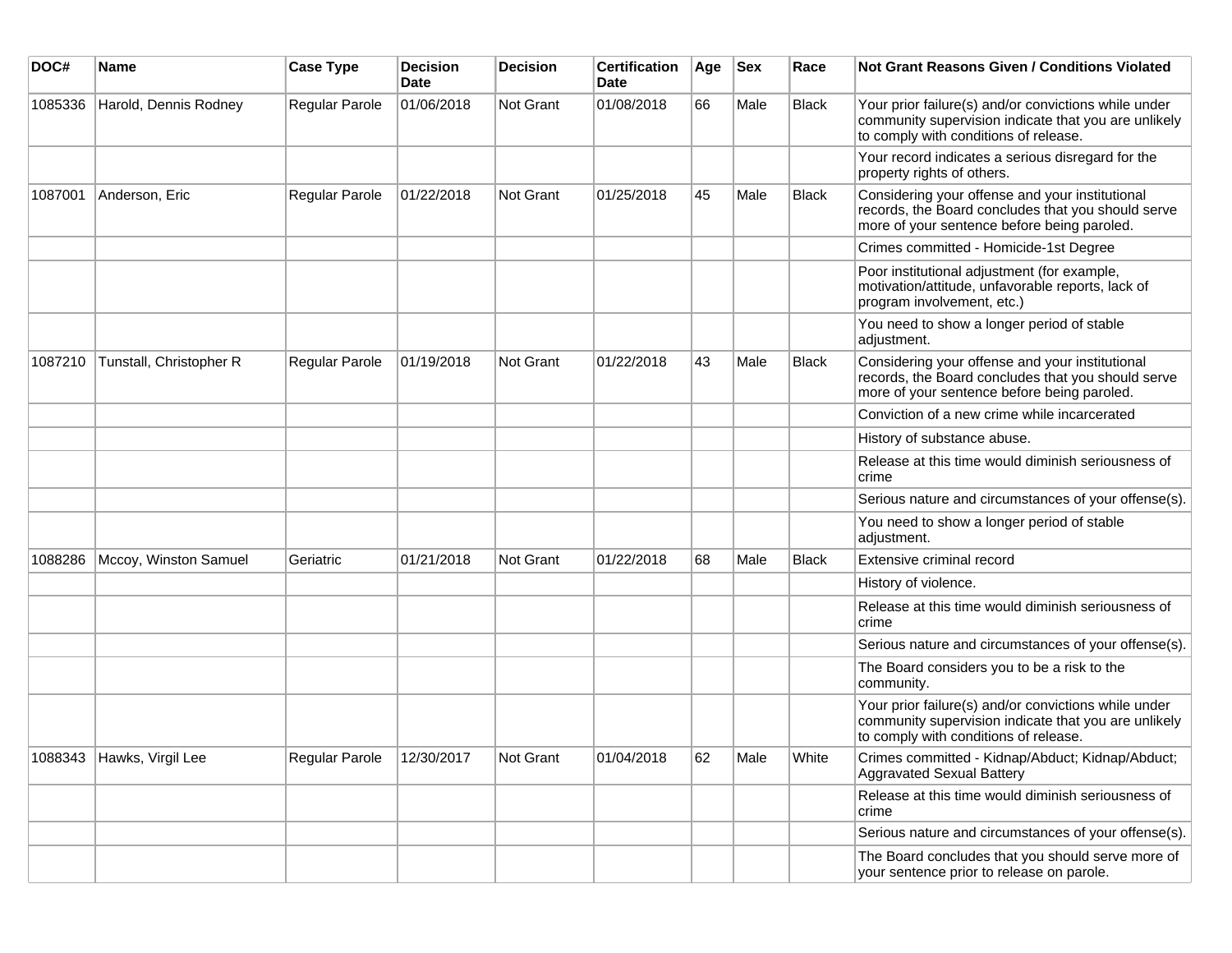| DOC#    | Name                    | <b>Case Type</b> | <b>Decision</b><br>Date | <b>Decision</b> | <b>Certification</b><br><b>Date</b> | Age | <b>Sex</b> | Race         | Not Grant Reasons Given / Conditions Violated                                                                                                         |
|---------|-------------------------|------------------|-------------------------|-----------------|-------------------------------------|-----|------------|--------------|-------------------------------------------------------------------------------------------------------------------------------------------------------|
| 1088343 | Hawks, Virgil Lee       | Regular Parole   | 12/30/2017              | Not Grant       | 01/04/2018                          | 62  | Male       | White        | The Board considers you to be a risk to the<br>community.                                                                                             |
| 1088641 | Moore, Frankie Donnell  | Geriatric        | 01/22/2018              | Not Grant       | 01/24/2018                          | 61  | Male       | Black        | Extensive criminal record                                                                                                                             |
|         |                         |                  |                         |                 |                                     |     |            |              | History of substance abuse.                                                                                                                           |
|         |                         |                  |                         |                 |                                     |     |            |              | Release at this time would diminish seriousness of<br>crime                                                                                           |
|         |                         |                  |                         |                 |                                     |     |            |              | Serious nature and circumstances of your offense(s).                                                                                                  |
|         |                         |                  |                         |                 |                                     |     |            |              | The Board concludes that you should serve more of<br>your sentence prior to release on parole.                                                        |
|         |                         |                  |                         |                 |                                     |     |            |              | You need to show a longer period of stable<br>adjustment.                                                                                             |
|         |                         |                  |                         |                 |                                     |     |            |              | Your record indicates a serious disregard for the<br>property rights of others.                                                                       |
| 1089259 | Ross, Bryant Richard    | Geriatric        | 01/18/2018              | Not Grant       | 01/22/2018                          | 64  | Male       | <b>Black</b> | Crimes committed - Homicide-1st Degree; Use Of<br>Firearm In Felony; Drive On Susp/Rev License                                                        |
|         |                         |                  |                         |                 |                                     |     |            |              | Release at this time would diminish seriousness of<br>crime                                                                                           |
|         |                         |                  |                         |                 |                                     |     |            |              | Serious nature and circumstances of your offense(s).                                                                                                  |
|         |                         |                  |                         |                 |                                     |     |            |              | The Board concludes that you should serve more of<br>your sentence prior to release on parole.                                                        |
| 1089500 | Young, Kupenda Sanauhur | Regular Parole   | 01/07/2018              | Not Grant       | 01/10/2018                          | 42  | Male       | <b>Black</b> | Release at this time would diminish seriousness of<br>crime                                                                                           |
|         |                         |                  |                         |                 |                                     |     |            |              | Serious nature and circumstances of your offense(s).                                                                                                  |
|         |                         |                  |                         |                 |                                     |     |            |              | The Board concludes that you should serve more of<br>your sentence prior to release on parole.                                                        |
|         |                         |                  |                         |                 |                                     |     |            |              | Your prior failure(s) and/or convictions while under<br>community supervision indicate that you are unlikely<br>to comply with conditions of release. |
| 1090115 | Cosby, Jason S          | Regular Parole   | 01/08/2018              | Not Grant       | 01/10/2018                          | 47  | Male       | Black        | Extensive criminal record                                                                                                                             |
|         |                         |                  |                         |                 |                                     |     |            |              | History of violence.                                                                                                                                  |
|         |                         |                  |                         |                 |                                     |     |            |              | Release at this time would diminish seriousness of<br>crime                                                                                           |
|         |                         |                  |                         |                 |                                     |     |            |              | Serious nature and circumstances of your offense(s).                                                                                                  |
|         |                         |                  |                         |                 |                                     |     |            |              | The Board considers you to be a risk to the<br>community.                                                                                             |
| 1091875 | Coward, Kelvin Donnell  | Regular Parole   | 01/03/2018              | Not Grant       | 01/04/2018                          | 55  | Male       | Black        | Conviction of a new crime while incarcerated                                                                                                          |
|         |                         |                  |                         |                 |                                     |     |            |              | Extensive criminal record                                                                                                                             |
|         |                         |                  |                         |                 |                                     |     |            |              | History of substance abuse.                                                                                                                           |
|         |                         |                  |                         |                 |                                     |     |            |              | History of violence.                                                                                                                                  |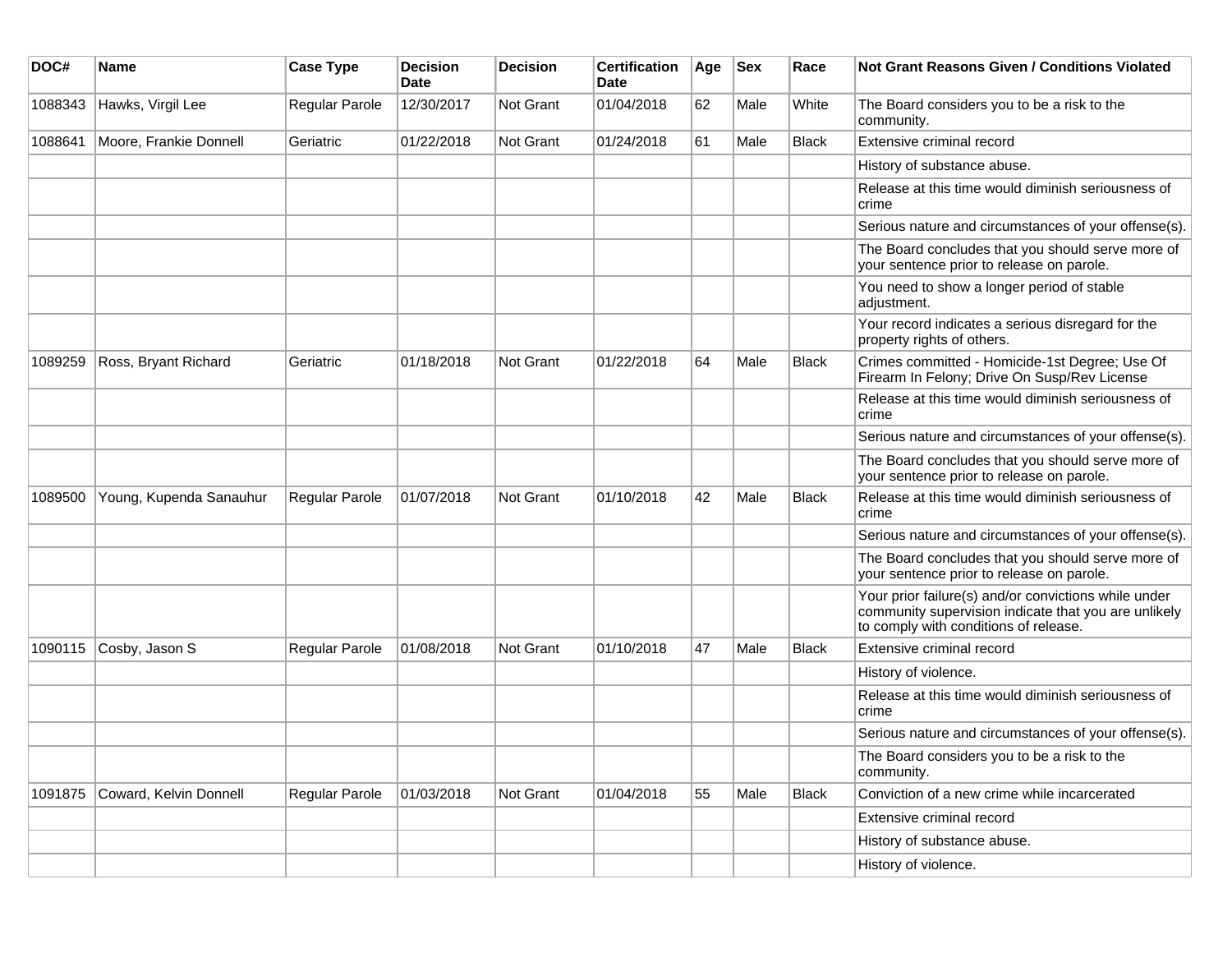| DOC#    | <b>Name</b>            | <b>Case Type</b> | Decision<br><b>Date</b> | <b>Decision</b>  | <b>Certification</b><br>Date | Age | <b>Sex</b> | Race         | Not Grant Reasons Given / Conditions Violated                                                                                                         |
|---------|------------------------|------------------|-------------------------|------------------|------------------------------|-----|------------|--------------|-------------------------------------------------------------------------------------------------------------------------------------------------------|
| 1091875 | Coward, Kelvin Donnell | Regular Parole   | 01/03/2018              | Not Grant        | 01/04/2018                   | 55  | Male       | Black        | Release at this time would diminish seriousness of<br>crime                                                                                           |
|         |                        |                  |                         |                  |                              |     |            |              | You need to show a longer period of stable<br>adjustment.                                                                                             |
|         |                        |                  |                         |                  |                              |     |            |              | Your prior failure(s) and/or convictions while under<br>community supervision indicate that you are unlikely<br>to comply with conditions of release. |
| 1092301 | Logan, George Samuel   | Geriatric        | 01/21/2018              | <b>Not Grant</b> | 01/22/2018                   | 62  | Male       | <b>Black</b> | History of violence.                                                                                                                                  |
|         |                        |                  |                         |                  |                              |     |            |              | Release at this time would diminish seriousness of<br>crime                                                                                           |
|         |                        |                  |                         |                  |                              |     |            |              | Serious nature and circumstances of your offense(s).                                                                                                  |
|         |                        |                  |                         |                  |                              |     |            |              | The Board concludes that you should serve more of<br>your sentence prior to release on parole.                                                        |
| 1093430 | Foster, Patrick Herman | Regular Parole   | 01/22/2018              | <b>Not Grant</b> | 01/24/2018                   | 66  | Male       | <b>Black</b> | Crimes committed - Homicide-Capital; Homicide-<br>Capital                                                                                             |
|         |                        |                  |                         |                  |                              |     |            |              | Extensive criminal record                                                                                                                             |
|         |                        |                  |                         |                  |                              |     |            |              | History of violence.                                                                                                                                  |
|         |                        |                  |                         |                  |                              |     |            |              | Serious nature and circumstances of your offense(s).                                                                                                  |
|         |                        |                  |                         |                  |                              |     |            |              | The Board concludes that you should serve more of<br>your sentence prior to release on parole.                                                        |
|         |                        |                  |                         |                  |                              |     |            |              | The Board considers you to be a risk to the<br>community.                                                                                             |
| 1094569 | Richardson, Clarence   | Geriatric        | 01/21/2018              | <b>Not Grant</b> | 01/22/2018                   | 64  | Male       | <b>Black</b> | Considering your offense and your institutional<br>records, the Board concludes that you should serve<br>more of your sentence before being paroled.  |
|         |                        |                  |                         |                  |                              |     |            |              | Release at this time would diminish seriousness of<br>crime                                                                                           |
|         |                        |                  |                         |                  |                              |     |            |              | Serious nature and circumstances of your offense(s).                                                                                                  |
|         |                        |                  |                         |                  |                              |     |            |              | The Board concludes that you should serve more of<br>your sentence prior to release on parole.                                                        |
|         |                        |                  |                         |                  |                              |     |            |              | The Board considers you to be a risk to the<br>community.                                                                                             |
| 1095476 | Steele, James Albert   | Regular Parole   | 01/18/2018              | <b>Not Grant</b> | 01/22/2018                   | 47  | Male       | <b>Black</b> | Conviction of a new crime while incarcerated                                                                                                          |
|         |                        |                  |                         |                  |                              |     |            |              | Release at this time would diminish seriousness of<br>crime                                                                                           |
|         |                        |                  |                         |                  |                              |     |            |              | Serious nature and circumstances of your offense(s).                                                                                                  |
|         |                        |                  |                         |                  |                              |     |            |              | The Board concludes that you should serve more of<br>your sentence prior to release on parole.                                                        |
|         |                        |                  |                         |                  |                              |     |            |              | Your prior failure(s) and/or convictions while under<br>community supervision indicate that you are unlikely<br>to comply with conditions of release. |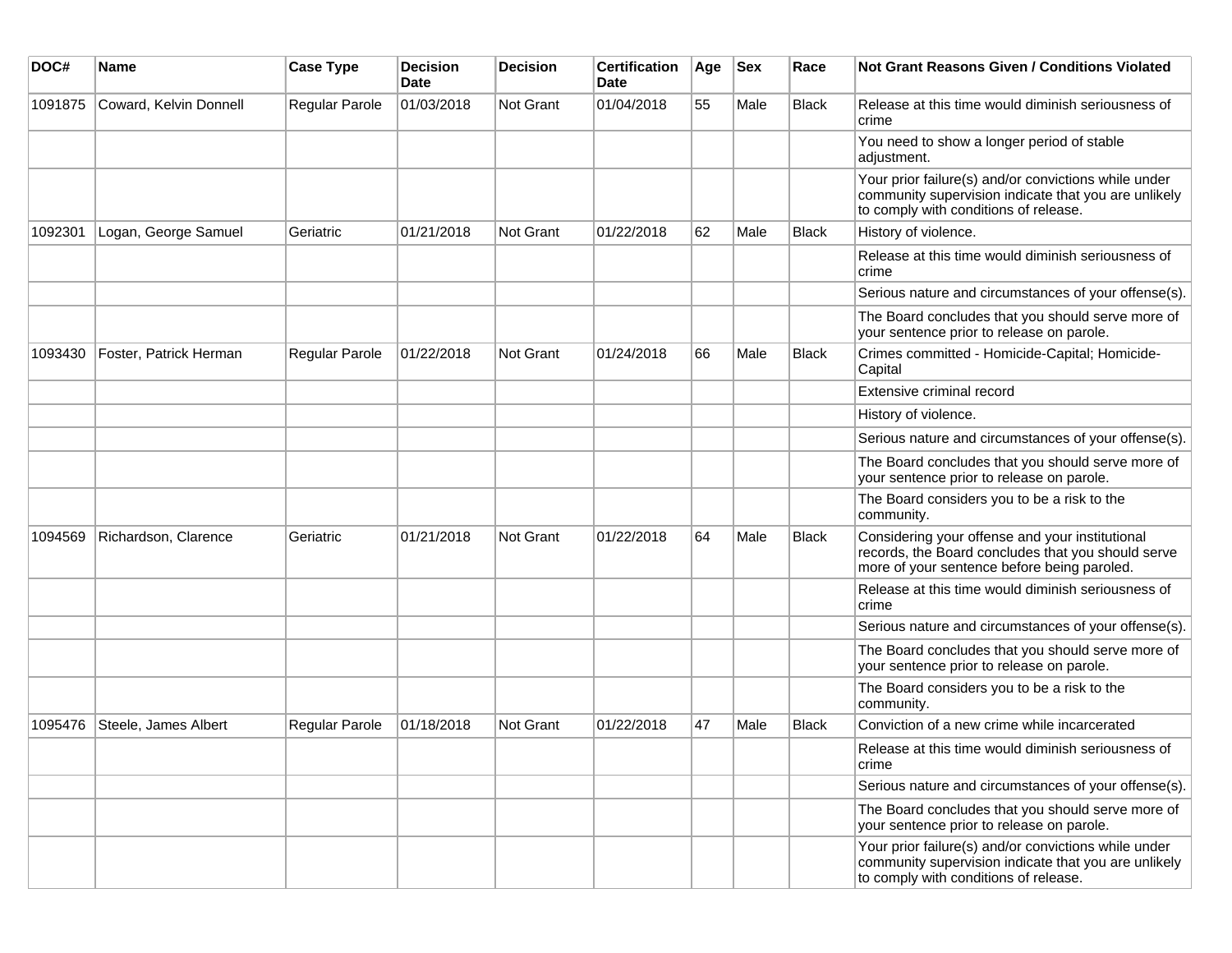| DOC#    | Name                     | <b>Case Type</b>      | <b>Decision</b><br>Date | <b>Decision</b> | <b>Certification</b><br>Date | Age | <b>Sex</b> | Race         | Not Grant Reasons Given / Conditions Violated                                                                                                         |
|---------|--------------------------|-----------------------|-------------------------|-----------------|------------------------------|-----|------------|--------------|-------------------------------------------------------------------------------------------------------------------------------------------------------|
| 1095858 | Fields, Dennis           | Regular Parole        | 01/26/2018              | Not Grant       | 01/30/2018                   | 55  | Male       | <b>Black</b> | Release at this time would diminish seriousness of<br>crime                                                                                           |
|         |                          |                       |                         |                 |                              |     |            |              | Serious nature and circumstances of your offense(s).                                                                                                  |
|         |                          |                       |                         |                 |                              |     |            |              | The Board concludes that you should serve more of<br>your sentence prior to release on parole.                                                        |
|         |                          |                       |                         |                 |                              |     |            |              | The Board considers you to be a risk to the<br>community.                                                                                             |
| 1097285 | Lucifere, Cyrus Angeles  | <b>Board Review</b>   | 01/26/2018              | Not Grant       | 01/29/2018                   | 53  | Male       | <b>Black</b> | Crimes committed - Kidnap/Abduct; Malicious<br>Wounding; Use Of Firearm In Felony                                                                     |
|         |                          |                       |                         |                 |                              |     |            |              | History of substance abuse.                                                                                                                           |
|         |                          |                       |                         |                 |                              |     |            |              | History of violence.                                                                                                                                  |
|         |                          |                       |                         |                 |                              |     |            |              | Release at this time would diminish seriousness of<br>crime                                                                                           |
|         |                          |                       |                         |                 |                              |     |            |              | Serious nature and circumstances of your offense(s).                                                                                                  |
|         |                          |                       |                         |                 |                              |     |            |              | The Board concludes that you should serve more of<br>your sentence prior to release on parole.                                                        |
|         |                          |                       |                         |                 |                              |     |            |              | The Board considers you to be a risk to the<br>community.                                                                                             |
| 1097779 | Yarbrough, Thomas Edward | <b>Regular Parole</b> | 01/21/2018              | Not Grant       | 01/22/2018                   | 48  | Male       | White        | Considering your offense and your institutional<br>records, the Board concludes that you should serve<br>more of your sentence before being paroled.  |
|         |                          |                       |                         |                 |                              |     |            |              | Release at this time would diminish seriousness of<br>crime                                                                                           |
|         |                          |                       |                         |                 |                              |     |            |              | Serious nature and circumstances of your offense(s).                                                                                                  |
|         |                          |                       |                         |                 |                              |     |            |              | The Board concludes that you should serve more of<br>your sentence prior to release on parole.                                                        |
|         |                          |                       |                         |                 |                              |     |            |              | The Board considers you to be a risk to the<br>community.                                                                                             |
| 1099283 | Gray, Ira Thomas         | Regular Parole        | 01/26/2018              | Not Grant       | 01/30/2018                   | 61  | Male       | <b>Black</b> | Crimes committed - Larc-Grand; Forgery; Forgery                                                                                                       |
|         |                          |                       |                         |                 |                              |     |            |              | Extensive criminal record                                                                                                                             |
|         |                          |                       |                         |                 |                              |     |            |              | The Board concludes that you should serve more of<br>your sentence prior to release on parole.                                                        |
|         |                          |                       |                         |                 |                              |     |            |              | You need to show a longer period of stable<br>adjustment.                                                                                             |
|         |                          |                       |                         |                 |                              |     |            |              | Your prior failure(s) and/or convictions while under<br>community supervision indicate that you are unlikely<br>to comply with conditions of release. |
| 1101020 | Mccall, Toronto          | Regular Parole        | 01/19/2018              | Not Grant       | 01/22/2018                   | 39  | Male       | <b>Black</b> | Release at this time would diminish seriousness of<br>crime                                                                                           |
|         |                          |                       |                         |                 |                              |     |            |              | Serious nature and circumstances of your offense(s).                                                                                                  |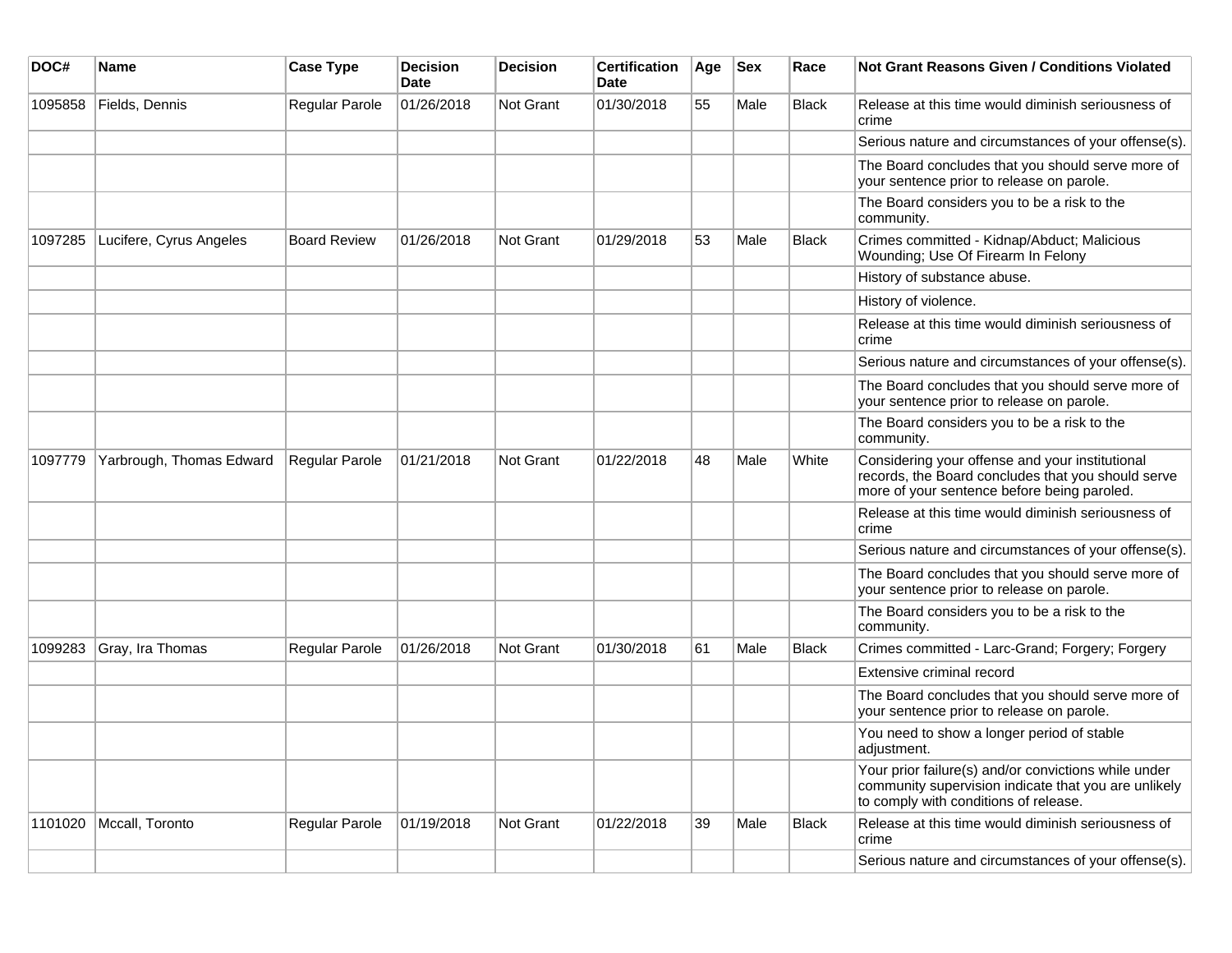| DOC#    | Name                      | <b>Case Type</b>      | <b>Decision</b><br>Date | <b>Decision</b>  | <b>Certification</b><br><b>Date</b> | Age | <b>Sex</b> | Race         | <b>Not Grant Reasons Given / Conditions Violated</b>                                                                                                        |
|---------|---------------------------|-----------------------|-------------------------|------------------|-------------------------------------|-----|------------|--------------|-------------------------------------------------------------------------------------------------------------------------------------------------------------|
| 1101020 | Mccall, Toronto           | Regular Parole        | 01/19/2018              | Not Grant        | 01/22/2018                          | 39  | Male       | <b>Black</b> | The Board concludes that you should serve more of<br>your sentence prior to release on parole.                                                              |
|         |                           |                       |                         |                  |                                     |     |            |              | The Board considers you to be a risk to the<br>community.                                                                                                   |
| 1101522 | Berkeley, Stanley Justin  | <b>Regular Parole</b> | 01/22/2018              | Not Grant        | 01/25/2018                          | 59  | Male       | <b>Black</b> | Crimes committed - Homicide-1st Degree;<br>Kidnap/Abduct; Sex Assault, Rape                                                                                 |
|         |                           |                       |                         |                  |                                     |     |            |              | Release at this time would diminish seriousness of<br>crime                                                                                                 |
|         |                           |                       |                         |                  |                                     |     |            |              | Serious nature and circumstances of your offense(s).                                                                                                        |
| 1102813 | Mcfalls, Ralph Edward     | Regular Parole        | 01/26/2018              | <b>Not Grant</b> | 01/30/2018                          | 48  | Male       | White        | Extensive criminal record                                                                                                                                   |
|         |                           |                       |                         |                  |                                     |     |            |              | Release at this time would diminish seriousness of<br>crime                                                                                                 |
|         |                           |                       |                         |                  |                                     |     |            |              | Serious nature and circumstances of your offense(s).                                                                                                        |
|         |                           |                       |                         |                  |                                     |     |            |              | The Board concludes that you should serve more of<br>your sentence prior to release on parole.                                                              |
|         |                           |                       |                         |                  |                                     |     |            |              | You need to show a longer period of stable<br>adjustment.                                                                                                   |
|         |                           |                       |                         |                  |                                     |     |            |              | Your prior failure(s) and/or convictions while under<br>community supervision indicate that you are unlikely<br>to comply with conditions of release.       |
| 1103980 | Smith, Raymond            | Regular Parole        | 01/06/2018              | Not Grant        | 01/08/2018                          | 48  | Male       | <b>Black</b> | Release at this time would diminish seriousness of<br>crime                                                                                                 |
|         |                           |                       |                         |                  |                                     |     |            |              | Serious nature and circumstances of your offense(s).                                                                                                        |
|         |                           |                       |                         |                  |                                     |     |            |              | You need further participation in institutional work<br>and/or educational programs to indicate your positive<br>progression towards re-entry into society. |
|         |                           |                       |                         |                  |                                     |     |            |              | Your prior failure(s) and/or convictions while under<br>community supervision indicate that you are unlikely<br>to comply with conditions of release.       |
| 1106705 | Epperly, Stephen Matteson | Regular Parole        | 01/16/2018              | Not Grant        | 01/18/2018                          | 65  | Male       | White        | Release at this time would diminish seriousness of<br>crime                                                                                                 |
|         |                           |                       |                         |                  |                                     |     |            |              | Serious nature and circumstances of your offense(s).                                                                                                        |
|         |                           |                       |                         |                  |                                     |     |            |              | The Board concludes that you should serve more of<br>your sentence prior to release on parole.                                                              |
| 1107493 | Scrivener, Alson Edgerton | Regular Parole        | 01/22/2018              | <b>Not Grant</b> | 01/24/2018                          | 71  | Male       | White        | Crimes committed - Assault; Assault; Burgl Tools-<br>Possess                                                                                                |
|         |                           |                       |                         |                  |                                     |     |            |              | Extensive criminal record                                                                                                                                   |
|         |                           |                       |                         |                  |                                     |     |            |              | History of substance abuse.                                                                                                                                 |
|         |                           |                       |                         |                  |                                     |     |            |              | Serious nature and circumstances of your offense(s).                                                                                                        |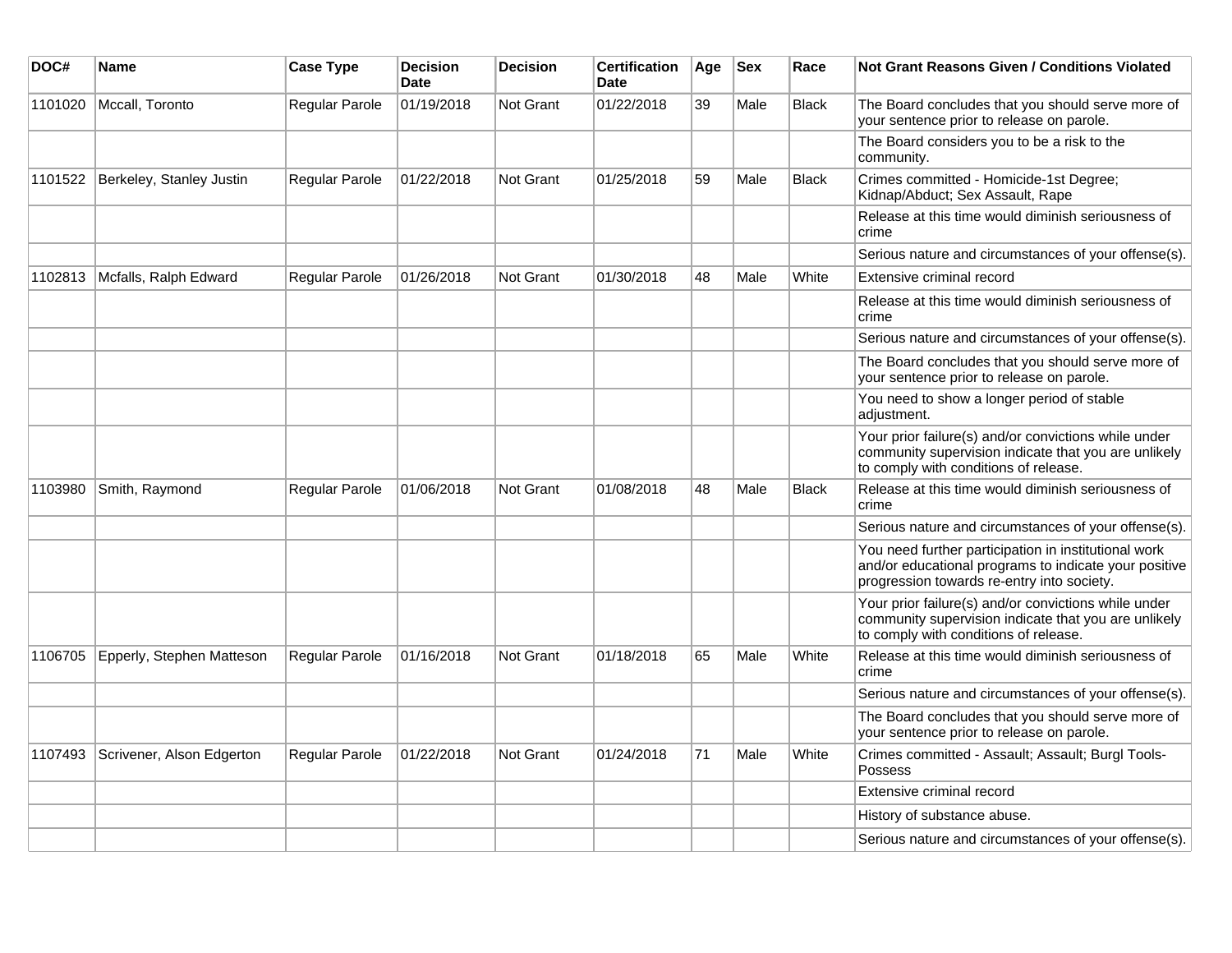| DOC#    | <b>Name</b>               | <b>Case Type</b> | <b>Decision</b><br><b>Date</b> | <b>Decision</b> | <b>Certification</b><br>Date | Age | <b>Sex</b> | Race         | Not Grant Reasons Given / Conditions Violated                                                                                                               |
|---------|---------------------------|------------------|--------------------------------|-----------------|------------------------------|-----|------------|--------------|-------------------------------------------------------------------------------------------------------------------------------------------------------------|
| 1107493 | Scrivener, Alson Edgerton | Regular Parole   | 01/22/2018                     | Not Grant       | 01/24/2018                   | 71  | Male       | White        | Your prior failure(s) and/or convictions while under<br>community supervision indicate that you are unlikely<br>to comply with conditions of release.       |
|         |                           |                  |                                |                 |                              |     |            |              | Your record indicates a serious disregard for the<br>property rights of others.                                                                             |
|         |                           |                  |                                |                 |                              |     |            |              | Your record of institutional infractions indicates a<br>disregard for rules and that you are not ready to<br>conform to society.                            |
| 1107740 | Marcozzi, Richard Alan    | Regular Parole   | 01/06/2018                     | Not Grant       | 01/08/2018                   | 59  | Male       | White        | History of violence.                                                                                                                                        |
|         |                           |                  |                                |                 |                              |     |            |              | Release at this time would diminish seriousness of<br>crime                                                                                                 |
|         |                           |                  |                                |                 |                              |     |            |              | Serious nature and circumstances of your offense(s).                                                                                                        |
|         |                           |                  |                                |                 |                              |     |            |              | The Board considers you to be a risk to the<br>community.                                                                                                   |
| 1108013 | Simpson, John David       | Regular Parole   | 01/21/2018                     | Not Grant       | 01/22/2018                   | 76  | Male       | <b>Black</b> | Crimes committed - Kidnap/Abduct; Kidnap/Abduct;<br>Sex Assault, Rape                                                                                       |
|         |                           |                  |                                |                 |                              |     |            |              | Release at this time would diminish seriousness of<br>crime                                                                                                 |
|         |                           |                  |                                |                 |                              |     |            |              | Serious nature and circumstances of your offense(s).                                                                                                        |
| 1111080 | Page, Timothy Elwood      | Regular Parole   | 01/16/2018                     | Not Grant       | 01/18/2018                   | 45  | Male       | White        | Considering your offense and your institutional<br>records, the Board concludes that you should serve<br>more of your sentence before being paroled.        |
|         |                           |                  |                                |                 |                              |     |            |              | Extensive criminal record                                                                                                                                   |
|         |                           |                  |                                |                 |                              |     |            |              | History of substance abuse.                                                                                                                                 |
|         |                           |                  |                                |                 |                              |     |            |              | Release at this time would diminish seriousness of<br>crime                                                                                                 |
|         |                           |                  |                                |                 |                              |     |            |              | The Board concludes that you should serve more of<br>your sentence prior to release on parole.                                                              |
|         |                           |                  |                                |                 |                              |     |            |              | You need further participation in institutional work<br>and/or educational programs to indicate your positive<br>progression towards re-entry into society. |
|         |                           |                  |                                |                 |                              |     |            |              | You need to show a longer period of stable<br>adjustment.                                                                                                   |
| 1112460 | Stewart, Michael Angelo   | Regular Parole   | 01/24/2018                     | Not Grant       | 01/30/2018                   | 50  | Male       | <b>Black</b> | Conviction of a new crime while incarcerated                                                                                                                |
|         |                           |                  |                                |                 |                              |     |            |              | Crimes committed - Homicide-2Nd-Degree;<br>Homicide-2Nd-Degree; Homicide-2Nd-Degree                                                                         |
|         |                           |                  |                                |                 |                              |     |            |              | Release at this time would diminish seriousness of<br>crime                                                                                                 |
|         |                           |                  |                                |                 |                              |     |            |              | The Board concludes that you should serve more of<br>your sentence prior to release on parole.                                                              |
| 1114237 | Jones, John Paul          | Geriatric        | 01/27/2018                     | Not Grant       | 01/30/2018                   | 60  | Male       | White        | Crimes committed - Sex Asslt-Carnal Abuse; Sex<br>Asslt-Carnal Abuse; Sex Asslt-Carnal Abuse                                                                |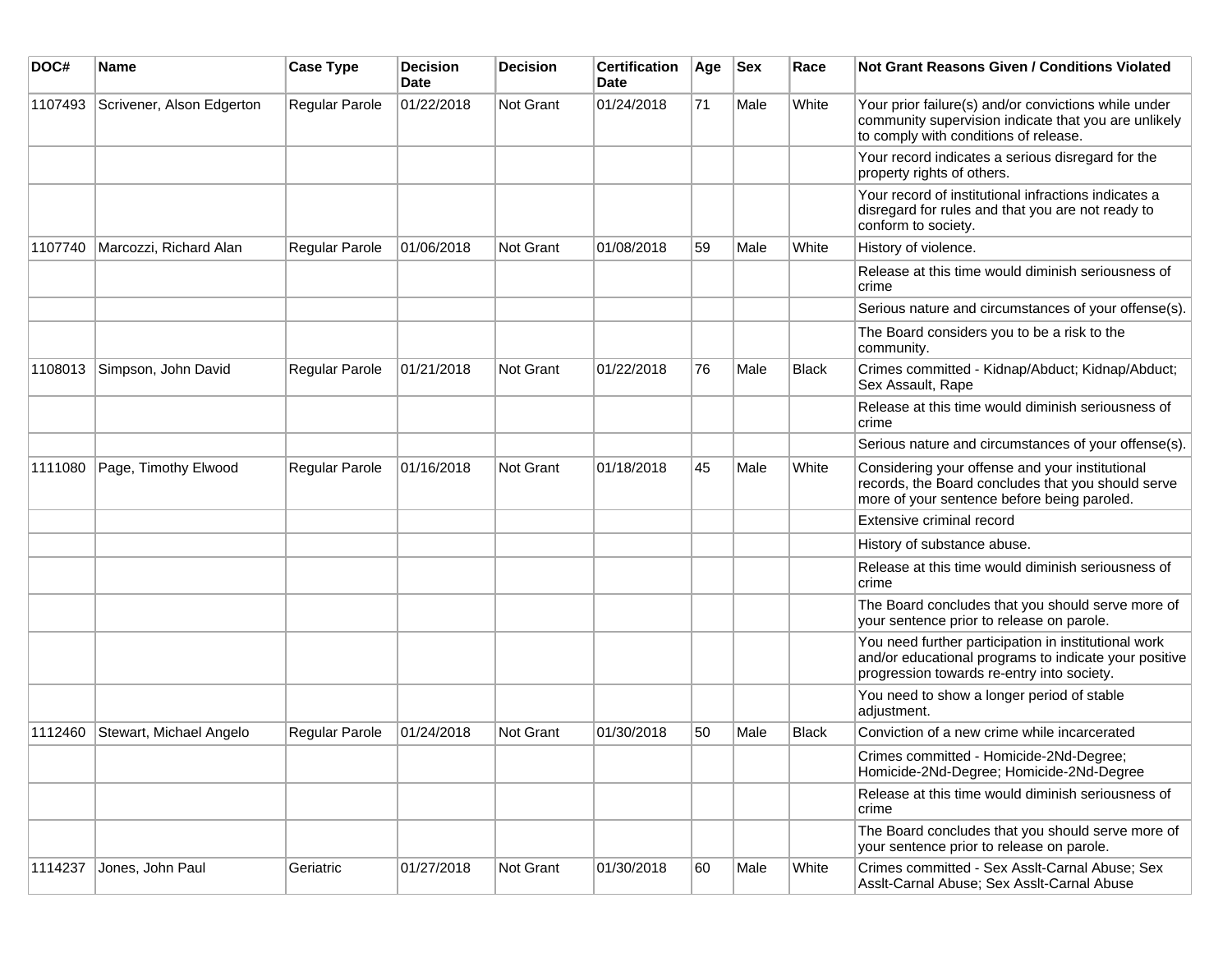| DOC#    | <b>Name</b>             | <b>Case Type</b>      | <b>Decision</b><br><b>Date</b> | <b>Decision</b> | <b>Certification</b><br><b>Date</b> | Age | <b>Sex</b> | Race         | <b>Not Grant Reasons Given / Conditions Violated</b>                                                                                                  |
|---------|-------------------------|-----------------------|--------------------------------|-----------------|-------------------------------------|-----|------------|--------------|-------------------------------------------------------------------------------------------------------------------------------------------------------|
| 1114237 | Jones, John Paul        | Geriatric             | 01/27/2018                     | Not Grant       | 01/30/2018                          | 60  | Male       | White        | Release at this time would diminish seriousness of<br>crime                                                                                           |
|         |                         |                       |                                |                 |                                     |     |            |              | Serious nature and circumstances of your offense(s).                                                                                                  |
|         |                         |                       |                                |                 |                                     |     |            |              | The Board concludes that you should serve more of<br>your sentence prior to release on parole.                                                        |
|         |                         |                       |                                |                 |                                     |     |            |              | The Board considers you to be a risk to the<br>community.                                                                                             |
| 1114910 | Bibbs, Kenneth          | Regular Parole        | 01/16/2018                     | Not Grant       | 01/18/2018                          | 54  | Male       | Black        | Crimes committed - Homicide/Murder; Homicide-<br>Attempted; Breaking And Entering, Armed                                                              |
|         |                         |                       |                                |                 |                                     |     |            |              | Extensive criminal record                                                                                                                             |
|         |                         |                       |                                |                 |                                     |     |            |              | Release at this time would diminish seriousness of<br>crime                                                                                           |
|         |                         |                       |                                |                 |                                     |     |            |              | Serious nature and circumstances of your offense(s).                                                                                                  |
|         |                         |                       |                                |                 |                                     |     |            |              | The Board concludes that you should serve more of<br>your sentence prior to release on parole.                                                        |
| 1114956 | Adams, James Edward III | Regular Parole        | 01/21/2018                     | Not Grant       | 01/22/2018                          | 51  | Male       | <b>Black</b> | Crimes committed - Homicide/Murder; Robbery;<br>Robbery                                                                                               |
|         |                         |                       |                                |                 |                                     |     |            |              | Extensive criminal record                                                                                                                             |
|         |                         |                       |                                |                 |                                     |     |            |              | History of violence.                                                                                                                                  |
|         |                         |                       |                                |                 |                                     |     |            |              | Release at this time would diminish seriousness of<br>crime                                                                                           |
|         |                         |                       |                                |                 |                                     |     |            |              | Your prior failure(s) and/or convictions while under<br>community supervision indicate that you are unlikely<br>to comply with conditions of release. |
| 1115826 | Hill, Ronald            | Regular Parole        | 01/19/2018                     | Not Grant       | 01/22/2018                          | 61  | Male       | <b>Black</b> | Considering your offense and your institutional<br>records, the Board concludes that you should serve<br>more of your sentence before being paroled.  |
|         |                         |                       |                                |                 |                                     |     |            |              | History of violence.                                                                                                                                  |
|         |                         |                       |                                |                 |                                     |     |            |              | Poor institutional adjustment (for example,<br>motivation/attitude, unfavorable reports, lack of<br>program involvement, etc.)                        |
|         |                         |                       |                                |                 |                                     |     |            |              | Release at this time would diminish seriousness of<br>crime                                                                                           |
|         |                         |                       |                                |                 |                                     |     |            |              | Serious nature and circumstances of your offense(s).                                                                                                  |
|         |                         |                       |                                |                 |                                     |     |            |              | Your prior failure(s) and/or convictions while under<br>community supervision indicate that you are unlikely<br>to comply with conditions of release. |
| 1117639 | Butler, Timothy Paul    | <b>Regular Parole</b> | 01/18/2018                     | Not Grant       | 01/22/2018                          | 61  | Male       | White        | Crimes committed - Kidnap/Abduct; Sex Assault,<br>Rape; Sex Assault, Rape                                                                             |
|         |                         |                       |                                |                 |                                     |     |            |              | Extensive criminal record                                                                                                                             |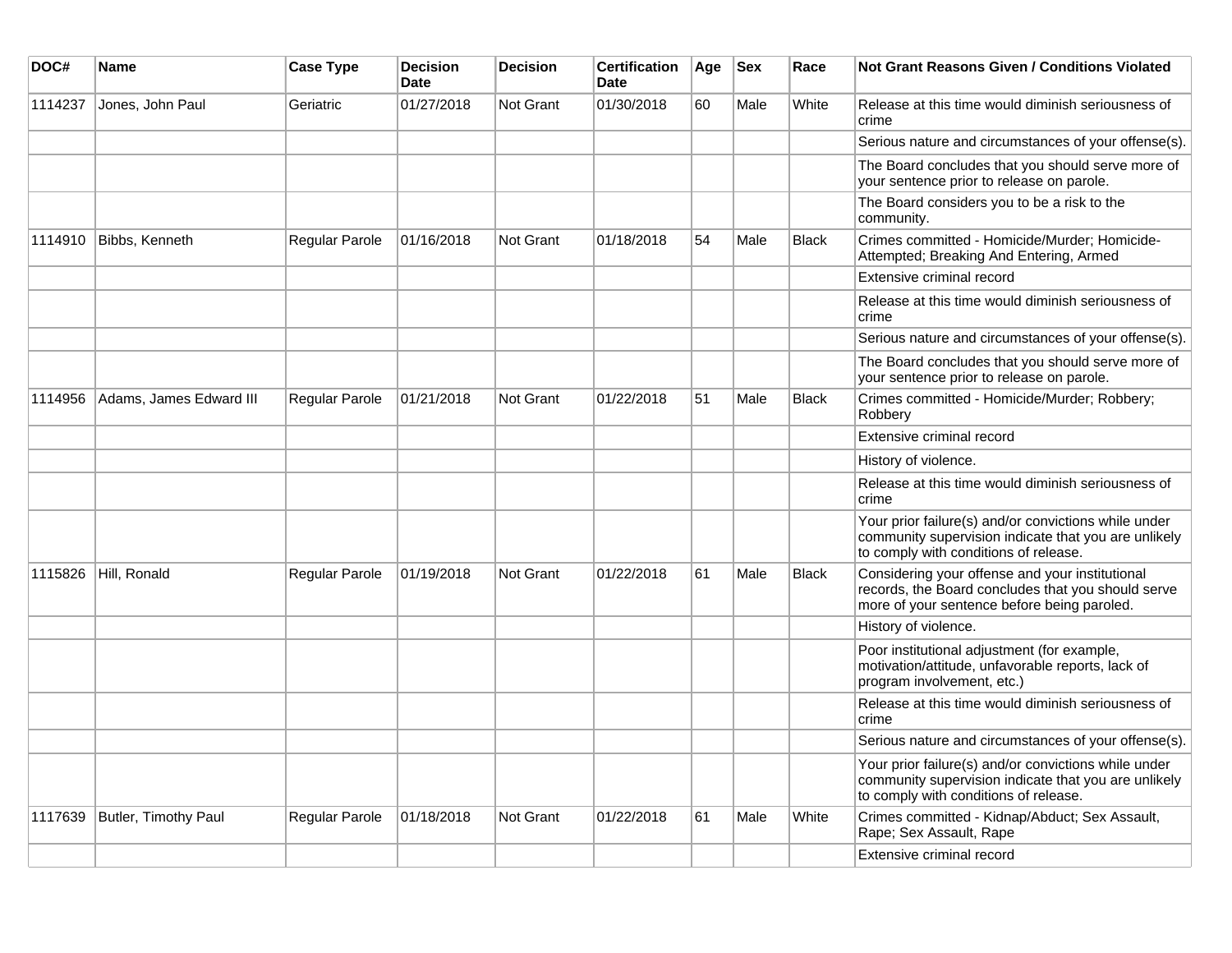| DOC#    | <b>Name</b>               | <b>Case Type</b> | <b>Decision</b><br><b>Date</b> | <b>Decision</b>  | <b>Certification</b><br><b>Date</b> | Age | <b>Sex</b> | Race         | <b>Not Grant Reasons Given / Conditions Violated</b>                                                                                                  |
|---------|---------------------------|------------------|--------------------------------|------------------|-------------------------------------|-----|------------|--------------|-------------------------------------------------------------------------------------------------------------------------------------------------------|
| 1117639 | Butler, Timothy Paul      | Regular Parole   | 01/18/2018                     | Not Grant        | 01/22/2018                          | 61  | Male       | White        | Release at this time would diminish seriousness of<br>crime                                                                                           |
|         |                           |                  |                                |                  |                                     |     |            |              | Serious nature and circumstances of your offense(s).                                                                                                  |
|         |                           |                  |                                |                  |                                     |     |            |              | The Board concludes that you should serve more of<br>your sentence prior to release on parole.                                                        |
|         |                           |                  |                                |                  |                                     |     |            |              | The Board considers you to be a risk to the<br>community.                                                                                             |
| 1118240 | Coleman, Jerome           | Regular Parole   | 01/22/2018                     | <b>Not Grant</b> | 01/25/2018                          | 62  | Male       | <b>Black</b> | History of violence.                                                                                                                                  |
|         |                           |                  |                                |                  |                                     |     |            |              | Release at this time would diminish seriousness of<br>crime                                                                                           |
|         |                           |                  |                                |                  |                                     |     |            |              | Serious nature and circumstances of your offense(s).                                                                                                  |
|         |                           |                  |                                |                  |                                     |     |            |              | The Board considers you to be a risk to the<br>community.                                                                                             |
| 1118300 | Eldridge, Harold Alexande | Regular Parole   | 01/30/2018                     | <b>Not Grant</b> | 01/30/2018                          | 50  | Male       | Black        | Release at this time would diminish seriousness of<br>crime                                                                                           |
|         |                           |                  |                                |                  |                                     |     |            |              | Serious nature and circumstances of your offense(s).                                                                                                  |
|         |                           |                  |                                |                  |                                     |     |            |              | The Board concludes that you should serve more of<br>your sentence prior to release on parole.                                                        |
|         |                           |                  |                                |                  |                                     |     |            |              | Your prior failure(s) and/or convictions while under<br>community supervision indicate that you are unlikely<br>to comply with conditions of release. |
| 1118722 | Whitecotton, Louis Edward | Regular Parole   | 01/29/2018                     | <b>Not Grant</b> | 01/31/2018                          | 63  | Male       | White        | Release at this time would diminish seriousness of<br>crime                                                                                           |
|         |                           |                  |                                |                  |                                     |     |            |              | Serious nature and circumstances of your offense(s).                                                                                                  |
|         |                           |                  |                                |                  |                                     |     |            |              | Your prior failure(s) and/or convictions while under<br>community supervision indicate that you are unlikely<br>to comply with conditions of release. |
| 1118831 | Bevill, Charles Edward    | Regular Parole   | 01/19/2018                     | Not Grant        | 01/22/2018                          | 71  | Male       | <b>Black</b> | History of violence.                                                                                                                                  |
|         |                           |                  |                                |                  |                                     |     |            |              | Release at this time would diminish seriousness of<br>crime                                                                                           |
|         |                           |                  |                                |                  |                                     |     |            |              | Serious nature and circumstances of your offense(s).                                                                                                  |
|         |                           |                  |                                |                  |                                     |     |            |              | The Board considers you to be a risk to the<br>community.                                                                                             |
| 1119799 | Mccall, Ronald E          | Regular Parole   | 01/21/2018                     | <b>Not Grant</b> | 01/22/2018                          | 43  | Male       | <b>Black</b> | Considering your offense and your institutional<br>records, the Board concludes that you should serve<br>more of your sentence before being paroled.  |
|         |                           |                  |                                |                  |                                     |     |            |              | Conviction of a new crime while incarcerated                                                                                                          |
|         |                           |                  |                                |                  |                                     |     |            |              | Poor institutional adjustment (for example,<br>motivation/attitude, unfavorable reports, lack of<br>program involvement, etc.)                        |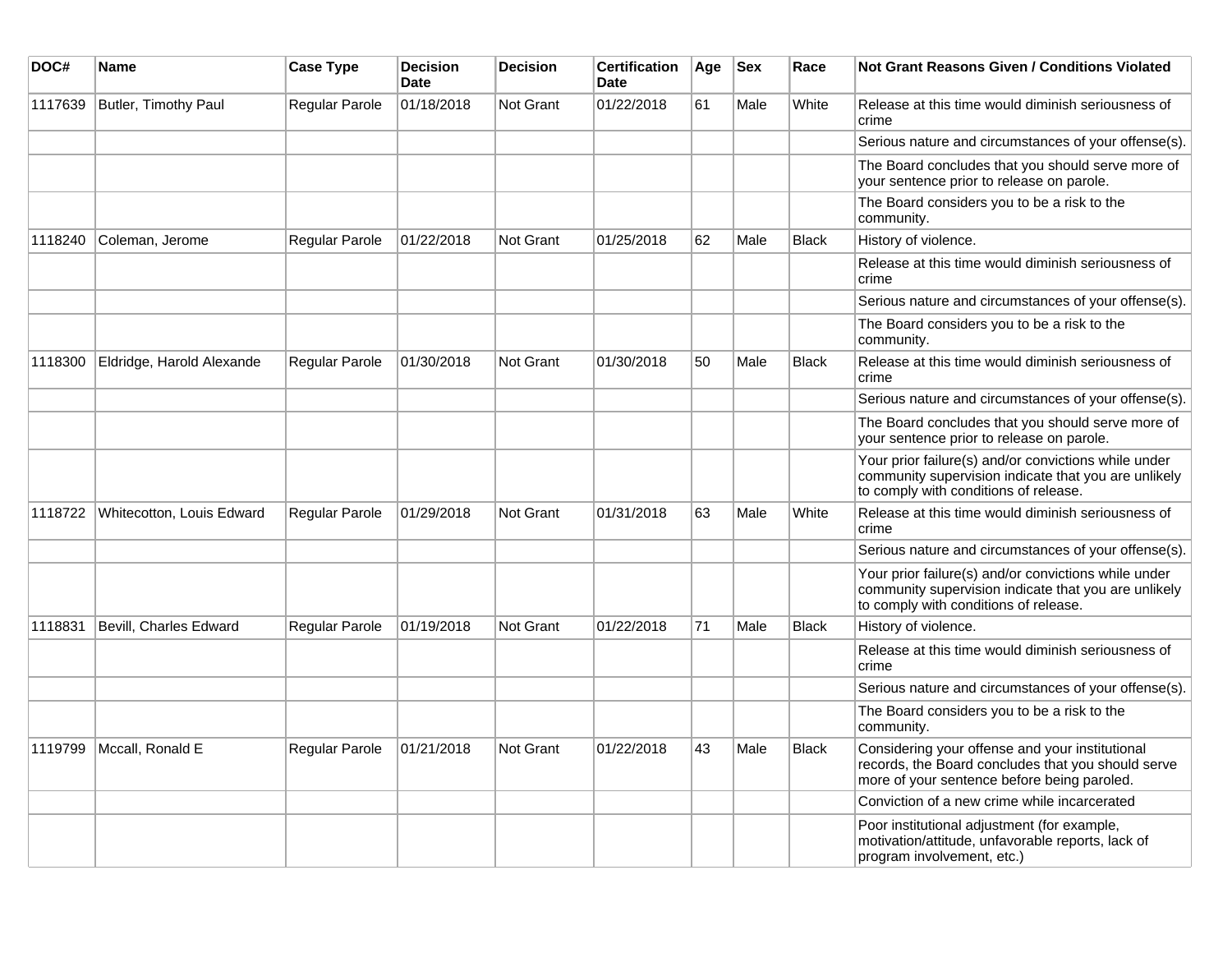| DOC#    | Name                          | <b>Case Type</b>      | <b>Decision</b><br>Date | <b>Decision</b>  | <b>Certification</b><br>Date | Age | <b>Sex</b> | Race         | Not Grant Reasons Given / Conditions Violated                                                                                                         |
|---------|-------------------------------|-----------------------|-------------------------|------------------|------------------------------|-----|------------|--------------|-------------------------------------------------------------------------------------------------------------------------------------------------------|
| 1119799 | Mccall, Ronald E              | Regular Parole        | 01/21/2018              | Not Grant        | 01/22/2018                   | 43  | Male       | <b>Black</b> | Release at this time would diminish seriousness of<br>crime                                                                                           |
|         |                               |                       |                         |                  |                              |     |            |              | The Board concludes that you should serve more of<br>your sentence prior to release on parole.                                                        |
|         |                               |                       |                         |                  |                              |     |            |              | Your record of institutional infractions indicates a<br>disregard for rules and that you are not ready to<br>conform to society.                      |
| 1119827 | Batterby, Buford Samuel       | Regular Parole        | 01/21/2018              | Not Grant        | 01/22/2018                   | 54  | Male       | White        | Release at this time would diminish seriousness of<br>crime                                                                                           |
|         |                               |                       |                         |                  |                              |     |            |              | Serious nature and circumstances of your offense(s).                                                                                                  |
|         |                               |                       |                         |                  |                              |     |            |              | The Board concludes that you should serve more of<br>your sentence prior to release on parole.                                                        |
| 1120275 | White, Marcus Aurelius        | Regular Parole        | 01/15/2018              | <b>Not Grant</b> | 01/18/2018                   | 42  | Male       | <b>Black</b> | Extensive criminal record                                                                                                                             |
|         |                               |                       |                         |                  |                              |     |            |              | Release at this time would diminish seriousness of<br>crime                                                                                           |
|         |                               |                       |                         |                  |                              |     |            |              | Serious nature and circumstances of your offense(s).                                                                                                  |
|         |                               |                       |                         |                  |                              |     |            |              | Your prior failure(s) and/or convictions while under<br>community supervision indicate that you are unlikely<br>to comply with conditions of release. |
| 1121652 | Hicks, Carl Littleto          | Regular Parole        | 01/01/2018              | Not Grant        | 01/04/2018                   | 47  | Male       | <b>Black</b> | Release at this time would diminish seriousness of<br>crime                                                                                           |
|         |                               |                       |                         |                  |                              |     |            |              | Serious nature and circumstances of your offense(s).                                                                                                  |
|         |                               |                       |                         |                  |                              |     |            |              | The Board concludes that you should serve more of<br>your sentence prior to release on parole.                                                        |
| 1122561 | Duvall, Rudolph P Jr.         | <b>Regular Parole</b> | 01/19/2018              | <b>Not Grant</b> | 01/22/2018                   | 53  | Male       | White        | Crimes committed - Robbery; Assault & Battery -<br>Family Member; Burglary                                                                            |
|         |                               |                       |                         |                  |                              |     |            |              | Extensive criminal record                                                                                                                             |
|         |                               |                       |                         |                  |                              |     |            |              | Release at this time would diminish seriousness of<br>crime                                                                                           |
|         |                               |                       |                         |                  |                              |     |            |              | You need to show a longer period of stable<br>adjustment.                                                                                             |
|         |                               |                       |                         |                  |                              |     |            |              | Your prior failure(s) and/or convictions while under<br>community supervision indicate that you are unlikely<br>to comply with conditions of release. |
|         | 1124130 Wirtz, Robert Patrick | Regular Parole        | 01/18/2018              | Not Grant        | 01/22/2018                   | 63  | Male       | White        | Crimes committed - Homicide/Murder; Sex Assault,<br>Rape                                                                                              |
|         |                               |                       |                         |                  |                              |     |            |              | Release at this time would diminish seriousness of<br>crime                                                                                           |
|         |                               |                       |                         |                  |                              |     |            |              | Serious nature and circumstances of your offense(s).                                                                                                  |
|         |                               |                       |                         |                  |                              |     |            |              | The Board concludes that you should serve more of<br>your sentence prior to release on parole.                                                        |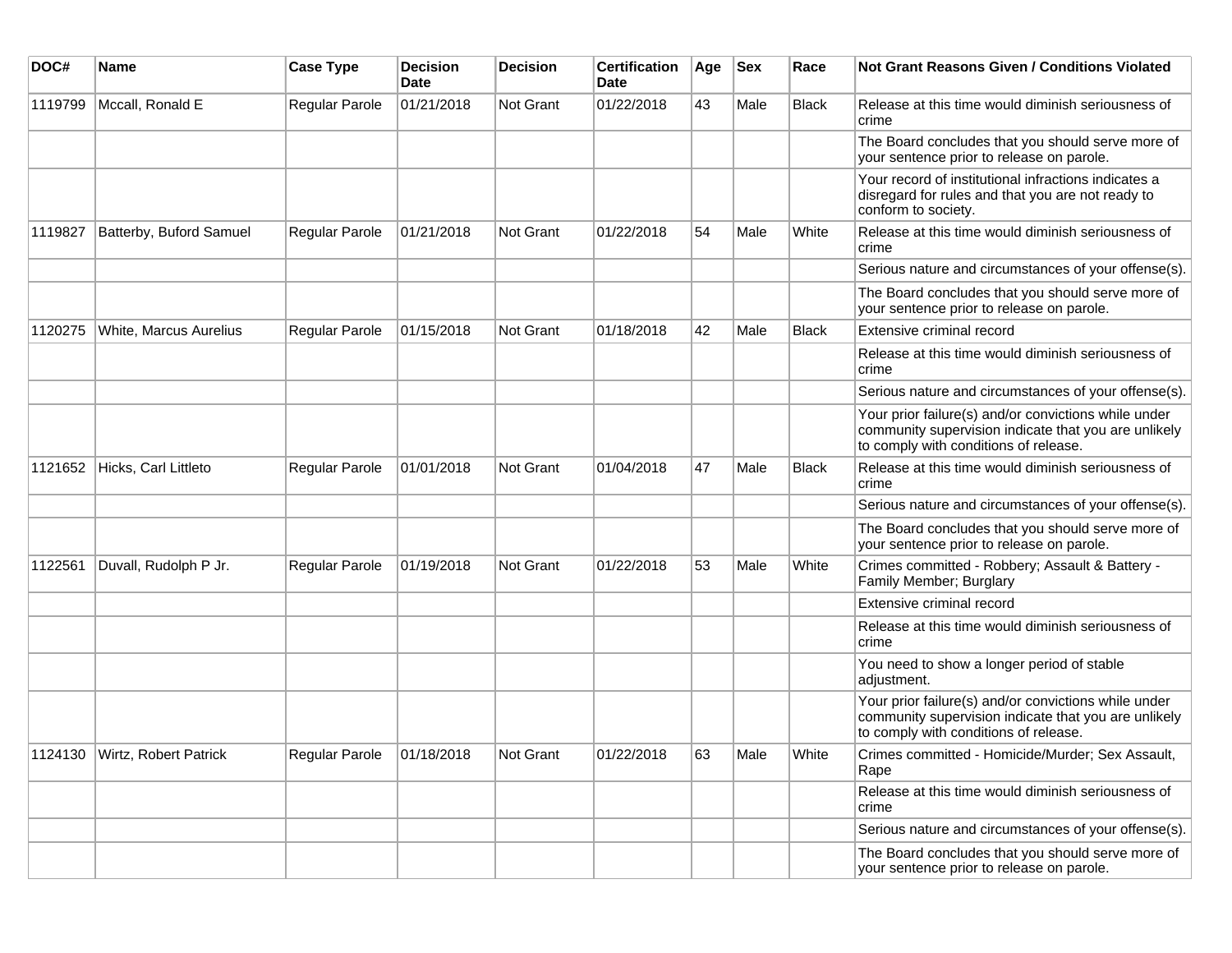| DOC#    | Name                    | <b>Case Type</b> | <b>Decision</b><br><b>Date</b> | <b>Decision</b>  | <b>Certification</b><br><b>Date</b> | Age | <b>Sex</b> | Race         | Not Grant Reasons Given / Conditions Violated                                                                                                         |
|---------|-------------------------|------------------|--------------------------------|------------------|-------------------------------------|-----|------------|--------------|-------------------------------------------------------------------------------------------------------------------------------------------------------|
| 1124130 | Wirtz, Robert Patrick   | Regular Parole   | 01/18/2018                     | Not Grant        | 01/22/2018                          | 63  | Male       | White        | The Board considers you to be a risk to the<br>community.                                                                                             |
| 1124248 | Wood, Demetrius Donnell | Regular Parole   | 01/19/2018                     | Not Grant        | 01/22/2018                          | 43  | Male       | <b>Black</b> | Considering your offense and your institutional<br>records, the Board concludes that you should serve<br>more of your sentence before being paroled.  |
|         |                         |                  |                                |                  |                                     |     |            |              | <b>Extensive criminal record</b>                                                                                                                      |
|         |                         |                  |                                |                  |                                     |     |            |              | Poor institutional adjustment (for example,<br>motivation/attitude, unfavorable reports, lack of<br>program involvement, etc.)                        |
|         |                         |                  |                                |                  |                                     |     |            |              | Your prior failure(s) and/or convictions while under<br>community supervision indicate that you are unlikely<br>to comply with conditions of release. |
|         |                         |                  |                                |                  |                                     |     |            |              | Your record of institutional infractions indicates a<br>disregard for rules and that you are not ready to<br>conform to society.                      |
| 1124791 | Carney, Keith Karl      | Geriatric        | 01/22/2018                     | Not Grant        | 01/24/2018                          | 64  | Male       | Black        | Extensive criminal record                                                                                                                             |
|         |                         |                  |                                |                  |                                     |     |            |              | Release at this time would diminish seriousness of<br>crime                                                                                           |
|         |                         |                  |                                |                  |                                     |     |            |              | The Board concludes that you should serve more of<br>your sentence prior to release on parole.                                                        |
|         |                         |                  |                                |                  |                                     |     |            |              | The Board considers you to be a risk to the<br>community.                                                                                             |
|         |                         |                  |                                |                  |                                     |     |            |              | Your prior failure(s) and/or convictions while under<br>community supervision indicate that you are unlikely<br>to comply with conditions of release. |
| 1125773 | Creekmore, Daniel Lee   | Regular Parole   | 01/15/2018                     | <b>Not Grant</b> | 01/18/2018                          | 44  | Male       | <b>Black</b> | Considering your offense and your institutional<br>records, the Board concludes that you should serve<br>more of your sentence before being paroled.  |
|         |                         |                  |                                |                  |                                     |     |            |              | Crimes committed - Homicide-1st Degree;<br>Kidnap/Abduct; Arson                                                                                       |
|         |                         |                  |                                |                  |                                     |     |            |              | History of substance abuse.                                                                                                                           |
|         |                         |                  |                                |                  |                                     |     |            |              | Poor institutional adjustment (for example,<br>motivation/attitude, unfavorable reports, lack of<br>program involvement, etc.)                        |
|         |                         |                  |                                |                  |                                     |     |            |              | Release at this time would diminish seriousness of<br>crime                                                                                           |
|         |                         |                  |                                |                  |                                     |     |            |              | Serious nature and circumstances of your offense(s).                                                                                                  |
|         |                         |                  |                                |                  |                                     |     |            |              | The Board concludes that you should serve more of<br>your sentence prior to release on parole.                                                        |
|         |                         |                  |                                |                  |                                     |     |            |              | You need to show a longer period of stable<br>adjustment.                                                                                             |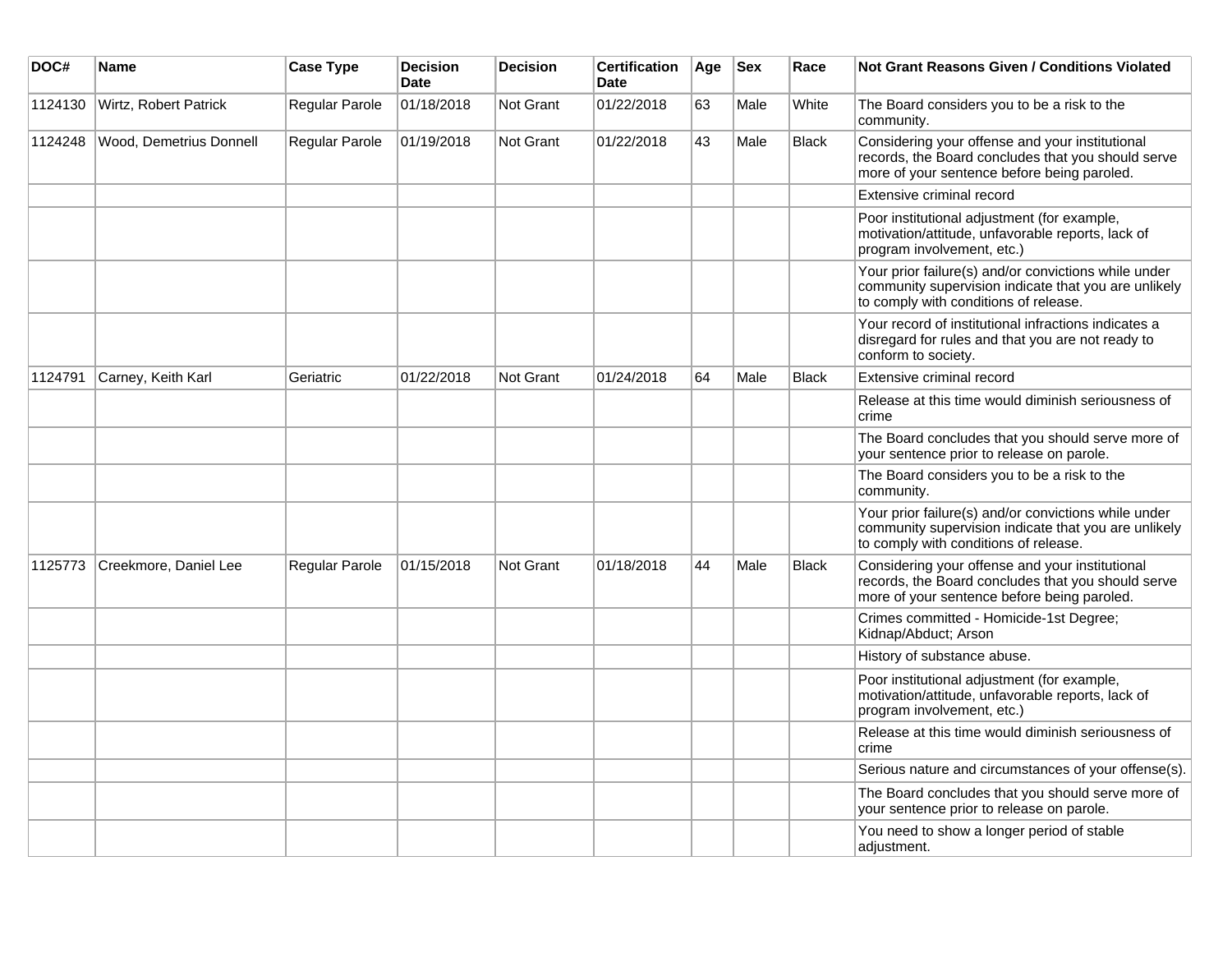| DOC#    | <b>Name</b>           | <b>Case Type</b> | <b>Decision</b><br><b>Date</b> | <b>Decision</b> | <b>Certification</b><br>Date | Age | <b>Sex</b> | Race         | Not Grant Reasons Given / Conditions Violated                                                                                                               |
|---------|-----------------------|------------------|--------------------------------|-----------------|------------------------------|-----|------------|--------------|-------------------------------------------------------------------------------------------------------------------------------------------------------------|
| 1125773 | Creekmore, Daniel Lee | Regular Parole   | 01/15/2018                     | Not Grant       | 01/18/2018                   | 44  | Male       | <b>Black</b> | Your record of institutional infractions indicates a<br>disregard for rules and that you are not ready to<br>conform to society.                            |
| 1126534 | Wheless, Robert Lee   | Geriatric        | 01/26/2018                     | Not Grant       | 01/30/2018                   | 61  | Male       | <b>Black</b> | History of violence.                                                                                                                                        |
|         |                       |                  |                                |                 |                              |     |            |              | Release at this time would diminish seriousness of<br>crime                                                                                                 |
|         |                       |                  |                                |                 |                              |     |            |              | Serious nature and circumstances of your offense(s).                                                                                                        |
|         |                       |                  |                                |                 |                              |     |            |              | The Board concludes that you should serve more of<br>your sentence prior to release on parole.                                                              |
| 1126663 | Hunter, Darryl Leon   | Regular Parole   | 01/24/2018                     | Not Grant       | 01/30/2018                   | 39  | Male       | Black        | Considering your offense and your institutional<br>records, the Board concludes that you should serve<br>more of your sentence before being paroled.        |
|         |                       |                  |                                |                 |                              |     |            |              | Crimes committed - Homicide-1st Degree;<br>Mayhem/Maiming; Mayhem/Maiming                                                                                   |
|         |                       |                  |                                |                 |                              |     |            |              | Release at this time would diminish seriousness of<br>crime                                                                                                 |
|         |                       |                  |                                |                 |                              |     |            |              | Serious nature and circumstances of your offense(s).                                                                                                        |
|         |                       |                  |                                |                 |                              |     |            |              | You need further participation in institutional work<br>and/or educational programs to indicate your positive<br>progression towards re-entry into society. |
|         |                       |                  |                                |                 |                              |     |            |              | You need to show a longer period of stable<br>adjustment.                                                                                                   |
| 1127391 | Frye, Darryl Leroy    | Geriatric        | 01/22/2018                     | Not Grant       | 01/24/2018                   | 62  | Male       | <b>Black</b> | Conviction of a new crime while incarcerated                                                                                                                |
|         |                       |                  |                                |                 |                              |     |            |              | Extensive criminal record                                                                                                                                   |
|         |                       |                  |                                |                 |                              |     |            |              | History of violence.                                                                                                                                        |
|         |                       |                  |                                |                 |                              |     |            |              | Release at this time would diminish seriousness of<br>crime                                                                                                 |
|         |                       |                  |                                |                 |                              |     |            |              | The Board concludes that you should serve more of<br>your sentence prior to release on parole.                                                              |
|         |                       |                  |                                |                 |                              |     |            |              | Your record of institutional infractions indicates a<br>disregard for rules and that you are not ready to<br>conform to society.                            |
| 1127869 | Miles, Ali Shabeazz   | Regular Parole   | 01/25/2018                     | Not Grant       | 01/30/2018                   | 47  | Male       | <b>Black</b> | Crimes committed - Homicide/Murder; Homicide-<br>2Nd-Degree; Damage Property                                                                                |
|         |                       |                  |                                |                 |                              |     |            |              | Extensive criminal record                                                                                                                                   |
|         |                       |                  |                                |                 |                              |     |            |              | History of violence.                                                                                                                                        |
|         |                       |                  |                                |                 |                              |     |            |              | Release at this time would diminish seriousness of<br>crime                                                                                                 |
| 1130109 | Cobbs, Ronald Anthony | Regular Parole   | 01/22/2018                     | Not Grant       | 01/24/2018                   | 51  | Male       | Black        | Considering your offense and your institutional<br>records, the Board concludes that you should serve<br>more of your sentence before being paroled.        |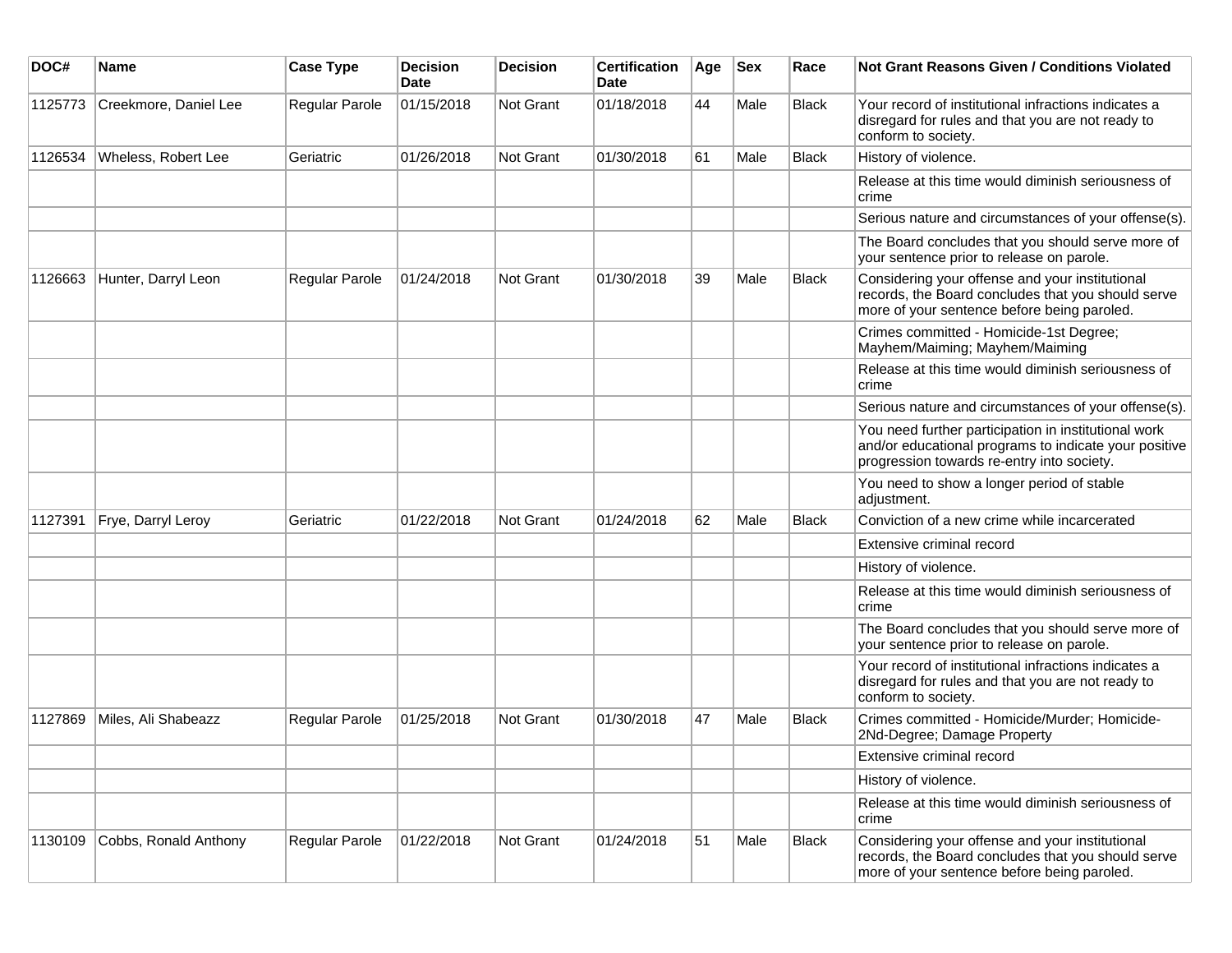| DOC#    | <b>Name</b>           | <b>Case Type</b> | <b>Decision</b><br><b>Date</b> | <b>Decision</b>  | <b>Certification</b><br><b>Date</b> | Age | <b>Sex</b> | Race         | <b>Not Grant Reasons Given / Conditions Violated</b>                                                                                                           |
|---------|-----------------------|------------------|--------------------------------|------------------|-------------------------------------|-----|------------|--------------|----------------------------------------------------------------------------------------------------------------------------------------------------------------|
| 1130109 | Cobbs, Ronald Anthony | Regular Parole   | 01/22/2018                     | Not Grant        | 01/24/2018                          | 51  | Male       | <b>Black</b> | Extensive criminal record                                                                                                                                      |
|         |                       |                  |                                |                  |                                     |     |            |              | Poor institutional adjustment (for example,<br>motivation/attitude, unfavorable reports, lack of<br>program involvement, etc.)                                 |
|         |                       |                  |                                |                  |                                     |     |            |              | Release at this time would diminish seriousness of<br>crime                                                                                                    |
|         |                       |                  |                                |                  |                                     |     |            |              | Serious nature and circumstances of your offense(s).                                                                                                           |
|         |                       |                  |                                |                  |                                     |     |            |              | You need further participation in institutional work<br>and/or educational programs to indicate your positive<br>progression towards re-entry into society.    |
|         |                       |                  |                                |                  |                                     |     |            |              | You need to show a longer period of stable<br>adjustment.                                                                                                      |
|         |                       |                  |                                |                  |                                     |     |            |              | Your prior failure(s) and/or convictions while under<br>community supervision indicate that you are unlikely<br>to comply with conditions of release.          |
|         |                       |                  |                                |                  |                                     |     |            |              | Your record of institutional infractions indicates a<br>disregard for rules and that you are not ready to<br>conform to society.                               |
| 1130214 | Johnson, James Leon   | Geriatric        | 01/24/2018                     | <b>Not Grant</b> | 01/30/2018                          | 62  | Male       | <b>Black</b> | Crimes committed - Homicide-1st Degree; Robbery                                                                                                                |
|         |                       |                  |                                |                  |                                     |     |            |              | Extensive criminal record                                                                                                                                      |
|         |                       |                  |                                |                  |                                     |     |            |              | History of violence.                                                                                                                                           |
|         |                       |                  |                                |                  |                                     |     |            |              | Release at this time would diminish seriousness of<br>crime                                                                                                    |
|         |                       |                  |                                |                  |                                     |     |            |              | Serious nature and circumstances of your offense(s).                                                                                                           |
|         |                       |                  |                                |                  |                                     |     |            |              | The Board concludes that you should serve more of<br>your sentence prior to release on parole.                                                                 |
|         |                       |                  |                                |                  |                                     |     |            |              | The Board considers you to be a risk to the<br>community.                                                                                                      |
| 1130336 | Jones, George Lee     | Geriatric        | 01/10/2018                     | <b>Not Grant</b> | 01/11/2018                          | 83  | Male       | <b>Black</b> | Crimes committed - Rape: Intercourse W/ Victim <13<br>Yrs; Aggravated Sexual Battery: Victim <13 Yrs;<br>(Attempted)Sodomy: By Force Or Victim<br>Helplessness |
|         |                       |                  |                                |                  |                                     |     |            |              | Extensive criminal record                                                                                                                                      |
|         |                       |                  |                                |                  |                                     |     |            |              | History of violence.                                                                                                                                           |
|         |                       |                  |                                |                  |                                     |     |            |              | Release at this time would diminish seriousness of<br>crime                                                                                                    |
|         |                       |                  |                                |                  |                                     |     |            |              | Serious nature and circumstances of your offense(s).                                                                                                           |
|         |                       |                  |                                |                  |                                     |     |            |              | The Board considers you to be a risk to the<br>community.                                                                                                      |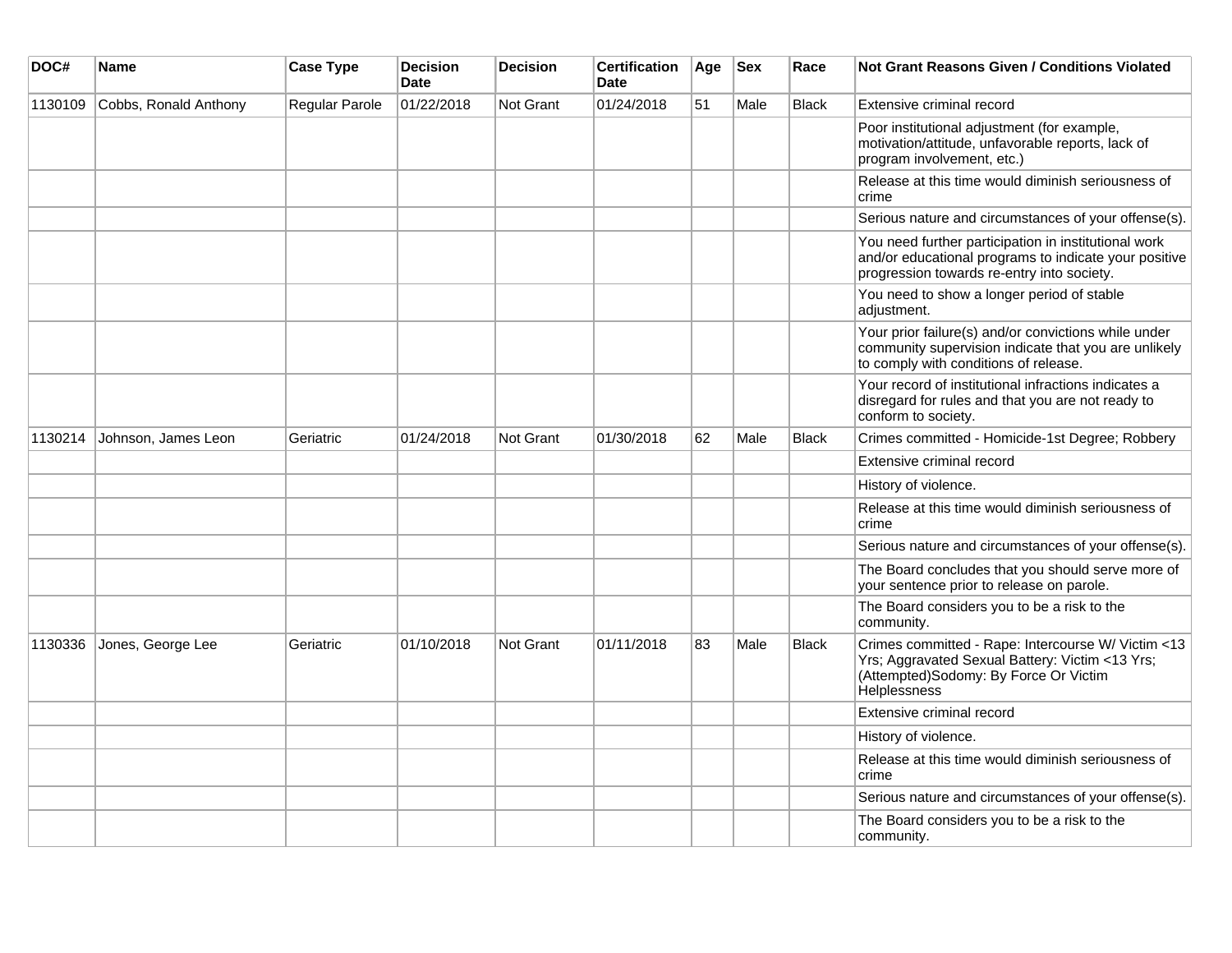| DOC#    | <b>Name</b>                              | <b>Case Type</b> | <b>Decision</b><br>Date | <b>Decision</b> | <b>Certification</b><br>Date | Age | <b>Sex</b> | Race         | <b>Not Grant Reasons Given / Conditions Violated</b>                                                                                                 |
|---------|------------------------------------------|------------------|-------------------------|-----------------|------------------------------|-----|------------|--------------|------------------------------------------------------------------------------------------------------------------------------------------------------|
| 1131239 | Williams, Joseph Lamont                  | Regular Parole   | 01/22/2018              | Not Grant       | 01/24/2018                   | 43  | Male       | <b>Black</b> | Considering your offense and your institutional<br>records, the Board concludes that you should serve<br>more of your sentence before being paroled. |
|         |                                          |                  |                         |                 |                              |     |            |              | Crimes committed - Homicide-1st Degree; Robbery;<br>Use Of Firearm In Felony                                                                         |
|         |                                          |                  |                         |                 |                              |     |            |              | Release at this time would diminish seriousness of<br>crime                                                                                          |
|         |                                          |                  |                         |                 |                              |     |            |              | Serious nature and circumstances of your offense(s).                                                                                                 |
|         |                                          |                  |                         |                 |                              |     |            |              | You need to show a longer period of stable<br>adjustment.                                                                                            |
|         |                                          |                  |                         |                 |                              |     |            |              | Your record of institutional infractions indicates a<br>disregard for rules and that you are not ready to<br>conform to society.                     |
| 1131680 | Hensley, Brian Keith                     | Regular Parole   | 01/19/2018              | Not Grant       | 01/22/2018                   | 55  | Male       | <b>Black</b> | Release at this time would diminish seriousness of<br>crime                                                                                          |
|         |                                          |                  |                         |                 |                              |     |            |              | Serious nature and circumstances of your offense(s).                                                                                                 |
|         |                                          |                  |                         |                 |                              |     |            |              | The Board considers you to be a risk to the<br>community.                                                                                            |
| 1133034 | Abdullah, Mahir Umar                     | Geriatric        | 01/01/2018              | Not Grant       | 01/04/2018                   | 61  | Male       | <b>Black</b> | No Interest in Parole                                                                                                                                |
| 1133749 | Wall, Gary Lamont                        | Regular Parole   | 01/19/2018              | Not Grant       | 01/22/2018                   | 42  | Male       | <b>Black</b> | Conviction of a new crime while incarcerated                                                                                                         |
|         |                                          |                  |                         |                 |                              |     |            |              | Extensive criminal record                                                                                                                            |
|         |                                          |                  |                         |                 |                              |     |            |              | History of violence.                                                                                                                                 |
|         |                                          |                  |                         |                 |                              |     |            |              | Poor institutional adjustment (for example,<br>motivation/attitude, unfavorable reports, lack of<br>program involvement, etc.)                       |
|         |                                          |                  |                         |                 |                              |     |            |              | Release at this time would diminish seriousness of<br>crime                                                                                          |
|         |                                          |                  |                         |                 |                              |     |            |              | Serious nature and circumstances of your offense(s).                                                                                                 |
|         |                                          |                  |                         |                 |                              |     |            |              | The Board considers you to be a risk to the<br>community.                                                                                            |
| 1134315 | Gatewood, Edward Anderson Regular Parole |                  | 01/18/2018              | Not Grant       | 01/22/2018                   | 50  | Male       | Black        | Extensive criminal record                                                                                                                            |
|         |                                          |                  |                         |                 |                              |     |            |              | Release at this time would diminish seriousness of<br>crime                                                                                          |
|         |                                          |                  |                         |                 |                              |     |            |              | The Board concludes that you should serve more of<br>your sentence prior to release on parole.                                                       |
| 1135236 | Sutton, Edwin Eugene                     | Regular Parole   | 01/16/2018              | Not Grant       | 01/18/2018                   | 51  | Male       | <b>Black</b> | Crimes committed - Kidnap/Abduct; Kidnap/Abduct;<br>Kidnap/Abduct                                                                                    |
|         |                                          |                  |                         |                 |                              |     |            |              | Release at this time would diminish seriousness of<br>crime                                                                                          |
|         |                                          |                  |                         |                 |                              |     |            |              | Serious nature and circumstances of your offense(s).                                                                                                 |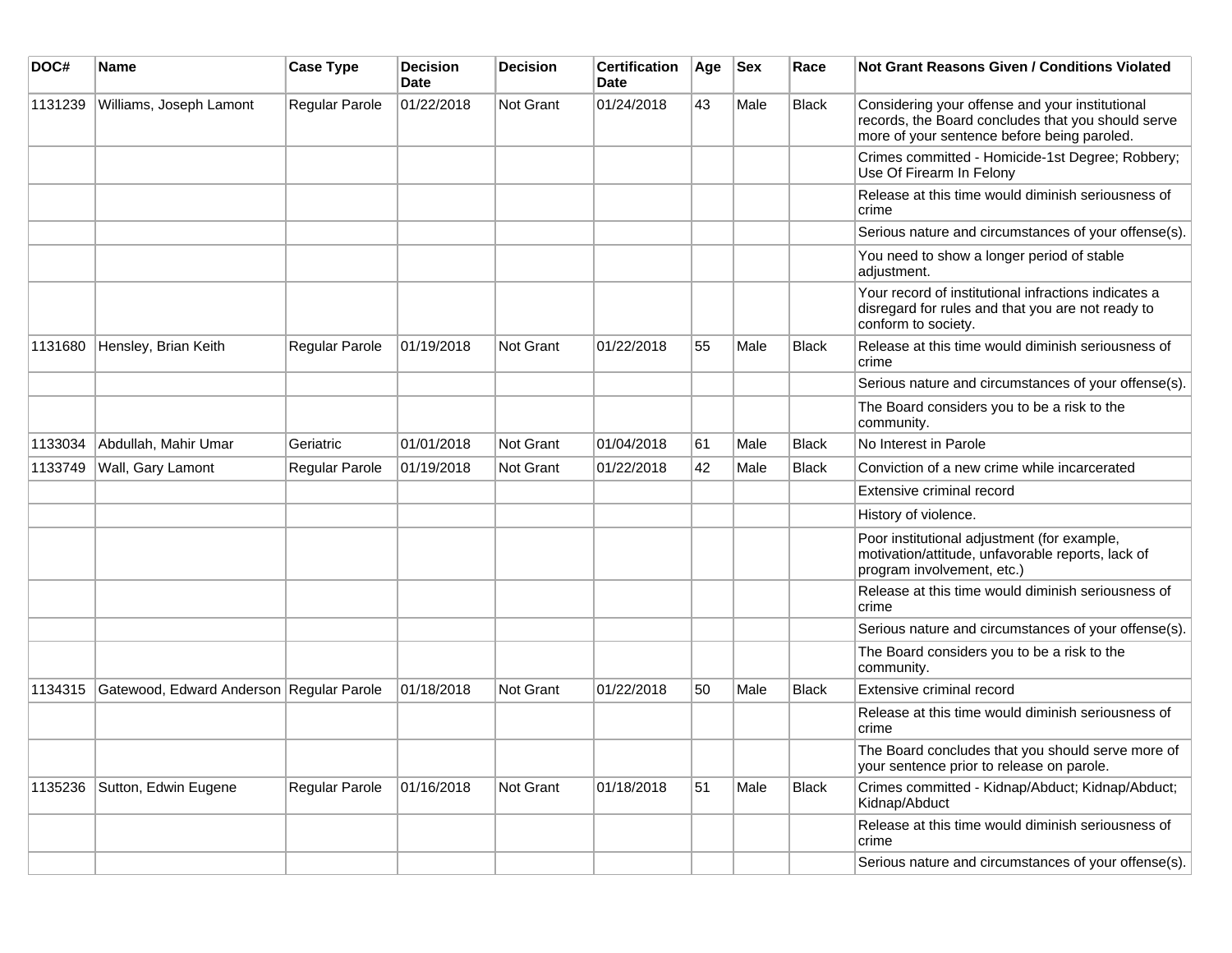| DOC#    | Name                             | <b>Case Type</b>    | <b>Decision</b><br><b>Date</b> | <b>Decision</b>  | <b>Certification</b><br>Date | Age | <b>Sex</b> | Race         | <b>Not Grant Reasons Given / Conditions Violated</b>                                                                                                  |
|---------|----------------------------------|---------------------|--------------------------------|------------------|------------------------------|-----|------------|--------------|-------------------------------------------------------------------------------------------------------------------------------------------------------|
| 1135236 | Sutton, Edwin Eugene             | Regular Parole      | 01/16/2018                     | Not Grant        | 01/18/2018                   | 51  | Male       | <b>Black</b> | You need to show a longer period of stable<br>adjustment.                                                                                             |
| 1135570 | Mills, David Wayne               | Regular Parole      | 01/11/2018                     | Not Grant        | 01/18/2018                   | 53  | Male       | White        | Release at this time would diminish seriousness of<br>crime                                                                                           |
|         |                                  |                     |                                |                  |                              |     |            |              | Serious nature and circumstances of your offense(s).                                                                                                  |
|         |                                  |                     |                                |                  |                              |     |            |              | The Board concludes that you should serve more of<br>your sentence prior to release on parole.                                                        |
| 1138699 | Hunley, Robert James             | <b>Board Review</b> | 01/22/2018                     | <b>Not Grant</b> | 01/24/2018                   | 75  | Male       | White        | Conviction of a new crime while incarcerated                                                                                                          |
|         |                                  |                     |                                |                  |                              |     |            |              | Extensive criminal record                                                                                                                             |
|         |                                  |                     |                                |                  |                              |     |            |              | Poor institutional adjustment (for example,<br>motivation/attitude, unfavorable reports, lack of<br>program involvement, etc.)                        |
|         |                                  |                     |                                |                  |                              |     |            |              | Release at this time would diminish seriousness of<br>crime                                                                                           |
|         |                                  |                     |                                |                  |                              |     |            |              | Serious nature and circumstances of your offense(s).                                                                                                  |
|         |                                  |                     |                                |                  |                              |     |            |              | The Board concludes that you should serve more of<br>your sentence prior to release on parole.                                                        |
|         |                                  |                     |                                |                  |                              |     |            |              | Your prior failure(s) and/or convictions while under<br>community supervision indicate that you are unlikely<br>to comply with conditions of release. |
| 1139047 | Penturff, Randall Lee            | Geriatric           | 01/07/2018                     | <b>Not Grant</b> | 01/10/2018                   | 63  | Male       | White        | Crimes committed - Penetrate W/Inanimate Object;<br>Penetrate W/Inanimate Object; Penetrate<br>W/Inanimate Object                                     |
|         |                                  |                     |                                |                  |                              |     |            |              | Release at this time would diminish seriousness of<br>crime                                                                                           |
|         |                                  |                     |                                |                  |                              |     |            |              | Serious nature and circumstances of your offense(s).                                                                                                  |
|         |                                  |                     |                                |                  |                              |     |            |              | The Board concludes that you should serve more of<br>your sentence prior to release on parole.                                                        |
|         |                                  |                     |                                |                  |                              |     |            |              | The Board considers you to be a risk to the<br>community.                                                                                             |
| 1139517 | Woodward, James Michael          | Geriatric           | 01/26/2018                     | <b>Not Grant</b> | 01/30/2018                   | 60  | Male       | White        | Extensive criminal record                                                                                                                             |
|         |                                  |                     |                                |                  |                              |     |            |              | Release at this time would diminish seriousness of<br>crime                                                                                           |
|         |                                  |                     |                                |                  |                              |     |            |              | Serious nature and circumstances of your offense(s).                                                                                                  |
| 1140198 | Spruill, Steven Lamarr           | Regular Parole      | 01/19/2018                     | Not Grant        | 01/22/2018                   | 61  | Male       | Black        | Release at this time would diminish seriousness of<br>crime                                                                                           |
|         |                                  |                     |                                |                  |                              |     |            |              | Serious nature and circumstances of your offense(s).                                                                                                  |
|         |                                  |                     |                                |                  |                              |     |            |              | The Board concludes that you should serve more of<br>your sentence prior to release on parole.                                                        |
|         | 1140712   Blanchard, Ronald Earl | Regular Parole      | 01/22/2018                     | Not Grant        | 01/25/2018                   | 51  | Male       | White        | History of violence.                                                                                                                                  |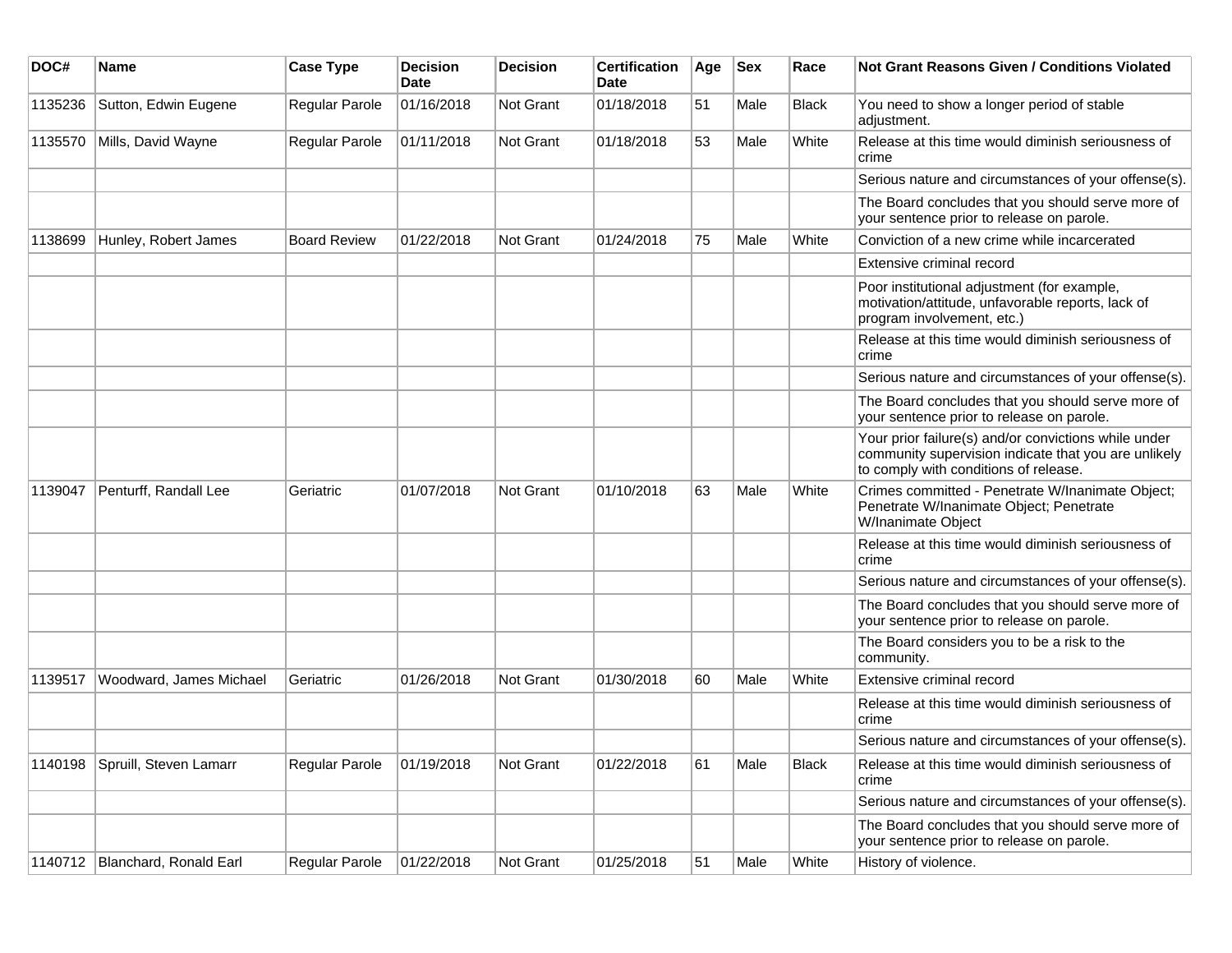| DOC#    | Name                     | <b>Case Type</b> | <b>Decision</b><br><b>Date</b> | <b>Decision</b> | <b>Certification</b><br>Date | Age | <b>Sex</b> | Race         | Not Grant Reasons Given / Conditions Violated                                                                                                         |
|---------|--------------------------|------------------|--------------------------------|-----------------|------------------------------|-----|------------|--------------|-------------------------------------------------------------------------------------------------------------------------------------------------------|
| 1140712 | Blanchard, Ronald Earl   | Regular Parole   | 01/22/2018                     | Not Grant       | 01/25/2018                   | 51  | Male       | White        | Release at this time would diminish seriousness of<br>crime                                                                                           |
|         |                          |                  |                                |                 |                              |     |            |              | Serious nature and circumstances of your offense(s).                                                                                                  |
|         |                          |                  |                                |                 |                              |     |            |              | Your prior failure(s) and/or convictions while under<br>community supervision indicate that you are unlikely<br>to comply with conditions of release. |
| 1141099 | Williams, Shawn Lafayett | Regular Parole   | 01/21/2018                     | Not Grant       | 01/22/2018                   | 47  | Male       | <b>Black</b> | Extensive criminal record                                                                                                                             |
|         |                          |                  |                                |                 |                              |     |            |              | History of violence.                                                                                                                                  |
|         |                          |                  |                                |                 |                              |     |            |              | Release at this time would diminish seriousness of<br>crime                                                                                           |
|         |                          |                  |                                |                 |                              |     |            |              | Serious nature and circumstances of your offense(s).                                                                                                  |
|         |                          |                  |                                |                 |                              |     |            |              | Your prior failure(s) and/or convictions while under<br>community supervision indicate that you are unlikely<br>to comply with conditions of release. |
| 1141865 | Butler, Samuel Ray       | Geriatric        | 01/26/2018                     | Not Grant       | 01/30/2018                   | 69  | Male       | White        | Crimes committed - Aggravated Sexual Battery;<br>Forcible Sodomy; Forcible Sodomy                                                                     |
|         |                          |                  |                                |                 |                              |     |            |              | Release at this time would diminish seriousness of<br>crime                                                                                           |
|         |                          |                  |                                |                 |                              |     |            |              | Serious nature and circumstances of your offense(s).                                                                                                  |
|         |                          |                  |                                |                 |                              |     |            |              | The Board considers you to be a risk to the<br>community.                                                                                             |
| 1142446 | Malique, Hershay Arkill  | Regular Parole   | 01/19/2018                     | Not Grant       | 01/22/2018                   | 55  | Male       | <b>Black</b> | Release at this time would diminish seriousness of<br>crime                                                                                           |
|         |                          |                  |                                |                 |                              |     |            |              | Serious nature and circumstances of your offense(s).                                                                                                  |
|         |                          |                  |                                |                 |                              |     |            |              | The Board concludes that you should serve more of<br>your sentence prior to release on parole.                                                        |
| 1144064 | Gardner, Henry Edward    | Regular Parole   | 01/22/2018                     | Not Grant       | 01/24/2018                   | 60  | Male       | White        | Considering your offense and your institutional<br>records, the Board concludes that you should serve<br>more of your sentence before being paroled.  |
|         |                          |                  |                                |                 |                              |     |            |              | Conviction of a new crime while incarcerated                                                                                                          |
|         |                          |                  |                                |                 |                              |     |            |              | Crimes committed - Kidnap/Abduct; Sex Assault,<br>Rape; Sex Assault, Rape                                                                             |
|         |                          |                  |                                |                 |                              |     |            |              | History of violence.                                                                                                                                  |
|         |                          |                  |                                |                 |                              |     |            |              | Release at this time would diminish seriousness of<br>crime                                                                                           |
|         |                          |                  |                                |                 |                              |     |            |              | Serious nature and circumstances of your offense(s).                                                                                                  |
|         |                          |                  |                                |                 |                              |     |            |              | The Board considers you to be a risk to the<br>community.                                                                                             |
|         |                          |                  |                                |                 |                              |     |            |              | You need to show a longer period of stable<br>adjustment.                                                                                             |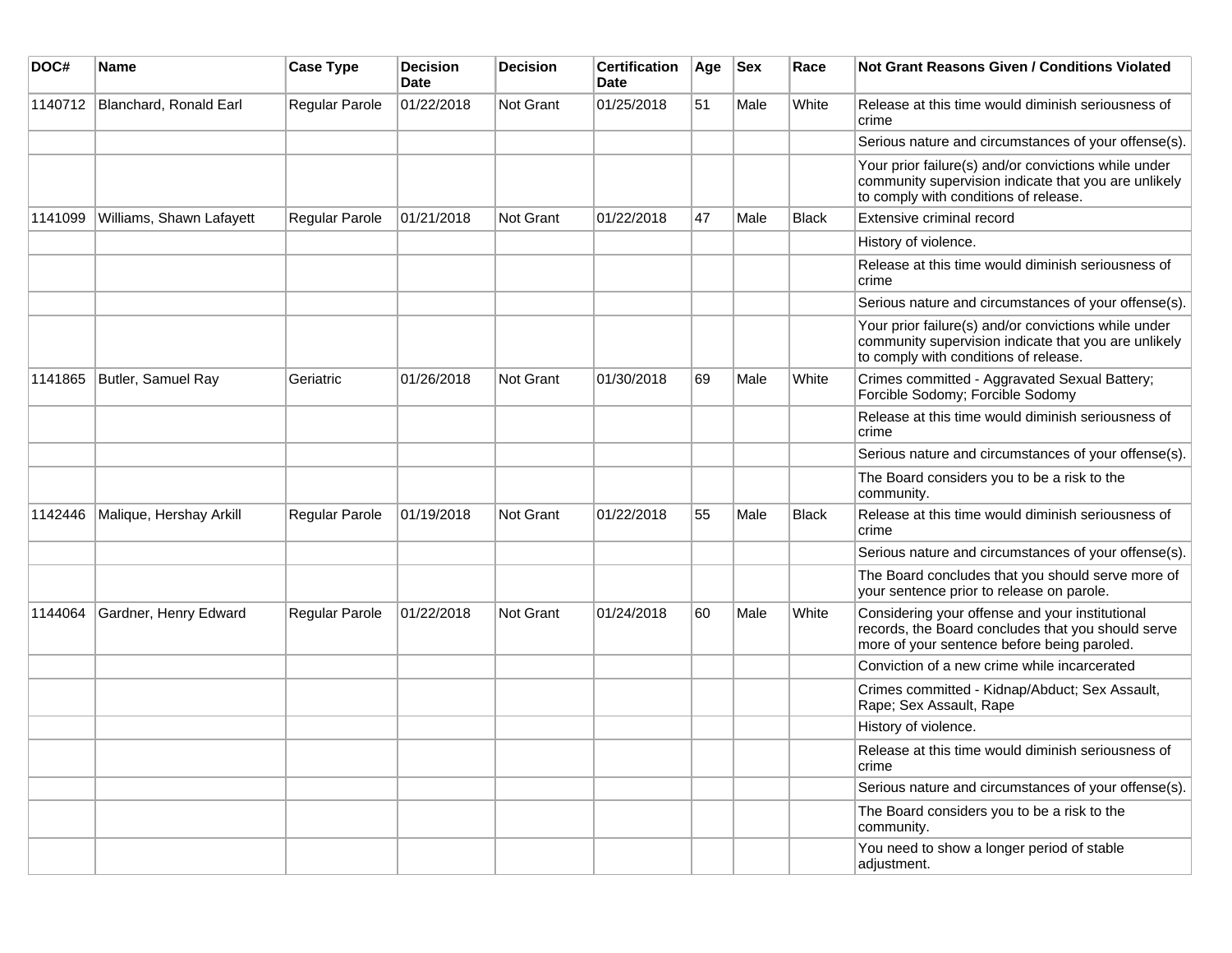| DOC#    | <b>Name</b>                | <b>Case Type</b>      | <b>Decision</b><br><b>Date</b> | <b>Decision</b>  | <b>Certification</b><br><b>Date</b> | Age | <b>Sex</b> | Race         | <b>Not Grant Reasons Given / Conditions Violated</b>                                                                                                  |
|---------|----------------------------|-----------------------|--------------------------------|------------------|-------------------------------------|-----|------------|--------------|-------------------------------------------------------------------------------------------------------------------------------------------------------|
| 1144822 | Copeland, Davon Quis       | Regular Parole        | 01/18/2018                     | Not Grant        | 01/22/2018                          | 45  | Male       | <b>Black</b> | History of violence.                                                                                                                                  |
|         |                            |                       |                                |                  |                                     |     |            |              | Serious nature and circumstances of your offense(s).                                                                                                  |
|         |                            |                       |                                |                  |                                     |     |            |              | The Board considers you to be a risk to the<br>community.                                                                                             |
|         |                            |                       |                                |                  |                                     |     |            |              | You need to show a longer period of stable<br>adjustment.                                                                                             |
| 1147360 | Williams, Juaning          | Regular Parole        | 01/19/2018                     | <b>Not Grant</b> | 01/22/2018                          | 48  | Male       | <b>Black</b> | Considering your offense and your institutional<br>records, the Board concludes that you should serve<br>more of your sentence before being paroled.  |
|         |                            |                       |                                |                  |                                     |     |            |              | Extensive criminal record                                                                                                                             |
|         |                            |                       |                                |                  |                                     |     |            |              | Release at this time would diminish seriousness of<br>crime                                                                                           |
|         |                            |                       |                                |                  |                                     |     |            |              | Serious nature and circumstances of your offense(s).                                                                                                  |
|         |                            |                       |                                |                  |                                     |     |            |              | You need to show a longer period of stable<br>adjustment.                                                                                             |
| 1147416 | Gammon, Christopher Lee    | Regular Parole        | 01/25/2018                     | Not Grant        | 01/30/2018                          | 39  | Male       | White        | History of violence.                                                                                                                                  |
|         |                            |                       |                                |                  |                                     |     |            |              | Release at this time would diminish seriousness of<br>crime                                                                                           |
|         |                            |                       |                                |                  |                                     |     |            |              | Serious nature and circumstances of your offense(s).                                                                                                  |
|         |                            |                       |                                |                  |                                     |     |            |              | The Board concludes that you should serve more of<br>your sentence prior to release on parole.                                                        |
| 1147519 | Rogers, Isaiach Delano Jr. | Regular Parole        | 01/18/2018                     | <b>Not Grant</b> | 01/18/2018                          | 62  | Male       | <b>Black</b> | Crimes committed - Kidnap/Abduct; Kidnap/Abduct;<br>Kidnap/Abduct                                                                                     |
|         |                            |                       |                                |                  |                                     |     |            |              | History of violence.                                                                                                                                  |
|         |                            |                       |                                |                  |                                     |     |            |              | Release at this time would diminish seriousness of<br>crime                                                                                           |
|         |                            |                       |                                |                  |                                     |     |            |              | Serious nature and circumstances of your offense(s).                                                                                                  |
|         |                            |                       |                                |                  |                                     |     |            |              | The Board considers you to be a risk to the<br>community.                                                                                             |
| 1147541 | Asbury, Milton Ray         | Regular Parole        | 01/22/2018                     | <b>Not Grant</b> | 01/25/2018                          | 48  | Male       | White        | History of substance abuse.                                                                                                                           |
|         |                            |                       |                                |                  |                                     |     |            |              | Release at this time would diminish seriousness of<br>crime                                                                                           |
|         |                            |                       |                                |                  |                                     |     |            |              | Serious nature and circumstances of your offense(s).                                                                                                  |
|         |                            |                       |                                |                  |                                     |     |            |              | Your prior failure(s) and/or convictions while under<br>community supervision indicate that you are unlikely<br>to comply with conditions of release. |
| 1149032 | Mcclure, Charles L         | <b>Regular Parole</b> | 01/18/2018                     | Not Grant        | 01/22/2018                          | 54  | Male       | White        | Considering your offense and your institutional<br>records, the Board concludes that you should serve<br>more of your sentence before being paroled.  |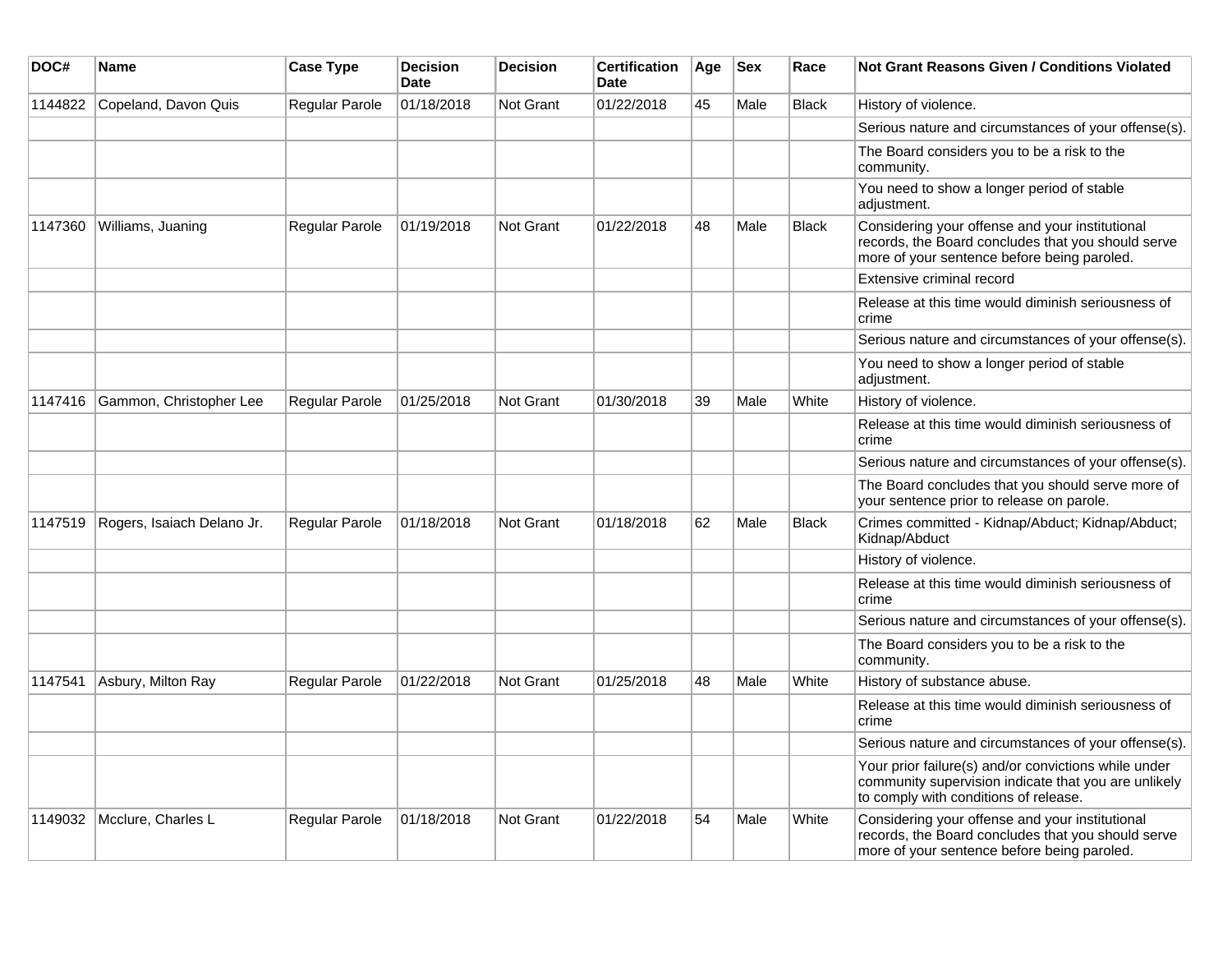| DOC#    | <b>Name</b>             | <b>Case Type</b>      | <b>Decision</b><br><b>Date</b> | <b>Decision</b> | <b>Certification</b><br><b>Date</b> | Age | <b>Sex</b> | Race  | <b>Not Grant Reasons Given / Conditions Violated</b>                                                                                                        |
|---------|-------------------------|-----------------------|--------------------------------|-----------------|-------------------------------------|-----|------------|-------|-------------------------------------------------------------------------------------------------------------------------------------------------------------|
| 1149032 | Mcclure, Charles L      | Regular Parole        | 01/18/2018                     | Not Grant       | 01/22/2018                          | 54  | Male       | White | Crimes committed - Kidnap/Abduct; Kidnap/Abduct;<br>Sex Assault, Rape                                                                                       |
|         |                         |                       |                                |                 |                                     |     |            |       | Extensive criminal record                                                                                                                                   |
|         |                         |                       |                                |                 |                                     |     |            |       | Release at this time would diminish seriousness of<br>crime                                                                                                 |
|         |                         |                       |                                |                 |                                     |     |            |       | Serious nature and circumstances of your offense(s).                                                                                                        |
|         |                         |                       |                                |                 |                                     |     |            |       | The Board considers you to be a risk to the<br>community.                                                                                                   |
|         |                         |                       |                                |                 |                                     |     |            |       | You need further participation in institutional work<br>and/or educational programs to indicate your positive<br>progression towards re-entry into society. |
|         |                         |                       |                                |                 |                                     |     |            |       | Your record indicates a serious disregard for the<br>property rights of others.                                                                             |
| 1149241 | Simmons, Steve Nathanie | Geriatric             | 01/22/2018                     | Not Grant       | 01/24/2018                          | 62  | Male       | Black | Crimes committed - Kidnap/Abduct; Sex Assault,<br>Rape; Sex Assault, Rape                                                                                   |
|         |                         |                       |                                |                 |                                     |     |            |       | Release at this time would diminish seriousness of<br>crime                                                                                                 |
|         |                         |                       |                                |                 |                                     |     |            |       | Serious nature and circumstances of your offense(s).                                                                                                        |
|         |                         |                       |                                |                 |                                     |     |            |       | The Board concludes that you should serve more of<br>your sentence prior to release on parole.                                                              |
| 1149622 | Gardner, William Burns  | Regular Parole        | 01/19/2018                     | Not Grant       | 01/22/2018                          | 72  | Male       | White | History of substance abuse.                                                                                                                                 |
|         |                         |                       |                                |                 |                                     |     |            |       | History of violence.                                                                                                                                        |
|         |                         |                       |                                |                 |                                     |     |            |       | Release at this time would diminish seriousness of<br>crime                                                                                                 |
|         |                         |                       |                                |                 |                                     |     |            |       | Serious nature and circumstances of your offense(s).                                                                                                        |
|         |                         |                       |                                |                 |                                     |     |            |       | The Board concludes that you should serve more of<br>your sentence prior to release on parole.                                                              |
|         |                         |                       |                                |                 |                                     |     |            |       | Your prior failure(s) and/or convictions while under<br>community supervision indicate that you are unlikely<br>to comply with conditions of release.       |
| 1150259 | Speed, Antione Ramone   | <b>Regular Parole</b> | 01/17/2018                     | Not Grant       | 01/18/2018                          | 41  | Male       | Black | Release at this time would diminish seriousness of<br>crime                                                                                                 |
|         |                         |                       |                                |                 |                                     |     |            |       | Serious nature and circumstances of your offense(s).                                                                                                        |
|         |                         |                       |                                |                 |                                     |     |            |       | You need to show a longer period of stable<br>adjustment.                                                                                                   |
| 1150325 | Bilal, Jawwaad Shaheed  | Regular Parole        | 01/05/2018                     | Not Grant       | 01/08/2018                          | 60  | Male       | Black | Conviction of a new crime while incarcerated                                                                                                                |
|         |                         |                       |                                |                 |                                     |     |            |       | Crimes committed - Homicide-1st Degree; Sex<br>Assault, Rape; Robbery                                                                                       |
|         |                         |                       |                                |                 |                                     |     |            |       | Release at this time would diminish seriousness of<br>crime                                                                                                 |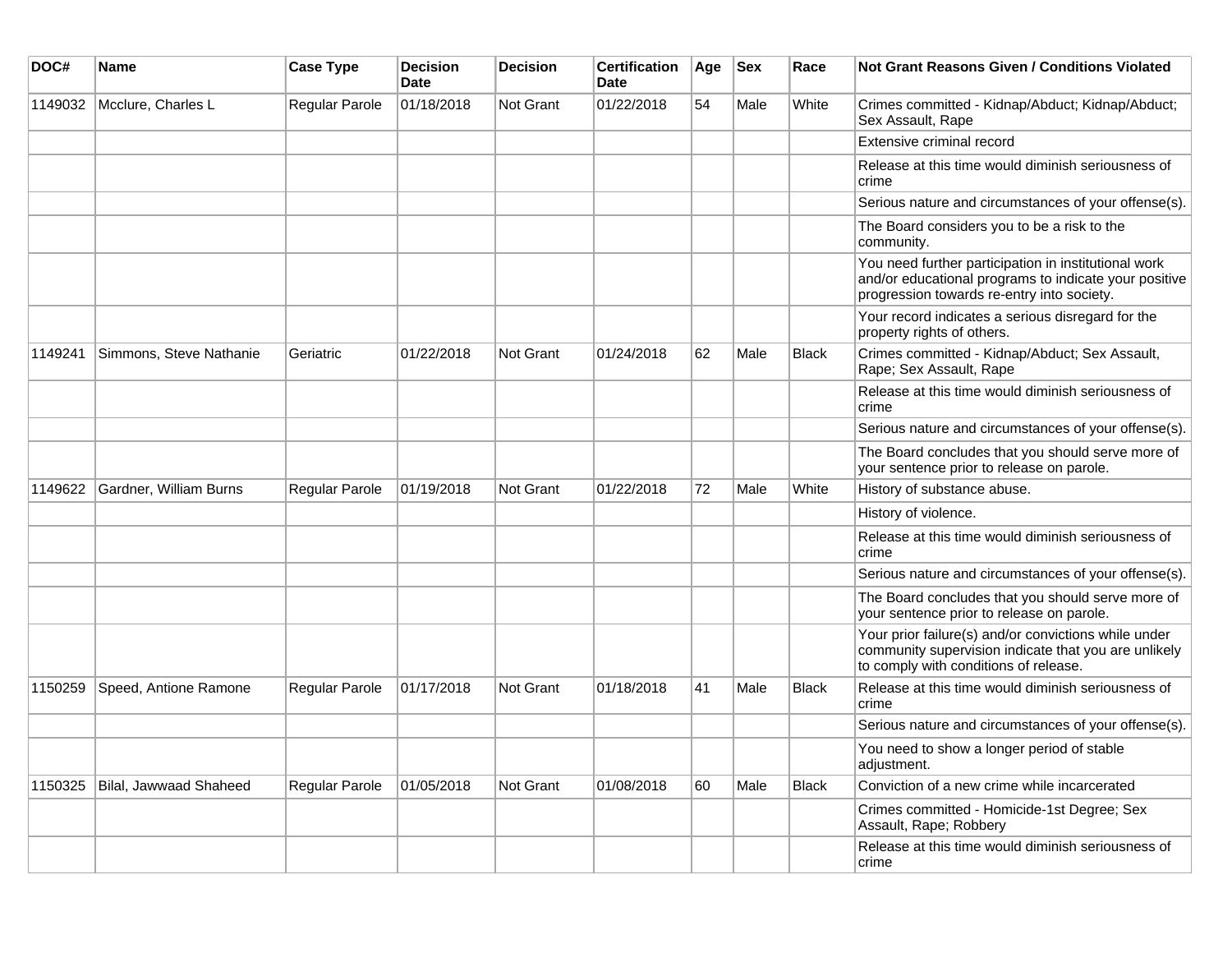| DOC#    | <b>Name</b>            | <b>Case Type</b> | <b>Decision</b><br><b>Date</b> | <b>Decision</b>  | <b>Certification</b><br>Date | Age | <b>Sex</b> | Race         | Not Grant Reasons Given / Conditions Violated                                                                                                               |
|---------|------------------------|------------------|--------------------------------|------------------|------------------------------|-----|------------|--------------|-------------------------------------------------------------------------------------------------------------------------------------------------------------|
| 1150325 | Bilal, Jawwaad Shaheed | Regular Parole   | 01/05/2018                     | Not Grant        | 01/08/2018                   | 60  | Male       | Black        | The Board concludes that you should serve more of<br>your sentence prior to release on parole.                                                              |
|         |                        |                  |                                |                  |                              |     |            |              | You need to show a longer period of stable<br>adjustment.                                                                                                   |
| 1151285 | Diggs, Tony G          | Regular Parole   | 01/22/2018                     | Not Grant        | 01/22/2018                   | 56  | Male       | <b>Black</b> | History of violence.                                                                                                                                        |
|         |                        |                  |                                |                  |                              |     |            |              | Poor institutional adjustment (for example,<br>motivation/attitude, unfavorable reports, lack of<br>program involvement, etc.)                              |
|         |                        |                  |                                |                  |                              |     |            |              | Release at this time would diminish seriousness of<br>crime                                                                                                 |
|         |                        |                  |                                |                  |                              |     |            |              | Serious nature and circumstances of your offense(s).                                                                                                        |
|         |                        |                  |                                |                  |                              |     |            |              | The Board concludes that you should serve more of<br>your sentence prior to release on parole.                                                              |
| 1151678 | Rivers, Keith Wayne    | Regular Parole   | 01/26/2018                     | <b>Not Grant</b> | 01/30/2018                   | 55  | Male       | White        | History of violence.                                                                                                                                        |
|         |                        |                  |                                |                  |                              |     |            |              | The Board concludes that you should serve more of<br>your sentence prior to release on parole.                                                              |
|         |                        |                  |                                |                  |                              |     |            |              | The Board considers you to be a risk to the<br>community.                                                                                                   |
|         |                        |                  |                                |                  |                              |     |            |              | You need further participation in institutional work<br>and/or educational programs to indicate your positive<br>progression towards re-entry into society. |
|         |                        |                  |                                |                  |                              |     |            |              | You need to show a longer period of stable<br>adjustment.                                                                                                   |
|         |                        |                  |                                |                  |                              |     |            |              | Your prior failure(s) and/or convictions while under<br>community supervision indicate that you are unlikely<br>to comply with conditions of release.       |
| 1151967 | Kea, Tavarus Daforn    | Regular Parole   | 01/15/2018                     | Not Grant        | 01/18/2018                   | 43  | Male       | <b>Black</b> | Extensive criminal record                                                                                                                                   |
|         |                        |                  |                                |                  |                              |     |            |              | History of substance abuse.                                                                                                                                 |
|         |                        |                  |                                |                  |                              |     |            |              | Release at this time would diminish seriousness of<br>crime                                                                                                 |
|         |                        |                  |                                |                  |                              |     |            |              | Serious nature and circumstances of your offense(s).                                                                                                        |
|         |                        |                  |                                |                  |                              |     |            |              | The Board concludes that you should serve more of<br>your sentence prior to release on parole.                                                              |
|         |                        |                  |                                |                  |                              |     |            |              | Your prior failure(s) and/or convictions while under<br>community supervision indicate that you are unlikely<br>to comply with conditions of release.       |
|         |                        |                  |                                |                  |                              |     |            |              | Your record of institutional infractions indicates a<br>disregard for rules and that you are not ready to<br>conform to society.                            |
| 1152675 | James, Deshawn Walter  | Regular Parole   | 01/01/2018                     | <b>Not Grant</b> | 01/04/2018                   | 41  | Male       | <b>Black</b> | History of violence.                                                                                                                                        |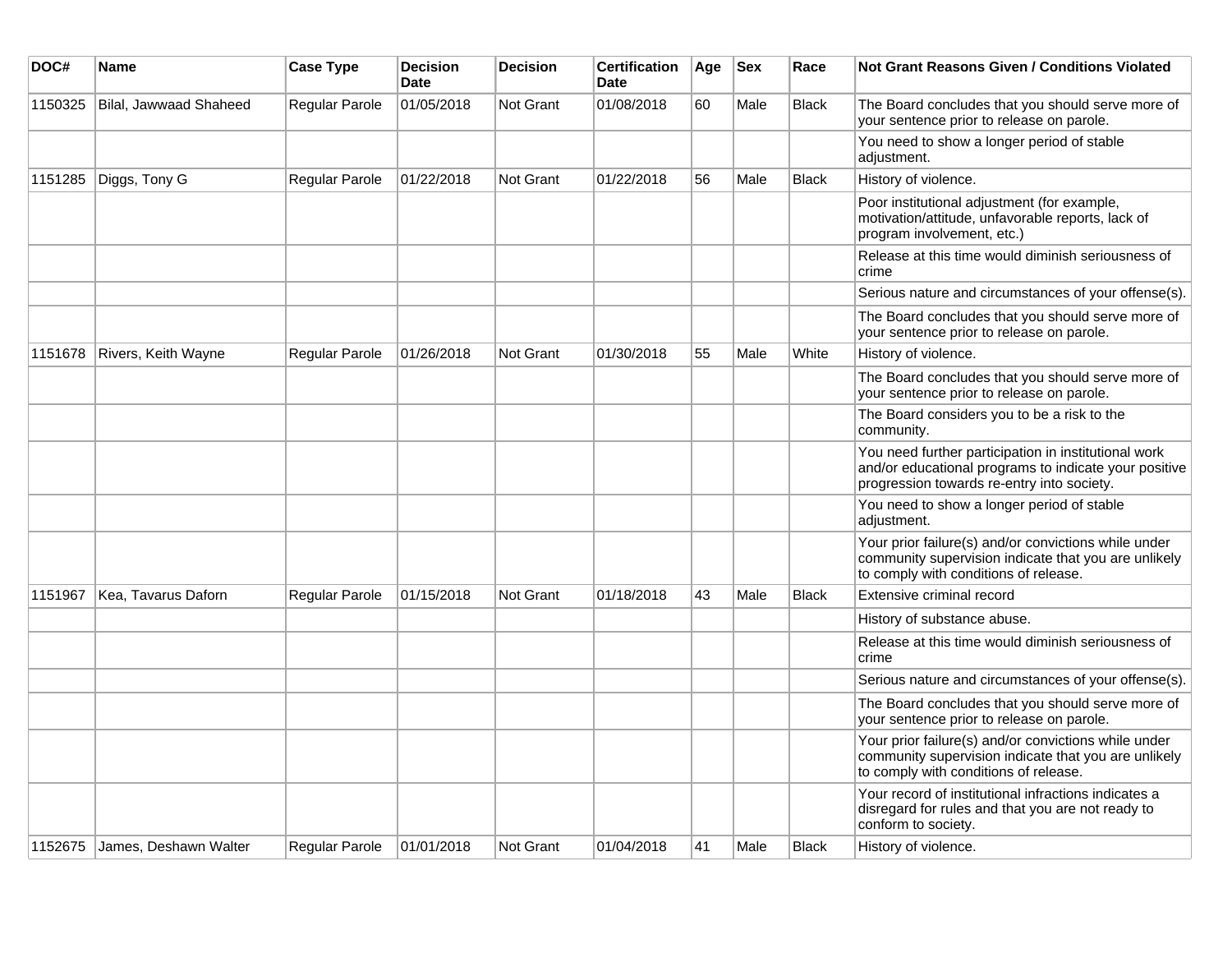| DOC#    | <b>Name</b>           | <b>Case Type</b>      | <b>Decision</b><br>Date | <b>Decision</b>  | <b>Certification</b><br>Date | Age | <b>Sex</b> | Race         | <b>Not Grant Reasons Given / Conditions Violated</b>                                                                                                        |
|---------|-----------------------|-----------------------|-------------------------|------------------|------------------------------|-----|------------|--------------|-------------------------------------------------------------------------------------------------------------------------------------------------------------|
| 1152675 | James, Deshawn Walter | <b>Regular Parole</b> | 01/01/2018              | <b>Not Grant</b> | 01/04/2018                   | 41  | Male       | <b>Black</b> | Release at this time would diminish seriousness of<br>crime                                                                                                 |
|         |                       |                       |                         |                  |                              |     |            |              | The Board concludes that you should serve more of<br>your sentence prior to release on parole.                                                              |
|         |                       |                       |                         |                  |                              |     |            |              | You need further participation in institutional work<br>and/or educational programs to indicate your positive<br>progression towards re-entry into society. |
|         |                       |                       |                         |                  |                              |     |            |              | You need to show a longer period of stable<br>adjustment.                                                                                                   |
| 1152755 | Pinckney, Abraham Jr. | Regular Parole        | 01/09/2018              | Not Grant        | 01/11/2018                   | 53  | Male       | <b>Black</b> | No Interest in Parole                                                                                                                                       |
| 1153070 | Carter, William Dewey | Regular Parole        | 01/06/2018              | Not Grant        | 01/08/2018                   | 59  | Male       | <b>Black</b> | Extensive criminal record                                                                                                                                   |
|         |                       |                       |                         |                  |                              |     |            |              | Other                                                                                                                                                       |
|         |                       |                       |                         |                  |                              |     |            |              | Serious nature and circumstances of your offense(s).                                                                                                        |
| 1153949 | Gibson, Donald G      | Regular Parole        | 01/22/2018              | Not Grant        | 01/25/2018                   | 66  | Male       | White        | Release at this time would diminish seriousness of<br>crime                                                                                                 |
|         |                       |                       |                         |                  |                              |     |            |              | Serious nature and circumstances of your offense(s).                                                                                                        |
|         |                       |                       |                         |                  |                              |     |            |              | The Board concludes that you should serve more of<br>your sentence prior to release on parole.                                                              |
|         |                       |                       |                         |                  |                              |     |            |              | The Board considers you to be a risk to the<br>community.                                                                                                   |
|         |                       |                       |                         |                  |                              |     |            |              | You need further participation in institutional work<br>and/or educational programs to indicate your positive<br>progression towards re-entry into society. |
|         |                       |                       |                         |                  |                              |     |            |              | Your prior failure(s) and/or convictions while under<br>community supervision indicate that you are unlikely<br>to comply with conditions of release.       |
| 1154578 | Smith, Joseph Mullen  | Regular Parole        | 01/01/2018              | Not Grant        | 01/04/2018                   | 47  | Male       | White        | Crimes committed - Kidnap/Abduct; Larc-Grand;<br><b>Grand Larceny Auto</b>                                                                                  |
|         |                       |                       |                         |                  |                              |     |            |              | Extensive criminal record                                                                                                                                   |
|         |                       |                       |                         |                  |                              |     |            |              | History of violence.                                                                                                                                        |
|         |                       |                       |                         |                  |                              |     |            |              | Release at this time would diminish seriousness of<br>crime                                                                                                 |
|         |                       |                       |                         |                  |                              |     |            |              | The Board concludes that you should serve more of<br>your sentence prior to release on parole.                                                              |
|         |                       |                       |                         |                  |                              |     |            |              | The Board considers you to be a risk to the<br>community.                                                                                                   |
| 1155882 | Alston, Paul Ray      | Regular Parole        | 01/26/2018              | Not Grant        | 01/30/2018                   | 56  | Male       | <b>Black</b> | Release at this time would diminish seriousness of<br>crime                                                                                                 |
|         |                       |                       |                         |                  |                              |     |            |              | Serious nature and circumstances of your offense(s).                                                                                                        |
|         |                       |                       |                         |                  |                              |     |            |              | The Board concludes that you should serve more of<br>your sentence prior to release on parole.                                                              |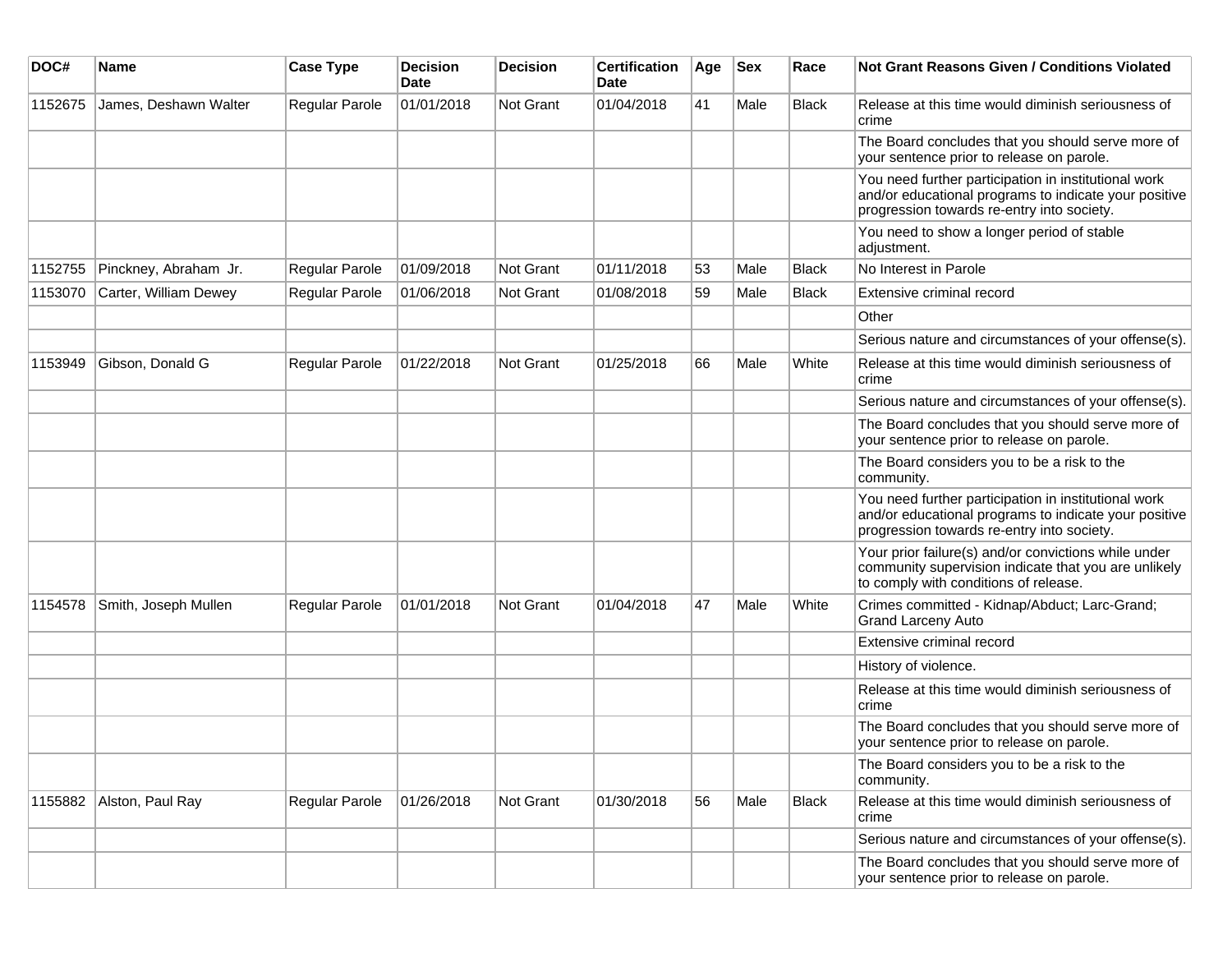| DOC#    | Name                  | <b>Case Type</b> | <b>Decision</b><br>Date | <b>Decision</b> | <b>Certification</b><br><b>Date</b> | Age | <b>Sex</b>   | Race         | Not Grant Reasons Given / Conditions Violated                                                                                                               |
|---------|-----------------------|------------------|-------------------------|-----------------|-------------------------------------|-----|--------------|--------------|-------------------------------------------------------------------------------------------------------------------------------------------------------------|
| 1155882 | Alston, Paul Ray      | Regular Parole   | 01/26/2018              | Not Grant       | 01/30/2018                          | 56  | Male         | <b>Black</b> | You need further participation in institutional work<br>and/or educational programs to indicate your positive<br>progression towards re-entry into society. |
| 1157436 | Smith, Delbert Martin | Regular Parole   | 01/24/2018              | Not Grant       | 01/30/2018                          | 51  | Male         | White        | Release at this time would diminish seriousness of<br>crime                                                                                                 |
|         |                       |                  |                         |                 |                                     |     |              |              | Serious nature and circumstances of your offense(s).                                                                                                        |
|         |                       |                  |                         |                 |                                     |     |              |              | The Board concludes that you should serve more of<br>your sentence prior to release on parole.                                                              |
|         |                       |                  |                         |                 |                                     |     |              |              | You need to show a longer period of stable<br>adjustment.                                                                                                   |
| 1158019 | Simmons, Deborah Kaye | Geriatric        | 01/30/2018              | Not Grant       | 01/31/2018                          | 62  | Female White |              | Release at this time would diminish seriousness of<br>crime                                                                                                 |
|         |                       |                  |                         |                 |                                     |     |              |              | Serious nature and circumstances of your offense(s).                                                                                                        |
|         |                       |                  |                         |                 |                                     |     |              |              | The Board concludes that you should serve more of<br>your sentence prior to release on parole.                                                              |
|         |                       |                  |                         |                 |                                     |     |              |              | Your record of institutional infractions indicates a<br>disregard for rules and that you are not ready to<br>conform to society.                            |
| 1158178 | Brown, Willie Andre   | Regular Parole   | 01/22/2018              | Not Grant       | 01/24/2018                          | 50  | Male         | <b>Black</b> | Release at this time would diminish seriousness of<br>crime                                                                                                 |
|         |                       |                  |                         |                 |                                     |     |              |              | Serious nature and circumstances of your offense(s).                                                                                                        |
|         |                       |                  |                         |                 |                                     |     |              |              | The Board concludes that you should serve more of<br>your sentence prior to release on parole.                                                              |
|         |                       |                  |                         |                 |                                     |     |              |              | The Board considers you to be a risk to the<br>community.                                                                                                   |
|         |                       |                  |                         |                 |                                     |     |              |              | You need to show a longer period of stable<br>adjustment.                                                                                                   |
| 1159181 | Sun, Kamani           | Regular Parole   | 01/26/2018              | Not Grant       | 01/30/2018                          | 49  | Male         | <b>Black</b> | Release at this time would diminish seriousness of<br>crime                                                                                                 |
|         |                       |                  |                         |                 |                                     |     |              |              | Serious nature and circumstances of your offense(s).                                                                                                        |
|         |                       |                  |                         |                 |                                     |     |              |              | The Board concludes that you should serve more of<br>your sentence prior to release on parole.                                                              |
| 1159840 | Jones, Donald Leon    | Regular Parole   | 01/15/2018              | Not Grant       | 01/18/2018                          | 61  | Male         | <b>Black</b> | Crimes committed - Homicide-2Nd-Degree;<br>Homicide-Attempted; Kidnap/Abduct                                                                                |
|         |                       |                  |                         |                 |                                     |     |              |              | Extensive criminal record                                                                                                                                   |
|         |                       |                  |                         |                 |                                     |     |              |              | Release at this time would diminish seriousness of<br>crime                                                                                                 |
|         |                       |                  |                         |                 |                                     |     |              |              | Serious nature and circumstances of your offense(s).                                                                                                        |
|         |                       |                  |                         |                 |                                     |     |              |              | You need to show a longer period of stable<br>adjustment.                                                                                                   |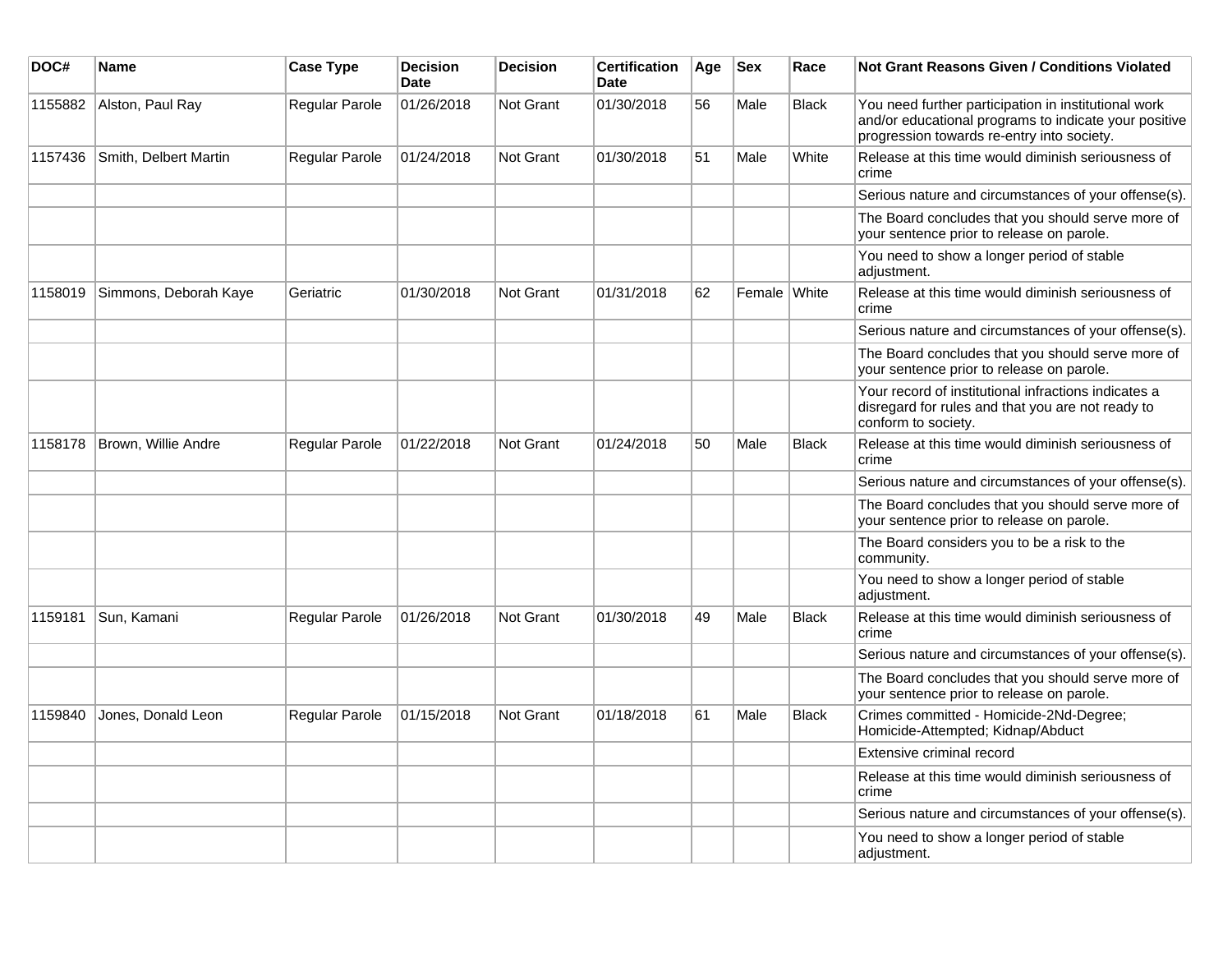| DOC#    | <b>Name</b>           | <b>Case Type</b>      | <b>Decision</b><br><b>Date</b> | <b>Decision</b> | <b>Certification</b><br>Date | Age | <b>Sex</b> | Race         | Not Grant Reasons Given / Conditions Violated                                                                                                         |
|---------|-----------------------|-----------------------|--------------------------------|-----------------|------------------------------|-----|------------|--------------|-------------------------------------------------------------------------------------------------------------------------------------------------------|
| 1159840 | Jones, Donald Leon    | Regular Parole        | 01/15/2018                     | Not Grant       | 01/18/2018                   | 61  | Male       | <b>Black</b> | Your prior failure(s) and/or convictions while under<br>community supervision indicate that you are unlikely<br>to comply with conditions of release. |
| 1159896 | Slaughter, Louis E    | Regular Parole        | 01/12/2018                     | Not Grant       | 01/18/2018                   | 68  | Male       | <b>Black</b> | Crimes committed - Abduct-No Ransom Or Asslt;<br>Abduct-No Ransom Or Asslt; Abduct-No Ransom Or<br>Asslt                                              |
|         |                       |                       |                                |                 |                              |     |            |              | Release at this time would diminish seriousness of<br>crime                                                                                           |
|         |                       |                       |                                |                 |                              |     |            |              | Serious nature and circumstances of your offense(s).                                                                                                  |
|         |                       |                       |                                |                 |                              |     |            |              | The Board considers you to be a risk to the<br>community.                                                                                             |
| 1159991 | Brown, Sherman        | Regular Parole        | 01/16/2018                     | Not Grant       | 01/18/2018                   | 70  | Male       | <b>Black</b> | Crimes committed - Homicide-1st Degree                                                                                                                |
|         |                       |                       |                                |                 |                              |     |            |              | History of violence.                                                                                                                                  |
|         |                       |                       |                                |                 |                              |     |            |              | Serious nature and circumstances of your offense(s).                                                                                                  |
|         |                       |                       |                                |                 |                              |     |            |              | The Board concludes that you should serve more of<br>your sentence prior to release on parole.                                                        |
| 1160077 | Neely, Jeffrey Thomas | <b>Regular Parole</b> | 12/30/2017                     | Not Grant       | 01/04/2018                   | 54  | Male       | White        | Extensive criminal record                                                                                                                             |
|         |                       |                       |                                |                 |                              |     |            |              | History of violence.                                                                                                                                  |
|         |                       |                       |                                |                 |                              |     |            |              | Release at this time would diminish seriousness of<br>crime                                                                                           |
|         |                       |                       |                                |                 |                              |     |            |              | Serious nature and circumstances of your offense(s).                                                                                                  |
|         |                       |                       |                                |                 |                              |     |            |              | The Board concludes that you should serve more of<br>your sentence prior to release on parole.                                                        |
|         |                       |                       |                                |                 |                              |     |            |              | The Board considers you to be a risk to the<br>community.                                                                                             |
|         |                       |                       |                                |                 |                              |     |            |              | You need to show a longer period of stable<br>adjustment.                                                                                             |
|         |                       |                       |                                |                 |                              |     |            |              | Your record of institutional infractions indicates a<br>disregard for rules and that you are not ready to<br>conform to society.                      |
| 1162224 | Dunbar, Jerry Lee     | Regular Parole        | 12/30/2017                     | Not Grant       | 01/04/2018                   | 56  | Male       | Black        | Considering your offense and your institutional<br>records, the Board concludes that you should serve<br>more of your sentence before being paroled.  |
|         |                       |                       |                                |                 |                              |     |            |              | History of substance abuse.                                                                                                                           |
|         |                       |                       |                                |                 |                              |     |            |              | History of violence.                                                                                                                                  |
|         |                       |                       |                                |                 |                              |     |            |              | Release at this time would diminish seriousness of<br>crime                                                                                           |
|         |                       |                       |                                |                 |                              |     |            |              | Serious nature and circumstances of your offense(s).                                                                                                  |
|         |                       |                       |                                |                 |                              |     |            |              | The Board considers you to be a risk to the<br>community.                                                                                             |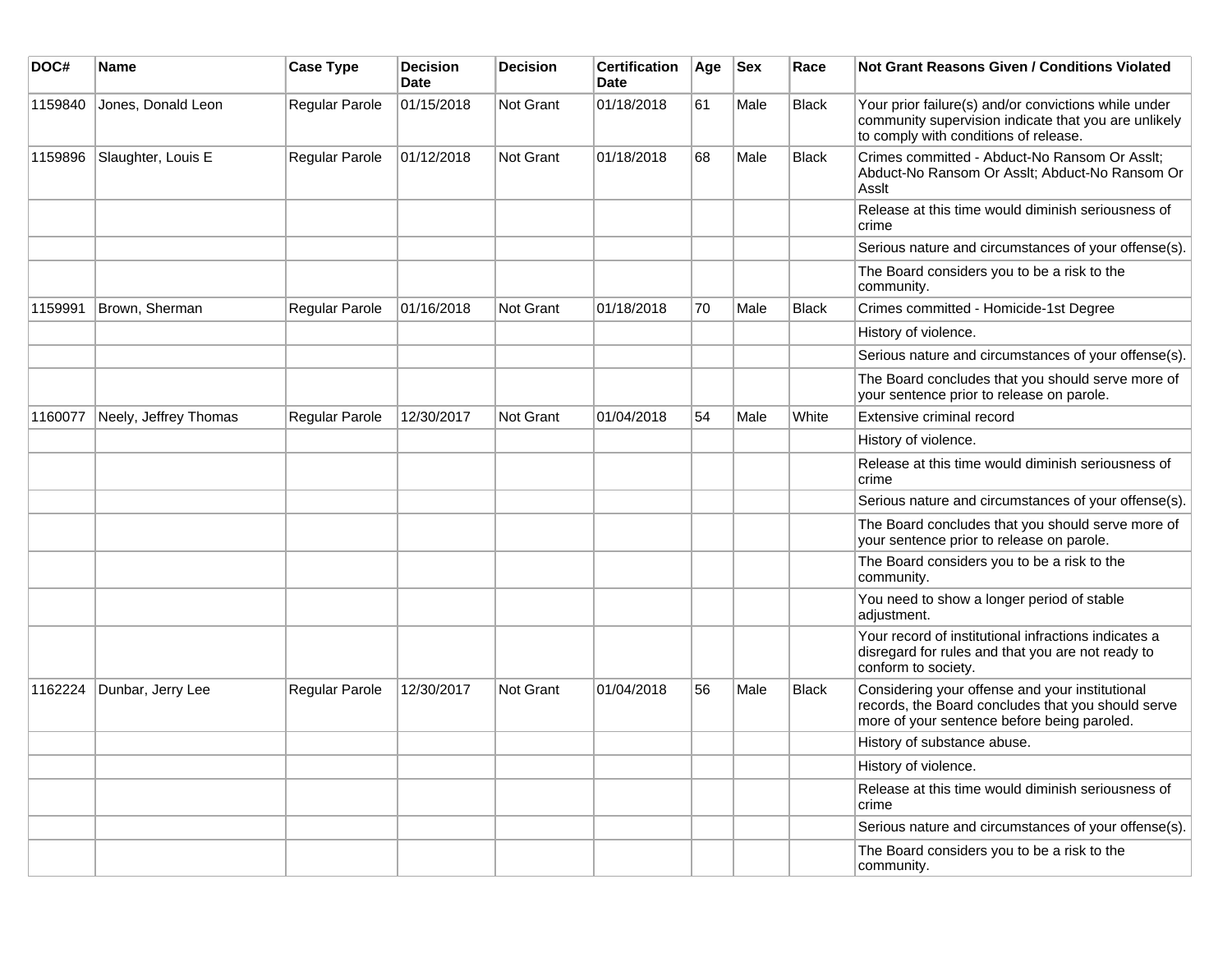| DOC#    | Name                         | <b>Case Type</b> | <b>Decision</b><br><b>Date</b> | <b>Decision</b> | <b>Certification</b><br>Date | Age | <b>Sex</b> | Race         | Not Grant Reasons Given / Conditions Violated                                                                                                               |
|---------|------------------------------|------------------|--------------------------------|-----------------|------------------------------|-----|------------|--------------|-------------------------------------------------------------------------------------------------------------------------------------------------------------|
| 1162224 | Dunbar, Jerry Lee            | Regular Parole   | 12/30/2017                     | Not Grant       | 01/04/2018                   | 56  | Male       | <b>Black</b> | You need to show a longer period of stable<br>adjustment.                                                                                                   |
| 1164470 | Harrington, Keith Marcell    | Regular Parole   | 01/01/2018                     | Not Grant       | 01/04/2018                   | 51  | Male       | Black        | Extensive criminal record                                                                                                                                   |
|         |                              |                  |                                |                 |                              |     |            |              | History of substance abuse.                                                                                                                                 |
|         |                              |                  |                                |                 |                              |     |            |              | Release at this time would diminish seriousness of<br>crime                                                                                                 |
|         |                              |                  |                                |                 |                              |     |            |              | Serious nature and circumstances of your offense(s).                                                                                                        |
|         |                              |                  |                                |                 |                              |     |            |              | You need to show a longer period of stable<br>adjustment.                                                                                                   |
|         |                              |                  |                                |                 |                              |     |            |              | Your prior failure(s) and/or convictions while under<br>community supervision indicate that you are unlikely<br>to comply with conditions of release.       |
|         |                              |                  |                                |                 |                              |     |            |              | Your record indicates a serious disregard for the<br>property rights of others.                                                                             |
| 1164672 | Pender, Shantel D            | Regular Parole   | 01/27/2018                     | Not Grant       | 01/30/2018                   | 44  | Male       | <b>Black</b> | Poor institutional adjustment (for example,<br>motivation/attitude, unfavorable reports, lack of<br>program involvement, etc.)                              |
|         |                              |                  |                                |                 |                              |     |            |              | Release at this time would diminish seriousness of<br>crime                                                                                                 |
|         |                              |                  |                                |                 |                              |     |            |              | Serious nature and circumstances of your offense(s).                                                                                                        |
|         |                              |                  |                                |                 |                              |     |            |              | The Board concludes that you should serve more of<br>your sentence prior to release on parole.                                                              |
|         |                              |                  |                                |                 |                              |     |            |              | You need further participation in institutional work<br>and/or educational programs to indicate your positive<br>progression towards re-entry into society. |
| 1164998 | Spratley, Brian Robinson     | Regular Parole   | 01/29/2018                     | Not Grant       | 01/30/2018                   | 46  | Male       | <b>Black</b> | Extensive criminal record                                                                                                                                   |
|         |                              |                  |                                |                 |                              |     |            |              | History of substance abuse.                                                                                                                                 |
|         |                              |                  |                                |                 |                              |     |            |              | Release at this time would diminish seriousness of<br>crime                                                                                                 |
|         |                              |                  |                                |                 |                              |     |            |              | Serious nature and circumstances of your offense(s).                                                                                                        |
|         |                              |                  |                                |                 |                              |     |            |              | Your prior failure(s) and/or convictions while under<br>community supervision indicate that you are unlikely<br>to comply with conditions of release.       |
|         | 1167066 Fullwood, Thaddeus J | Regular Parole   | 01/19/2018                     | Not Grant       | 01/22/2018                   | 46  | Male       | <b>Black</b> | Release at this time would diminish seriousness of<br>crime                                                                                                 |
|         |                              |                  |                                |                 |                              |     |            |              | Serious nature and circumstances of your offense(s).                                                                                                        |
|         |                              |                  |                                |                 |                              |     |            |              | The Board concludes that you should serve more of<br>your sentence prior to release on parole.                                                              |
| 1167151 | Gore, Joseph Ronald          | Regular Parole   | 01/21/2018                     | Not Grant       | 01/22/2018                   | 58  | Male       | <b>Black</b> | Extensive criminal record                                                                                                                                   |
|         |                              |                  |                                |                 |                              |     |            |              | History of violence.                                                                                                                                        |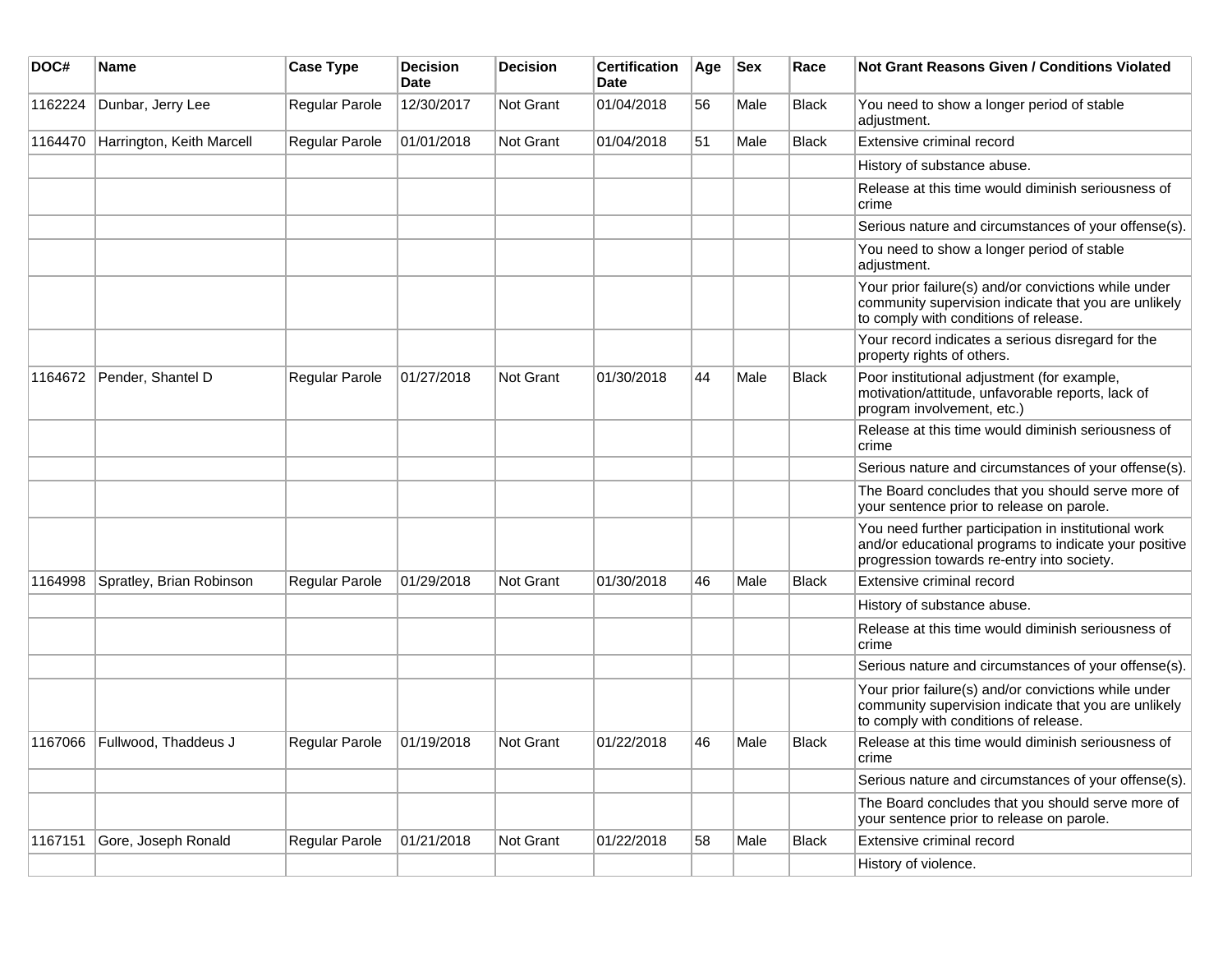| DOC#    | Name                    | <b>Case Type</b>      | <b>Decision</b><br><b>Date</b> | <b>Decision</b>  | <b>Certification</b><br><b>Date</b> | Age | <b>Sex</b> | Race         | Not Grant Reasons Given / Conditions Violated                                                                                                        |
|---------|-------------------------|-----------------------|--------------------------------|------------------|-------------------------------------|-----|------------|--------------|------------------------------------------------------------------------------------------------------------------------------------------------------|
| 1167151 | Gore, Joseph Ronald     | Regular Parole        | 01/21/2018                     | <b>Not Grant</b> | 01/22/2018                          | 58  | Male       | <b>Black</b> | Release at this time would diminish seriousness of<br>crime                                                                                          |
|         |                         |                       |                                |                  |                                     |     |            |              | Serious nature and circumstances of your offense(s).                                                                                                 |
|         |                         |                       |                                |                  |                                     |     |            |              | The Board considers you to be a risk to the<br>community.                                                                                            |
| 1167958 | Traish, Khalid          | Regular Parole        | 01/22/2018                     | <b>Not Grant</b> | 01/24/2018                          | 53  | Male       | White        | History of substance abuse.                                                                                                                          |
|         |                         |                       |                                |                  |                                     |     |            |              | Release at this time would diminish seriousness of<br>crime                                                                                          |
|         |                         |                       |                                |                  |                                     |     |            |              | Serious nature and circumstances of your offense(s).                                                                                                 |
| 1169797 | Clouston, Paul H        | Regular Parole        | 01/08/2018                     | <b>Not Grant</b> | 01/10/2018                          | 87  | Male       | White        | Considering your offense and your institutional<br>records, the Board concludes that you should serve<br>more of your sentence before being paroled. |
|         |                         |                       |                                |                  |                                     |     |            |              | Crimes committed - Kidnap/Abduct; Aggravated<br>Sexual Battery; Indecent Liberties                                                                   |
|         |                         |                       |                                |                  |                                     |     |            |              | Release at this time would diminish seriousness of<br>crime                                                                                          |
|         |                         |                       |                                |                  |                                     |     |            |              | Serious nature and circumstances of your offense(s).                                                                                                 |
|         |                         |                       |                                |                  |                                     |     |            |              | The Board considers you to be a risk to the<br>community.                                                                                            |
| 1170099 | Rawls, Joseph           | Regular Parole        | 01/26/2018                     | <b>Not Grant</b> | 01/30/2018                          | 55  | Male       | Black        | Crimes committed - Abduct-No Ransom Or Asslt;<br>Sex Assault, Rape; Robbery                                                                          |
|         |                         |                       |                                |                  |                                     |     |            |              | Release at this time would diminish seriousness of<br>crime                                                                                          |
|         |                         |                       |                                |                  |                                     |     |            |              | Serious nature and circumstances of your offense(s).                                                                                                 |
| 1170649 | Horne, Sylvester Junior | Regular Parole        | 01/18/2018                     | <b>Not Grant</b> | 01/22/2018                          | 53  | Male       | <b>Black</b> | Extensive criminal record                                                                                                                            |
|         |                         |                       |                                |                  |                                     |     |            |              | Release at this time would diminish seriousness of<br>crime                                                                                          |
|         |                         |                       |                                |                  |                                     |     |            |              | Serious nature and circumstances of your offense(s).                                                                                                 |
| 1171993 | Harris, Michael Eugene  | Regular Parole        | 01/24/2018                     | <b>Not Grant</b> | 01/30/2018                          | 58  | Male       | Black        | Crimes committed - Kidnap/Abduct; Sex Assault,<br>Rape; Forcible Sodomy                                                                              |
|         |                         |                       |                                |                  |                                     |     |            |              | Release at this time would diminish seriousness of<br>crime                                                                                          |
|         |                         |                       |                                |                  |                                     |     |            |              | Serious nature and circumstances of your offense(s).                                                                                                 |
|         |                         |                       |                                |                  |                                     |     |            |              | The Board concludes that you should serve more of<br>your sentence prior to release on parole.                                                       |
| 1172165 | Davis, Antonio Terrell  | <b>Regular Parole</b> | 01/22/2018                     | Not Grant        | 01/25/2018                          | 49  | Male       | <b>Black</b> | History of violence.                                                                                                                                 |
|         |                         |                       |                                |                  |                                     |     |            |              | Poor institutional adjustment (for example,<br>motivation/attitude, unfavorable reports, lack of<br>program involvement, etc.)                       |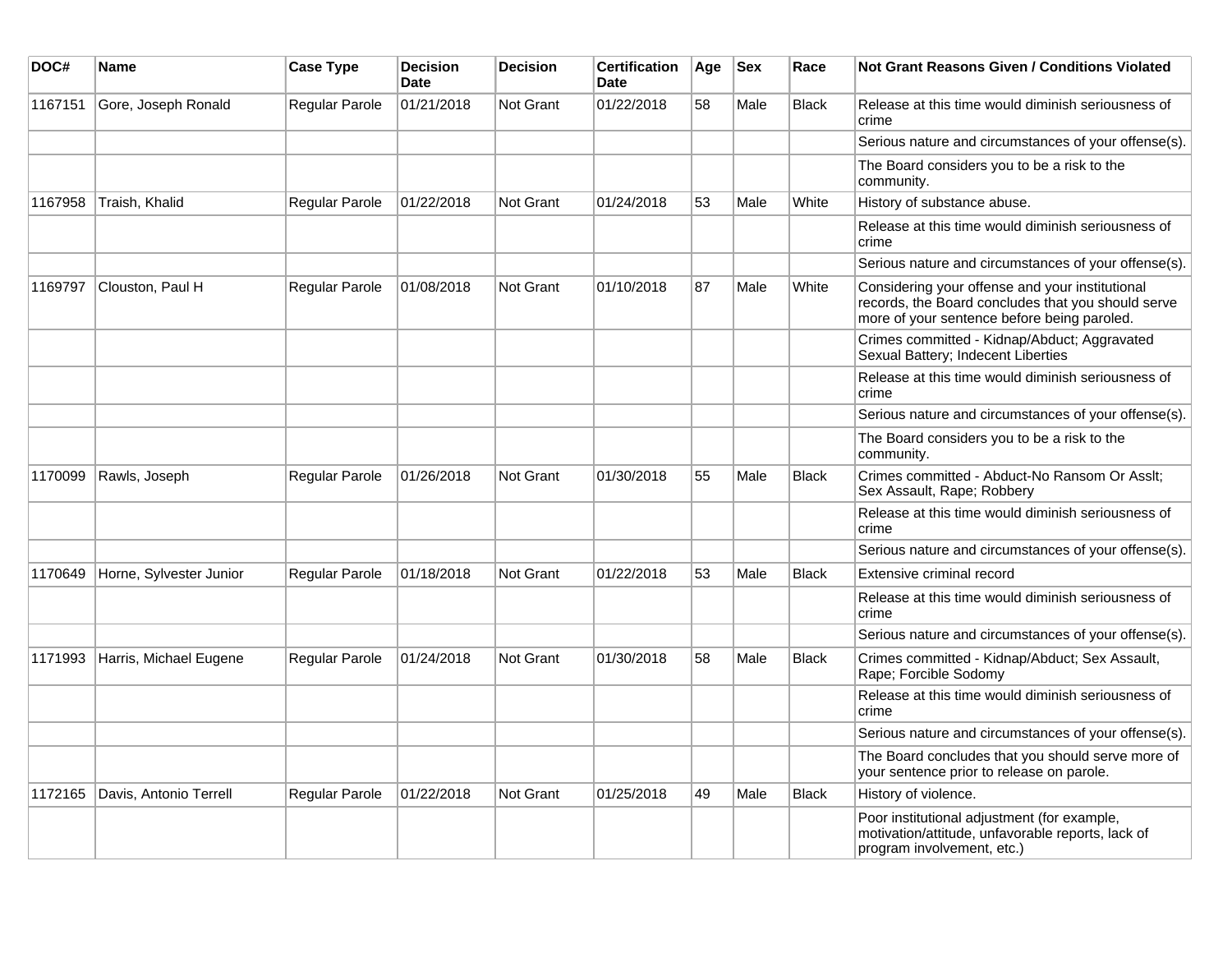| DOC#    | <b>Name</b>              | <b>Case Type</b>      | <b>Decision</b><br>Date | <b>Decision</b> | <b>Certification</b><br>Date | Age | <b>Sex</b>     | Race         | Not Grant Reasons Given / Conditions Violated                                                                                                               |
|---------|--------------------------|-----------------------|-------------------------|-----------------|------------------------------|-----|----------------|--------------|-------------------------------------------------------------------------------------------------------------------------------------------------------------|
| 1172165 | Davis, Antonio Terrell   | Regular Parole        | 01/22/2018              | Not Grant       | 01/25/2018                   | 49  | Male           | <b>Black</b> | Release at this time would diminish seriousness of<br>crime                                                                                                 |
|         |                          |                       |                         |                 |                              |     |                |              | Serious nature and circumstances of your offense(s).                                                                                                        |
|         |                          |                       |                         |                 |                              |     |                |              | The Board concludes that you should serve more of<br>your sentence prior to release on parole.                                                              |
|         |                          |                       |                         |                 |                              |     |                |              | You need further participation in institutional work<br>and/or educational programs to indicate your positive<br>progression towards re-entry into society. |
|         |                          |                       |                         |                 |                              |     |                |              | Your prior failure(s) and/or convictions while under<br>community supervision indicate that you are unlikely<br>to comply with conditions of release.       |
| 1173873 | Maynard, Robert Owen     | Regular Parole        | 01/22/2018              | Not Grant       | 01/25/2018                   | 60  | Male           | White        | Release at this time would diminish seriousness of<br>crime                                                                                                 |
|         |                          |                       |                         |                 |                              |     |                |              | Serious nature and circumstances of your offense(s).                                                                                                        |
|         |                          |                       |                         |                 |                              |     |                |              | The Board concludes that you should serve more of<br>your sentence prior to release on parole.                                                              |
|         |                          |                       |                         |                 |                              |     |                |              | You need to show a longer period of stable<br>adjustment.                                                                                                   |
|         |                          |                       |                         |                 |                              |     |                |              | Your prior failure(s) and/or convictions while under<br>community supervision indicate that you are unlikely<br>to comply with conditions of release.       |
| 1174085 | Smithson, Velton         | Regular Parole        | 01/21/2018              | Not Grant       | 01/22/2018                   | 43  | Male           | <b>Black</b> | Crimes committed - Kidnap/Abduct; Kidnap/Abduct;<br>Sex Assault, Rape                                                                                       |
|         |                          |                       |                         |                 |                              |     |                |              | Extensive criminal record                                                                                                                                   |
|         |                          |                       |                         |                 |                              |     |                |              | Release at this time would diminish seriousness of<br>crime                                                                                                 |
|         |                          |                       |                         |                 |                              |     |                |              | The Board concludes that you should serve more of<br>your sentence prior to release on parole.                                                              |
|         |                          |                       |                         |                 |                              |     |                |              | The Board considers you to be a risk to the<br>community.                                                                                                   |
| 1174329 | Anderson, Monique Nicole | <b>Regular Parole</b> | 01/09/2018              | Not Grant       | 01/11/2018                   | 40  | Female   Black |              | No Interest in Parole                                                                                                                                       |
| 1174716 | Harper, Greg Allen       | Regular Parole        | 01/18/2018              | Not Grant       | 01/22/2018                   | 47  | Male           | White        | Extensive criminal record                                                                                                                                   |
|         |                          |                       |                         |                 |                              |     |                |              | History of substance abuse.                                                                                                                                 |
|         |                          |                       |                         |                 |                              |     |                |              | Poor institutional adjustment (for example,<br>motivation/attitude, unfavorable reports, lack of<br>program involvement, etc.)                              |
|         |                          |                       |                         |                 |                              |     |                |              | Release at this time would diminish seriousness of<br>crime                                                                                                 |
|         |                          |                       |                         |                 |                              |     |                |              | Your prior failure(s) and/or convictions while under<br>community supervision indicate that you are unlikely<br>to comply with conditions of release.       |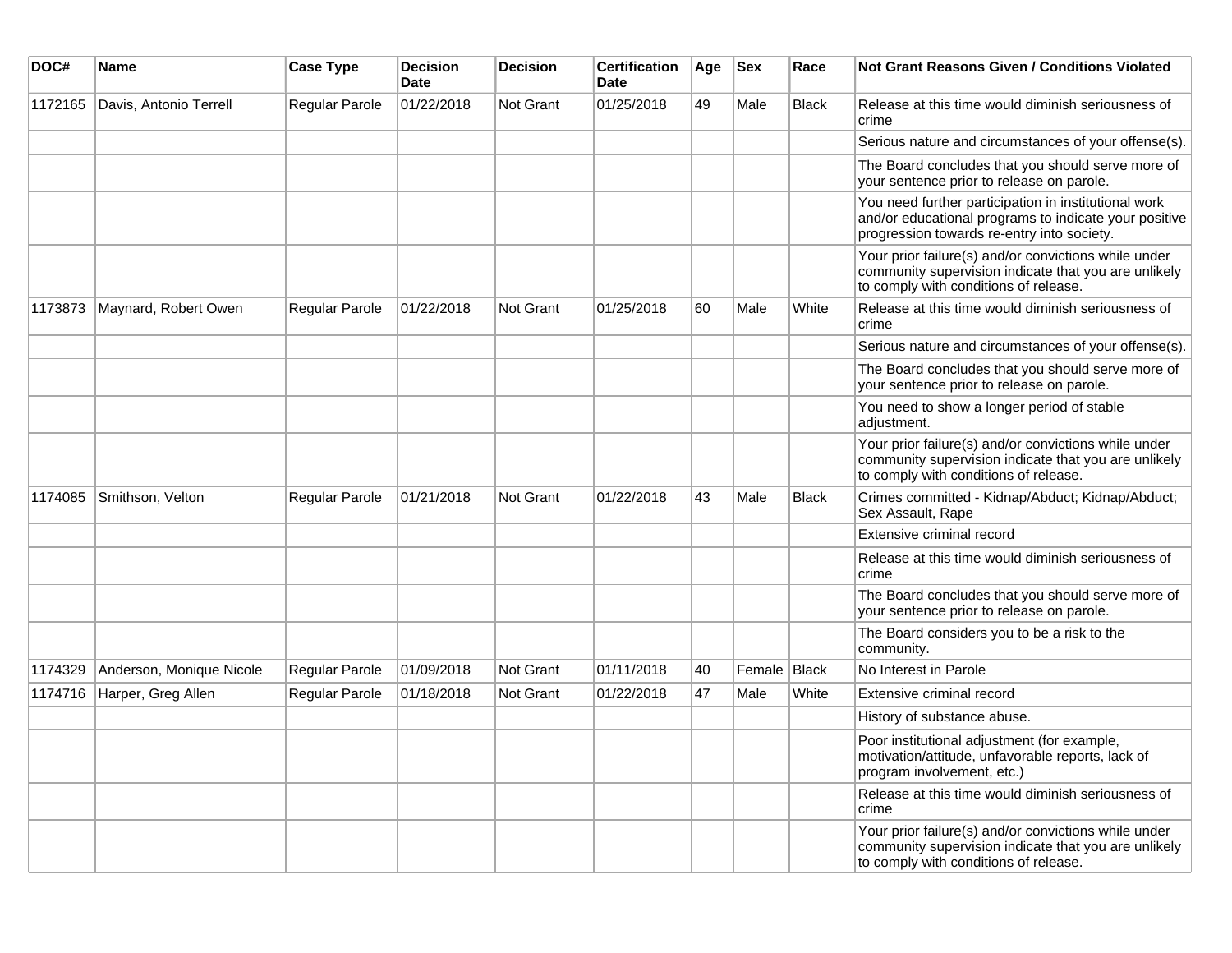| DOC#    | <b>Name</b>                  | <b>Case Type</b> | <b>Decision</b><br><b>Date</b> | <b>Decision</b> | <b>Certification</b><br>Date | Age | <b>Sex</b> | Race         | Not Grant Reasons Given / Conditions Violated                                                                                                         |
|---------|------------------------------|------------------|--------------------------------|-----------------|------------------------------|-----|------------|--------------|-------------------------------------------------------------------------------------------------------------------------------------------------------|
| 1174716 | Harper, Greg Allen           | Regular Parole   | 01/18/2018                     | Not Grant       | 01/22/2018                   | 47  | Male       | White        | Your record of institutional infractions indicates a<br>disregard for rules and that you are not ready to<br>conform to society.                      |
| 1174933 | Williams, Anthony Carl       | Regular Parole   | 01/10/2018                     | Not Grant       | 01/11/2018                   | 52  | Male       | Black        | Release at this time would diminish seriousness of<br>crime                                                                                           |
|         |                              |                  |                                |                 |                              |     |            |              | Serious nature and circumstances of your offense(s).                                                                                                  |
|         |                              |                  |                                |                 |                              |     |            |              | The Board concludes that you should serve more of<br>your sentence prior to release on parole.                                                        |
|         |                              |                  |                                |                 |                              |     |            |              | The Board considers you to be a risk to the<br>community.                                                                                             |
|         |                              |                  |                                |                 |                              |     |            |              | You need to show a longer period of stable<br>adjustment.                                                                                             |
| 1174944 | Whalen, Francis Russell      | Regular Parole   | 01/08/2018                     | Not Grant       | 01/10/2018                   | 47  | Male       | White        | Conviction of a new crime while incarcerated                                                                                                          |
|         |                              |                  |                                |                 |                              |     |            |              | Extensive criminal record                                                                                                                             |
|         |                              |                  |                                |                 |                              |     |            |              | Poor institutional adjustment (for example,<br>motivation/attitude, unfavorable reports, lack of<br>program involvement, etc.)                        |
|         |                              |                  |                                |                 |                              |     |            |              | Release at this time would diminish seriousness of<br>crime                                                                                           |
|         |                              |                  |                                |                 |                              |     |            |              | The Board considers you to be a risk to the<br>community.                                                                                             |
|         |                              |                  |                                |                 |                              |     |            |              | Your prior failure(s) and/or convictions while under<br>community supervision indicate that you are unlikely<br>to comply with conditions of release. |
| 1175654 | Champion, Antwain            | Regular Parole   | 01/08/2018                     | Not Grant       | 01/10/2018                   | 43  | Male       | <b>Black</b> | Crimes committed - Homicide-Capital; Robbery -<br>Attempted; Use Of Firearm In Felony                                                                 |
|         |                              |                  |                                |                 |                              |     |            |              | Extensive criminal record                                                                                                                             |
|         |                              |                  |                                |                 |                              |     |            |              | History of violence.                                                                                                                                  |
|         |                              |                  |                                |                 |                              |     |            |              | Release at this time would diminish seriousness of<br>crime                                                                                           |
|         |                              |                  |                                |                 |                              |     |            |              | Serious nature and circumstances of your offense(s).                                                                                                  |
| 1175707 | Shifflett, Jackson David Sr. | Regular Parole   | 01/01/2018                     | Not Grant       | 01/04/2018                   | 84  | Male       | White        | Crimes committed - Homicide-1st Degree; Homicide-<br>1st Degree; Malicious Shoot                                                                      |
|         |                              |                  |                                |                 |                              |     |            |              | Release at this time would diminish seriousness of<br>crime                                                                                           |
|         |                              |                  |                                |                 |                              |     |            |              | Serious nature and circumstances of your offense(s).                                                                                                  |
| 1175991 | Shifflett, Jeffrey Wayne     | Regular Parole   | 01/24/2018                     | Not Grant       | 01/30/2018                   | 51  | Male       | White        | Extensive criminal record                                                                                                                             |
|         |                              |                  |                                |                 |                              |     |            |              | Release at this time would diminish seriousness of<br>crime                                                                                           |
|         |                              |                  |                                |                 |                              |     |            |              | The Board concludes that you should serve more of<br>your sentence prior to release on parole.                                                        |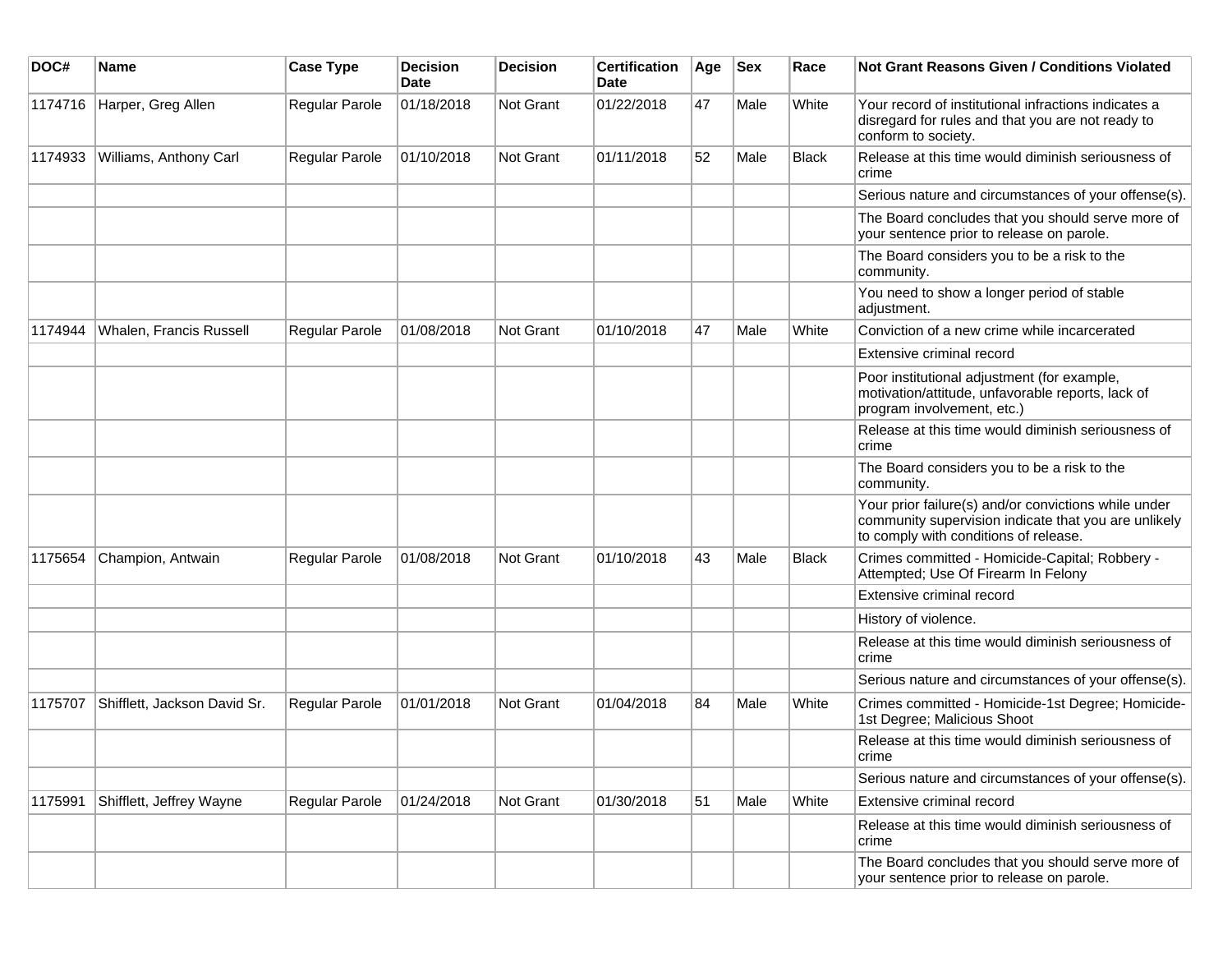| DOC#    | <b>Name</b>                                | <b>Case Type</b>      | <b>Decision</b><br><b>Date</b> | <b>Decision</b>  | <b>Certification</b><br><b>Date</b> | Age | <b>Sex</b> | Race         | <b>Not Grant Reasons Given / Conditions Violated</b>                                                                                                  |
|---------|--------------------------------------------|-----------------------|--------------------------------|------------------|-------------------------------------|-----|------------|--------------|-------------------------------------------------------------------------------------------------------------------------------------------------------|
| 1175991 | Shifflett, Jeffrey Wayne                   | Regular Parole        | 01/24/2018                     | Not Grant        | 01/30/2018                          | 51  | Male       | White        | Your record indicates a serious disregard for the<br>property rights of others.                                                                       |
| 1177041 | Steele, Matthew R                          | Regular Parole        | 01/22/2018                     | <b>Not Grant</b> | 01/24/2018                          | 42  | Male       | White        | Conviction of a new crime while incarcerated                                                                                                          |
|         |                                            |                       |                                |                  |                                     |     |            |              | Extensive criminal record                                                                                                                             |
|         |                                            |                       |                                |                  |                                     |     |            |              | Release at this time would diminish seriousness of<br>crime                                                                                           |
|         |                                            |                       |                                |                  |                                     |     |            |              | Your prior failure(s) and/or convictions while under<br>community supervision indicate that you are unlikely<br>to comply with conditions of release. |
|         |                                            |                       |                                |                  |                                     |     |            |              | Your record indicates a serious disregard for the<br>property rights of others.                                                                       |
| 1178025 | Poarch, Ernest Columbus Jr. Regular Parole |                       | 01/28/2018                     | Not Grant        | 01/30/2018                          | 73  | Male       | <b>Black</b> | Crimes committed - Abduct-No Ransom Or Asslt;<br>Sex Assault, Rape                                                                                    |
|         |                                            |                       |                                |                  |                                     |     |            |              | Release at this time would diminish seriousness of<br>crime                                                                                           |
|         |                                            |                       |                                |                  |                                     |     |            |              | Serious nature and circumstances of your offense(s).                                                                                                  |
|         |                                            |                       |                                |                  |                                     |     |            |              | The Board concludes that you should serve more of<br>your sentence prior to release on parole.                                                        |
| 1178973 | Banks, Tony Oneal                          | Regular Parole        | 01/22/2018                     | <b>Not Grant</b> | 01/24/2018                          | 56  | Male       | <b>Black</b> | Crimes committed - Kidnap/Abduct; Sex Assault,<br>Rape; Breaking And Entering                                                                         |
|         |                                            |                       |                                |                  |                                     |     |            |              | Extensive criminal record                                                                                                                             |
|         |                                            |                       |                                |                  |                                     |     |            |              | Release at this time would diminish seriousness of<br>crime                                                                                           |
|         |                                            |                       |                                |                  |                                     |     |            |              | Serious nature and circumstances of your offense(s).                                                                                                  |
|         |                                            |                       |                                |                  |                                     |     |            |              | The Board considers you to be a risk to the<br>community.                                                                                             |
| 1179121 | Jones, William Leo                         | Regular Parole        | 01/20/2018                     | <b>Not Grant</b> | 01/22/2018                          | 49  | Male       | <b>Black</b> | Extensive criminal record                                                                                                                             |
|         |                                            |                       |                                |                  |                                     |     |            |              | Release at this time would diminish seriousness of<br>crime                                                                                           |
|         |                                            |                       |                                |                  |                                     |     |            |              | Serious nature and circumstances of your offense(s).                                                                                                  |
| 1179474 | Thomas, Carl Anthony                       | <b>Regular Parole</b> | 01/26/2018                     | Not Grant        | 01/30/2018                          | 58  | Male       | <b>Black</b> | Crimes committed - Homicide/Murder;<br>Mayhem/Maiming                                                                                                 |
|         |                                            |                       |                                |                  |                                     |     |            |              | Release at this time would diminish seriousness of<br>crime                                                                                           |
|         |                                            |                       |                                |                  |                                     |     |            |              | Serious nature and circumstances of your offense(s).                                                                                                  |
| 1181543 | Hargrove, Corey Jermaine                   | Regular Parole        | 01/22/2018                     | Not Grant        | 01/25/2018                          | 42  | Male       | <b>Black</b> | Conviction of a new crime while incarcerated                                                                                                          |
|         |                                            |                       |                                |                  |                                     |     |            |              | History of violence.                                                                                                                                  |
|         |                                            |                       |                                |                  |                                     |     |            |              | Release at this time would diminish seriousness of<br>crime                                                                                           |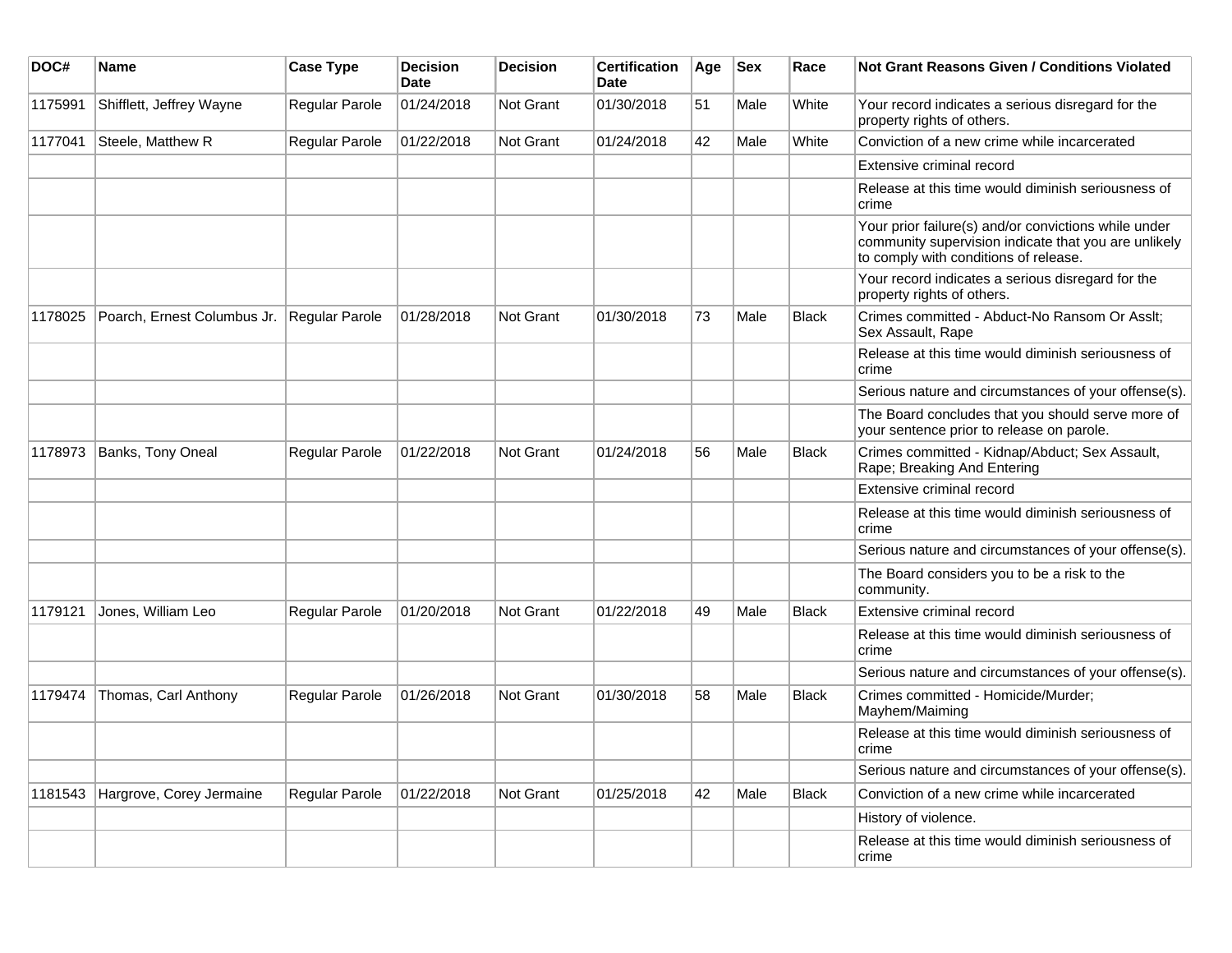| DOC#    | <b>Name</b>              | <b>Case Type</b> | <b>Decision</b><br><b>Date</b> | <b>Decision</b> | <b>Certification</b><br>Date | Age | <b>Sex</b> | Race         | <b>Not Grant Reasons Given / Conditions Violated</b>                                                                                            |
|---------|--------------------------|------------------|--------------------------------|-----------------|------------------------------|-----|------------|--------------|-------------------------------------------------------------------------------------------------------------------------------------------------|
| 1181543 | Hargrove, Corey Jermaine | Regular Parole   | 01/22/2018                     | Not Grant       | 01/25/2018                   | 42  | Male       | <b>Black</b> | The Board concludes that you should serve more of<br>your sentence prior to release on parole.                                                  |
|         |                          |                  |                                |                 |                              |     |            |              | The Board considers you to be a risk to the<br>community.                                                                                       |
| 1182395 | Martinez, Ruben E        | Geriatric        | 01/23/2018                     | Not Grant       | 01/30/2018                   | 61  | Male       | Black        | Extensive criminal record                                                                                                                       |
|         |                          |                  |                                |                 |                              |     |            |              | History of violence.                                                                                                                            |
|         |                          |                  |                                |                 |                              |     |            |              | Release at this time would diminish seriousness of<br>crime                                                                                     |
|         |                          |                  |                                |                 |                              |     |            |              | Serious nature and circumstances of your offense(s).                                                                                            |
|         |                          |                  |                                |                 |                              |     |            |              | You need to show a longer period of stable<br>adjustment.                                                                                       |
| 1182517 | Hunt, Calvin Bernard     | Geriatric        | 01/20/2018                     | Not Grant       | 01/22/2018                   | 64  | Male       | <b>Black</b> | History of violence.                                                                                                                            |
|         |                          |                  |                                |                 |                              |     |            |              | Release at this time would diminish seriousness of<br>crime                                                                                     |
|         |                          |                  |                                |                 |                              |     |            |              | Serious nature and circumstances of your offense(s).                                                                                            |
|         |                          |                  |                                |                 |                              |     |            |              | The Board considers you to be a risk to the<br>community.                                                                                       |
| 1184179 | Holland, Reginald James  | Regular Parole   | 01/22/2018                     | Not Grant       | 01/24/2018                   | 55  | Male       | Black        | Poor institutional adjustment (for example,<br>motivation/attitude, unfavorable reports, lack of<br>program involvement, etc.)                  |
|         |                          |                  |                                |                 |                              |     |            |              | Release at this time would diminish seriousness of<br>crime                                                                                     |
|         |                          |                  |                                |                 |                              |     |            |              | Serious nature and circumstances of your offense(s).                                                                                            |
|         |                          |                  |                                |                 |                              |     |            |              | Your record of institutional infractions indicates a<br>disregard for rules and that you are not ready to<br>conform to society.                |
| 1196598 | Wright, Bruce Arnold Sr. | Geriatric        | 01/06/2018                     | Not Grant       | 01/08/2018                   | 65  | Male       | White        | Crimes committed - Aggravated Sexual Battery:<br>Victim <13 Yrs; Aggravated Sexual Battery: Victim<br><13 Yrs; Indecent Liberties: W/Child <15Y |
|         |                          |                  |                                |                 |                              |     |            |              | Release at this time would diminish seriousness of<br>crime                                                                                     |
|         |                          |                  |                                |                 |                              |     |            |              | Serious nature and circumstances of your offense(s).                                                                                            |
|         |                          |                  |                                |                 |                              |     |            |              | The Board concludes that you should serve more of<br>your sentence prior to release on parole.                                                  |
|         |                          |                  |                                |                 |                              |     |            |              | The Board considers you to be a risk to the<br>community.                                                                                       |
| 1197415 | Phillips, James Ralph    | Geriatric        | 01/07/2018                     | Not Grant       | 01/10/2018                   | 66  | Male       | White        | Crimes committed - Murder: 1st Degree; Assault:<br>Malicious, Victim Severely Injured; Firearm: Use In<br>Commission Of Felony, 1st Off         |
|         |                          |                  |                                |                 |                              |     |            |              | Release at this time would diminish seriousness of<br>crime                                                                                     |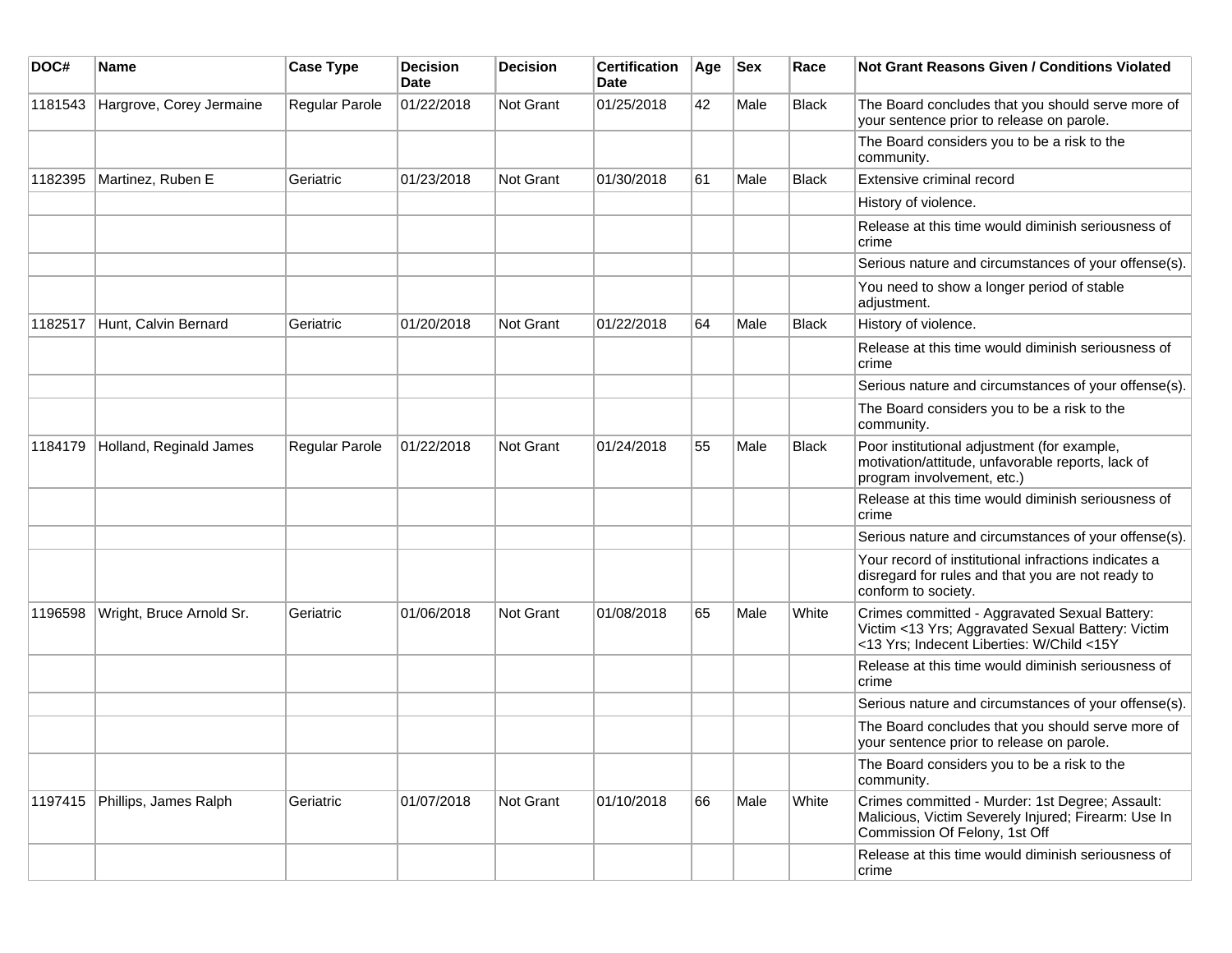| DOC#    | <b>Name</b>           | <b>Case Type</b> | <b>Decision</b><br><b>Date</b> | <b>Decision</b>  | <b>Certification</b><br><b>Date</b> | Age | <b>Sex</b> | Race  | <b>Not Grant Reasons Given / Conditions Violated</b>                                                                                                                           |
|---------|-----------------------|------------------|--------------------------------|------------------|-------------------------------------|-----|------------|-------|--------------------------------------------------------------------------------------------------------------------------------------------------------------------------------|
| 1197415 | Phillips, James Ralph | Geriatric        | 01/07/2018                     | <b>Not Grant</b> | 01/10/2018                          | 66  | Male       | White | Serious nature and circumstances of your offense(s).                                                                                                                           |
|         |                       |                  |                                |                  |                                     |     |            |       | The Board concludes that you should serve more of<br>your sentence prior to release on parole.                                                                                 |
| 1201280 | Shell, Robert Edward  | Geriatric        | 01/14/2018                     | <b>Not Grant</b> | 01/18/2018                          | 71  | Male       | White | Crimes committed - Manslaughter: Involuntary;<br>(Attempted) Object Sexual Penetration: By Force Or<br>Helpless; (Attempted)Object Sexual Penetration: By<br>Force Or Helpless |
|         |                       |                  |                                |                  |                                     |     |            |       | Poor institutional adjustment (for example,<br>motivation/attitude, unfavorable reports, lack of<br>program involvement, etc.)                                                 |
|         |                       |                  |                                |                  |                                     |     |            |       | Release at this time would diminish seriousness of<br>crime                                                                                                                    |
|         |                       |                  |                                |                  |                                     |     |            |       | Serious nature and circumstances of your offense(s).                                                                                                                           |
|         |                       |                  |                                |                  |                                     |     |            |       | The Board considers you to be a risk to the<br>community.                                                                                                                      |
|         |                       |                  |                                |                  |                                     |     |            |       | You need to show a longer period of stable<br>adjustment.                                                                                                                      |
| 1202885 | Justice, Ricky Lewis  | Geriatric        | 01/11/2018                     | Not Grant        | 01/18/2018                          | 66  | Male       | White | Crimes committed - (Attempted)Capital Murder: By<br>Person >=21 Of Person <14; Malicious Wounding;<br>Firearm: Use In Commission Of Felony, 1st Off                            |
|         |                       |                  |                                |                  |                                     |     |            |       | History of violence.                                                                                                                                                           |
|         |                       |                  |                                |                  |                                     |     |            |       | Release at this time would diminish seriousness of<br>crime                                                                                                                    |
|         |                       |                  |                                |                  |                                     |     |            |       | Serious nature and circumstances of your offense(s).                                                                                                                           |
|         |                       |                  |                                |                  |                                     |     |            |       | The Board concludes that you should serve more of<br>your sentence prior to release on parole.                                                                                 |
|         |                       |                  |                                |                  |                                     |     |            |       | The Board considers you to be a risk to the<br>community.                                                                                                                      |
|         |                       |                  |                                |                  |                                     |     |            |       | You need to show a longer period of stable<br>adjustment.                                                                                                                      |
| 1400963 | Ready, John J         | Geriatric        | 01/27/2018                     | Not Grant        | 01/30/2018                          | 71  | Male       | White | Considering your offense and your institutional<br>records, the Board concludes that you should serve<br>more of your sentence before being paroled.                           |
|         |                       |                  |                                |                  |                                     |     |            |       | Crimes committed - Child Pornography:<br>Reproduce/Sell/Transmit; Child Pornography:<br>Reproduce/Sell/Transmit; Sexually Explicit<br>Items: Distrib. material W/Minor         |
|         |                       |                  |                                |                  |                                     |     |            |       | Extensive criminal record                                                                                                                                                      |
|         |                       |                  |                                |                  |                                     |     |            |       | Release at this time would diminish seriousness of<br>crime                                                                                                                    |
|         |                       |                  |                                |                  |                                     |     |            |       | The Board concludes that you should serve more of<br>your sentence prior to release on parole.                                                                                 |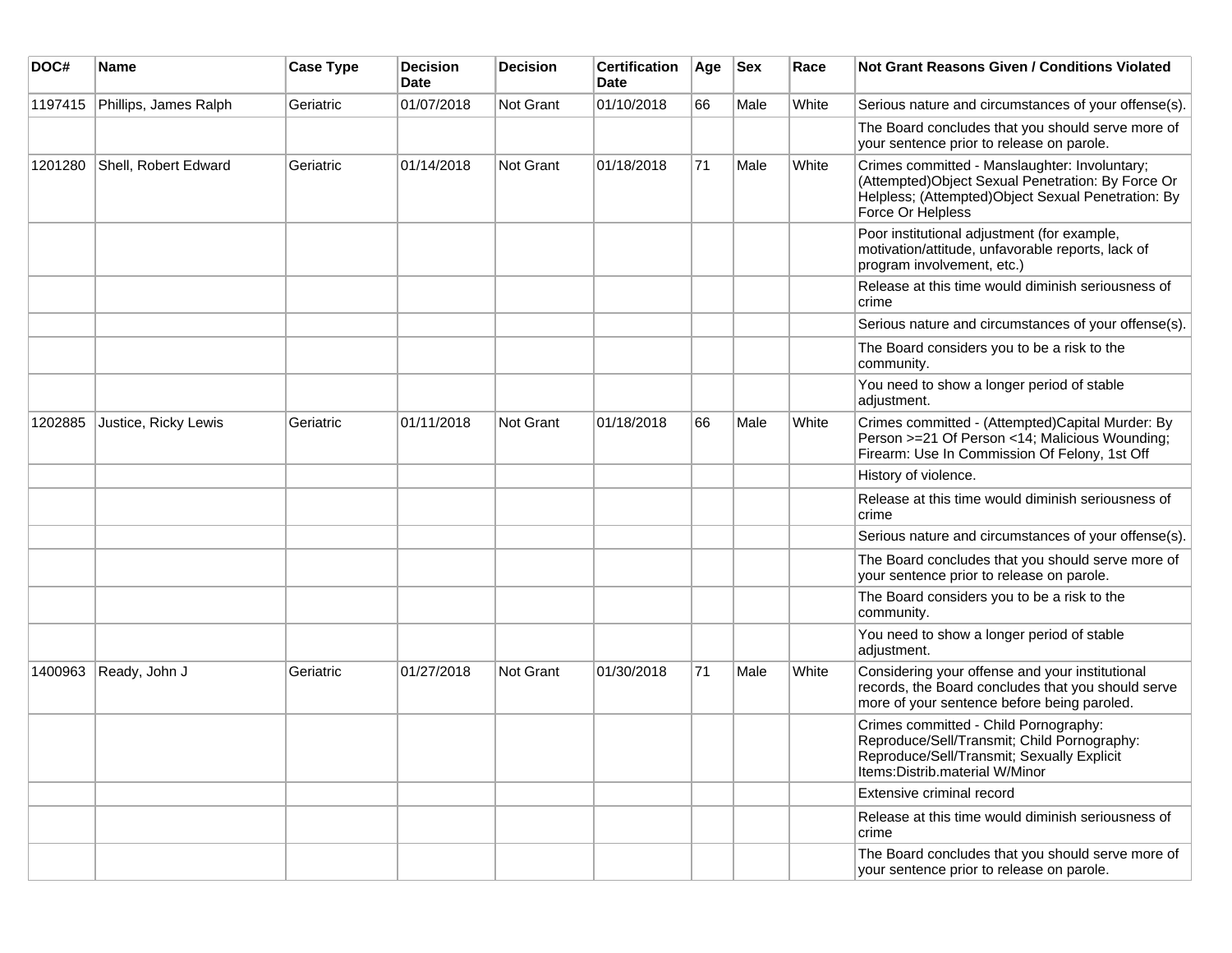| DOC#    | <b>Name</b>                          | <b>Case Type</b>      | <b>Decision</b><br>Date | <b>Decision</b> | <b>Certification</b><br><b>Date</b> | Age | <b>Sex</b> | Race         | Not Grant Reasons Given / Conditions Violated                                                                                                                    |
|---------|--------------------------------------|-----------------------|-------------------------|-----------------|-------------------------------------|-----|------------|--------------|------------------------------------------------------------------------------------------------------------------------------------------------------------------|
| 1400963 | Ready, John J                        | Geriatric             | 01/27/2018              | Not Grant       | 01/30/2018                          | 71  | Male       | White        | The Board considers you to be a risk to the<br>community.                                                                                                        |
| 1405123 | Walker, Marshall Alexander           | Geriatric             | 01/16/2018              | Not Grant       | 01/18/2018                          | 69  | Male       | <b>Black</b> | Release at this time would diminish seriousness of<br>crime                                                                                                      |
|         |                                      |                       |                         |                 |                                     |     |            |              | Serious nature and circumstances of your offense(s).                                                                                                             |
|         |                                      |                       |                         |                 |                                     |     |            |              | The Board concludes that you should serve more of<br>your sentence prior to release on parole.                                                                   |
|         |                                      |                       |                         |                 |                                     |     |            |              | You need to show a longer period of stable<br>adjustment.                                                                                                        |
| 1417341 | Slade, Joe Arthur                    | Geriatric             | 01/18/2018              | Not Grant       | 01/22/2018                          | 68  | Male       | <b>Black</b> | Release at this time would diminish seriousness of<br>crime                                                                                                      |
|         |                                      |                       |                         |                 |                                     |     |            |              | Serious nature and circumstances of your offense(s).                                                                                                             |
|         |                                      |                       |                         |                 |                                     |     |            |              | The Board concludes that you should serve more of<br>your sentence prior to release on parole.                                                                   |
|         |                                      |                       |                         |                 |                                     |     |            |              | The Board considers you to be a risk to the<br>community.                                                                                                        |
| 1417679 | Rose, Robert L.                      | Regular Parole        | 01/12/2018              | Not Grant       | 01/18/2018                          | 62  | Male       | White        | No Interest in Parole                                                                                                                                            |
| 1429602 | Sadowski, Edward Joseph              | Geriatric             | 01/21/2018              | Not Grant       | 01/22/2018                          | 75  | Male       | White        | Crimes committed - (Attempted)Indecent Liberties:<br>W/Child <15Y; (Attempted)Indecent Liberties:<br>W/Child <15Y; Child Pornography: Reproduce/Sell<br>$2+$ Off |
|         |                                      |                       |                         |                 |                                     |     |            |              | Extensive criminal record                                                                                                                                        |
|         |                                      |                       |                         |                 |                                     |     |            |              | Release at this time would diminish seriousness of<br>crime                                                                                                      |
|         |                                      |                       |                         |                 |                                     |     |            |              | Serious nature and circumstances of your offense(s).                                                                                                             |
|         |                                      |                       |                         |                 |                                     |     |            |              | The Board considers you to be a risk to the<br>community.                                                                                                        |
| 1438848 | Gray, Jerry Alexander Sr.            | Geriatric             | 12/29/2017              | Not Grant       | 01/04/2018                          | 68  | Male       | <b>Black</b> | Release at this time would diminish seriousness of<br>crime                                                                                                      |
|         |                                      |                       |                         |                 |                                     |     |            |              | Serious nature and circumstances of your offense(s).                                                                                                             |
|         |                                      |                       |                         |                 |                                     |     |            |              | The Board concludes that you should serve more of<br>your sentence prior to release on parole.                                                                   |
| 1530373 | Enright, Cobe                        | Regular Parole        | 01/03/2018              | Not Grant       | 01/04/2018                          | 22  | Male       | White        | Release at this time would diminish seriousness of<br>crime                                                                                                      |
|         |                                      |                       |                         |                 |                                     |     |            |              | The Board concludes that you should serve more of<br>your sentence prior to release on parole.                                                                   |
|         |                                      |                       |                         |                 |                                     |     |            |              | You need further participation in institutional work<br>and/or educational programs to indicate your positive<br>progression towards re-entry into society.      |
| 1638947 | Washington Schraa, William<br>Andrew | <b>Regular Parole</b> | 01/21/2018              | Not Grant       | 01/22/2018                          | 22  | Male       | White        | Release at this time would diminish seriousness of<br>crime                                                                                                      |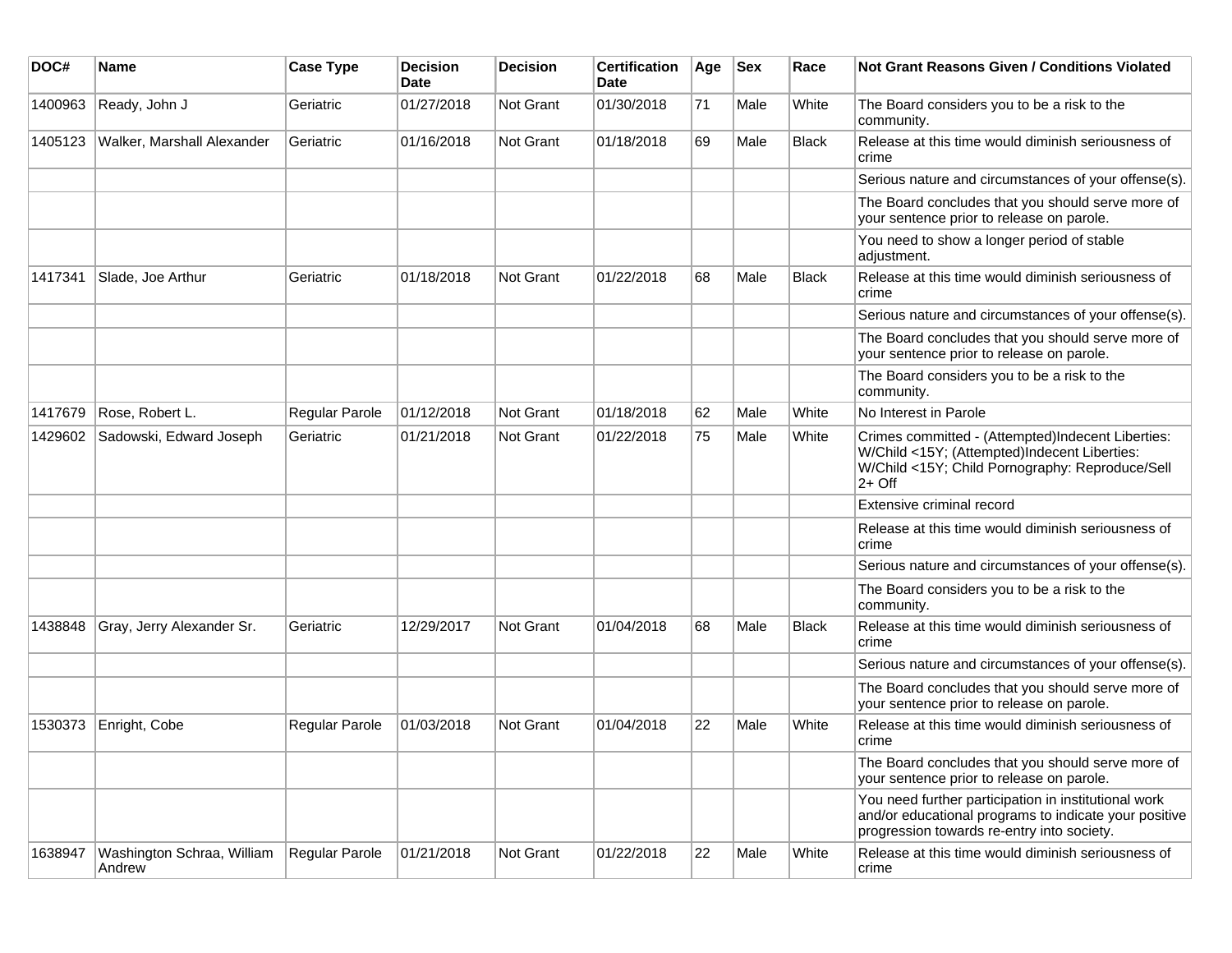| DOC#    | <b>Name</b>                          | <b>Case Type</b> | <b>Decision</b><br><b>Date</b> | <b>Decision</b> | <b>Certification</b><br>Date | Age | <b>Sex</b> | Race         | Not Grant Reasons Given / Conditions Violated                                                                                                               |
|---------|--------------------------------------|------------------|--------------------------------|-----------------|------------------------------|-----|------------|--------------|-------------------------------------------------------------------------------------------------------------------------------------------------------------|
| 1638947 | Washington Schraa, William<br>Andrew | Regular Parole   | 01/21/2018                     | Not Grant       | 01/22/2018                   | 22  | Male       | White        | Serious nature and circumstances of your offense(s).                                                                                                        |
|         |                                      |                  |                                |                 |                              |     |            |              | The Board considers you to be a risk to the<br>community.                                                                                                   |
|         |                                      |                  |                                |                 |                              |     |            |              | You need further participation in institutional work<br>and/or educational programs to indicate your positive<br>progression towards re-entry into society. |
|         |                                      |                  |                                |                 |                              |     |            |              | You need to show a longer period of stable<br>adjustment.                                                                                                   |
| 1641881 | Elliott, Montell Ray                 | Regular Parole   | 01/23/2018                     | Not Grant       | 01/30/2018                   | 22  | Male       | <b>Black</b> | Release at this time would diminish seriousness of<br>crime                                                                                                 |
|         |                                      |                  |                                |                 |                              |     |            |              | Serious nature and circumstances of your offense(s).                                                                                                        |
|         |                                      |                  |                                |                 |                              |     |            |              | The Board concludes that you should serve more of<br>your sentence prior to release on parole.                                                              |
|         |                                      |                  |                                |                 |                              |     |            |              | You need further participation in institutional work<br>and/or educational programs to indicate your positive<br>progression towards re-entry into society. |
| 1660633 | Karpik, Jesse Lawrence               | Regular Parole   | 01/19/2018                     | Not Grant       | 01/22/2018                   | 21  | Male       | White        | Poor institutional adjustment (for example,<br>motivation/attitude, unfavorable reports, lack of<br>program involvement, etc.)                              |
|         |                                      |                  |                                |                 |                              |     |            |              | Release at this time would diminish seriousness of<br>crime                                                                                                 |
|         |                                      |                  |                                |                 |                              |     |            |              | Serious nature and circumstances of your offense(s).                                                                                                        |
|         |                                      |                  |                                |                 |                              |     |            |              | The Board concludes that you should serve more of<br>your sentence prior to release on parole.                                                              |
| 1747642 | Askew, Armond Deray                  | Regular Parole   | 01/03/2018                     | Not Grant       | 01/04/2018                   | 20  | Male       | <b>Black</b> | Release at this time would diminish seriousness of<br>crime                                                                                                 |
|         |                                      |                  |                                |                 |                              |     |            |              | Serious nature and circumstances of your offense(s).                                                                                                        |
|         |                                      |                  |                                |                 |                              |     |            |              | The Board concludes that you should serve more of<br>your sentence prior to release on parole.                                                              |
|         |                                      |                  |                                |                 |                              |     |            |              | The Board considers you to be a risk to the<br>community.                                                                                                   |
|         |                                      |                  |                                |                 |                              |     |            |              | You need further participation in institutional work<br>and/or educational programs to indicate your positive<br>progression towards re-entry into society. |
|         |                                      |                  |                                |                 |                              |     |            |              | Your prior failure(s) and/or convictions while under<br>community supervision indicate that you are unlikely<br>to comply with conditions of release.       |
| 1755257 | Moses, Deion Nathaniel               | Regular Parole   | 01/18/2018                     | Not Grant       | 01/22/2018                   | 20  | Male       | Black        | Release at this time would diminish seriousness of<br>crime                                                                                                 |
|         |                                      |                  |                                |                 |                              |     |            |              | The Board considers you to be a risk to the<br>community.                                                                                                   |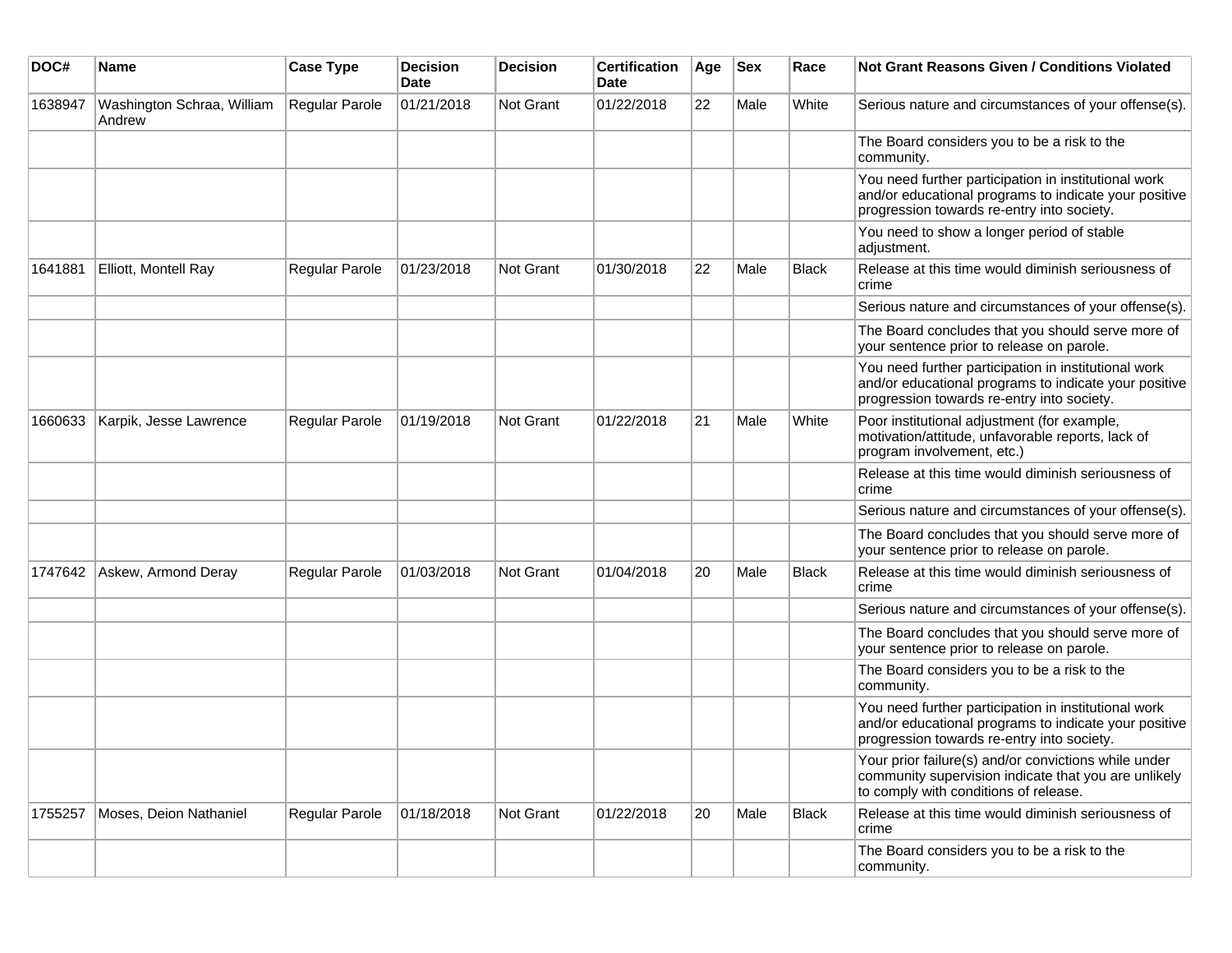| DOC#    | Name                     | <b>Case Type</b>     | <b>Decision</b><br><b>Date</b> | <b>Decision</b> | <b>Certification</b><br><b>Date</b> | Age | <b>Sex</b>   | Race         | <b>Not Grant Reasons Given / Conditions Violated</b>                                                                                                        |
|---------|--------------------------|----------------------|--------------------------------|-----------------|-------------------------------------|-----|--------------|--------------|-------------------------------------------------------------------------------------------------------------------------------------------------------------|
| 1755257 | Moses, Deion Nathaniel   | Regular Parole       | 01/18/2018                     | Not Grant       | 01/22/2018                          | 20  | Male         | <b>Black</b> | You need further participation in institutional work<br>and/or educational programs to indicate your positive<br>progression towards re-entry into society. |
| 1768471 | Bigesby, Erik Dominic    | Regular Parole       | 01/22/2018                     | Not Grant       | 01/24/2018                          | 18  | Male         | <b>Black</b> | History of substance abuse.                                                                                                                                 |
|         |                          |                      |                                |                 |                                     |     |              |              | Release at this time would diminish seriousness of<br>crime                                                                                                 |
|         |                          |                      |                                |                 |                                     |     |              |              | The Board concludes that you should serve more of<br>your sentence prior to release on parole.                                                              |
|         |                          |                      |                                |                 |                                     |     |              |              | You need further participation in institutional work<br>and/or educational programs to indicate your positive<br>progression towards re-entry into society. |
|         |                          |                      |                                |                 |                                     |     |              |              | Your record of institutional infractions indicates a<br>disregard for rules and that you are not ready to<br>conform to society.                            |
| 1771725 | Aronhalt, Ronald Wayne   | Regular Parole       | 01/26/2018                     | Not Grant       | 01/30/2018                          | 50  | Male         | White        | Crimes committed - Rape: Intercourse W/ Victim <13<br>Yrs                                                                                                   |
|         |                          |                      |                                |                 |                                     |     |              |              | Release at this time would diminish seriousness of<br>crime                                                                                                 |
|         |                          |                      |                                |                 |                                     |     |              |              | Serious nature and circumstances of your offense(s).                                                                                                        |
|         |                          |                      |                                |                 |                                     |     |              |              | The Board concludes that you should serve more of<br>your sentence prior to release on parole.                                                              |
|         |                          |                      |                                |                 |                                     |     |              |              | The Board considers you to be a risk to the<br>community.                                                                                                   |
| 1803914 | Terry, Keeshaun Rhyshand | Regular Parole       | 01/26/2018                     | Not Grant       | 01/30/2018                          | 22  | Male         | Black        | Release at this time would diminish seriousness of<br>crime                                                                                                 |
|         |                          |                      |                                |                 |                                     |     |              |              | Serious nature and circumstances of your offense(s).                                                                                                        |
|         |                          |                      |                                |                 |                                     |     |              |              | You need further participation in institutional work<br>and/or educational programs to indicate your positive<br>progression towards re-entry into society. |
| 1843809 | Johnson, Malik Javon     | Regular Parole       | 01/22/2018                     | Not Grant       | 01/24/2018                          | 19  | Male         | Black        | Release at this time would diminish seriousness of<br>crime                                                                                                 |
|         |                          |                      |                                |                 |                                     |     |              |              | The Board concludes that you should serve more of<br>your sentence prior to release on parole.                                                              |
|         |                          |                      |                                |                 |                                     |     |              |              | The Board considers you to be a risk to the<br>community.                                                                                                   |
|         |                          |                      |                                |                 |                                     |     |              |              | You need further participation in institutional work<br>and/or educational programs to indicate your positive<br>progression towards re-entry into society. |
|         |                          |                      |                                |                 |                                     |     |              |              | Your record of institutional infractions indicates a<br>disregard for rules and that you are not ready to<br>conform to society.                            |
| 1019586 | Simons, Louise Ann       | Violation<br>Hearing | 01/09/2018                     | Revoke          | 01/10/2018                          | 40  | Female White |              |                                                                                                                                                             |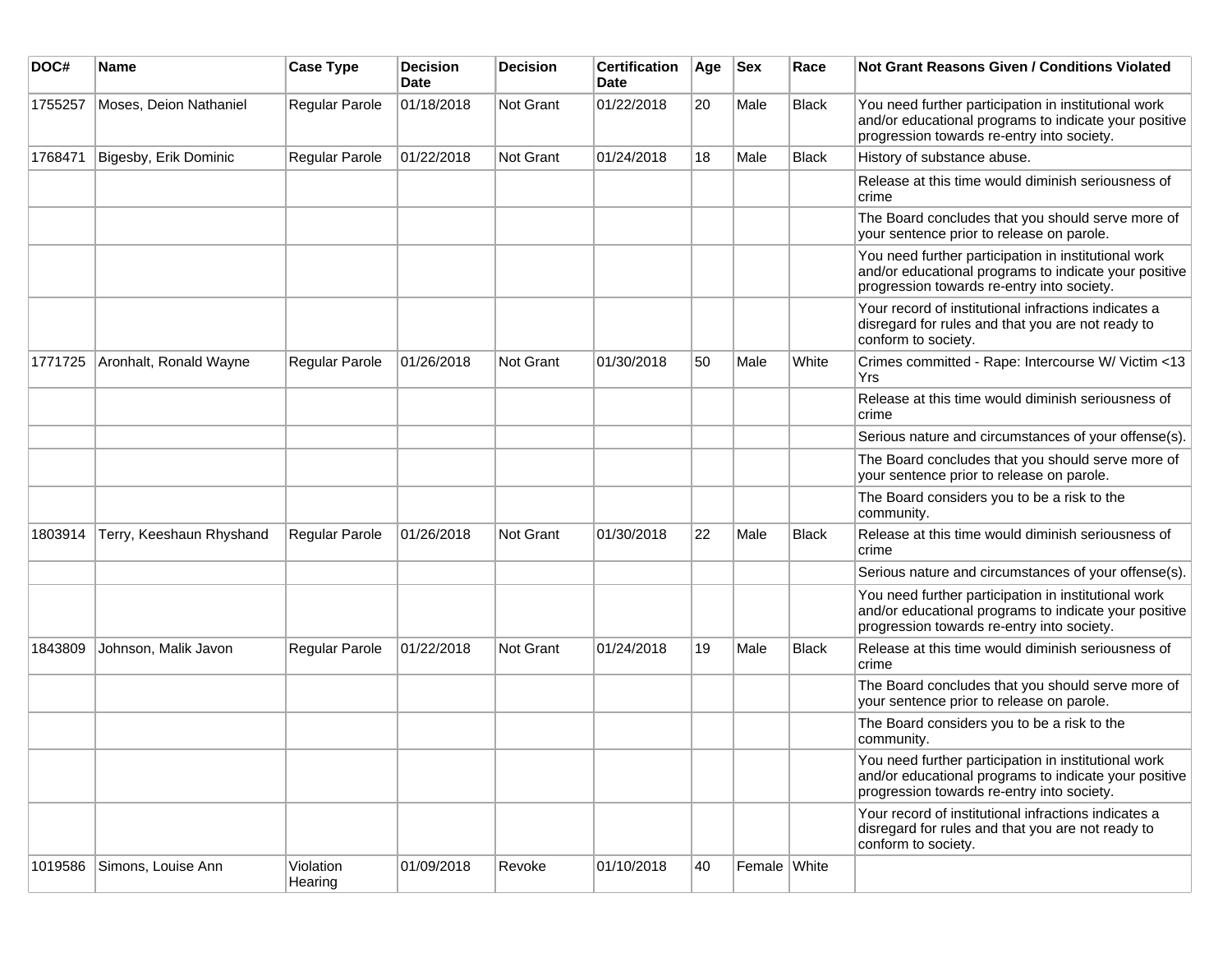| DOC#    | <b>Name</b>              | <b>Case Type</b>     | <b>Decision</b><br><b>Date</b> | <b>Decision</b> | <b>Certification</b><br>Date | Age | <b>Sex</b>   | Race         | Not Grant Reasons Given / Conditions Violated                                                                                                                                                                                                                                                |
|---------|--------------------------|----------------------|--------------------------------|-----------------|------------------------------|-----|--------------|--------------|----------------------------------------------------------------------------------------------------------------------------------------------------------------------------------------------------------------------------------------------------------------------------------------------|
| 1019586 | Simons, Louise Ann       | Violation<br>Hearing | 01/09/2018                     | Revoke          | 01/10/2018                   | 40  | Female White |              | 04. I will report in person or by telephone to the<br>Probation and Parole office listed below within three<br>working days of my release from incarceration, and<br>as otherwise instructed thereafter.                                                                                     |
| 1042921 | Daddysman, Dennis Steven | Violation<br>Hearing | 01/09/2018                     | Revoke          | 01/10/2018                   | 39  | Male         | White        |                                                                                                                                                                                                                                                                                              |
|         |                          |                      |                                |                 |                              |     |              |              | 06. I will follow the Probation and Parole Officer's<br>instructions and will be truthful, cooperative, and<br>report as instructed.                                                                                                                                                         |
| 1048281 | Turner, Gary Bradley     | Violation<br>Hearing | 01/26/2018                     | Revoke          | 01/31/2018                   | 48  | Male         | <b>Black</b> |                                                                                                                                                                                                                                                                                              |
|         |                          |                      |                                |                 |                              |     |              |              | 01. I will obey all Federal, State and local laws and<br>ordinances.                                                                                                                                                                                                                         |
| 1058377 | Alexander, James III     | Violation<br>Hearing | 01/10/2018                     | Revoke          | 01/11/2018                   | 42  | Male         | <b>Black</b> |                                                                                                                                                                                                                                                                                              |
|         |                          |                      |                                |                 |                              |     |              |              | 06. I will follow the Probation and Parole Officer's<br>instructions and will be truthful, cooperative, and<br>report as instructed.                                                                                                                                                         |
|         |                          |                      |                                |                 |                              |     |              |              | 08. I will not unlawfully use, possess or distribute<br>controlled substances or related paraphernalia.                                                                                                                                                                                      |
|         |                          |                      |                                |                 |                              |     |              |              | 10. I will not change my residence without the<br>permission of the Probation and Parole Officer. I will<br>not leave the State of Virginia or travel outside of a<br>designated area without permission of the Probation<br>and Parole Officer.                                             |
|         |                          |                      |                                |                 |                              |     |              |              | 11. I will not abscond from supervision. I understand<br>I will be considered an absconder when my<br>whereabouts are no longer known to my supervising<br>officer. I freely, voluntarily and intelligently waive<br>any right I may have to extradition if arrested outside<br>of Virginia. |
| 1067040 | Tinker, Christopher Lee  | Violation<br>Hearing | 01/26/2018                     | Revoke          | 01/31/2018                   | 43  | Male         | <b>Black</b> | 06. I will follow the Probation and Parole Officer's<br>instructions and will be truthful, cooperative, and<br>report as instructed.                                                                                                                                                         |
|         |                          |                      |                                |                 |                              |     |              |              | 08. I will not unlawfully use, possess or distribute<br>controlled substances or related paraphernalia.                                                                                                                                                                                      |
|         |                          |                      |                                |                 |                              |     |              |              | 11. I will not abscond from supervision. I understand<br>I will be considered an absconder when my<br>whereabouts are no longer known to my supervising<br>officer. I freely, voluntarily and intelligently waive<br>any right I may have to extradition if arrested outside<br>of Virginia. |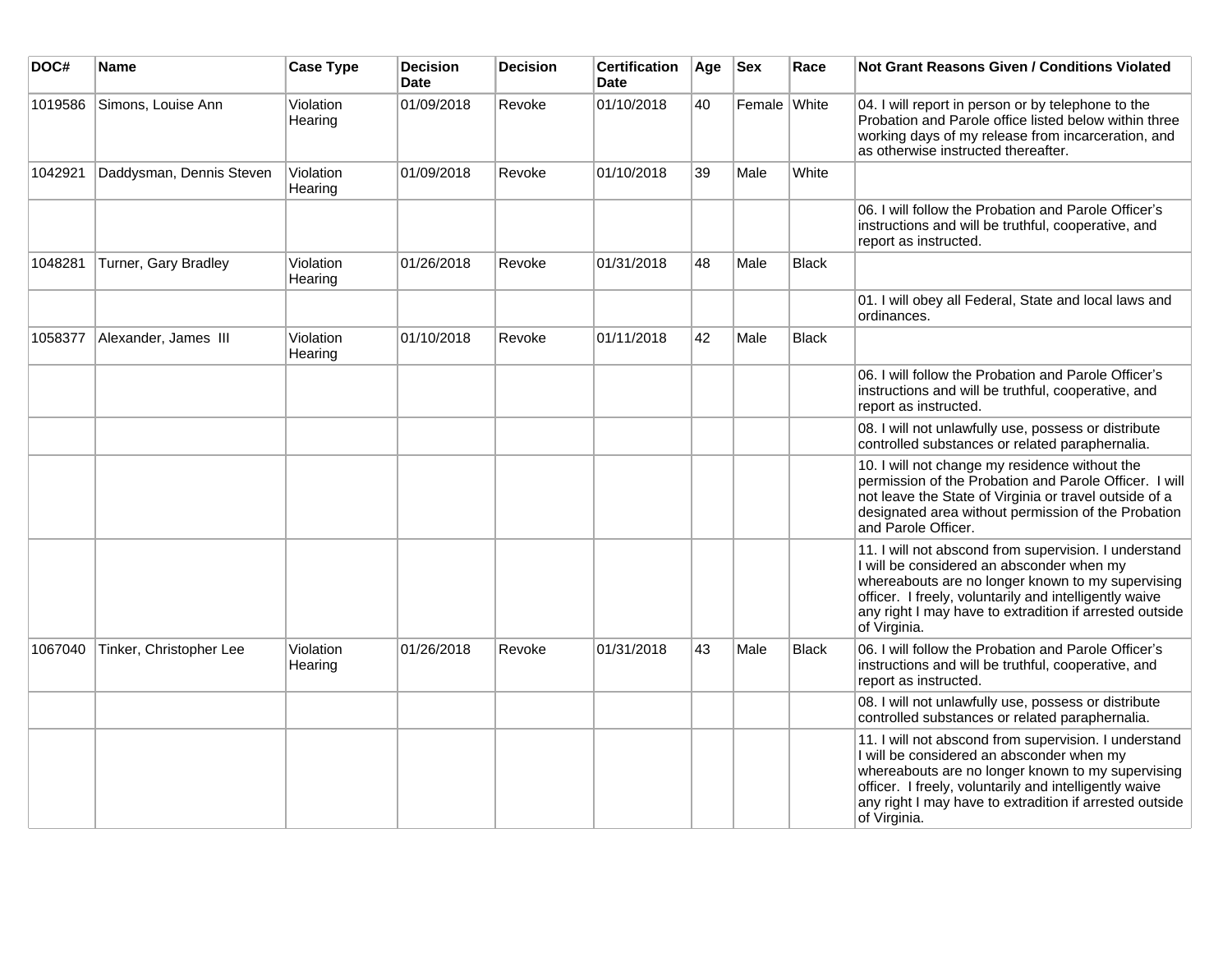| DOC#    | Name                        | <b>Case Type</b>     | <b>Decision</b><br><b>Date</b> | <b>Decision</b> | <b>Certification</b><br><b>Date</b> | Age | <b>Sex</b>   | Race         | Not Grant Reasons Given / Conditions Violated                                                                                                                                                            |
|---------|-----------------------------|----------------------|--------------------------------|-----------------|-------------------------------------|-----|--------------|--------------|----------------------------------------------------------------------------------------------------------------------------------------------------------------------------------------------------------|
| 1095202 | Shinault, Vinol Glenn       | Violation<br>Hearing | 01/27/2018                     | Revoke          | 01/31/2018                          | 57  | Male         | <b>Black</b> | 04. I will report in person or by telephone to the<br>Probation and Parole office listed below within three<br>working days of my release from incarceration, and<br>as otherwise instructed thereafter. |
| 1097467 | Bullins, Alvin Pete Jr.     | Violation<br>Hearing | 01/22/2018                     | Revoke          | 01/31/2018                          | 51  | Male         | White        |                                                                                                                                                                                                          |
|         |                             |                      |                                |                 |                                     |     |              |              | 06. I will follow the Probation and Parole Officer's<br>instructions and will be truthful, cooperative, and<br>report as instructed.                                                                     |
|         |                             |                      |                                |                 |                                     |     |              |              | 07. I will not use alcoholic beverages to the extent<br>that it disrupts or interferes with my employment or<br>orderly conduct.                                                                         |
| 1121083 | Hubert, Marlon Leonard      | Violation<br>Hearing | 01/01/2018                     | Revoke          | 01/05/2018                          | 44  | Male         | <b>Black</b> |                                                                                                                                                                                                          |
|         |                             |                      |                                |                 |                                     |     |              |              | 01. I will obey all Federal, State and local laws and<br>ordinances.                                                                                                                                     |
| 1129873 | Noe, Christopher Lewis      | Violation<br>Hearing | 01/09/2018                     | Revoke          | 01/10/2018                          | 42  | Male         | White        | 06. I will follow the Probation and Parole Officer's<br>instructions and will be truthful, cooperative, and<br>report as instructed.                                                                     |
|         |                             |                      |                                |                 |                                     |     |              |              | 07. I will not use alcoholic beverages to the extent<br>that it disrupts or interferes with my employment or<br>orderly conduct.                                                                         |
|         |                             |                      |                                |                 |                                     |     |              |              | 08. I will not unlawfully use, possess or distribute<br>controlled substances or related paraphernalia.                                                                                                  |
|         |                             |                      |                                |                 |                                     |     |              |              | Substance abuse treatment.Screening,Assessment<br>Testing.                                                                                                                                               |
| 1207714 | Baskerville, Timothy Sherry | Violation<br>Hearing | 01/26/2018                     | Revoke          | 01/31/2018                          | 37  | Male         | <b>Black</b> |                                                                                                                                                                                                          |
|         |                             |                      |                                |                 |                                     |     |              |              | 01. I will obey all Federal, State and local laws and<br>ordinances.                                                                                                                                     |
| 1439322 | Church, Stephanie Renae     | Violation<br>Hearing | 01/18/2018                     | Revoke          | 01/24/2018                          | 26  | Female Black |              |                                                                                                                                                                                                          |
|         |                             |                      |                                |                 |                                     |     |              |              | 01. I will obey all Federal, State and local laws and<br>ordinances.                                                                                                                                     |
| 1548175 | Shelton, Rachel Gail        | Violation<br>Hearing | 01/25/2018                     | Revoke          | 01/26/2018                          | 26  | Female White |              |                                                                                                                                                                                                          |
|         |                             |                      |                                |                 |                                     |     |              |              | 01. I will obey all Federal, State and local laws and<br>ordinances.                                                                                                                                     |
| 1580025 | Hodges, Robert Ragene       | Violation<br>Hearing | 01/06/2018                     | Revoke          | 01/08/2018                          | 57  | Male         | White        |                                                                                                                                                                                                          |
|         |                             |                      |                                |                 |                                     |     |              |              | 01. I will obey all Federal, State and local laws and<br>ordinances.                                                                                                                                     |